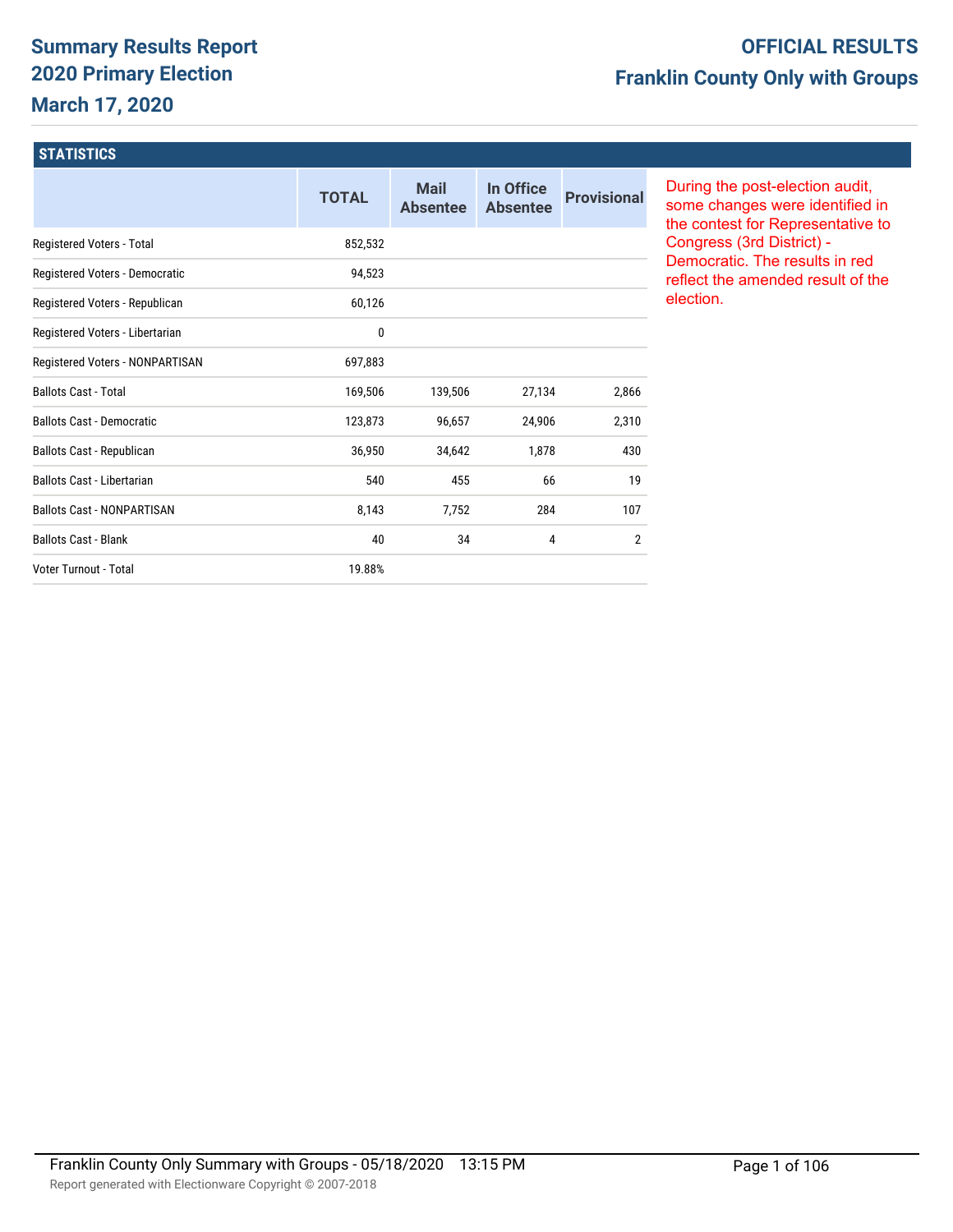#### **Dem For Delegates-at-Large and Alternates-at-Large to the National Convention (3rd**  Vote For 1

|                         | <b>TOTAL</b> | VOTE % | <b>Mail</b><br><b>Absentee</b> | In Office<br><b>Absentee</b> | <b>Provisional</b> |
|-------------------------|--------------|--------|--------------------------------|------------------------------|--------------------|
| <b>Michael Bennet</b>   | 137          | 0.21%  | 106                            | 27                           | 4                  |
| Joseph R. Biden, Jr.    | 44,005       | 66.55% | 35,552                         | 7,545                        | 908                |
| Michael R. Bloomberg    | 1,674        | 2.53%  | 1,234                          | 409                          | 31                 |
| Candidate Withdrawn     | 471          | 0.71%  | 378                            | 65                           | 28                 |
| Pete Buttigieg          | 781          | 1.18%  | 624                            | 143                          | 14                 |
| <b>Tulsi Gabbard</b>    | 197          | 0.30%  | 151                            | 38                           | 8                  |
| Amy Klobuchar           | 558          | 0.84%  | 476                            | 73                           | 9                  |
| <b>Deval Patrick</b>    | 47           | 0.07%  | 34                             | 11                           | $\overline{2}$     |
| <b>Bernie Sanders</b>   | 15,345       | 23.21% | 8,787                          | 6,087                        | 471                |
| <b>Tom Steyer</b>       | 124          | 0.19%  | 98                             | 23                           | 3                  |
| <b>Elizabeth Warren</b> | 2,571        | 3.89%  | 2,040                          | 479                          | 52                 |
| <b>Write-In Totals</b>  | 212          | 0.32%  | 182                            | 27                           | 3                  |
| Write-In: Not Certified | 167          | 0.25%  | 144                            | 20                           | 3                  |
| Write-In: Andrew Yang   | 45           | 0.07%  | 38                             | $\overline{7}$               | 0                  |
| Not Assigned            | $\pmb{0}$    | 0.00%  | $\mathbf{0}$                   | 0                            | 0                  |
| Overvotes               | 139          |        | 134                            | $\boldsymbol{2}$             | 3                  |
| <b>Undervotes</b>       | 1,660        |        | 1,473                          | 112                          | 75                 |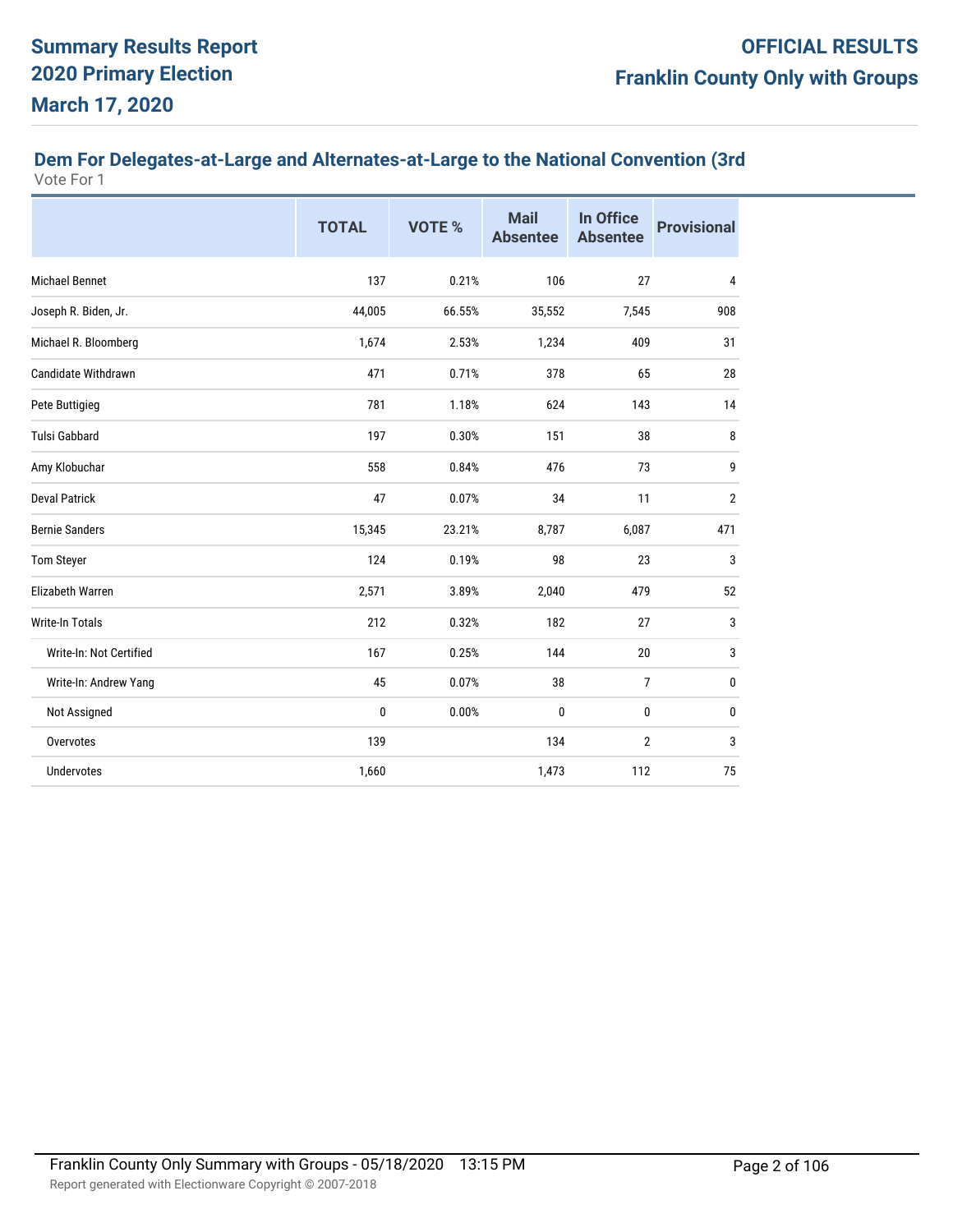# **Dem For Delegates-at-Large and Alternates-at-Large to the National Convention (12th**

|                            | <b>TOTAL</b> | VOTE % | <b>Mail</b><br><b>Absentee</b> | In Office<br><b>Absentee</b> | <b>Provisional</b> |
|----------------------------|--------------|--------|--------------------------------|------------------------------|--------------------|
| <b>Michael Bennet</b>      | 21           | 0.07%  | 21                             | $\bf{0}$                     | $\bf{0}$           |
| Joseph R. Biden, Jr.       | 19,965       | 67.34% | 16,172                         | 3,579                        | 214                |
| Michael R. Bloomberg       | 439          | 1.48%  | 339                            | 97                           | 3                  |
| <b>Candidate Withdrawn</b> | 43           | 0.14%  | 34                             | 6                            | 3                  |
| Pete Buttigieg             | 361          | 1.22%  | 282                            | 74                           | 5                  |
| Tulsi Gabbard              | 81           | 0.27%  | 71                             | 9                            | 1                  |
| Amy Klobuchar              | 259          | 0.87%  | 220                            | 36                           | 3                  |
| <b>Deval Patrick</b>       | 11           | 0.04%  | 10                             | 1                            | 0                  |
| <b>Bernie Sanders</b>      | 6,942        | 23.42% | 4,468                          | 2,343                        | 131                |
| <b>Tom Steyer</b>          | 29           | 0.10%  | 24                             | 4                            | 1                  |
| <b>Elizabeth Warren</b>    | 1,412        | 4.76%  | 1,130                          | 263                          | 19                 |
| <b>Write-In Totals</b>     | 83           | 0.28%  | 76                             | 5                            | $\overline{2}$     |
| Write-In: Not Certified    | 50           | 0.17%  | 44                             | 4                            | $\overline{2}$     |
| Write-In: Andrew Yang      | 33           | 0.11%  | 32                             | $\mathbf{1}$                 | 0                  |
| Not Assigned               | 0            | 0.00%  | $\mathbf{0}$                   | 0                            | 0                  |
| Overvotes                  | 15           |        | 15                             | $\mathbf{0}$                 | 0                  |
| Undervotes                 | 276          |        | 251                            | 16                           | 9                  |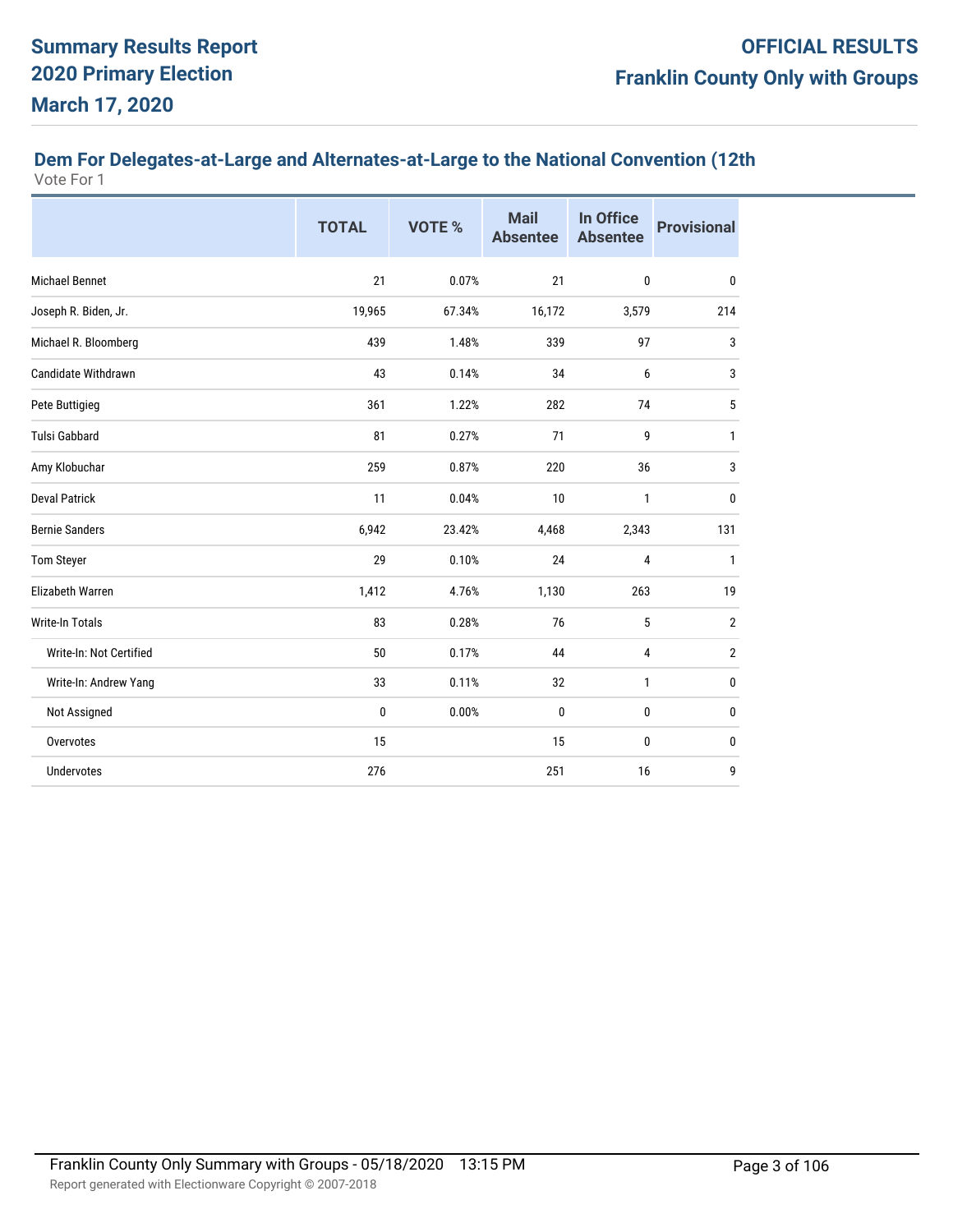# **Dem For Delegates-at-Large and Alternates-at-Large to the National Convention (15th**

| Vote For 1 |  |  |
|------------|--|--|
|------------|--|--|

|                            | <b>TOTAL</b> | <b>VOTE %</b> | <b>Mail</b><br><b>Absentee</b> | <b>In Office</b><br><b>Absentee</b> | <b>Provisional</b> |
|----------------------------|--------------|---------------|--------------------------------|-------------------------------------|--------------------|
| <b>Michael Bennet</b>      | 31           | 0.12%         | 30                             | $\mathbf{1}$                        | $\mathbf{0}$       |
| Joseph R. Biden, Jr.       | 18,094       | 70.43%        | 15,957                         | 1,953                               | 184                |
| Michael R. Bloomberg       | 444          | 1.73%         | 371                            | 68                                  | 5                  |
| <b>Candidate Withdrawn</b> | 37           | 0.14%         | 30                             | 5                                   | $\overline{2}$     |
| Pete Buttigieg             | 399          | 1.55%         | 351                            | 45                                  | 3                  |
| <b>Tulsi Gabbard</b>       | 69           | 0.27%         | 60                             | 7                                   | $\overline{2}$     |
| Amy Klobuchar              | 255          | 0.99%         | 227                            | 25                                  | 3                  |
| <b>Deval Patrick</b>       | 5            | 0.02%         | 4                              | $\mathbf{1}$                        | $\mathbf{0}$       |
| <b>Bernie Sanders</b>      | 5,204        | 20.26%        | 3,936                          | 1,179                               | 89                 |
| <b>Tom Steyer</b>          | 35           | 0.14%         | 34                             | $\mathbf{1}$                        | 0                  |
| <b>Elizabeth Warren</b>    | 1,058        | 4.12%         | 905                            | 140                                 | 13                 |
| <b>Write-In Totals</b>     | 58           | 0.23%         | 54                             | $\overline{2}$                      | $\overline{2}$     |
| Write-In: Not Certified    | 38           | 0.15%         | 36                             | $\mathbf{1}$                        | 1                  |
| Write-In: Andrew Yang      | 20           | 0.08%         | 18                             | $\mathbf{1}$                        | 1                  |
| Not Assigned               | 0            | 0.00%         | 0                              | 0                                   | 0                  |
| Overvotes                  | 8            |               | 8                              | $\mathbf{0}$                        | 0                  |
| Undervotes                 | 318          |               | 308                            | 5                                   | 5                  |

## **Dem For Representative to Congress (3rd District)**

|               | <b>TOTAL</b>      | <b>VOTE %</b> | <b>Mail</b><br><b>Absentee</b> | In Office<br><b>Absentee</b> | <b>Provisional</b> |
|---------------|-------------------|---------------|--------------------------------|------------------------------|--------------------|
| Joyce Beatty  | 44,994 44,995     |               | 68.12% 35,587 35,588-          | 8.459                        | 948                |
| Morgan Harper | $21,055$ $21,057$ |               | 31.88% 14,126 14,128           | 6,342                        | 587                |
| Overvotes     | 29                |               | 26                             |                              | 2                  |
| Undervotes    | 1,840             |               | 1,527                          | 239                          | 74                 |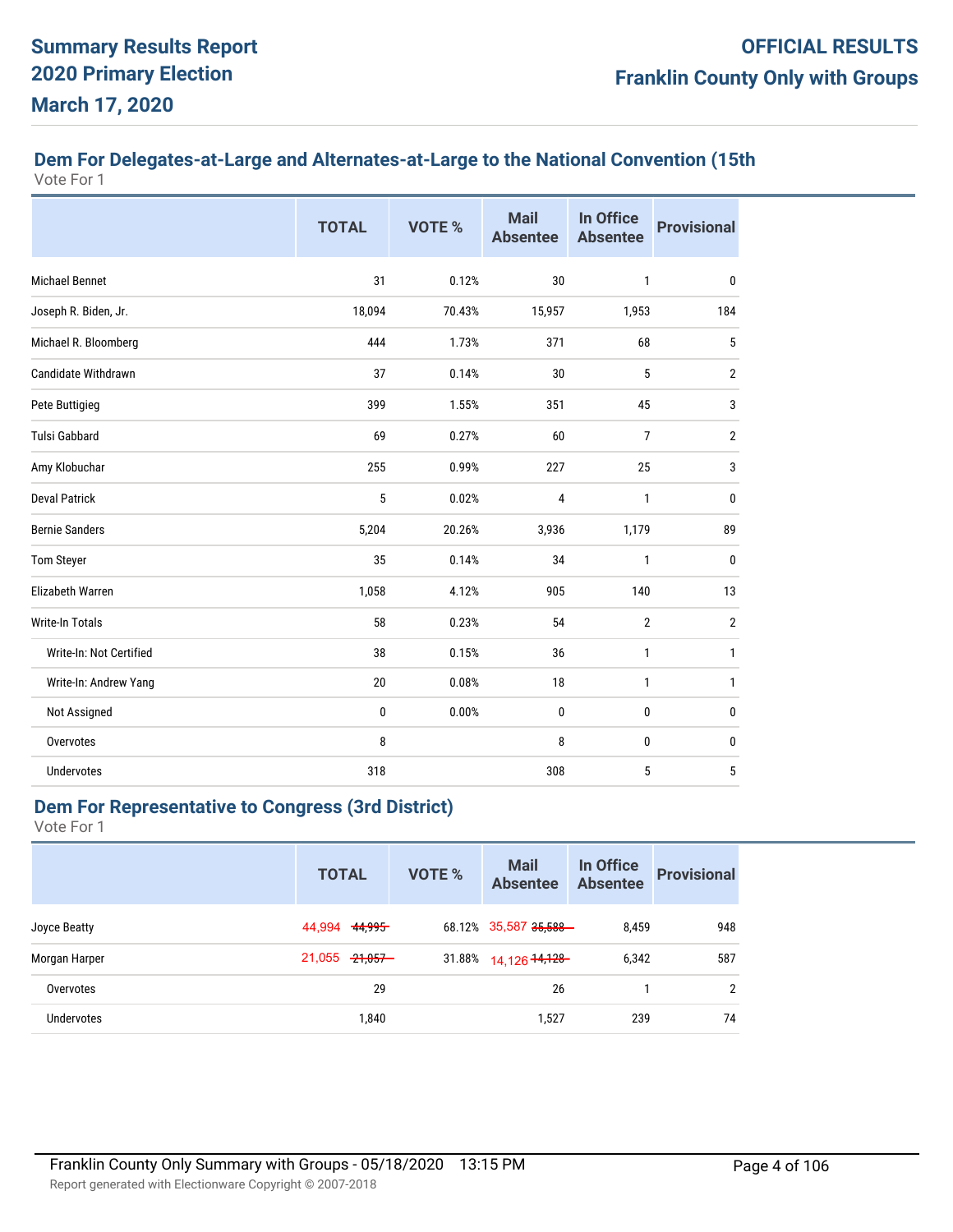## **Dem For Representative to Congress (12th District)**

Vote For 1

|                   | <b>TOTAL</b> | <b>VOTE %</b> | <b>Mail</b><br><b>Absentee</b> | In Office<br><b>Absentee</b> | <b>Provisional</b> |
|-------------------|--------------|---------------|--------------------------------|------------------------------|--------------------|
| Jenny Bell        | 8,945        | 34.18%        | 6,649                          | 2,153                        | 143                |
| Alaina Shearer    | 17,229       | 65.82%        | 13,442                         | 3,600                        | 187                |
| Overvotes         | 20           |               | 20                             | 0                            | 0                  |
| <b>Undervotes</b> | 3,743        |               | 3,002                          | 680                          | 61                 |

#### **Dem For Representative to Congress (15th District)**

Vote For 1

|                         | <b>TOTAL</b> | <b>VOTE %</b> | <b>Mail</b><br><b>Absentee</b> | In Office<br><b>Absentee</b> | <b>Provisional</b> |
|-------------------------|--------------|---------------|--------------------------------|------------------------------|--------------------|
| Daniel McArthur Kilgore | 5,358        | 24.59%        | 4,469                          | 801                          | 88                 |
| Joel Newby              | 16,431       | 75.41%        | 14,142                         | 2,142                        | 147                |
| Overvotes               | 11           |               | 11                             | 0                            | 0                  |
| <b>Undervotes</b>       | 4,215        |               | 3,653                          | 489                          | 73                 |

# **Dem 1 For Justice of the Supreme Court (1-1)**

Vote For 1

|                   | <b>TOTAL</b> | <b>VOTE %</b> | <b>Mail</b><br><b>Absentee</b> | In Office<br>Absentee | <b>Provisional</b> |
|-------------------|--------------|---------------|--------------------------------|-----------------------|--------------------|
| John P. O'Donnell | 92,349       | 100.00%       | 70,471                         | 20,314                | 1,564              |
| Overvotes         | 0            |               | 0                              |                       | $\mathbf{0}$       |
| <b>Undervotes</b> | 31,524       |               | 26,186                         | 4,592                 | 746                |

# **Dem 2 For Justice of the Supreme Court (1-2)**

|                   | <b>TOTAL</b> | <b>VOTE %</b> | <b>Mail</b><br>Absentee | In Office<br>Absentee | <b>Provisional</b> |
|-------------------|--------------|---------------|-------------------------|-----------------------|--------------------|
| Jennifer Brunner  | 96.444       | 100.00%       | 74.341                  | 20,455                | 1,648              |
| Overvotes         |              |               | 0                       |                       | 0                  |
| <b>Undervotes</b> | 27,429       |               | 22,316                  | 4,451                 | 662                |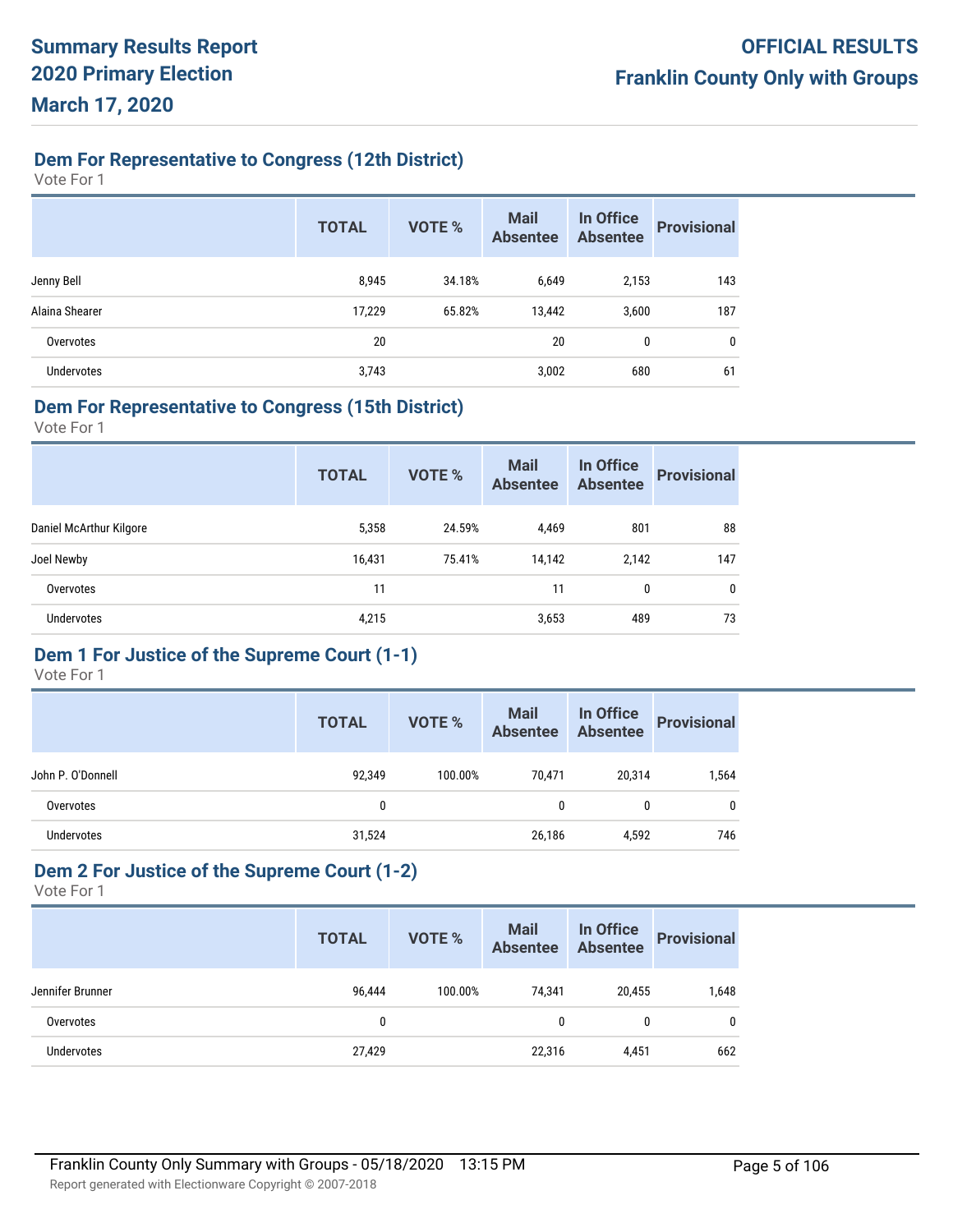# **Dem For Judge of the Court of Appeals (2-9) Franklin County Only**

Vote For 1

|                   | <b>TOTAL</b> | <b>VOTE %</b> | <b>Mail</b><br><b>Absentee</b> | In Office<br>Absentee | <b>Provisional</b> |
|-------------------|--------------|---------------|--------------------------------|-----------------------|--------------------|
| Michael C. Mentel | 91,488       | 100.00%       | 69,922                         | 20,041                | 1,525              |
| Overvotes         | 0            |               | 0                              | 0                     | $\mathbf{0}$       |
| Undervotes        | 32,385       |               | 26,735                         | 4,865                 | 785                |

#### **Dem For Judge of the Court of Appeals (7-1)**

Vote For 1

|               | <b>TOTAL</b> | VOTE %  | Mail In Office<br>Absentee Absentee |        | <b>Provisional</b> |
|---------------|--------------|---------|-------------------------------------|--------|--------------------|
| Terri Jamison | 92,843       | 100.00% | 71.175                              | 20,055 | 1,613              |
| Overvotes     | $\mathbf{0}$ |         | 0                                   |        | 0                  |
| Undervotes    | 31,030       |         | 25,482                              | 4,851  | 697                |

## **Dem For State Senator (16th District)**

Vote For 1

|                            | <b>TOTAL</b> | <b>VOTE %</b> | <b>Mail</b><br><b>Absentee</b> | In Office<br><b>Absentee</b> | <b>Provisional</b> |
|----------------------------|--------------|---------------|--------------------------------|------------------------------|--------------------|
| Candidate Withdrawn        | 618          | 1.92%         | 478                            | 122                          | 18                 |
| Mark L. Bailey             | 1,880        | 5.84%         | 1,632                          | 199                          | 49                 |
| <b>Candidate Withdrawn</b> | 1,933        | 6.01%         | 1,567                          | 340                          | 26                 |
| <b>Troy Doucet</b>         | 4,389        | 13.64%        | 3,698                          | 657                          | 34                 |
| <b>Crystal Lett</b>        | 23,349       | 72.58%        | 19,787                         | 3,313                        | 249                |
| Overvotes                  | 28           |               | 27                             | 0                            | 1                  |
| <b>Undervotes</b>          | 4,897        |               | 4,073                          | 749                          | 75                 |

## **Dem For State Representative (17th District)**

|                | <b>TOTAL</b> | VOTE %  | Mail In Office<br>Absentee Absentee |              | <b>Provisional</b> |
|----------------|--------------|---------|-------------------------------------|--------------|--------------------|
| Adam C. Miller | 4,559        | 100.00% | 3,860                               | 622          |                    |
| Overvotes      | 0            |         | 0                                   | $\mathbf{0}$ | $\mathbf{0}$       |
| Undervotes     | 1,394        |         | 1,242                               | 122          | 30                 |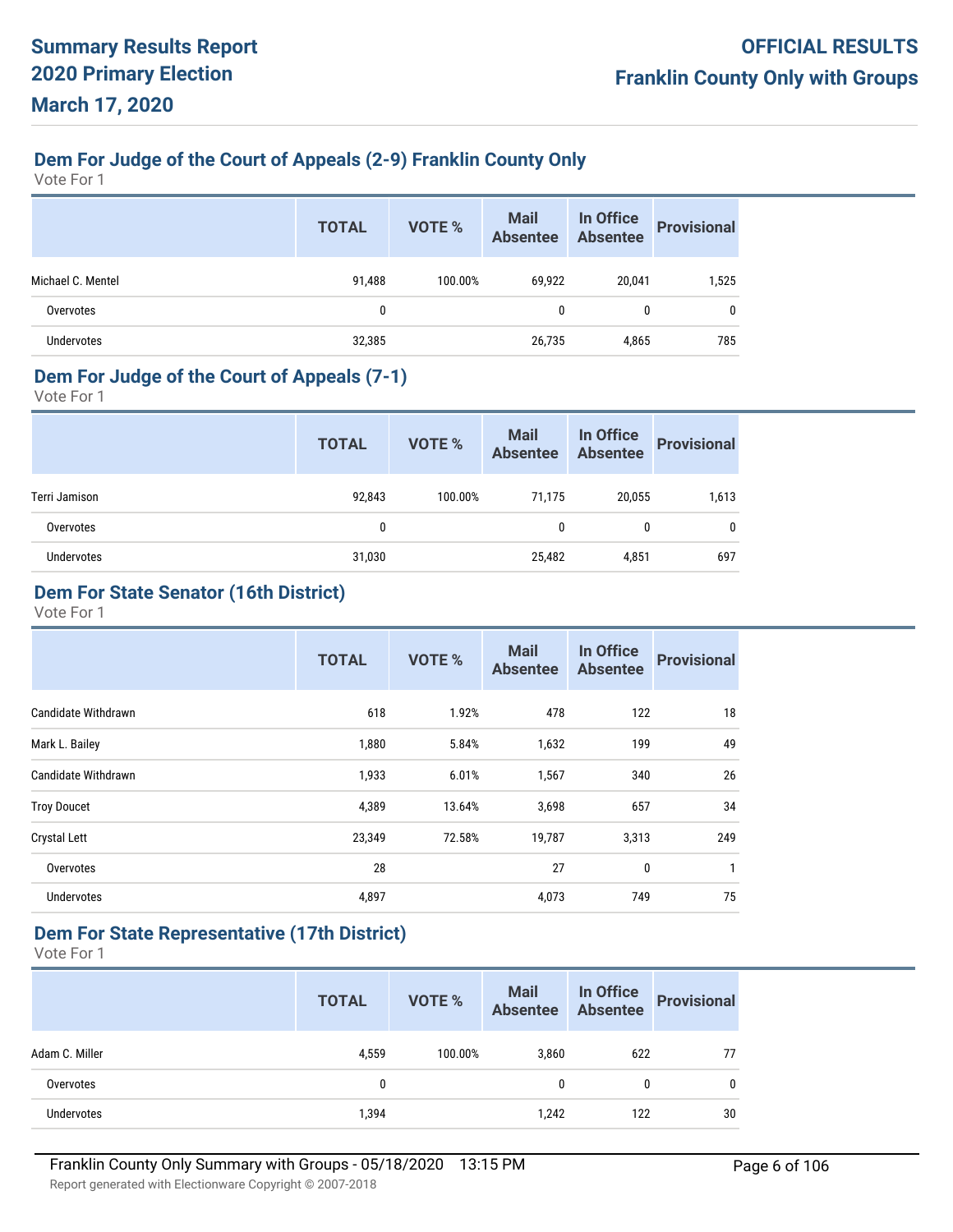**Dem For State Representative (18th District)**

Vote For 1

|               | <b>TOTAL</b> | <b>VOTE %</b> | Mail<br>Absentee | In Office<br>Absentee | <b>Provisional</b> |
|---------------|--------------|---------------|------------------|-----------------------|--------------------|
| Kristin Boggs | 11,437       | 100.00%       | 8,238            | 3,006                 | 193                |
| Overvotes     | 0            |               | 0                | 0                     | 0                  |
| Undervotes    | 3,617        |               | 3,018            | 516                   | 83                 |

#### **Dem For State Representative (19th District)**

Vote For 1

|                | <b>TOTAL</b> | <b>VOTE %</b> | Mail In Office<br>Absentee Absentee |       | <b>Provisional</b> |
|----------------|--------------|---------------|-------------------------------------|-------|--------------------|
| Mary Lightbody | 10,916       | 100.00%       | 8,572                               | 2,190 | 154                |
| Overvotes      | 0            |               | 0                                   | 0     | 0                  |
| Undervotes     | 3,195        |               | 2,810                               | 327   | 58                 |

## **Dem For State Representative (20th District)**

Vote For 1

|               | <b>TOTAL</b> | VOTE %  | Mail In Office<br>Absentee Absentee |       | <b>Provisional</b> |
|---------------|--------------|---------|-------------------------------------|-------|--------------------|
| Richard Brown | 7,527        | 100.00% | 6.318                               | 1,053 | 156                |
| Overvotes     | 0            |         | 0                                   | 0     | 0                  |
| Undervotes    | 2,068        |         | 1,855                               | 169   | 44                 |
|               |              |         |                                     |       |                    |

## **Dem For State Representative (21st District)**

|                    | <b>TOTAL</b> | <b>VOTE %</b> | <b>Mail</b><br>Absentee | In Office<br>Absentee | <b>Provisional</b> |
|--------------------|--------------|---------------|-------------------------|-----------------------|--------------------|
| <b>Beth Liston</b> | 10,834       | 100.00%       | 8,832                   | 1,875                 | 127                |
| Overvotes          | 0            |               | 0                       | 0                     | 0                  |
| <b>Undervotes</b>  | 2,972        |               | 2,640                   | 280                   | 52                 |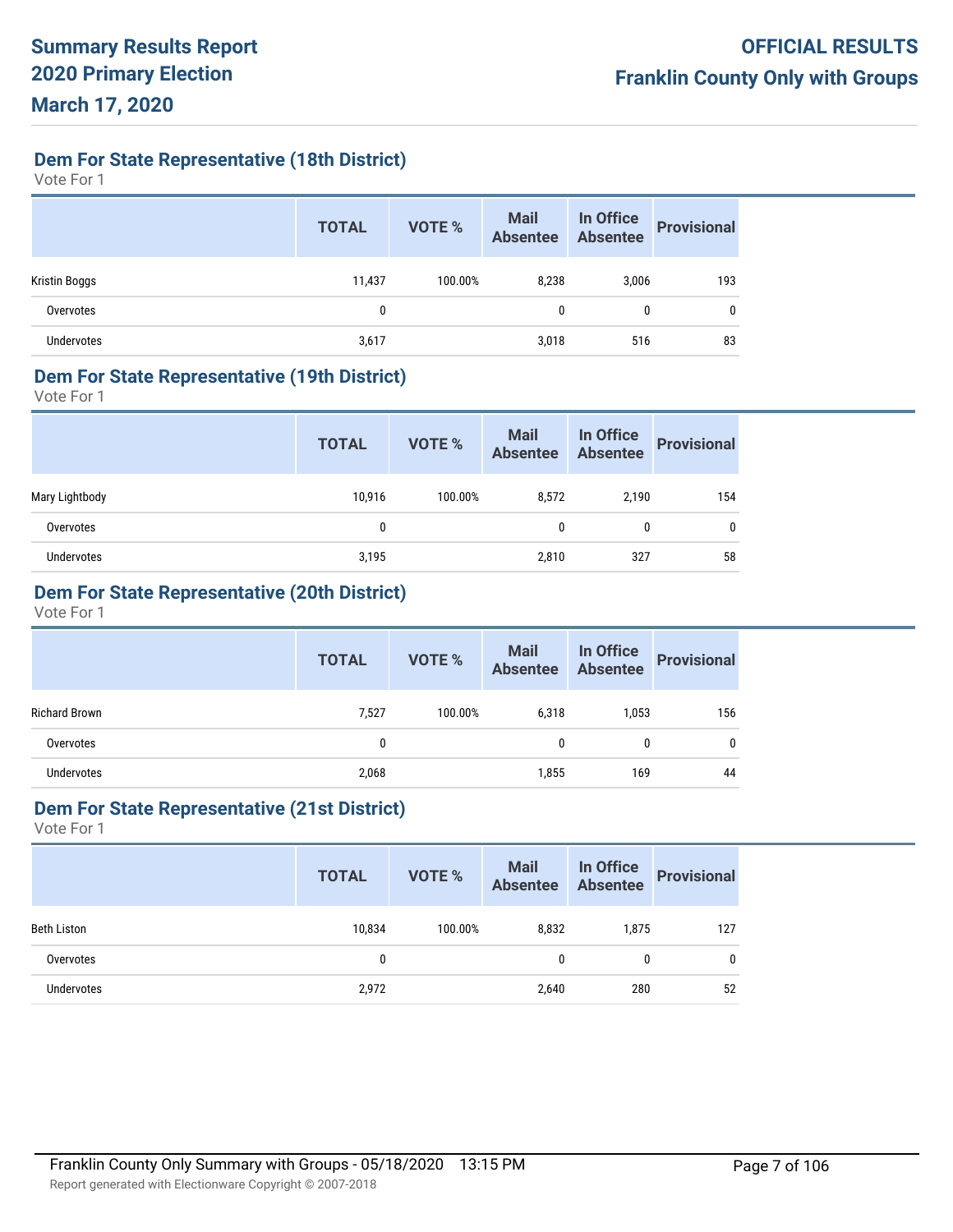**Dem For State Representative (22nd District)**

Vote For 1

|                   | <b>TOTAL</b> | <b>VOTE %</b> | <b>Mail</b><br><b>Absentee</b> | In Office<br><b>Absentee</b> | <b>Provisional</b> |
|-------------------|--------------|---------------|--------------------------------|------------------------------|--------------------|
| Kashi Adhikari    | 2,680        | 20.84%        | 1.400                          | 1,202                        | 78                 |
| David Leland      | 10,183       | 79.16%        | 7,125                          | 2,903                        | 155                |
| Overvotes         | 13           |               | 11                             | 2                            | $\mathbf 0$        |
| <b>Undervotes</b> | 1,167        |               | 780                            | 332                          | 55                 |

## **Dem For State Representative (23rd District)**

Vote For 1

|                   | <b>TOTAL</b> | VOTE %  | Mail<br>Absentee | In Office<br>Absentee | <b>Provisional</b> |
|-------------------|--------------|---------|------------------|-----------------------|--------------------|
| Nancy Day-Achauer | 6,172        | 100.00% | 5,534            | 568                   | 70                 |
| Overvotes         | 0            |         | 0                | 0                     | 0                  |
| Undervotes        | 2,024        |         | 1,871            | 119                   | 34                 |

## **Dem For State Representative (24th District)**

|               | <b>TOTAL</b> | VOTE %  | Mail<br>Absentee | In Office<br>Absentee | <b>Provisional</b> |
|---------------|--------------|---------|------------------|-----------------------|--------------------|
| Allison Russo | 11,826       | 100.00% | 9.482            | 2,212                 | 132                |
| Overvotes     | 0            |         | 0                | 0                     |                    |
| Undervotes    | 3,266        |         | 2,903            | 326                   | 37                 |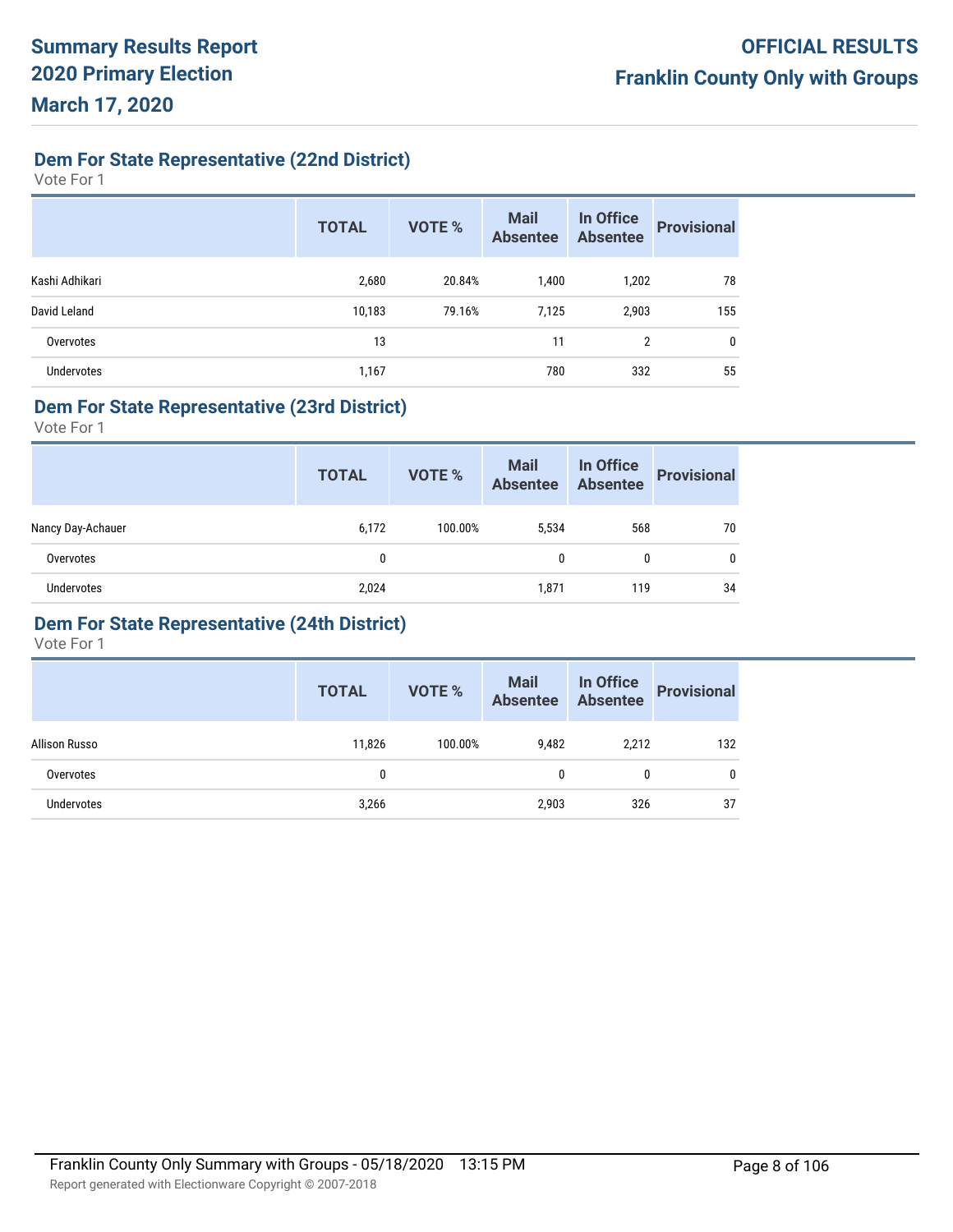**Dem For State Representative (25th District)**

Vote For 1

|                    | <b>TOTAL</b> | VOTE % | <b>Mail</b><br><b>Absentee</b> | In Office<br><b>Absentee</b> | <b>Provisional</b> |
|--------------------|--------------|--------|--------------------------------|------------------------------|--------------------|
| Mohamud Jama       | 3,203        | 23.29% | 803                            | 2,203                        | 197                |
| Dontavius Jarrells | 6,176        | 44.90% | 4,598                          | 1,465                        | 113                |
| Gary Josephson     | 912          | 6.63%  | 669                            | 221                          | 22                 |
| Mayo Makinde       | 2,354        | 17.12% | 1,820                          | 486                          | 48                 |
| Kofi Nsia-Pepra    | 1,109        | 8.06%  | 610                            | 463                          | 36                 |
| Overvotes          | 35           |        | 33                             | $\overline{2}$               | $\mathbf{0}$       |
| <b>Undervotes</b>  | 1,101        |        | 743                            | 315                          | 43                 |

## **Dem For State Representative (26th District)**

Vote For 1

|                  | <b>TOTAL</b> | VOTE %  | <b>Mail</b><br><b>Absentee</b> | <b>In Office</b><br>Absentee | <b>Provisional</b> |
|------------------|--------------|---------|--------------------------------|------------------------------|--------------------|
| Erica C. Crawley | 10,656       | 100.00% | 8.745                          | 1,668                        | 243                |
| Overvotes        | 0            |         | 0                              | 0                            | 0                  |
| Undervotes       | 2,477        |         | 2,145                          | 259                          | 73                 |

## **Dem 1 For Judge of the Court of Common Pleas (1-1)**

Vote For 1

|            | <b>TOTAL</b> | VOTE %  | <b>Mail</b><br>Absentee | In Office<br>Absentee | <b>Provisional</b> |
|------------|--------------|---------|-------------------------|-----------------------|--------------------|
| Carl Aveni | 87,711       | 100.00% | 66,595                  | 19,650                | 1,466              |
| Overvotes  | 0            |         | 0                       | 0                     | 0                  |
| Undervotes | 36,162       |         | 30,062                  | 5,256                 | 844                |

## **Dem 2 For Judge of the Court of Common Pleas (2-9)**

|                    | <b>TOTAL</b> | <b>VOTE %</b> | <b>Mail</b><br><b>Absentee</b> | In Office<br>Absentee | <b>Provisional</b> |
|--------------------|--------------|---------------|--------------------------------|-----------------------|--------------------|
| <b>Andy Miller</b> | 88,143       | 100.00%       | 67,199                         | 19,461                | 1,483              |
| Overvotes          | 0            |               | 0                              | 0                     | 0                  |
| <b>Undervotes</b>  | 35,730       |               | 29,458                         | 5,445                 | 827                |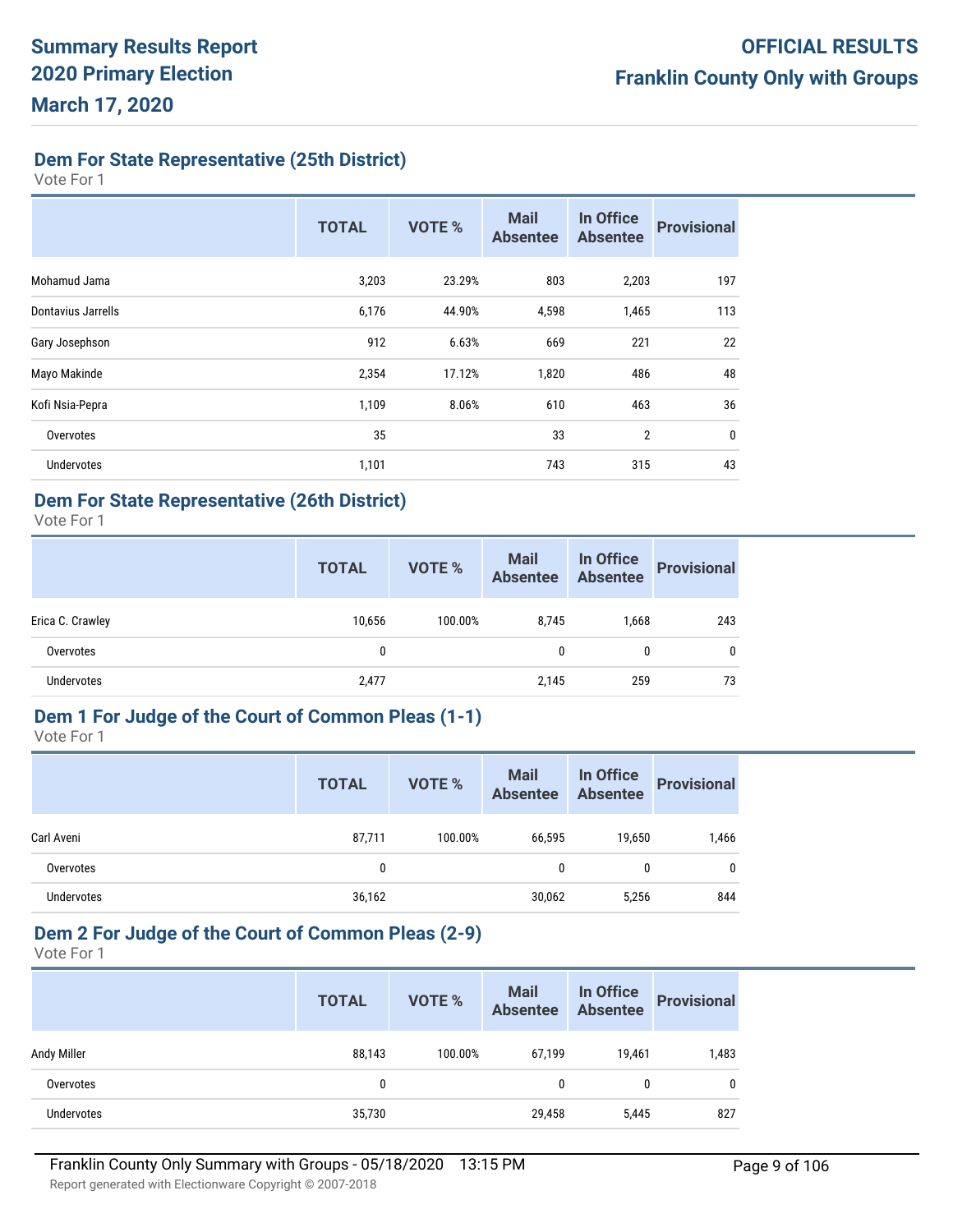## **Dem 3 For Judge of the Court of Common Pleas (7-1)**

Vote For 1

|             | <b>TOTAL</b> | <b>VOTE %</b> | <b>Mail</b><br><b>Absentee</b> | In Office<br>Absentee | <b>Provisional</b> |
|-------------|--------------|---------------|--------------------------------|-----------------------|--------------------|
| David Young | 87,552       | 100.00%       | 66,664                         | 19,437                | 1,451              |
| Overvotes   | $\mathbf{0}$ |               | 0                              | 0                     | 0                  |
| Undervotes  | 36,321       |               | 29,993                         | 5,469                 | 859                |

## **Dem 4 For Judge of the Court of Common Pleas (7-2)**

Vote For 1

|             | <b>TOTAL</b> | VOTE %  | Mail<br>Absentee | In Office<br>Absentee | <b>Provisional</b> |
|-------------|--------------|---------|------------------|-----------------------|--------------------|
| Chris Brown | 89,369       | 100.00% | 68,275           | 19,572                | 1,522              |
| Overvotes   | 0            |         | 0                | 0                     | 0                  |
| Undervotes  | 34,504       |         | 28,382           | 5,334                 | 788                |

# **Dem 5 For Judge of the Court of Common Pleas (UTE)**

Vote For 1

|               | <b>TOTAL</b> | VOTE %  | Mail<br>Absentee | In Office<br>Absentee | <b>Provisional</b> |
|---------------|--------------|---------|------------------|-----------------------|--------------------|
| Sheryl Munson | 89,338       | 100.00% | 68,371           | 19,469                | 1,498              |
| Overvotes     | 0            |         | 0                | 0                     | 0                  |
| Undervotes    | 34,535       |         | 28,286           | 5,437                 | 812                |

## **Dem 1 For Judge of the Court of Common Pleas (1-2)**

|                 | <b>TOTAL</b> | <b>VOTE %</b> | Mail<br>Absentee | In Office<br>Absentee | <b>Provisional</b> |
|-----------------|--------------|---------------|------------------|-----------------------|--------------------|
| George W. Leach | 87,789       | 100.00%       | 67,151           | 19.201                | 1,437              |
| Overvotes       | 0            |               | 0                | 0                     | 0                  |
| Undervotes      | 36,084       |               | 29,506           | 5,705                 | 873                |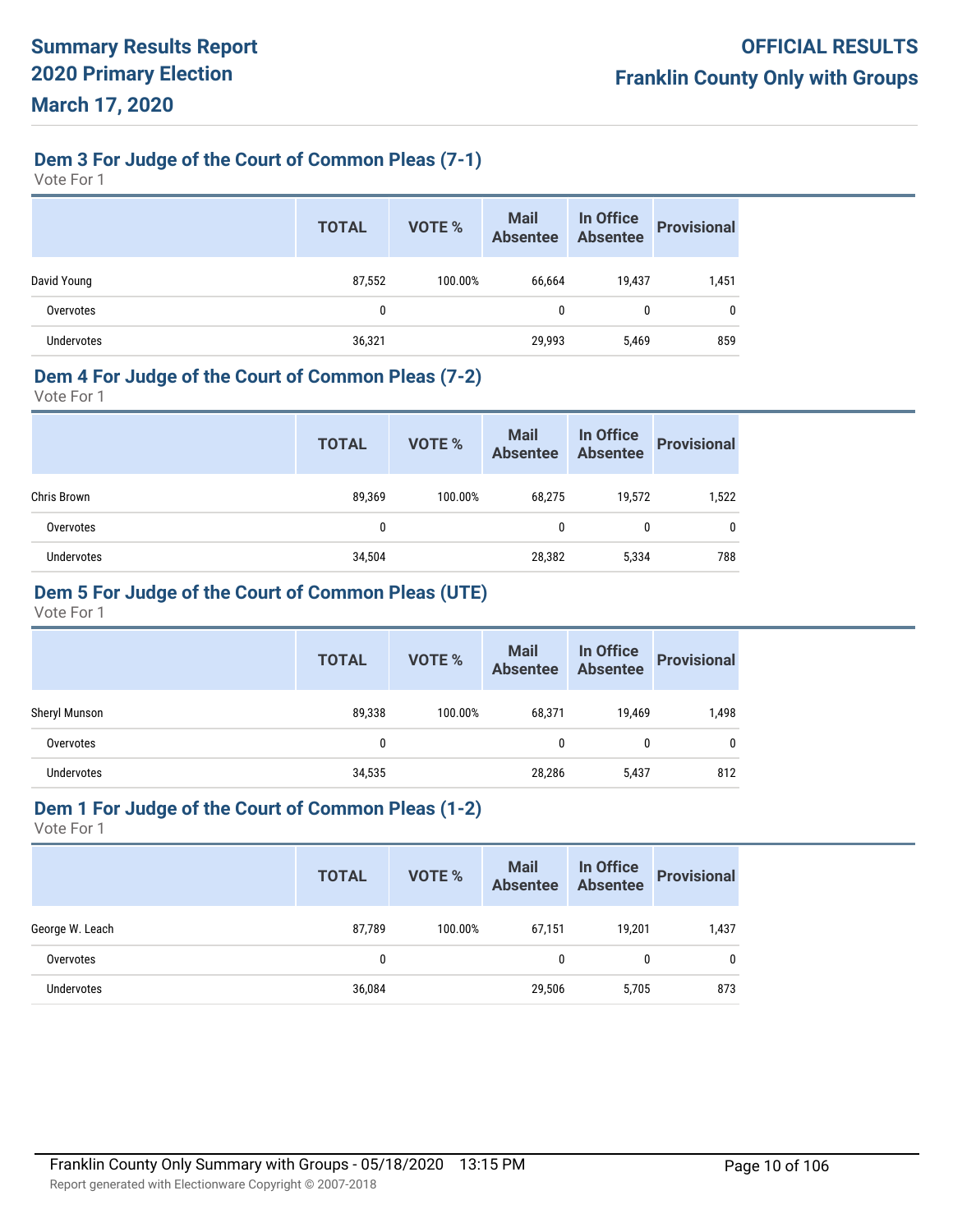# **Dem DOM 2 For Judge of the Court of Common Pleas (1-3)**

Vote For 1

|                   | <b>TOTAL</b> | VOTE %  | <b>Mail</b><br><b>Absentee</b> | In Office<br><b>Absentee</b> | <b>Provisional</b> |
|-------------------|--------------|---------|--------------------------------|------------------------------|--------------------|
| Lasheyl Stroud    | 89,386       | 100.00% | 68,621                         | 19,243                       | 1,522              |
| Overvotes         | 0            |         | 0                              | 0                            | 0                  |
| <b>Undervotes</b> | 34,487       |         | 28,036                         | 5,663                        | 788                |

#### **Dem Pro For Judge of the Court of Common Pleas**

Vote For 1

|            | <b>TOTAL</b> | VOTE %  | Mail<br>Absentee | In Office<br>Absentee | <b>Provisional</b> |
|------------|--------------|---------|------------------|-----------------------|--------------------|
| Zack Space | 91,763       | 100.00% | 70.795           | 19,433                | 1,535              |
| Overvotes  | 0            |         | 0                | 0                     | 0                  |
| Undervotes | 32,110       |         | 25,862           | 5,473                 | 775                |

## **Dem 1 For County Commissioner (1-2)**

Vote For 1

|                   | <b>TOTAL</b> | VOTE %  | Mail In Office<br>Absentee Absentee |        | <b>Provisional</b> |
|-------------------|--------------|---------|-------------------------------------|--------|--------------------|
| Kevin L. Boyce    | 94,997       | 100.00% | 73,053                              | 20,281 | 1,663              |
| Overvotes         | 0            |         | 0                                   | 0      | 0                  |
| <b>Undervotes</b> | 28,876       |         | 23,604                              | 4,625  | 647                |

## **Dem 2 For County Commissioner (1-3)**

|                   | <b>TOTAL</b> | <b>VOTE %</b> | <b>Mail</b><br><b>Absentee</b> | In Office<br>Absentee | <b>Provisional</b> |
|-------------------|--------------|---------------|--------------------------------|-----------------------|--------------------|
| John O'Grady      | 90,714       | 100.00%       | 69,609                         | 19,585                | 1,520              |
| Overvotes         | 0            |               | 0                              | 0                     | 0                  |
| <b>Undervotes</b> | 33,159       |               | 27,048                         | 5,321                 | 790                |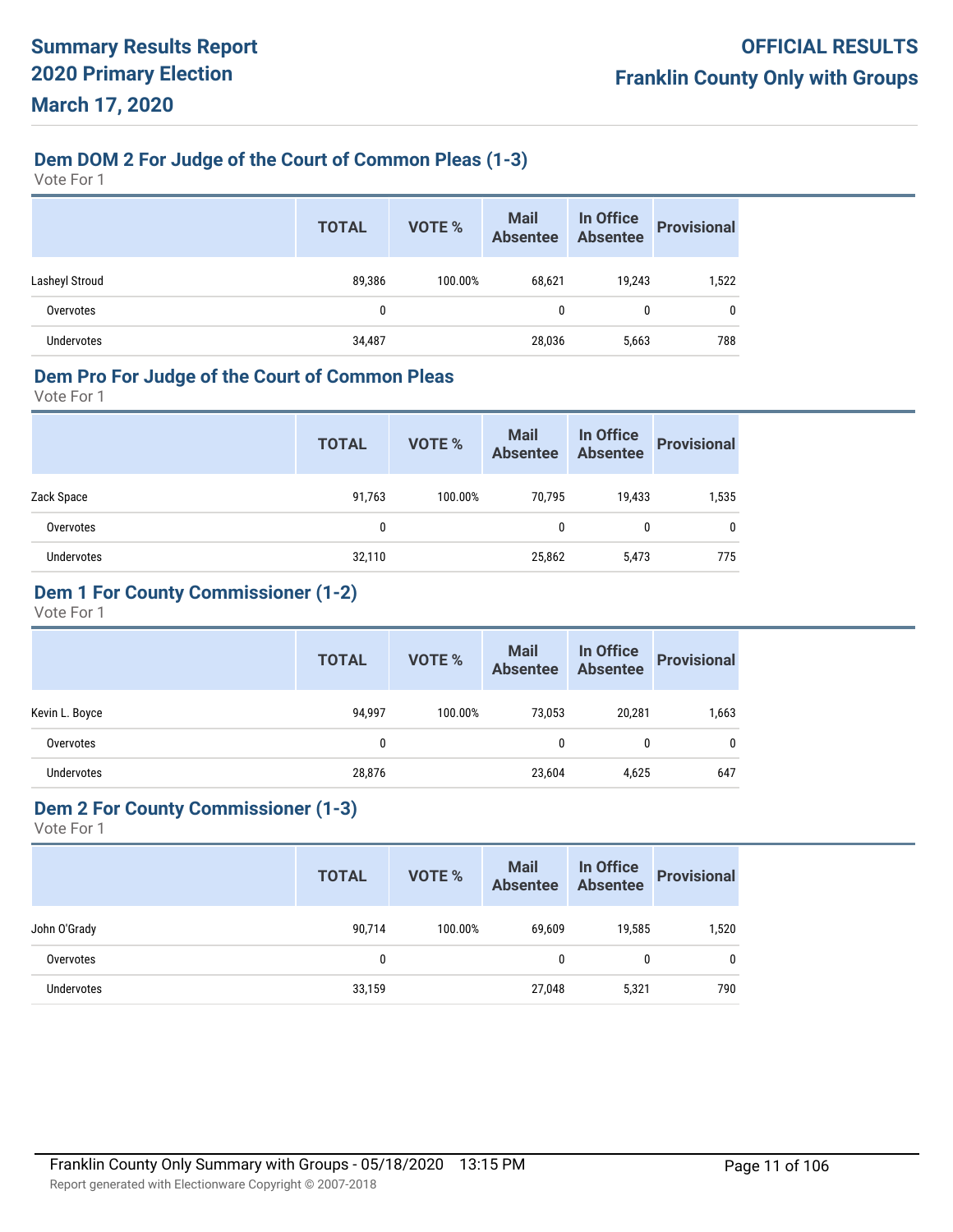**Dem For Prosecuting Attorney**

Vote For 1

|            | <b>TOTAL</b> | <b>VOTE %</b> | <b>Mail</b><br>Absentee | In Office<br>Absentee | <b>Provisional</b> |
|------------|--------------|---------------|-------------------------|-----------------------|--------------------|
| Gary Tyack | 94,017       | 100.00%       | 72,808                  | 19,621                | 1,588              |
| Overvotes  | 0            |               | 0                       | 0                     | 0                  |
| Undervotes | 29,856       |               | 23,849                  | 5,285                 | 722                |

#### **Dem For Clerk of the Court of Common Pleas**

Vote For 1

|                         | <b>TOTAL</b> | <b>VOTE %</b> | <b>Mail</b><br><b>Absentee</b> | In Office<br>Absentee | <b>Provisional</b> |
|-------------------------|--------------|---------------|--------------------------------|-----------------------|--------------------|
| Maryellen O'Shaughnessy | 97,462       | 100.00%       | 75.494                         | 20,303                | 1,665              |
| Overvotes               | 0            |               | 0                              | 0                     | 0                  |
| Undervotes              | 26,411       |               | 21,163                         | 4,603                 | 645                |
|                         |              |               |                                |                       |                    |

# **Dem For Sheriff**

Vote For 1

|                   | <b>TOTAL</b> | <b>VOTE %</b> | <b>Mail</b><br>Absentee | In Office<br>Absentee | <b>Provisional</b> |
|-------------------|--------------|---------------|-------------------------|-----------------------|--------------------|
| Dallas L. Baldwin | 93,671       | 100.00%       | 72.710                  | 19,391                | 1,570              |
| Overvotes         | 0            |               | 0                       | 0                     | 0                  |
| Undervotes        | 30,202       |               | 23,947                  | 5,515                 | 740                |

# **Dem For County Recorder**

|                   | <b>TOTAL</b> | <b>VOTE %</b> | Mail<br>Absentee | In Office<br>Absentee | <b>Provisional</b> |
|-------------------|--------------|---------------|------------------|-----------------------|--------------------|
| Danny O'Connor    | 92,881       | 100.00%       | 71,524           | 19.786                | 1,571              |
| Overvotes         | 0            |               | 0                | $\mathbf{0}$          | 0                  |
| <b>Undervotes</b> | 30,992       |               | 25,133           | 5,120                 | 739                |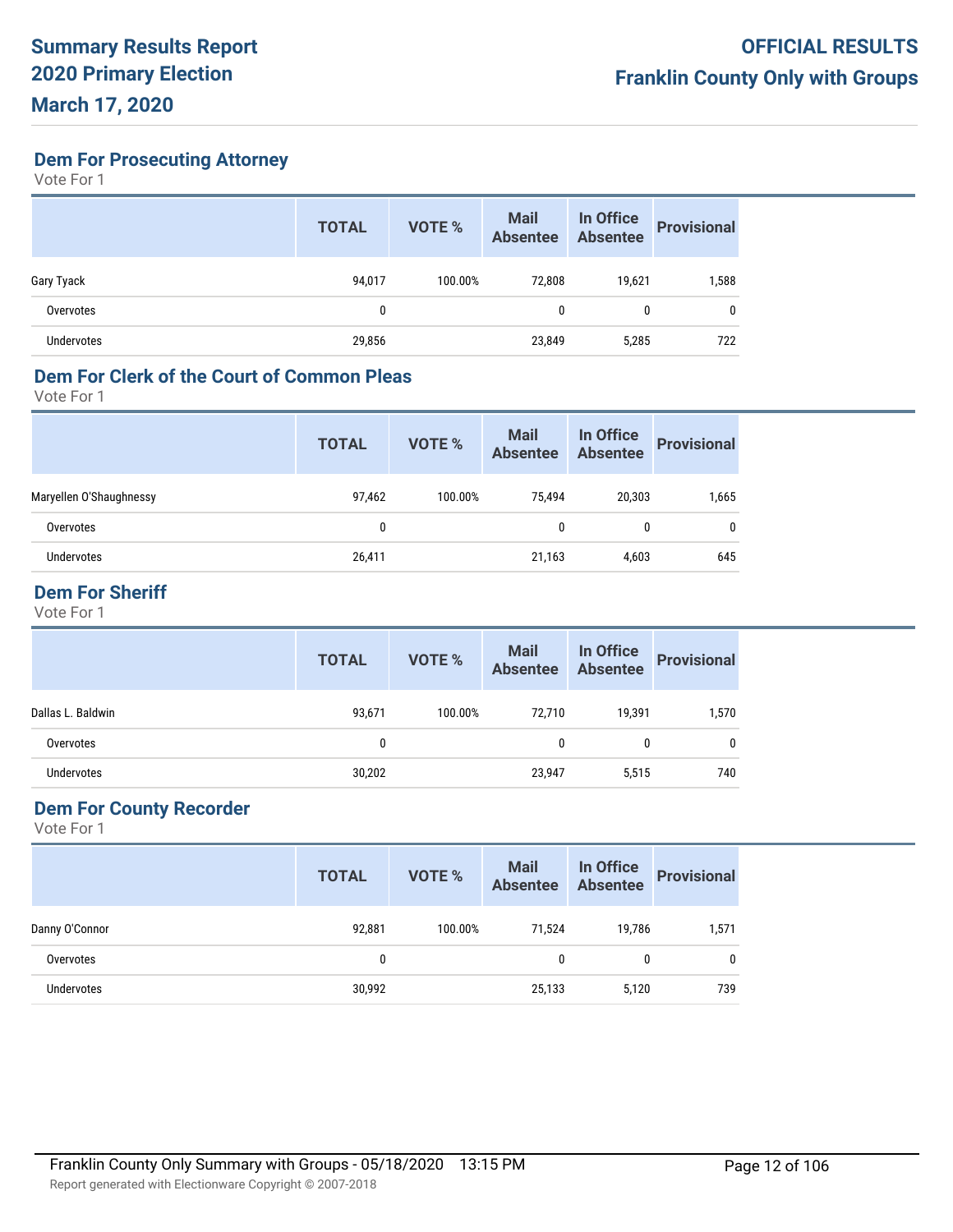## **Dem For County Treasurer**

Vote For 1

|                        | <b>TOTAL</b> | <b>VOTE %</b> | <b>Mail</b><br><b>Absentee</b> | In Office<br>Absentee | <b>Provisional</b> |
|------------------------|--------------|---------------|--------------------------------|-----------------------|--------------------|
| Cheryl Brooks Sullivan | 94,906       | 100.00%       | 73.580                         | 19,713                | 1,613              |
| Overvotes              | 0            |               | 0                              | 0                     |                    |
| <b>Undervotes</b>      | 28,967       |               | 23,077                         | 5,193                 | 697                |

## **Dem For County Engineer**

Vote For 1

| <b>TOTAL</b> | <b>VOTE %</b> | <b>Mail</b><br>Absentee |        | <b>Provisional</b>    |
|--------------|---------------|-------------------------|--------|-----------------------|
| 0            |               | 0                       | 0      |                       |
| 0            |               | 0                       | 0      |                       |
| 123,873      |               | 96,657                  | 24,906 | 2,310                 |
|              |               |                         |        | In Office<br>Absentee |

## **Dem For Coroner**

Vote For 1

|             | <b>TOTAL</b> | <b>VOTE %</b> | Mail<br>Absentee | <b>In Office</b><br><b>Absentee</b> | <b>Provisional</b> |
|-------------|--------------|---------------|------------------|-------------------------------------|--------------------|
| Anahi Ortiz | 94,469       | 100.00%       | 73,404           | 19,476                              | 1,589              |
| Overvotes   | 0            |               | 0                | 0                                   | 0                  |
| Undervotes  | 29,404       |               | 23,253           | 5,430                               | 721                |

## **Dem For Member of County Central Committee Bexley Ward 1**

|                   | <b>TOTAL</b> | <b>VOTE %</b> | <b>Mail</b><br>Absentee | In Office<br>Absentee | <b>Provisional</b> |
|-------------------|--------------|---------------|-------------------------|-----------------------|--------------------|
| Meryl Neiman      | 232          | 44.62%        | 173                     | 53                    | 6                  |
| David M. Neubauer | 288          | 55.38%        | 205                     | 79                    | 4                  |
| Overvotes         | 0            |               | $\mathbf{0}$            | 0                     | 0                  |
| <b>Undervotes</b> | 118          |               | 76                      | 39                    | 3                  |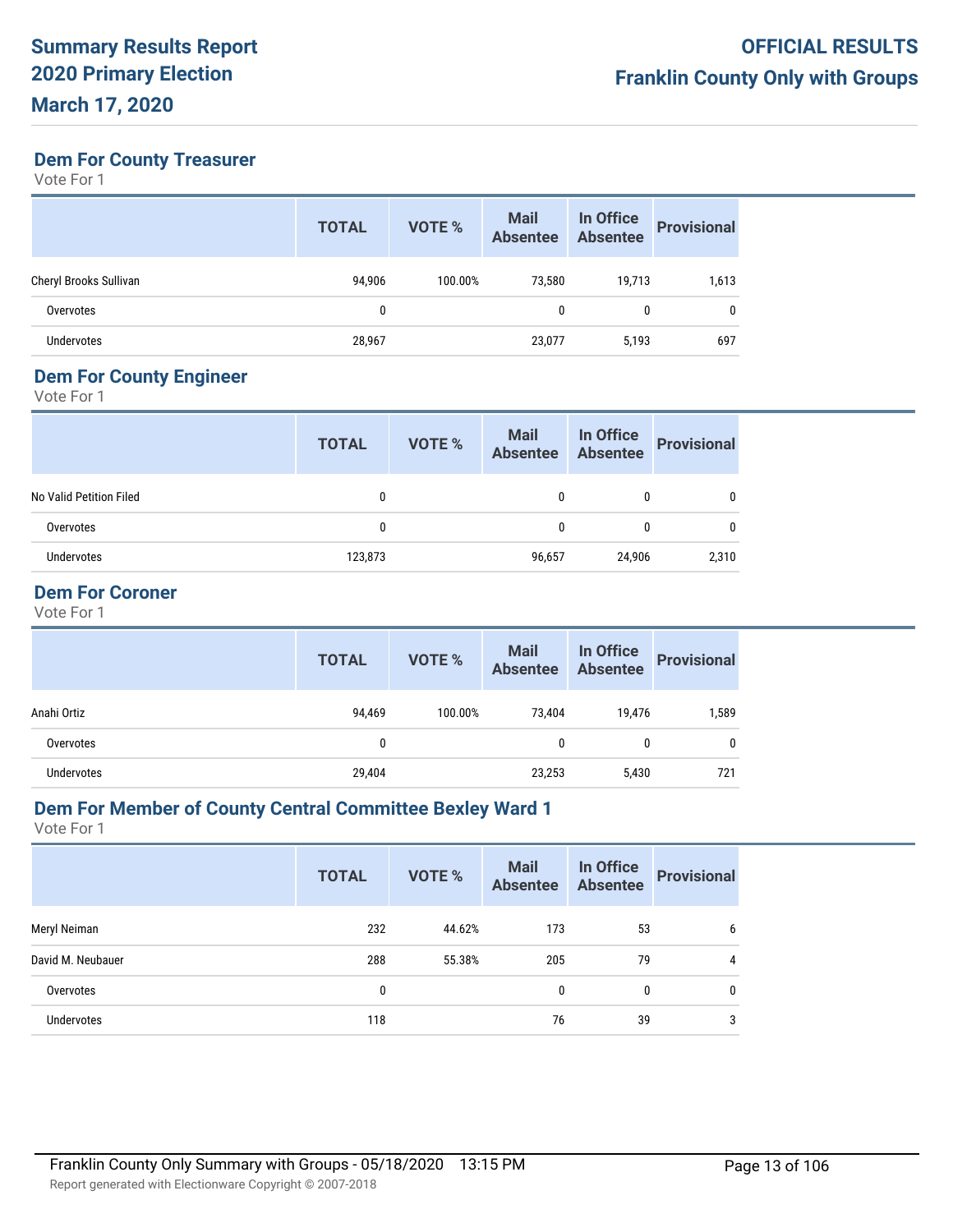# **Dem For Member of County Central Committee Bexley Ward 2**

Vote For 1

|                        | <b>TOTAL</b> | <b>VOTE %</b> | <b>Mail</b><br><b>Absentee</b> | In Office<br><b>Absentee</b> | <b>Provisional</b> |
|------------------------|--------------|---------------|--------------------------------|------------------------------|--------------------|
| Carolyn Harding        | 307          | 53.21%        | 211                            | 92                           | 4                  |
| Gregory Joseph Lestini | 270          | 46.79%        | 204                            | 64                           | ົ                  |
| Overvotes              | 0            |               | $\theta$                       | 0                            | 0                  |
| <b>Undervotes</b>      | 103          |               | 76                             | 27                           | 0                  |

#### **Dem For Member of County Central Committee Bexley Ward 3**

Vote For 1

|                    | <b>TOTAL</b> | VOTE % | <b>Mail</b><br><b>Absentee</b> | In Office<br><b>Absentee</b> | <b>Provisional</b> |
|--------------------|--------------|--------|--------------------------------|------------------------------|--------------------|
| <b>Bryan Clark</b> | 240          | 37.56% | 204                            | 34                           | 2                  |
| Daria DeNoia       | 399          | 62.44% | 307                            | 90                           | $\overline{2}$     |
| Overvotes          |              |        |                                | 0                            | 0                  |
| <b>Undervotes</b>  | 134          |        | 95                             | 36                           | 3                  |

## **Dem For Member of County Central Committee Bexley Ward 4**

Vote For 1

|                      | <b>TOTAL</b> | <b>VOTE %</b> | <b>Mail</b><br><b>Absentee</b> | In Office<br>Absentee | <b>Provisional</b> |
|----------------------|--------------|---------------|--------------------------------|-----------------------|--------------------|
| <b>Shelby Koches</b> | 76           | 15.83%        | 56                             | 20                    | 0                  |
| Jennifer L. McNally  | 404          | 84.17%        | 293                            | 109                   | $\overline{2}$     |
| Overvotes            | 0            |               | $\mathbf{0}$                   | 0                     | 0                  |
| Undervotes           | 130          |               | 97                             | 33                    | 0                  |

# **Dem For Member of County Central Committee Blendon Township**

Vote For 1

|              | <b>TOTAL</b> | <b>VOTE %</b> | Mail<br>Absentee | In Office<br>Absentee | <b>Provisional</b> |
|--------------|--------------|---------------|------------------|-----------------------|--------------------|
| David Chapin | 674          | 100.00%       | 501              | 160                   | 13                 |
| Overvotes    | 0            |               | $\mathbf{0}$     |                       |                    |
| Undervotes   | 277          |               | 230              | 38                    | g                  |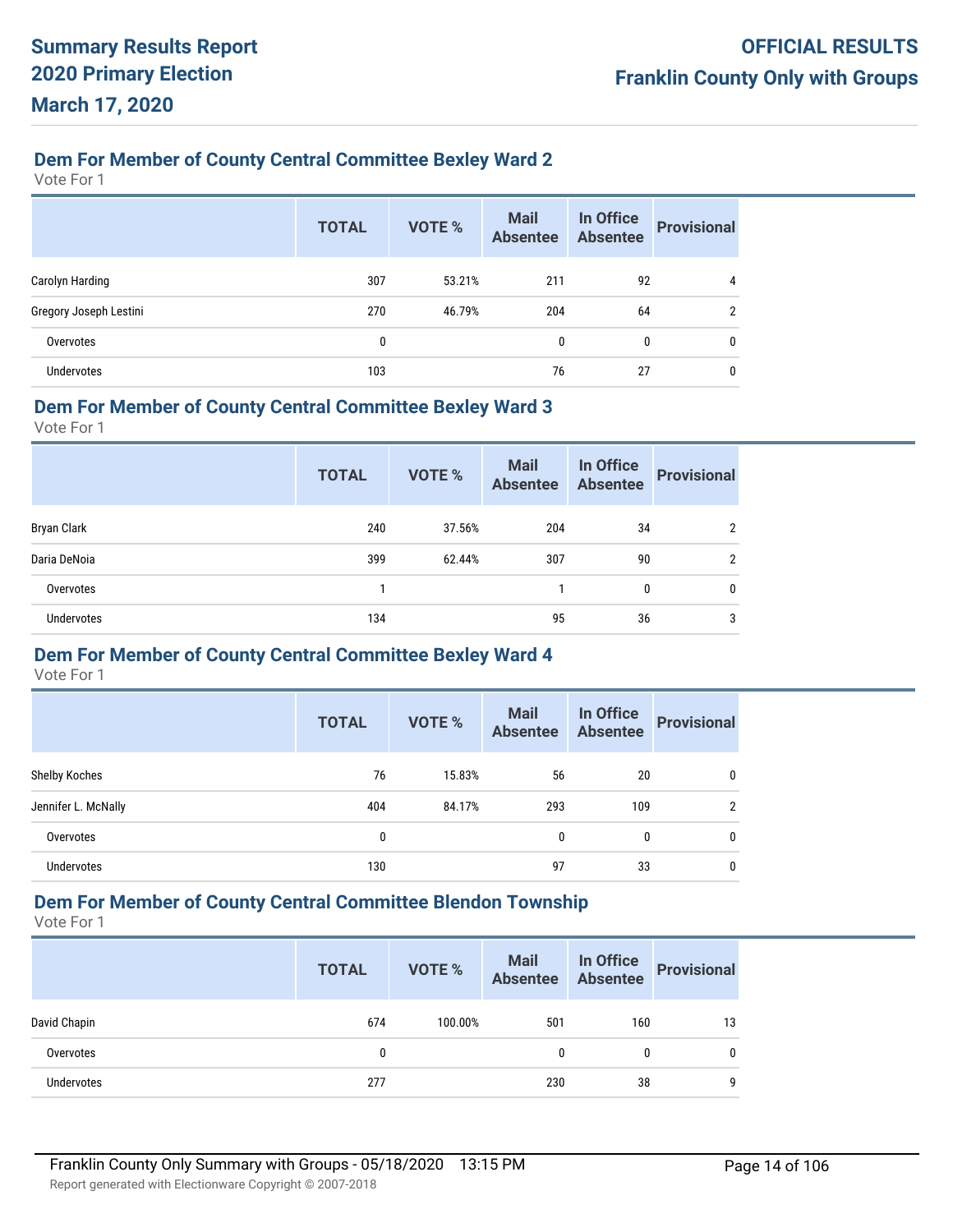## **Dem For Member of County Central Committee Canal Winchester**

Vote For 1

|               | <b>TOTAL</b> | VOTE %  | Mail In Office<br>Absentee Absentee Provisional |    |  |
|---------------|--------------|---------|-------------------------------------------------|----|--|
| Suzanne Brown | 422          | 100.00% | 391                                             | 26 |  |
| Overvotes     | 0            |         | 0                                               |    |  |
| Undervotes    | 150          |         | 142                                             | 4  |  |

#### **Dem For Member of County Central Committee Clinton Township**

Vote For 1

|                | <b>TOTAL</b> | VOTE %  | Mail In Office<br>Absentee Absentee |    | Provisional |
|----------------|--------------|---------|-------------------------------------|----|-------------|
| Deborah Steele | 222          | 100.00% | 148                                 | 68 | b           |
| Overvotes      | 0            |         | 0                                   | 0  |             |
| Undervotes     | 98           |         | 71                                  | 24 | 3           |

## **Dem For Member of County Central Committee Columbus Ward 01**

Vote For 1

|                       | <b>TOTAL</b> | <b>VOTE %</b> | Mail<br>Absentee | In Office<br>Absentee | <b>Provisional</b> |
|-----------------------|--------------|---------------|------------------|-----------------------|--------------------|
| Jessica Clinger       | 377          | 65.79%        | 300              | 66                    | 11                 |
| <b>Ernest Whitted</b> | 196          | 34.21%        | 160              | 32                    | 4                  |
| Overvotes             |              |               |                  | 0                     | 0                  |
| <b>Undervotes</b>     | 83           |               | 59               | 19                    | 5                  |

#### **Dem For Member of County Central Committee Columbus Ward 02**

|                   | <b>TOTAL</b> | <b>VOTE %</b> | <b>Mail</b><br><b>Absentee</b> | In Office<br><b>Absentee</b> | <b>Provisional</b> |
|-------------------|--------------|---------------|--------------------------------|------------------------------|--------------------|
| Sarah M. Legeza   | 393          | 30.99%        | 287                            | 99                           |                    |
| <b>Rick Neal</b>  | 875          | 69.01%        | 717                            | 149                          | 9                  |
| Overvotes         |              |               |                                | 0                            | 0                  |
| <b>Undervotes</b> | 167          |               | 111                            | 51                           | 5                  |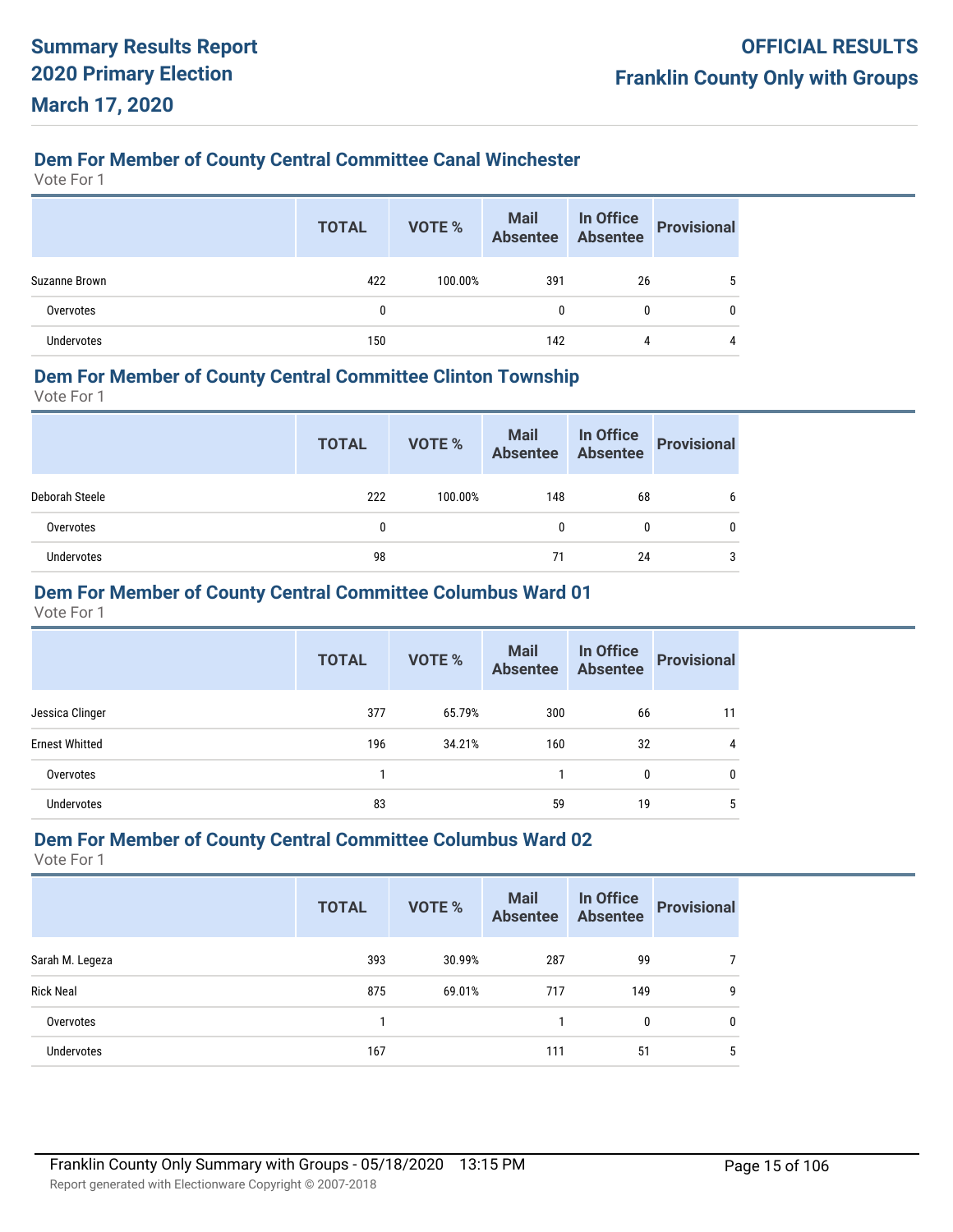Vote For 1

|                 | <b>TOTAL</b> | VOTE %  | Mail In Office<br>Absentee Absentee |    | Provisional |
|-----------------|--------------|---------|-------------------------------------|----|-------------|
| Debera L. Diggs | 425          | 100.00% | 327                                 | 87 | 11          |
| Overvotes       | 0            |         | 0                                   | 0  | 0           |
| Undervotes      | 179          |         | 140                                 | 33 | 6           |

#### **Dem For Member of County Central Committee Columbus Ward 04**

Vote For 1

|                      | <b>TOTAL</b> | <b>VOTE %</b> | <b>Mail</b><br><b>Absentee</b> | In Office<br><b>Absentee</b> | <b>Provisional</b> |
|----------------------|--------------|---------------|--------------------------------|------------------------------|--------------------|
| Monica G. Cerrezuela | 295          | 73.57%        | 227                            | 61                           |                    |
| Cissy F. Watkins     | 106          | 26.43%        | 78                             | 22                           | 6                  |
| Overvotes            |              |               |                                | 0                            | 0                  |
| <b>Undervotes</b>    | 97           |               | 75                             | 19                           | 3                  |

#### **Dem For Member of County Central Committee Columbus Ward 05**

Vote For 1

|                   | <b>TOTAL</b> | VOTE % | <b>Mail</b><br><b>Absentee</b> | In Office<br><b>Absentee</b> | <b>Provisional</b> |
|-------------------|--------------|--------|--------------------------------|------------------------------|--------------------|
| Taisean C. Glover | 265          | 63.70% | 225                            | 37                           | 3                  |
| Hannah E. Ware    | 151          | 36.30% | 116                            | 28                           |                    |
| Overvotes         |              |        |                                | 0                            | 0                  |
| <b>Undervotes</b> | 71           |        | 58                             | 11                           | 2                  |

## **Dem For Member of County Central Committee Columbus Ward 07**

|                          | <b>TOTAL</b> | VOTE % | <b>Mail</b><br><b>Absentee</b> | In Office<br><b>Absentee</b> | <b>Provisional</b> |
|--------------------------|--------------|--------|--------------------------------|------------------------------|--------------------|
| <b>Nicholas Bankston</b> | 328          | 60.41% | 275                            | 44                           | 9                  |
| Trevor P. Martin         | 215          | 39.59% | 155                            | 47                           | 13                 |
| Overvotes                |              |        |                                | $\mathbf{0}$                 | $\mathbf{0}$       |
| Undervotes               | 159          |        | 103                            | 49                           |                    |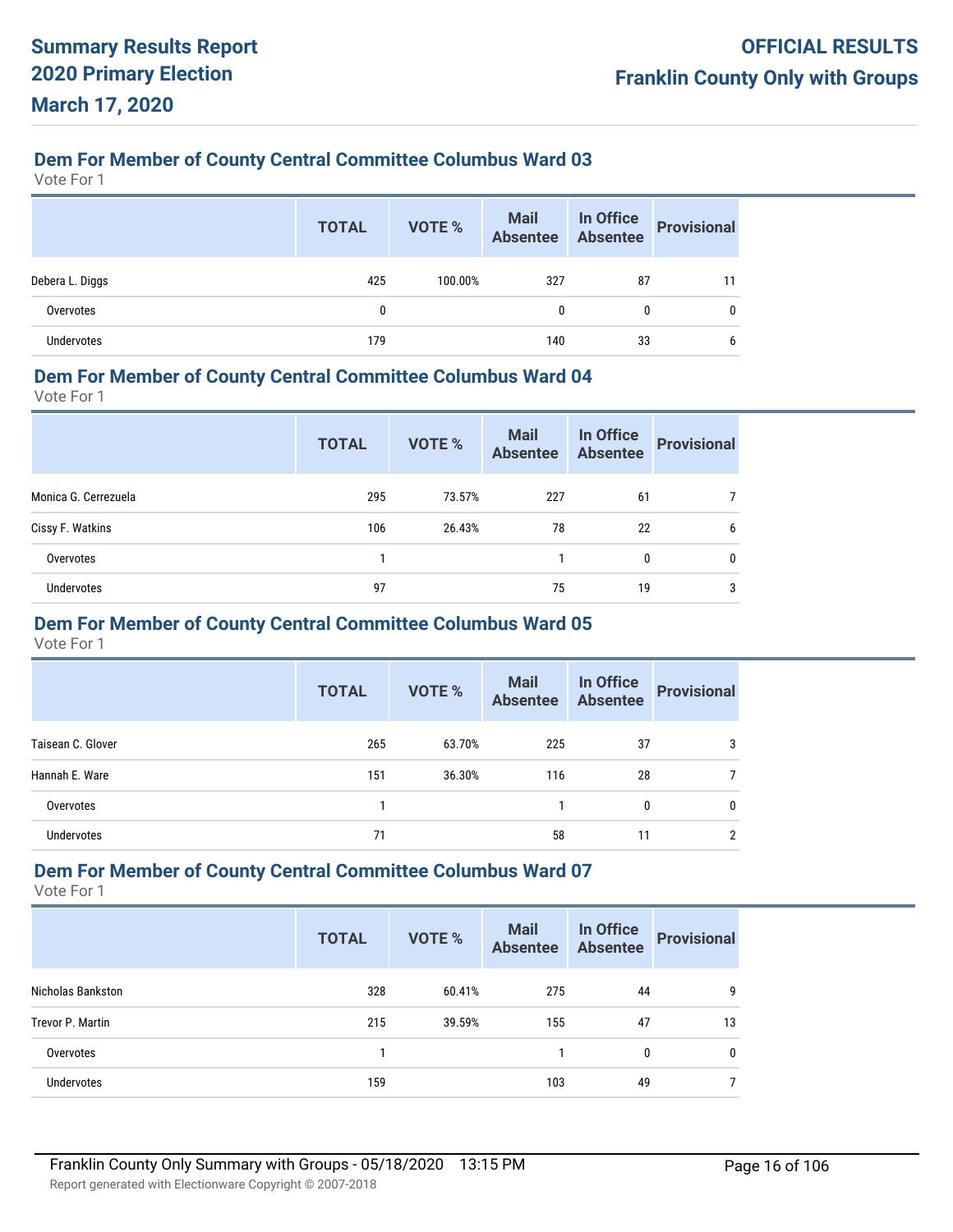Vote For 1

|                       | <b>TOTAL</b> | <b>VOTE %</b> | <b>Mail</b><br>Absentee | In Office<br>Absentee | <b>Provisional</b> |
|-----------------------|--------------|---------------|-------------------------|-----------------------|--------------------|
| Danielle Marie Howell | 428          | 42.71%        | 289                     | 128                   | 11                 |
| Karen E. Kostelac     | 574          | 57.29%        | 452                     | 117                   | 5                  |
| Overvotes             | 3            |               | 3                       | 0                     | 0                  |
| <b>Undervotes</b>     | 335          |               | 223                     | 100                   | 12                 |

#### **Dem For Member of County Central Committee Columbus Ward 09**

Vote For 1

|                 | <b>TOTAL</b> | VOTE %  | Mail In Office<br>Absentee Absentee |    | Provisional |
|-----------------|--------------|---------|-------------------------------------|----|-------------|
| Erin M. Gibbons | 194          | 100.00% | 159                                 | 30 | 5           |
| Overvotes       |              |         | 0                                   | 0  |             |
| Undervotes      | 82           |         | 63                                  | 15 | 4           |

#### **Dem For Member of County Central Committee Columbus Ward 10**

Vote For 1

|                   | <b>TOTAL</b> | VOTE %  | Mail In Office<br>Absentee Absentee |     | <b>Provisional</b> |
|-------------------|--------------|---------|-------------------------------------|-----|--------------------|
| Kevin B. McCain   | 404          | 100.00% | 286                                 | 111 |                    |
| Overvotes         | 0            |         | 0                                   | 0   |                    |
| <b>Undervotes</b> | 187          |         | 157                                 | 25  |                    |

#### **Dem For Member of County Central Committee Columbus Ward 11**

|                   | <b>TOTAL</b> | <b>VOTE %</b> | <b>Mail</b><br><b>Absentee</b> | In Office<br><b>Absentee</b> | <b>Provisional</b> |
|-------------------|--------------|---------------|--------------------------------|------------------------------|--------------------|
| Julius M. Palazzo | 226          | 52.93%        | 201                            | 20                           | 5                  |
| Rachel F. Wenning | 201          | 47.07%        | 170                            | 29                           | $\overline{2}$     |
| Overvotes         | 0            |               | $\mathbf{0}$                   | 0                            | 0                  |
| Undervotes        | 58           |               | 50                             | 8                            | 0                  |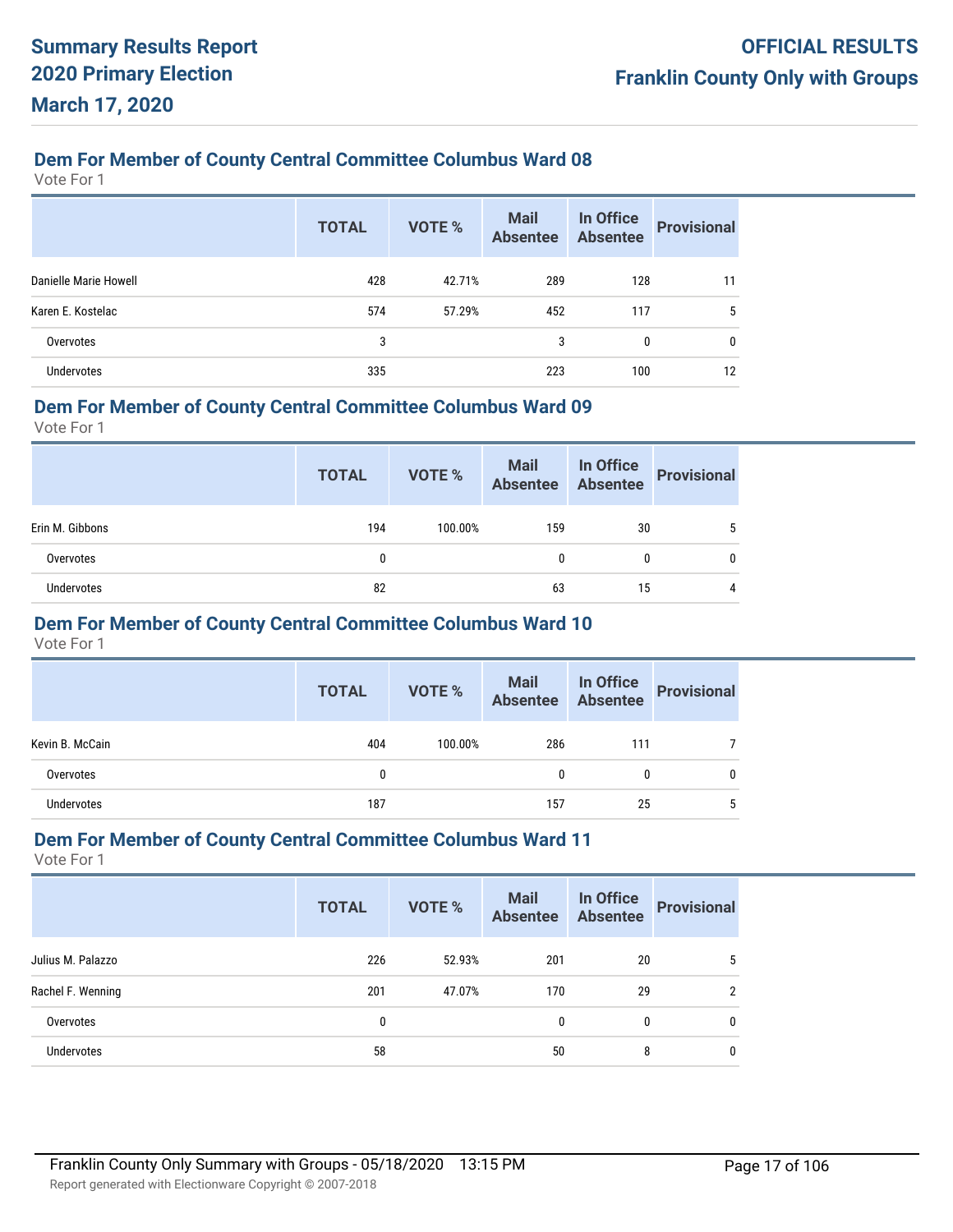Vote For 1

|                            | <b>TOTAL</b>   | <b>VOTE %</b> | <b>Mail</b><br><b>Absentee</b> | In Office<br><b>Absentee</b> | <b>Provisional</b> |
|----------------------------|----------------|---------------|--------------------------------|------------------------------|--------------------|
| <b>Candidate Withdrawn</b> | 100            | 12.47%        | 50                             | 46                           | 4                  |
| Joshua R. Grossman         | 427            | 53.24%        | 333                            | 85                           | 9                  |
| Charles Irwin              | 275            | 34.29%        | 227                            | 41                           | 7                  |
| Overvotes                  | $\overline{2}$ |               | 2                              | 0                            | 0                  |
| <b>Undervotes</b>          | 280            |               | 171                            | 98                           | 11                 |

## **Dem For Member of County Central Committee Columbus Ward 13**

Vote For 1

|                   | <b>TOTAL</b> | <b>VOTE %</b> | <b>Mail</b><br><b>Absentee</b> | In Office<br><b>Absentee</b> | <b>Provisional</b> |
|-------------------|--------------|---------------|--------------------------------|------------------------------|--------------------|
| Monique McCoy     | 97           | 40.76%        | 80                             | 16                           |                    |
| Terri L. Mitchell | 141          | 59.24%        | 107                            | 32                           | 2                  |
| Overvotes         | 0            |               | 0                              | 0                            | 0                  |
| Undervotes        | 57           |               | 26                             | 24                           |                    |

#### **Dem For Member of County Central Committee Columbus Ward 14**

Vote For 1

|                      | <b>TOTAL</b> | VOTE % | <b>Mail</b><br><b>Absentee</b> | In Office<br><b>Absentee</b> | <b>Provisional</b> |
|----------------------|--------------|--------|--------------------------------|------------------------------|--------------------|
| <b>Terry Penrod</b>  | 745          | 66.76% | 585                            | 153                          |                    |
| <b>Bryce Sampson</b> | 371          | 33.24% | 284                            | 80                           |                    |
| Overvotes            | 2            |        | $\overline{2}$                 | $\mathbf{0}$                 | $\mathbf{0}$       |
| Undervotes           | 330          |        | 232                            | 89                           | 9                  |

## **Dem For Member of County Central Committee Columbus Ward 15**

|                   | <b>TOTAL</b> | VOTE %  | Mail In Office<br>Absentee Absentee |    | Provisional |
|-------------------|--------------|---------|-------------------------------------|----|-------------|
| Conan C. Cupples  | 206          | 100.00% | 154                                 | 49 | 3           |
| Overvotes         | 0            |         | 0                                   | 0  | 0           |
| <b>Undervotes</b> | 86           |         | 64                                  | 21 |             |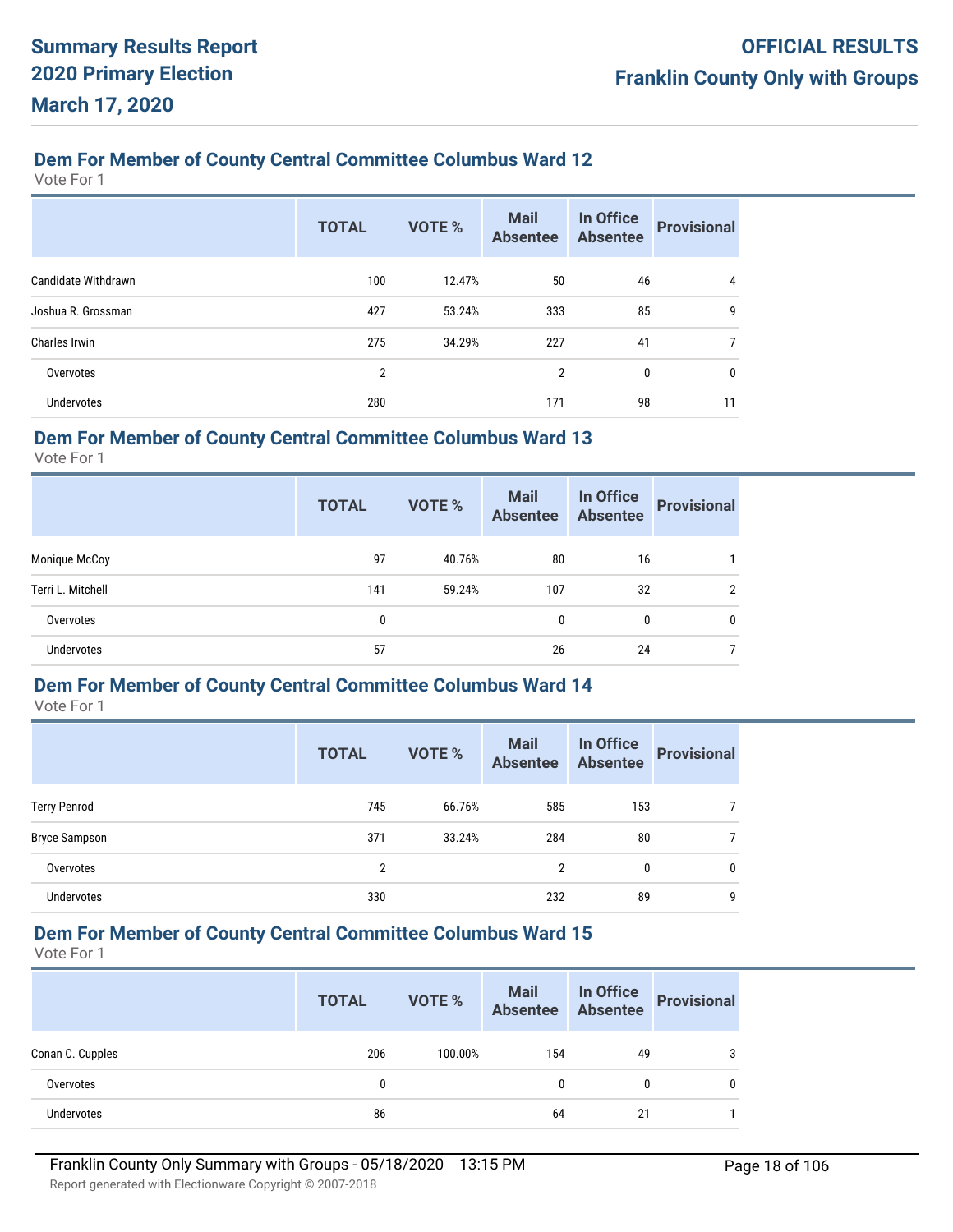Vote For 1

|                   | <b>TOTAL</b> | <b>VOTE %</b> | <b>Mail</b><br><b>Absentee</b> | In Office<br><b>Absentee</b> | <b>Provisional</b> |
|-------------------|--------------|---------------|--------------------------------|------------------------------|--------------------|
| Marques Jones     | 346          | 60.07%        | 250                            | 90                           | 6                  |
| Pat Manning       | 36           | 6.25%         | 21                             | 14                           | 1                  |
| Averi Townsend    | 194          | 33.68%        | 123                            | 65                           | 6                  |
| Overvotes         | 0            |               | $\mathbf{0}$                   | $\mathbf{0}$                 | $\mathbf{0}$       |
| <b>Undervotes</b> | 178          |               | 63                             | 104                          | 11                 |

## **Dem For Member of County Central Committee Columbus Ward 17**

Vote For 1

|              | <b>TOTAL</b> | VOTE %  | Mail<br>Absentee | In Office<br>Absentee | <b>Provisional</b> |
|--------------|--------------|---------|------------------|-----------------------|--------------------|
| Mayo Makinde | 348          | 100.00% | 251              | 88                    | 9                  |
| Overvotes    | 0            |         | 0                | 0                     | 0                  |
| Undervotes   | 117          |         | 83               | 29                    | 5                  |

## **Dem For Member of County Central Committee Columbus Ward 18**

|                   | <b>TOTAL</b> | <b>VOTE %</b> | <b>Mail</b><br><b>Absentee</b> | In Office<br><b>Absentee</b> | <b>Provisional</b> |
|-------------------|--------------|---------------|--------------------------------|------------------------------|--------------------|
| Kevin O'Donnell   | 746          | 57.03%        | 466                            | 270                          | 10                 |
| Joseph G. Rettof  | 562          | 42.97%        | 418                            | 137                          | $\overline{7}$     |
| Overvotes         | 0            |               | 0                              | $\mathbf{0}$                 | $\mathbf{0}$       |
| <b>Undervotes</b> | 468          |               | 255                            | 197                          | 16                 |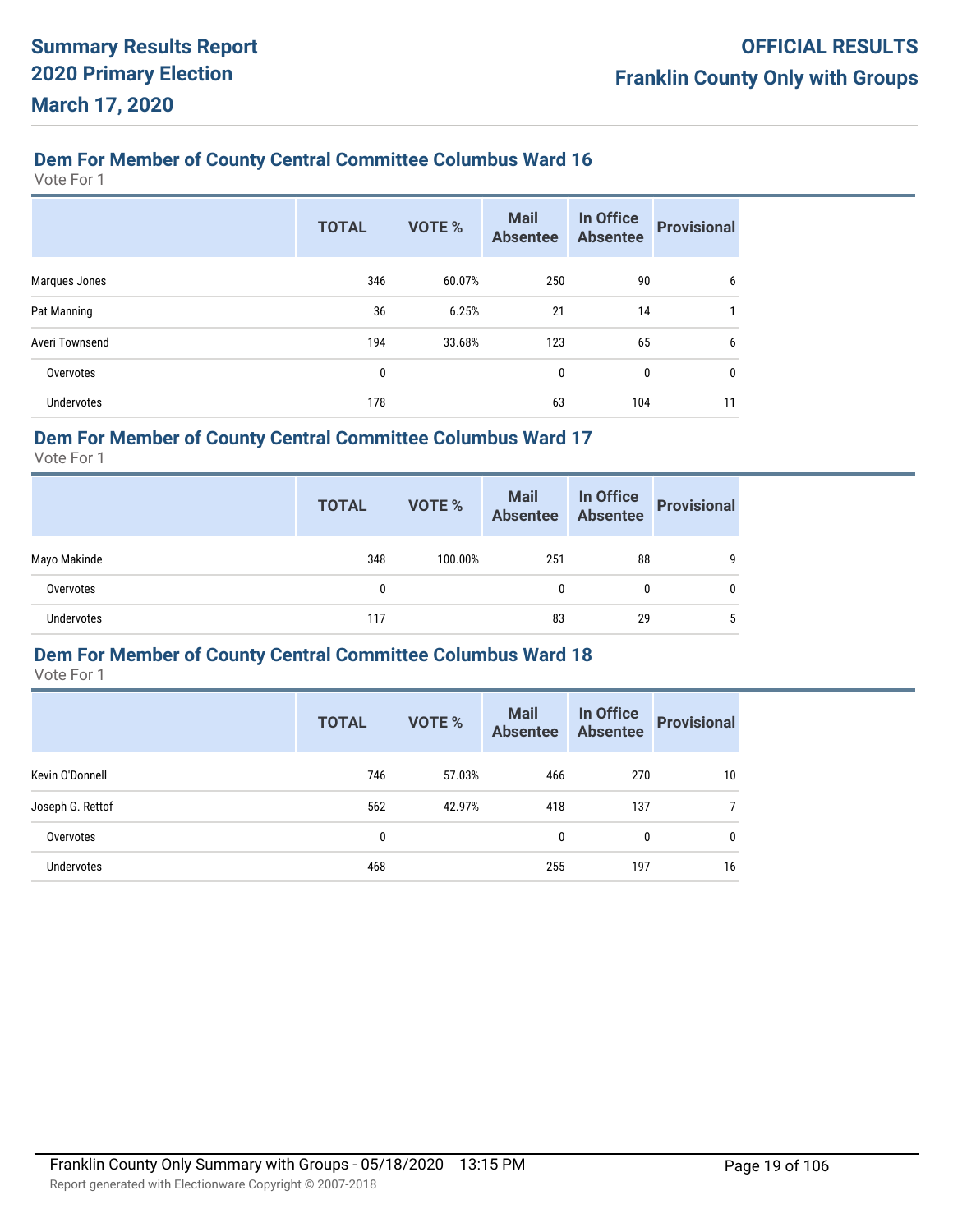Vote For 1

|                            | <b>TOTAL</b>   | <b>VOTE %</b> | <b>Mail</b><br><b>Absentee</b> | In Office<br><b>Absentee</b> | <b>Provisional</b> |
|----------------------------|----------------|---------------|--------------------------------|------------------------------|--------------------|
| Marla Davis                | 1,018          | 42.00%        | 730                            | 284                          | 4                  |
| Phyllis M. Elmo            | 822            | 33.91%        | 614                            | 194                          | 14                 |
| <b>Candidate Withdrawn</b> | 584            | 24.09%        | 289                            | 290                          | 5                  |
| Overvotes                  | $\overline{2}$ |               | 2                              | 0                            | $\mathbf{0}$       |
| <b>Undervotes</b>          | 298            |               | 182                            | 112                          | 4                  |

## **Dem For Member of County Central Committee Columbus Ward 20**

Vote For 1

|                        | <b>TOTAL</b> | <b>VOTE %</b> | <b>Mail</b><br><b>Absentee</b> | In Office<br><b>Absentee</b> | <b>Provisional</b> |
|------------------------|--------------|---------------|--------------------------------|------------------------------|--------------------|
| Victoria Abou-Ghalioum | 459          | 46.46%        | 281                            | 175                          | 3                  |
| Jennifer K. Lynch      | 529          | 53.54%        | 365                            | 160                          | 4                  |
| Overvotes              |              |               |                                | 0                            | $\mathbf{0}$       |
| Undervotes             | 182          |               | 100                            | 75                           |                    |

## **Dem For Member of County Central Committee Columbus Ward 21**

|                   | <b>TOTAL</b> | <b>VOTE %</b> | <b>Mail</b><br><b>Absentee</b> | In Office<br><b>Absentee</b> | <b>Provisional</b> |
|-------------------|--------------|---------------|--------------------------------|------------------------------|--------------------|
| Joseph Echt       | 210          | 14.72%        | 163                            | 44                           | 3                  |
| Sue Foley         | 1,217        | 85.28%        | 766                            | 436                          | 15                 |
| Overvotes         | 2            |               | 2                              | 0                            | 0                  |
| <b>Undervotes</b> | 284          |               | 165                            | 113                          | 6                  |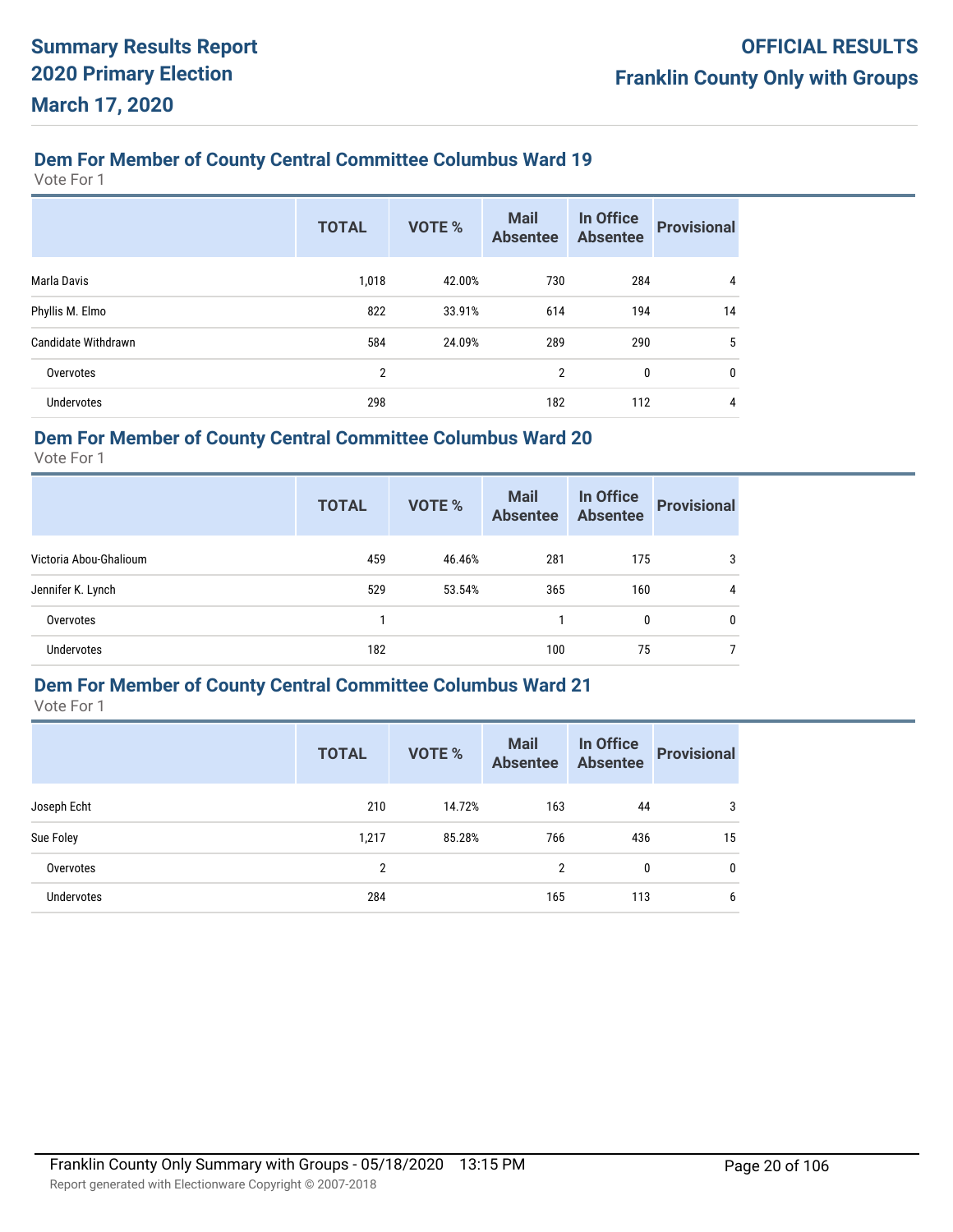Vote For 1

|                  | <b>TOTAL</b> | <b>VOTE %</b> | Mail<br>Absentee | In Office<br><b>Absentee</b> | <b>Provisional</b> |
|------------------|--------------|---------------|------------------|------------------------------|--------------------|
| Ruth A. Farthing | 899          | 63.94%        | 637              | 250                          | 12                 |
| Abby S. Vaile    | 507          | 36.06%        | 322              | 180                          | 5                  |
| Overvotes        | 0            |               | $\mathbf{0}$     | 0                            | 0                  |
| Undervotes       | 369          |               | 201              | 161                          |                    |

#### **Dem For Member of County Central Committee Columbus Ward 23**

Vote For 1

|                           | <b>TOTAL</b> | VOTE % | <b>Mail</b><br><b>Absentee</b> | In Office<br><b>Absentee</b> | <b>Provisional</b> |
|---------------------------|--------------|--------|--------------------------------|------------------------------|--------------------|
| <b>Heather Fitzgerald</b> | 351          | 55.54% | 230                            | 117                          | 4                  |
| Jeffrey D. Mackey         | 281          | 44.46% | 195                            | 80                           | 6                  |
| Overvotes                 | 0            |        | 0                              | 0                            | 0                  |
| <b>Undervotes</b>         | 133          |        | 75                             | 51                           |                    |

## **Dem For Member of County Central Committee Columbus Ward 24**

Vote For 1

|                   | <b>TOTAL</b> | <b>VOTE %</b> | <b>Mail</b><br><b>Absentee</b> | In Office<br>Absentee | <b>Provisional</b> |
|-------------------|--------------|---------------|--------------------------------|-----------------------|--------------------|
| Mark A. Allison   | 120          | 21.82%        | 88                             | 30                    | 2                  |
| Karen D. Clark    | 430          | 78.18%        | 282                            | 132                   | 16                 |
| Overvotes         |              |               |                                | $\mathbf{0}$          | 0                  |
| <b>Undervotes</b> | 93           |               | 49                             | 40                    | 4                  |

## **Dem For Member of County Central Committee Columbus Ward 25**

|                    | <b>TOTAL</b> | <b>VOTE %</b> | <b>Mail</b><br><b>Absentee</b> | In Office<br><b>Absentee</b> | <b>Provisional</b> |
|--------------------|--------------|---------------|--------------------------------|------------------------------|--------------------|
| Deborah A. Johnson | 900          | 77.32%        | 690                            | 185                          | 25                 |
| Carol E. Whitmer   | 264          | 22.68%        | 203                            | 56                           | 5                  |
| Overvotes          | 2            |               | 2                              | $\mathbf{0}$                 | $\mathbf{0}$       |
| Undervotes         | 211          |               | 136                            | 61                           | 14                 |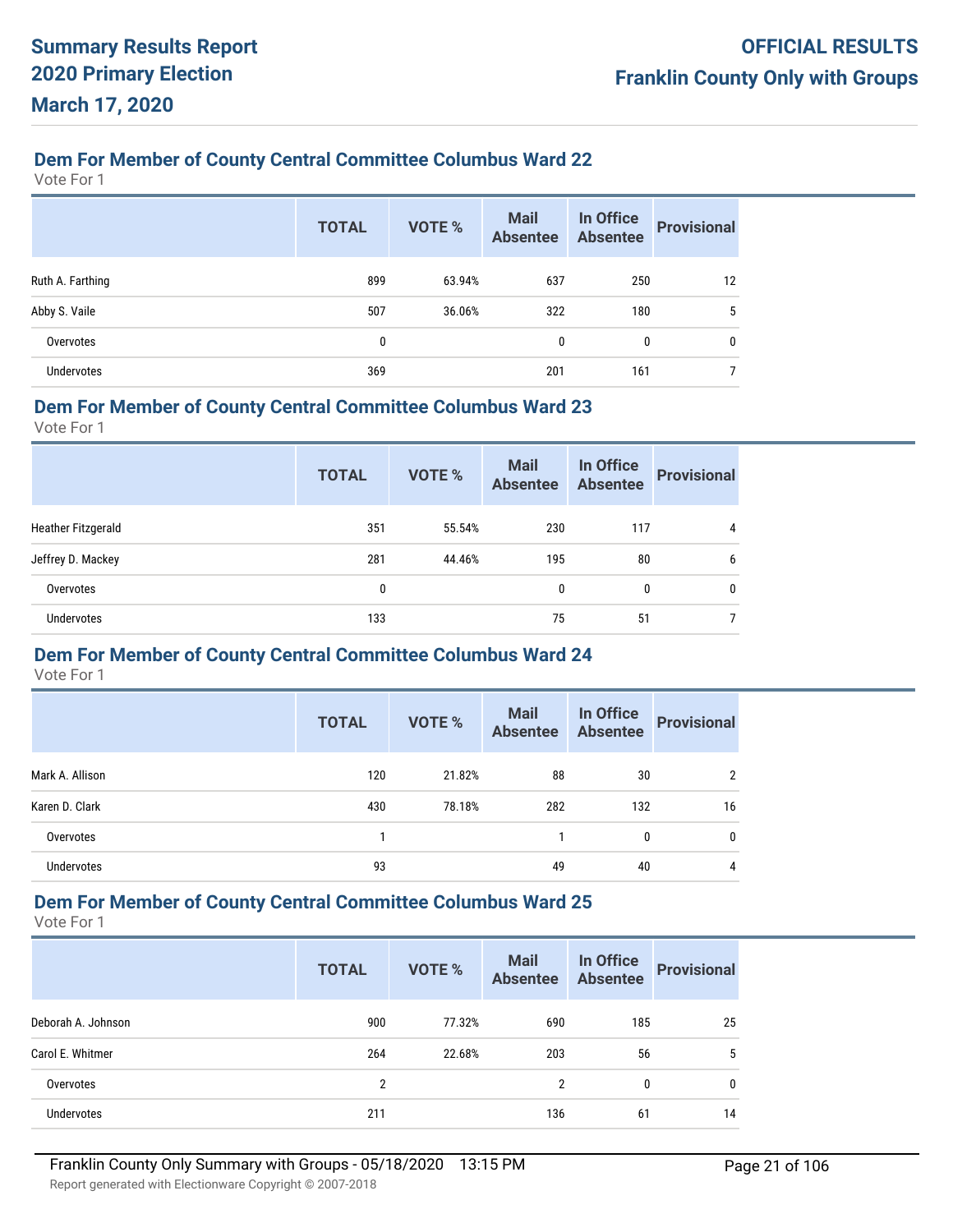Vote For 1

|                  | <b>TOTAL</b> | VOTE %  | Mail In Office<br>Absentee Absentee |    | Provisional |
|------------------|--------------|---------|-------------------------------------|----|-------------|
| Lamar D. Peoples | 285          | 100.00% | 230                                 | 49 | 6           |
| Overvotes        | 0            |         | 0                                   | 0  | 0           |
| Undervotes       | 119          |         | 80                                  | 35 | 4           |

#### **Dem For Member of County Central Committee Columbus Ward 27**

Vote For 1

|            | <b>TOTAL</b> | VOTE %  | Mail In Office<br>Absentee Absentee |     | Provisional |
|------------|--------------|---------|-------------------------------------|-----|-------------|
| Pat Powell | 623          | 100.00% | 494                                 | 111 | 18          |
| Overvotes  | 0            |         | 0                                   | 0   | 0           |
| Undervotes | 255          |         | 219                                 | 32  | 4           |

## **Dem For Member of County Central Committee Columbus Ward 28**

Vote For 1

|                   | <b>TOTAL</b> | <b>VOTE %</b> | <b>Mail</b><br><b>Absentee</b> | In Office<br>Absentee | <b>Provisional</b> |
|-------------------|--------------|---------------|--------------------------------|-----------------------|--------------------|
| Marc Gofstein     | 776          | 52.22%        | 684                            | 83                    | 9                  |
| Shelley Mann      | 710          | 47.78%        | 552                            | 142                   | 16                 |
| Overvotes         | 8            |               | 8                              | 0                     | 0                  |
| <b>Undervotes</b> | 269          |               | 230                            | 36                    | 3                  |

#### **Dem For Member of County Central Committee Columbus Ward 29**

|                       | <b>TOTAL</b> | <b>VOTE %</b> | <b>Mail</b><br><b>Absentee</b> | In Office<br>Absentee | <b>Provisional</b> |
|-----------------------|--------------|---------------|--------------------------------|-----------------------|--------------------|
| Lillie Banner         | 153          | 79.27%        | 136                            | 13                    | 4                  |
| <b>Eddie Hamilton</b> | 40           | 20.73%        | 33                             | 6                     |                    |
| Overvotes             | 0            |               | $\mathbf{0}$                   | 0                     | 0                  |
| <b>Undervotes</b>     | 45           |               | 33                             | 9                     | 3                  |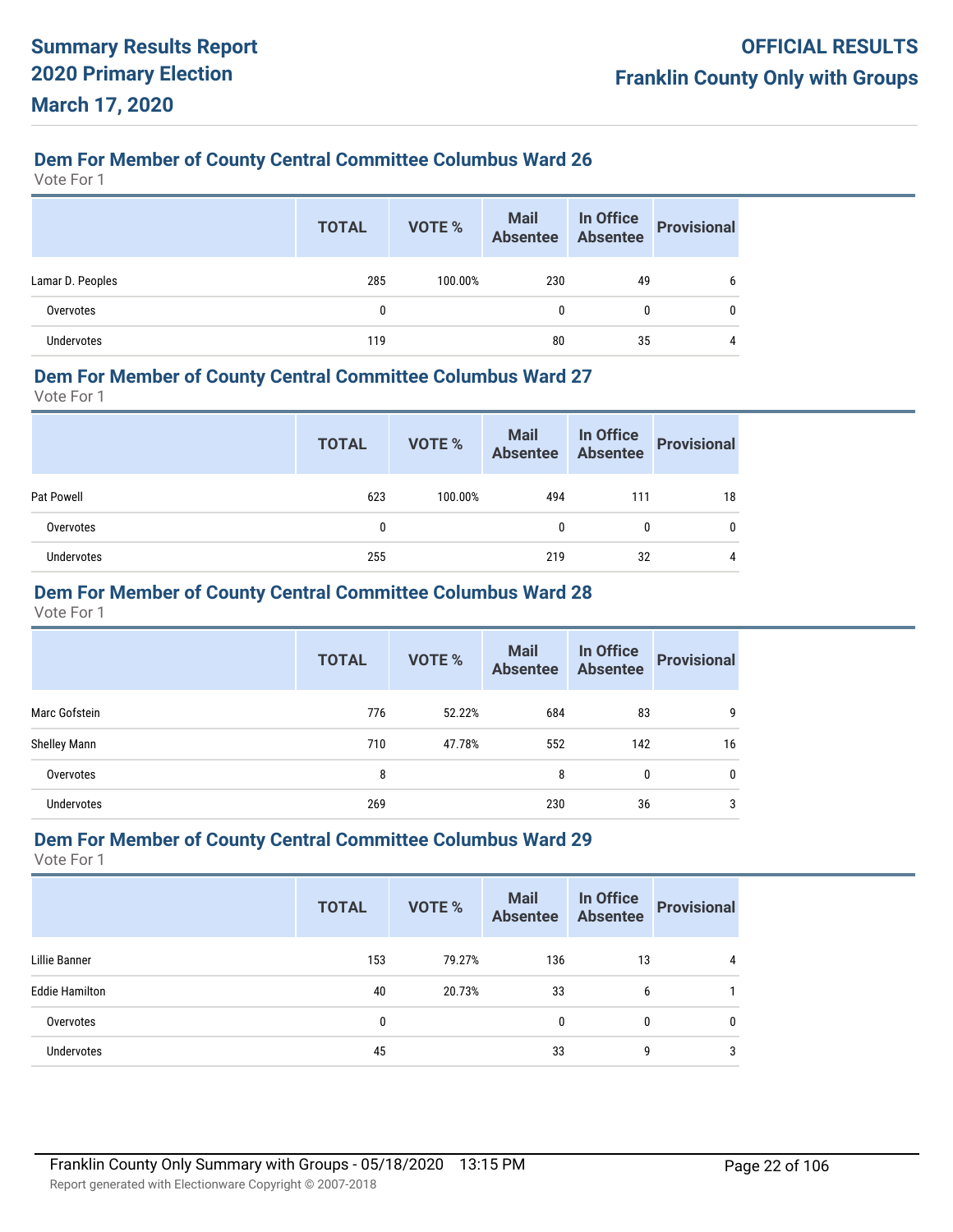Vote For 1

|                    | <b>TOTAL</b> | <b>VOTE %</b> | <b>Mail</b><br>Absentee | In Office<br>Absentee | <b>Provisional</b> |
|--------------------|--------------|---------------|-------------------------|-----------------------|--------------------|
| Laurel Hobden      | 208          | 36.68%        | 150                     | 52                    | 6                  |
| Deborah H. Roberts | 359          | 63.32%        | 225                     | 129                   | 5                  |
| Overvotes          |              |               | 0                       | 0                     |                    |
| <b>Undervotes</b>  | 123          |               | 90                      | 32                    |                    |

#### **Dem For Member of County Central Committee Columbus Ward 31**

Vote For 1

|                        | <b>TOTAL</b> | VOTE % | <b>Mail</b><br><b>Absentee</b> | In Office<br><b>Absentee</b> | <b>Provisional</b> |
|------------------------|--------------|--------|--------------------------------|------------------------------|--------------------|
| Marian Lupo            | 119          | 63.64% | 107                            | 12                           | 0                  |
| <b>Brandon Simmons</b> | 68           | 36.36% | 58                             |                              | 3                  |
| Overvotes              | 0            |        | 0                              | 0                            | 0                  |
| <b>Undervotes</b>      | 44           |        | 38                             | 6                            | 0                  |

## **Dem For Member of County Central Committee Columbus Ward 32**

Vote For 1

|                   | <b>TOTAL</b> | <b>VOTE %</b> | <b>Mail</b><br><b>Absentee</b> | In Office<br>Absentee | <b>Provisional</b> |
|-------------------|--------------|---------------|--------------------------------|-----------------------|--------------------|
| David Jennings    | 334          | 50.68%        | 305                            | 26                    | 3                  |
| Daniel K. Stewart | 325          | 49.32%        | 288                            | 33                    | 4                  |
| Overvotes         | 3            |               | 3                              | 0                     | 0                  |
| Undervotes        | 115          |               | 97                             | 15                    | 3                  |

## **Dem For Member of County Central Committee Columbus Ward 33**

|                          | <b>TOTAL</b> | <b>VOTE %</b> | <b>Mail</b><br><b>Absentee</b> | In Office<br><b>Absentee</b> | <b>Provisional</b> |
|--------------------------|--------------|---------------|--------------------------------|------------------------------|--------------------|
| Gretchen D. James        | 655          | 56.71%        | 512                            | 136                          |                    |
| <b>Evangeline Warren</b> | 500          | 43.29%        | 379                            | 111                          | 10                 |
| Overvotes                | 0            |               | 0                              | 0                            | 0                  |
| <b>Undervotes</b>        | 339          |               | 221                            | 109                          | 9                  |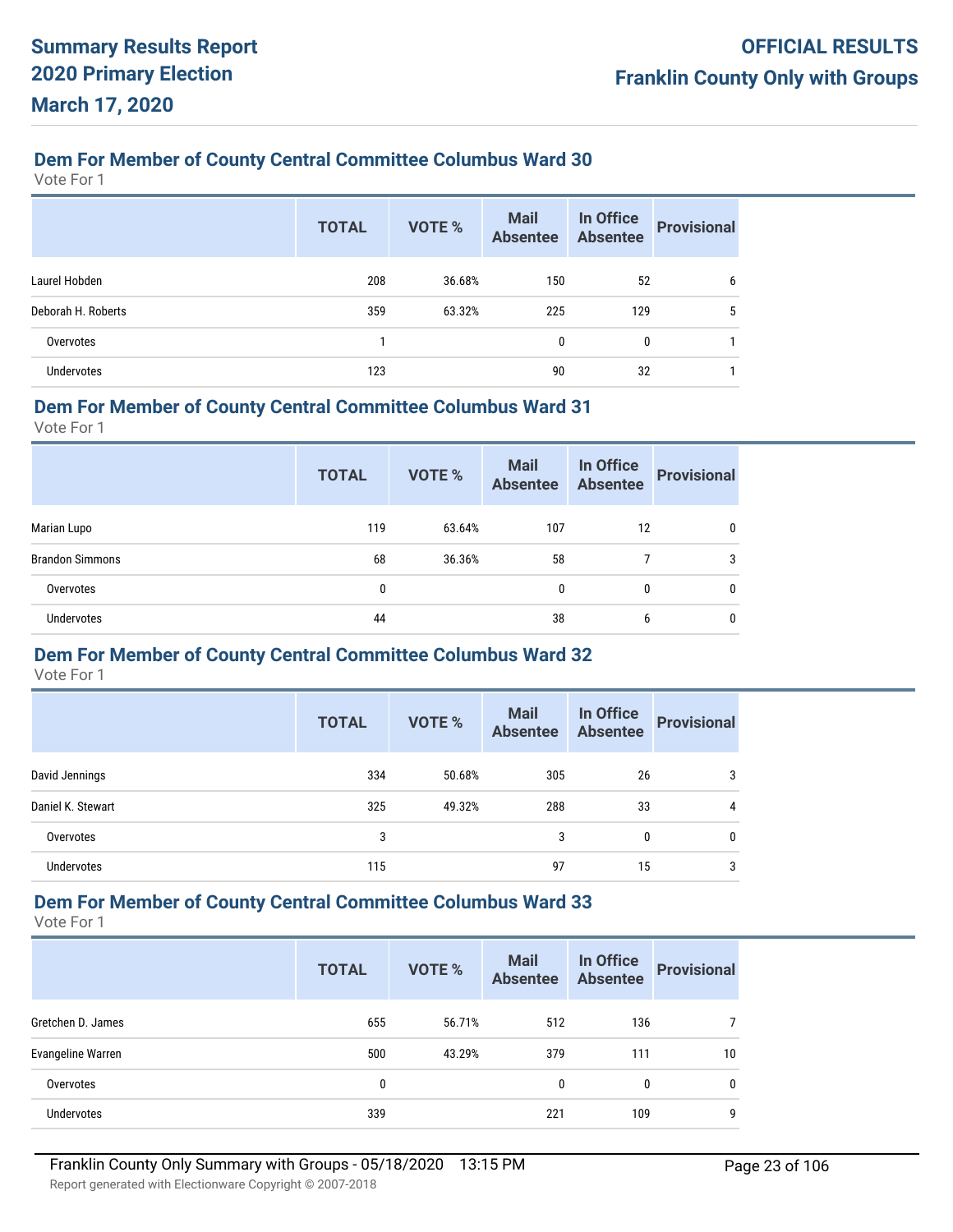Vote For 1

|                    | <b>TOTAL</b> | <b>VOTE %</b> | Mail<br>Absentee | In Office<br>Absentee | <b>Provisional</b> |
|--------------------|--------------|---------------|------------------|-----------------------|--------------------|
| <b>Matt Rushay</b> | 561          | 76.02%        | 477              | 69                    | 15                 |
| Rodney Wollam      | 177          | 23.98%        | 119              | 52                    | 6                  |
| Overvotes          | 2            |               | 2                | 0                     | 0                  |
| Undervotes         | 139          |               | 114              | 20                    | 5                  |

#### **Dem For Member of County Central Committee Columbus Ward 35**

Vote For 1

|                    | <b>TOTAL</b> | VOTE %  | Mail In Office<br>Absentee Absentee |    | <b>Provisional</b> |
|--------------------|--------------|---------|-------------------------------------|----|--------------------|
| Latyna M. Humphrey | 473          | 100.00% | 389                                 | 74 | 10                 |
| Overvotes          | 0            |         | 0                                   | 0  | 0                  |
| Undervotes         | 172          |         | 132                                 | 35 | 5                  |

#### **Dem For Member of County Central Committee Columbus Ward 37**

Vote For 1

|                   | <b>TOTAL</b> | VOTE %  | Mail In Office<br>Absentee Absentee |    | Provisional |
|-------------------|--------------|---------|-------------------------------------|----|-------------|
| Stefanie Lynn Coe | 254          | 100.00% | 223                                 | 29 |             |
| Overvotes         | 0            |         | 0                                   | 0  |             |
| <b>Undervotes</b> | 88           |         | 74                                  | 11 |             |

#### **Dem For Member of County Central Committee Columbus Ward 38**

|                    | <b>TOTAL</b>   | <b>VOTE %</b> | <b>Mail</b><br><b>Absentee</b> | In Office<br>Absentee | <b>Provisional</b> |
|--------------------|----------------|---------------|--------------------------------|-----------------------|--------------------|
| Carrie Eickleberry | 103            | 54.79%        | 90                             | 11                    |                    |
| John J. McGuire    | 85             | 45.21%        | 78                             | 6                     |                    |
| Overvotes          | $\overline{2}$ |               | $\overline{2}$                 | 0                     | 0                  |
| Undervotes         | 33             |               | 28                             | 5                     | 0                  |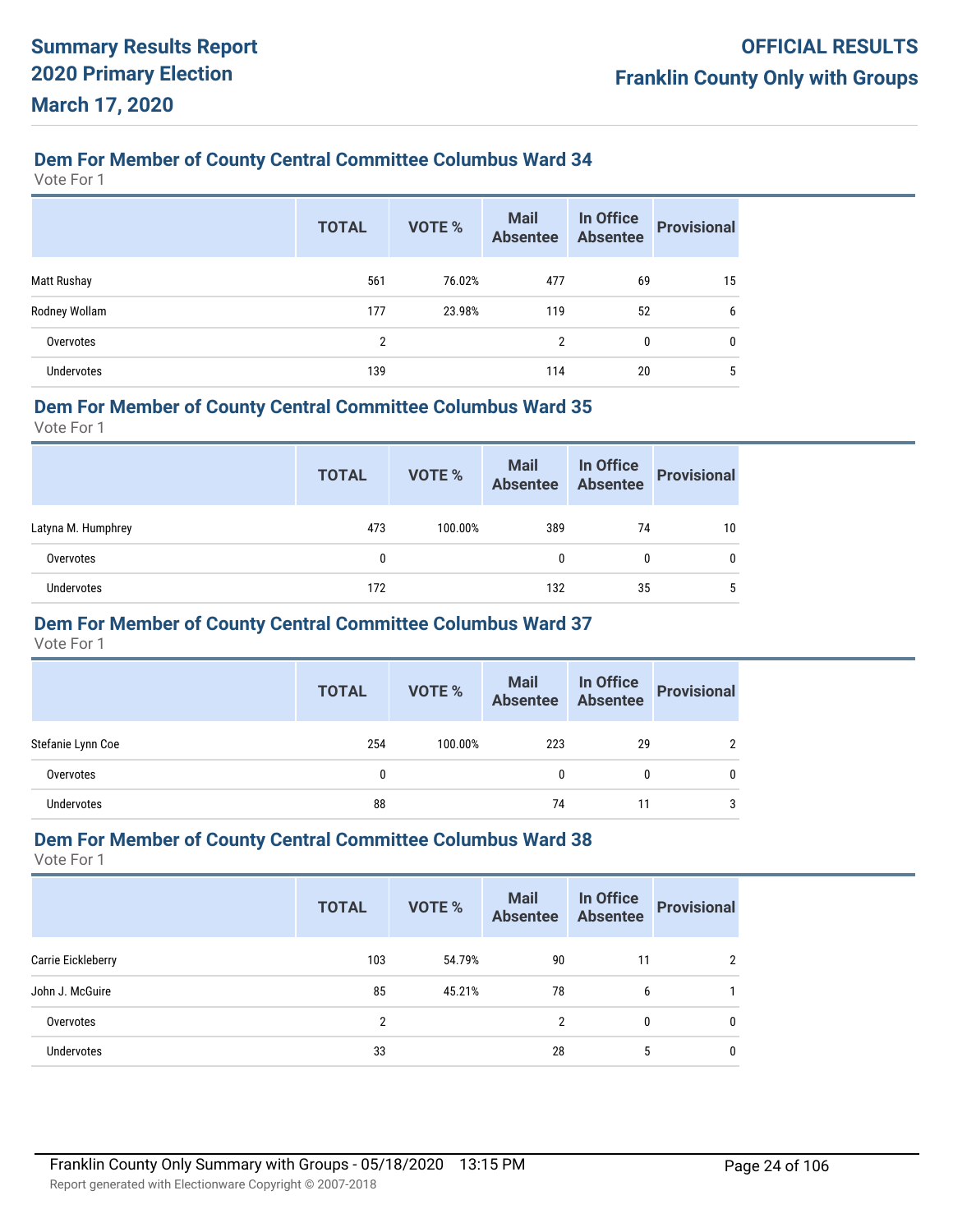Vote For 1

|                 | <b>TOTAL</b> | VOTE %  | Mail In Office<br>Absentee Absentee |    | Provisional |
|-----------------|--------------|---------|-------------------------------------|----|-------------|
| Robert T. Jones | 246          | 100.00% | 154                                 | 88 |             |
| Overvotes       | 0            |         | 0                                   | 0  |             |
| Undervotes      | 152          |         | 115                                 | 33 |             |

#### **Dem For Member of County Central Committee Columbus Ward 40**

Vote For 1

|               | <b>TOTAL</b> | VOTE %  | Mail In Office<br>Absentee Absentee |     | Provisional |
|---------------|--------------|---------|-------------------------------------|-----|-------------|
| Nic A. Joseph | 400          | 100.00% | 258                                 | 135 |             |
| Overvotes     | 0            |         | 0                                   | 0   | 0           |
| Undervotes    | 184          |         | 124                                 | 55  | 5           |

## **Dem For Member of County Central Committee Columbus Ward 41**

Vote For 1

|                   | <b>TOTAL</b> | <b>VOTE %</b> | Mail<br>Absentee | In Office<br>Absentee | <b>Provisional</b> |
|-------------------|--------------|---------------|------------------|-----------------------|--------------------|
| Raemona Cannon    | 239          | 66.39%        | 159              | 75                    | 5                  |
| Ben Kanas         | 121          | 33.61%        | 101              | 18                    | 2                  |
| Overvotes         | 0            |               | 0                | 0                     | 0                  |
| <b>Undervotes</b> | 96           |               | 66               | 29                    |                    |

#### **Dem For Member of County Central Committee Columbus Ward 42**

|                  | <b>TOTAL</b> | VOTE %  | Mail<br>Absentee | In Office<br>Absentee | <b>Provisional</b> |
|------------------|--------------|---------|------------------|-----------------------|--------------------|
| Veronica Luttery | 305          | 100.00% | 150              | 142                   | 13                 |
| Overvotes        | 0            |         | 0                | $\mathbf{0}$          | $\mathbf{0}$       |
| Undervotes       | 182          |         | 80               | 92                    | 10                 |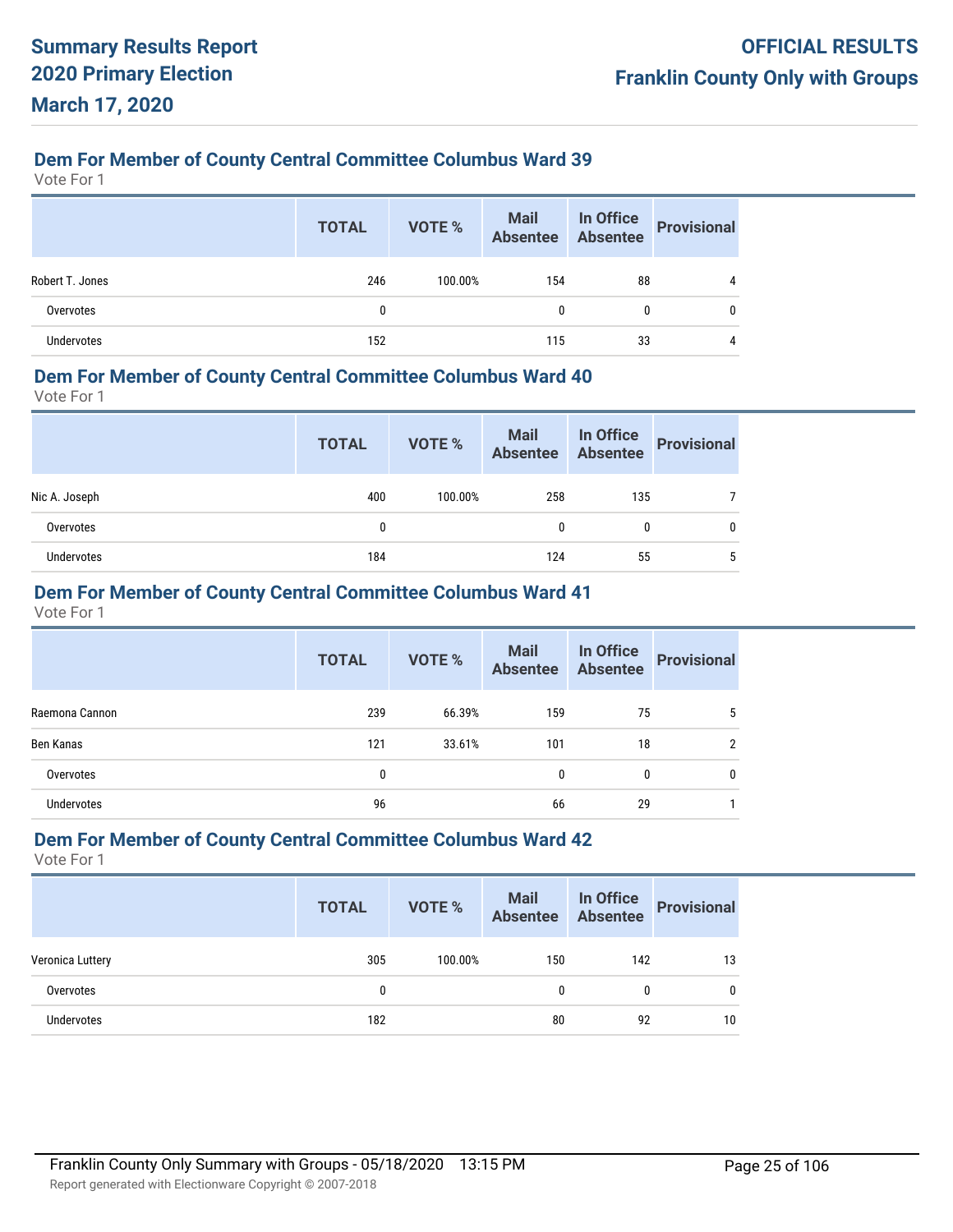Vote For 1

|                   | <b>TOTAL</b> | <b>VOTE %</b> | <b>Mail</b><br><b>Absentee</b> | In Office<br><b>Absentee</b> | <b>Provisional</b> |
|-------------------|--------------|---------------|--------------------------------|------------------------------|--------------------|
| Valarie Y. Raimey | 348          | 63.74%        | 252                            | 88                           | 8                  |
| Alexandra Stein   | 198          | 36.26%        | 112                            | 81                           | 5                  |
| Overvotes         | 0            |               | 0                              | 0                            | 0                  |
| Undervotes        | 141          |               | 95                             | 39                           |                    |

#### **Dem For Member of County Central Committee Columbus Ward 44**

Vote For 1

|                       | <b>TOTAL</b> | VOTE %  | Mail<br>Absentee | In Office<br>Absentee | <b>Provisional</b> |
|-----------------------|--------------|---------|------------------|-----------------------|--------------------|
| Michael L. Jones, Jr. | 725          | 100.00% | 606              | 94                    | 25                 |
| Overvotes             | 0            |         | 0                | 0                     | 0                  |
| Undervotes            | 221          |         | 180              | 29                    | 12                 |

#### **Dem For Member of County Central Committee Columbus Ward 45**

Vote For 1

|                   | <b>TOTAL</b> | VOTE %  | Mail In Office<br>Absentee Absentee |     | <b>Provisional</b> |
|-------------------|--------------|---------|-------------------------------------|-----|--------------------|
| Sandra R. Lopez   | 1,295        | 100.00% | 1.080                               | 182 | 33                 |
| Overvotes         | 0            |         |                                     | 0   | 0                  |
| <b>Undervotes</b> | 345          |         | 290                                 | 48  |                    |

#### **Dem For Member of County Central Committee Columbus Ward 46**

|             | <b>TOTAL</b> | VOTE %  | Mail<br>Absentee | <b>In Office</b><br><b>Absentee</b> | <b>Provisional</b> |
|-------------|--------------|---------|------------------|-------------------------------------|--------------------|
| Cheryl Saul | 1,177        | 100.00% | 911              | 230                                 | 36                 |
| Overvotes   | 0            |         | 0                |                                     | $\mathbf{0}$       |
| Undervotes  | 386          |         | 311              | 59                                  | 16                 |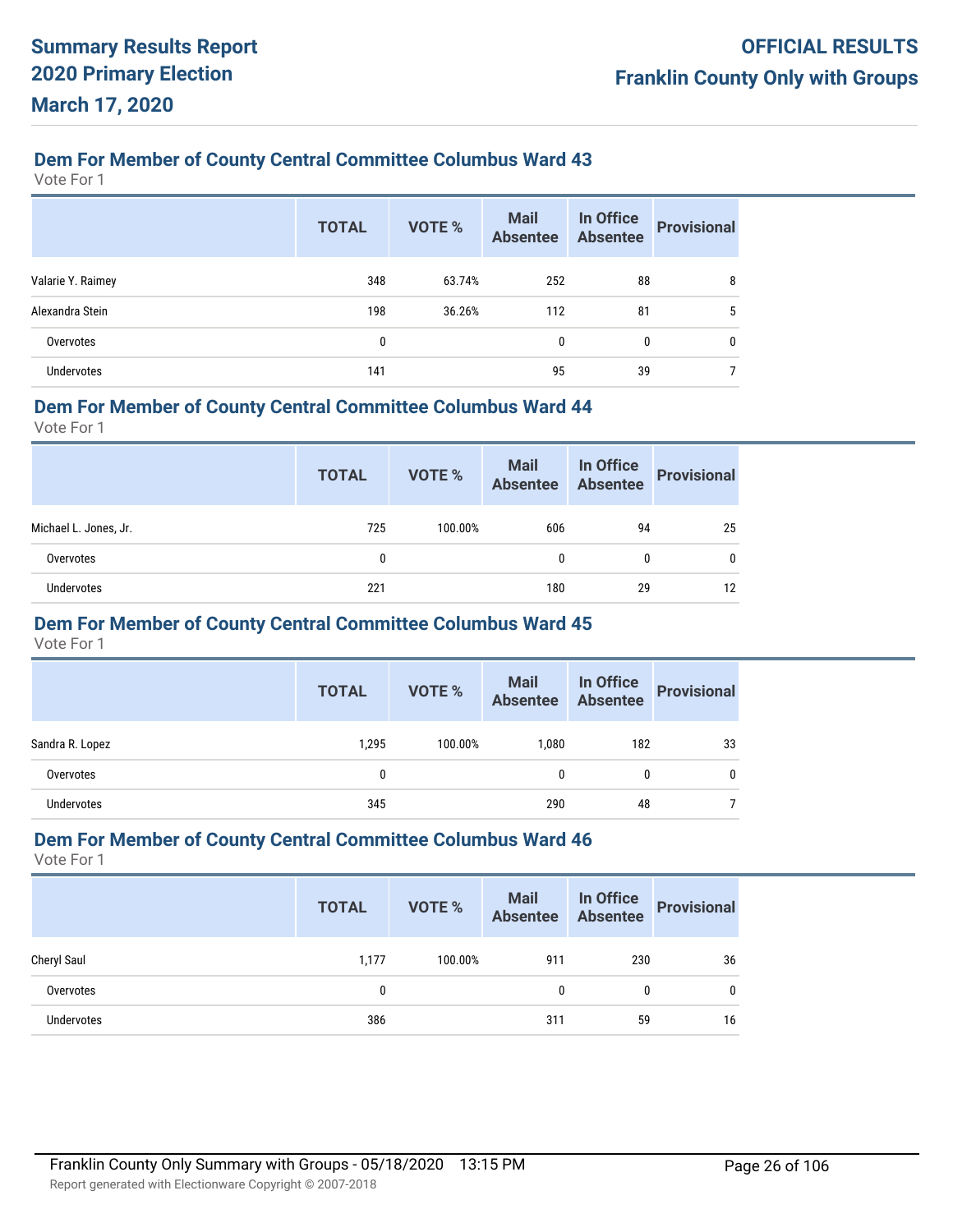Vote For 1

|                  | <b>TOTAL</b> | <b>VOTE %</b> | Mail<br>Absentee | In Office<br>Absentee | <b>Provisional</b> |
|------------------|--------------|---------------|------------------|-----------------------|--------------------|
| Donald Dawson    | 125          | 19.05%        | 106              | 14                    | 5                  |
| James C. Ragland | 531          | 80.95%        | 463              | 61                    |                    |
| Overvotes        | 4            |               | 4                | 0                     | $\mathbf{0}$       |
| Undervotes       | 107          |               | 94               | 8                     | 5                  |

#### **Dem For Member of County Central Committee Columbus Ward 50**

Vote For 1

|                   | <b>TOTAL</b> | VOTE %  | Mail In Office<br>Absentee Absentee |    | <b>Provisional</b> |
|-------------------|--------------|---------|-------------------------------------|----|--------------------|
| Alexis R. Pannell | 488          | 100.00% | 442                                 | 37 | q                  |
| Overvotes         |              |         | 0                                   |    | 0                  |
| Undervotes        | 137          |         | 121                                 | 12 | 4                  |

#### **Dem For Member of County Central Committee Columbus Ward 51**

Vote For 1

|                     | <b>TOTAL</b> | <b>VOTE %</b> | Mail<br>Absentee | In Office<br>Absentee | <b>Provisional</b> |
|---------------------|--------------|---------------|------------------|-----------------------|--------------------|
| Robert L. Patterson | 548          | 100.00%       | 456              | 79                    | 13                 |
| Overvotes           | 0            |               | 0                |                       | 0                  |
| <b>Undervotes</b>   | 160          |               | 139              | 18                    | 3                  |

#### **Dem For Member of County Central Committee Columbus Ward 52**

|                    | <b>TOTAL</b> | <b>VOTE %</b> | <b>Mail</b><br><b>Absentee</b> | In Office<br><b>Absentee</b> | <b>Provisional</b> |
|--------------------|--------------|---------------|--------------------------------|------------------------------|--------------------|
| Kashi Adhikari     | 551          | 48.08%        | 134                            | 386                          | 31                 |
| <b>Chloe Siens</b> | 595          | 51.92%        | 370                            | 219                          | 6                  |
| Overvotes          | 3            |               | 2                              |                              | 0                  |
| <b>Undervotes</b>  | 209          |               | 89                             | 106                          | 14                 |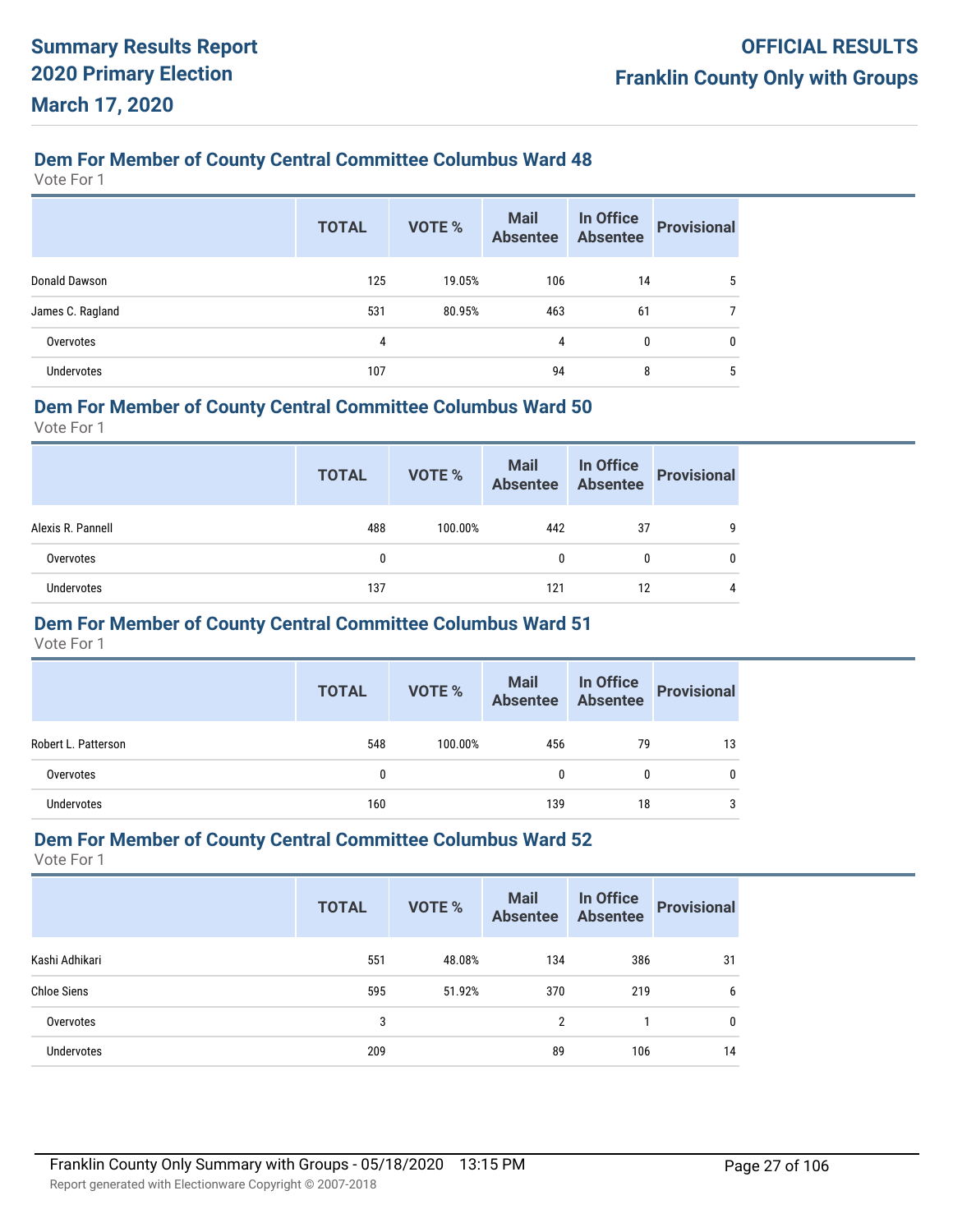Vote For 1

|               | <b>TOTAL</b> | VOTE % | <b>Mail</b><br><b>Absentee</b> | In Office<br>Absentee | <b>Provisional</b> |
|---------------|--------------|--------|--------------------------------|-----------------------|--------------------|
| Adrienne Hood | 465          | 55.16% | 264                            | 183                   | 18                 |
| David W. Paul | 378          | 44.84% | 224                            | 144                   | 10                 |
| Overvotes     | 2            |        | 2                              | $\mathbf{0}$          | $\mathbf{0}$       |
| Undervotes    | 207          |        | 71                             | 125                   | 11                 |

#### **Dem For Member of County Central Committee Columbus Ward 55**

Vote For 1

|                   | <b>TOTAL</b> | VOTE % | <b>Mail</b><br><b>Absentee</b> | In Office<br><b>Absentee</b> | <b>Provisional</b> |
|-------------------|--------------|--------|--------------------------------|------------------------------|--------------------|
| Jonathan C. Beard | 242          | 34.23% | 181                            | 53                           | 8                  |
| Pat Deering       | 465          | 65.77% | 360                            | 92                           | 13                 |
| Overvotes         |              |        |                                | 0                            | 0                  |
| <b>Undervotes</b> | 164          |        | 112                            | 47                           | 5                  |

#### **Dem For Member of County Central Committee Columbus Ward 56**

Vote For 1

|                 | <b>TOTAL</b> | <b>VOTE %</b> | Mail<br>Absentee | In Office<br>Absentee | <b>Provisional</b> |
|-----------------|--------------|---------------|------------------|-----------------------|--------------------|
| Kathy L. Carter | 622          | 100.00%       | 305              | 296                   | 21                 |
| Overvotes       | 0            |               | $\mathbf{0}$     | 0                     | 0                  |
| Undervotes      | 611          |               | 102              | 473                   | 36                 |

## **Dem For Member of County Central Committee Columbus Ward 57**

|                   | <b>TOTAL</b> | VOTE % | Mail<br>Absentee | In Office<br>Absentee | <b>Provisional</b> |
|-------------------|--------------|--------|------------------|-----------------------|--------------------|
| Erin Beck         | 415          | 59.97% | 359              | 50                    | 6                  |
| Anna Siriano      | 277          | 40.03% | 246              | 30                    |                    |
| Overvotes         |              |        |                  | 0                     | $\mathbf{0}$       |
| <b>Undervotes</b> | 115          |        | 95               | 17                    | 3                  |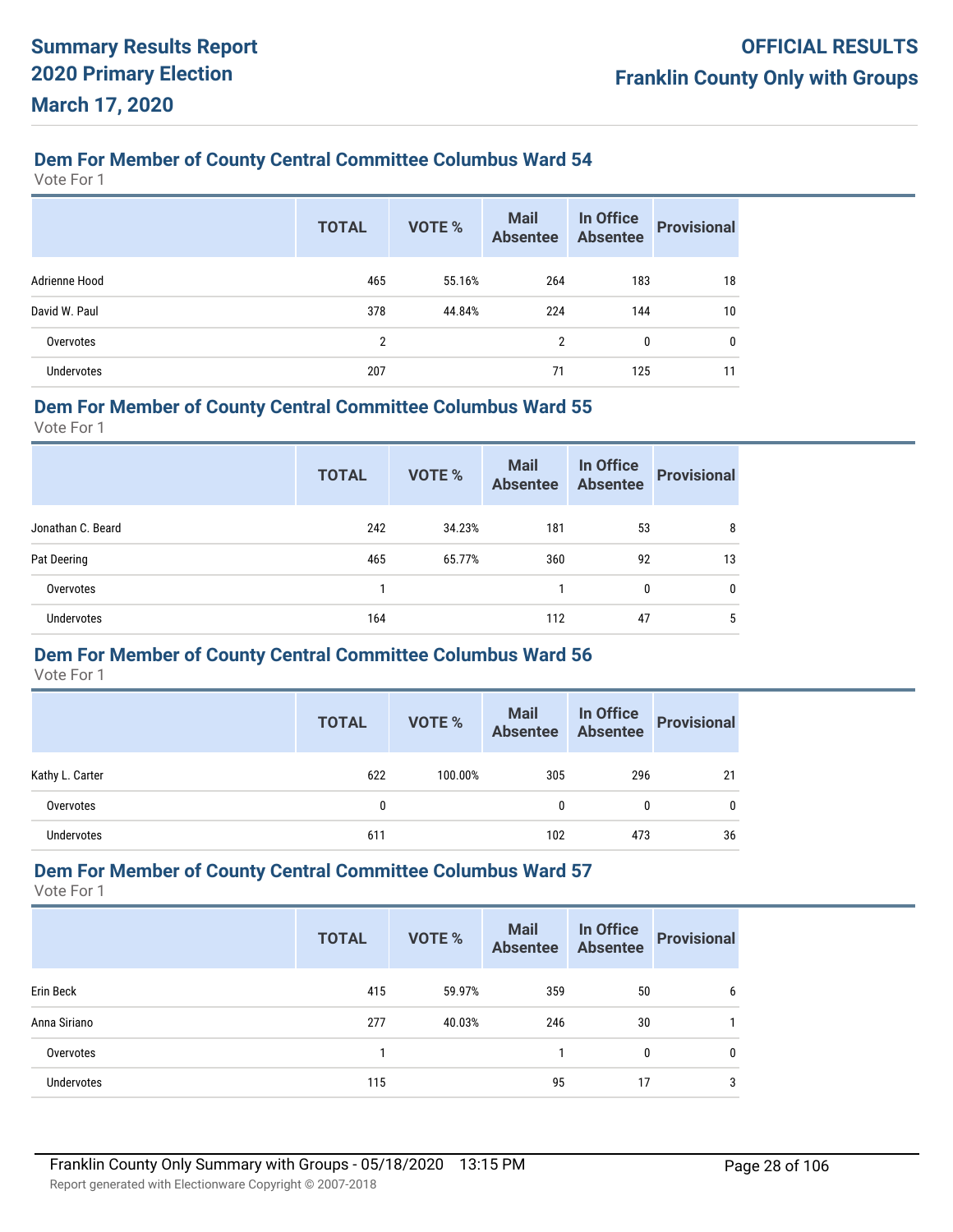Vote For 1

|                     | <b>TOTAL</b> | VOTE % | <b>Mail</b><br><b>Absentee</b> | In Office<br>Absentee | <b>Provisional</b> |
|---------------------|--------------|--------|--------------------------------|-----------------------|--------------------|
| Micki B. Pike       | 497          | 64.88% | 442                            | 48                    |                    |
| Candidate Withdrawn | 269          | 35.12% | 227                            | 36                    | 6                  |
| Overvotes           |              |        | 0                              |                       | 0                  |
| <b>Undervotes</b>   | 232          |        | 196                            | 28                    | 8                  |

#### **Dem For Member of County Central Committee Columbus Ward 59**

Vote For 1

|                   | <b>TOTAL</b> | VOTE % | <b>Mail</b><br><b>Absentee</b> | In Office<br><b>Absentee</b> | <b>Provisional</b> |
|-------------------|--------------|--------|--------------------------------|------------------------------|--------------------|
| Carole DePaola    | 642          | 81.78% | 487                            | 140                          | 15                 |
| Leo Simpson       | 143          | 18.22% | 108                            | 33                           | $\overline{2}$     |
| Overvotes         |              |        |                                | 0                            | 0                  |
| <b>Undervotes</b> | 183          |        | 141                            | 37                           | 5                  |

#### **Dem For Member of County Central Committee Columbus Ward 60**

Vote For 1

|                        | <b>TOTAL</b> | <b>VOTE %</b> | <b>Mail</b><br><b>Absentee</b> | In Office<br><b>Absentee</b> | <b>Provisional</b> |
|------------------------|--------------|---------------|--------------------------------|------------------------------|--------------------|
| <b>Terra Goodnight</b> | 503          | 56.96%        | 416                            | 79                           | 8                  |
| Mark K. Rutkus         | 380          | 43.04%        | 323                            | 56                           |                    |
| Overvotes              | 0            |               | 0                              | 0                            | $\mathbf{0}$       |
| <b>Undervotes</b>      | 275          |               | 215                            | 54                           | 6                  |

# **Dem For Member of County Central Committee Columbus Ward 61**

|                                | <b>TOTAL</b> | <b>VOTE %</b> | Mail<br>Absentee | In Office<br>Absentee | <b>Provisional</b> |
|--------------------------------|--------------|---------------|------------------|-----------------------|--------------------|
| <b>Tonya McCreary Williams</b> | 424          | 100.00%       | 288              | 129                   |                    |
| Overvotes                      | 0            |               |                  | 0                     | $\mathbf{0}$       |
| <b>Undervotes</b>              | 135          |               | 75               | 49                    | 11                 |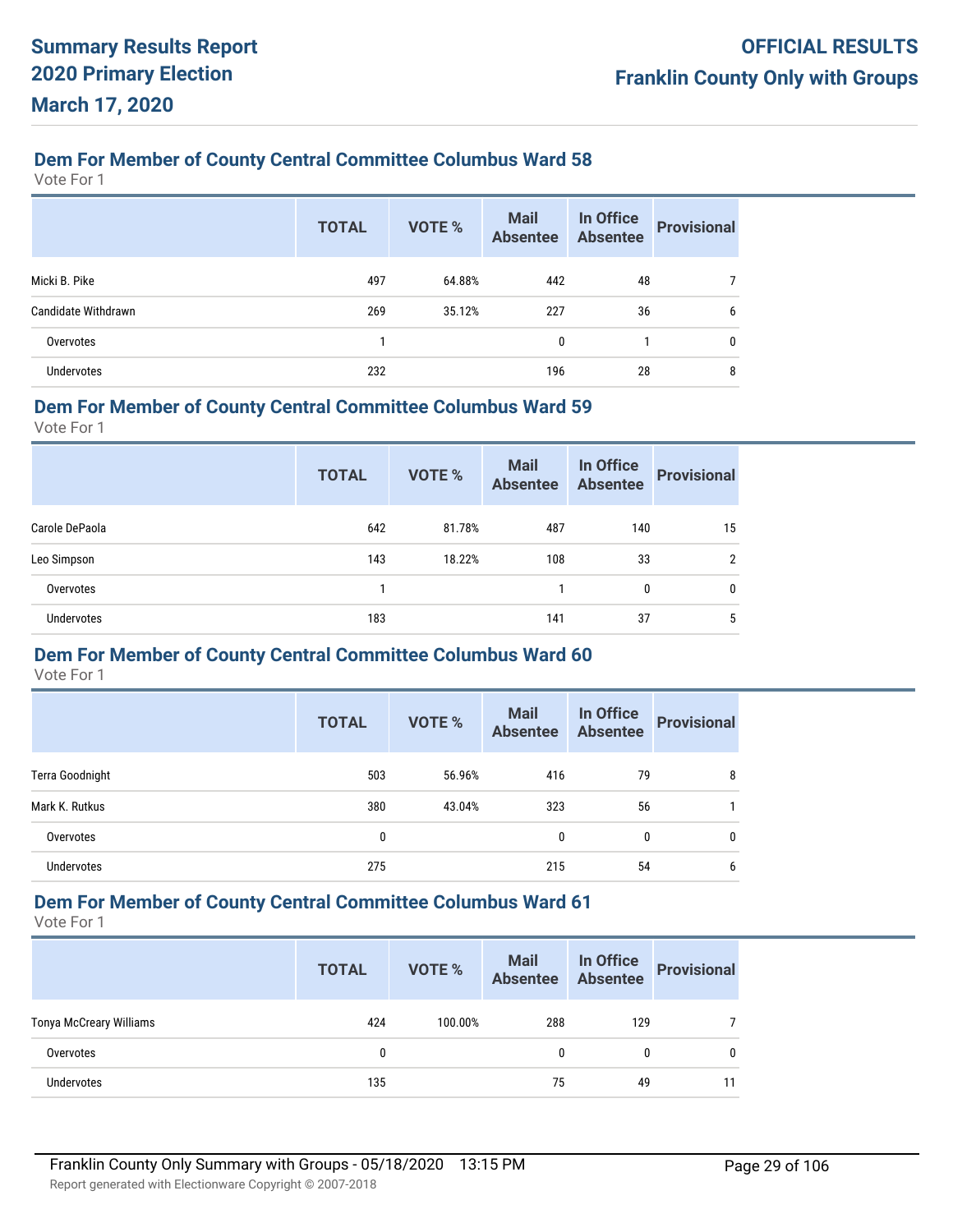Vote For 1

|                  | <b>TOTAL</b> | VOTE %  | Mail In Office<br>Absentee Absentee |     | <b>Provisional</b> |
|------------------|--------------|---------|-------------------------------------|-----|--------------------|
| Garrison P. Carr | 637          | 100.00% | 412                                 | 213 | 12                 |
| Overvotes        | 0            |         | 0                                   | 0   | 0                  |
| Undervotes       | 301          |         | 165                                 | 121 | 15                 |

#### **Dem For Member of County Central Committee Columbus Ward 63**

Vote For 1

|                    | <b>TOTAL</b> | VOTE %  | Mail In Office<br>Absentee Absentee |     | Provisional |
|--------------------|--------------|---------|-------------------------------------|-----|-------------|
| Mellissia Fuhrmann | 930          | 100.00% | 761                                 | 157 | 12          |
| Overvotes          | 0            |         | 0                                   | 0   | 0           |
| <b>Undervotes</b>  | 342          |         | 294                                 | 43  | 5           |

## **Dem For Member of County Central Committee Columbus Ward 64**

Vote For 1

|                      | <b>TOTAL</b> | <b>VOTE %</b> | <b>Mail</b><br><b>Absentee</b> | In Office<br><b>Absentee</b> | <b>Provisional</b> |
|----------------------|--------------|---------------|--------------------------------|------------------------------|--------------------|
| Angela Romines-Smith | 192          | 25.95%        | 155                            | 35                           | 2                  |
| Jennifer T. Stack    | 548          | 74.05%        | 449                            | 93                           | 6                  |
| Overvotes            | 2            |               | $\overline{2}$                 | 0                            | 0                  |
| <b>Undervotes</b>    | 235          |               | 189                            | 39                           |                    |

#### **Dem For Member of County Central Committee Columbus Ward 65**

|                   | <b>TOTAL</b> | VOTE %  | Mail In Office<br>Absentee Absentee |              | <b>Provisional</b> |
|-------------------|--------------|---------|-------------------------------------|--------------|--------------------|
| Sundeepti Jindal  | 656          | 100.00% | 564                                 | 82           | 10                 |
| Overvotes         | 0            |         |                                     | $\mathbf{0}$ | $\mathbf{0}$       |
| <b>Undervotes</b> | 254          |         | 229                                 | 23           | $\mathcal{P}$      |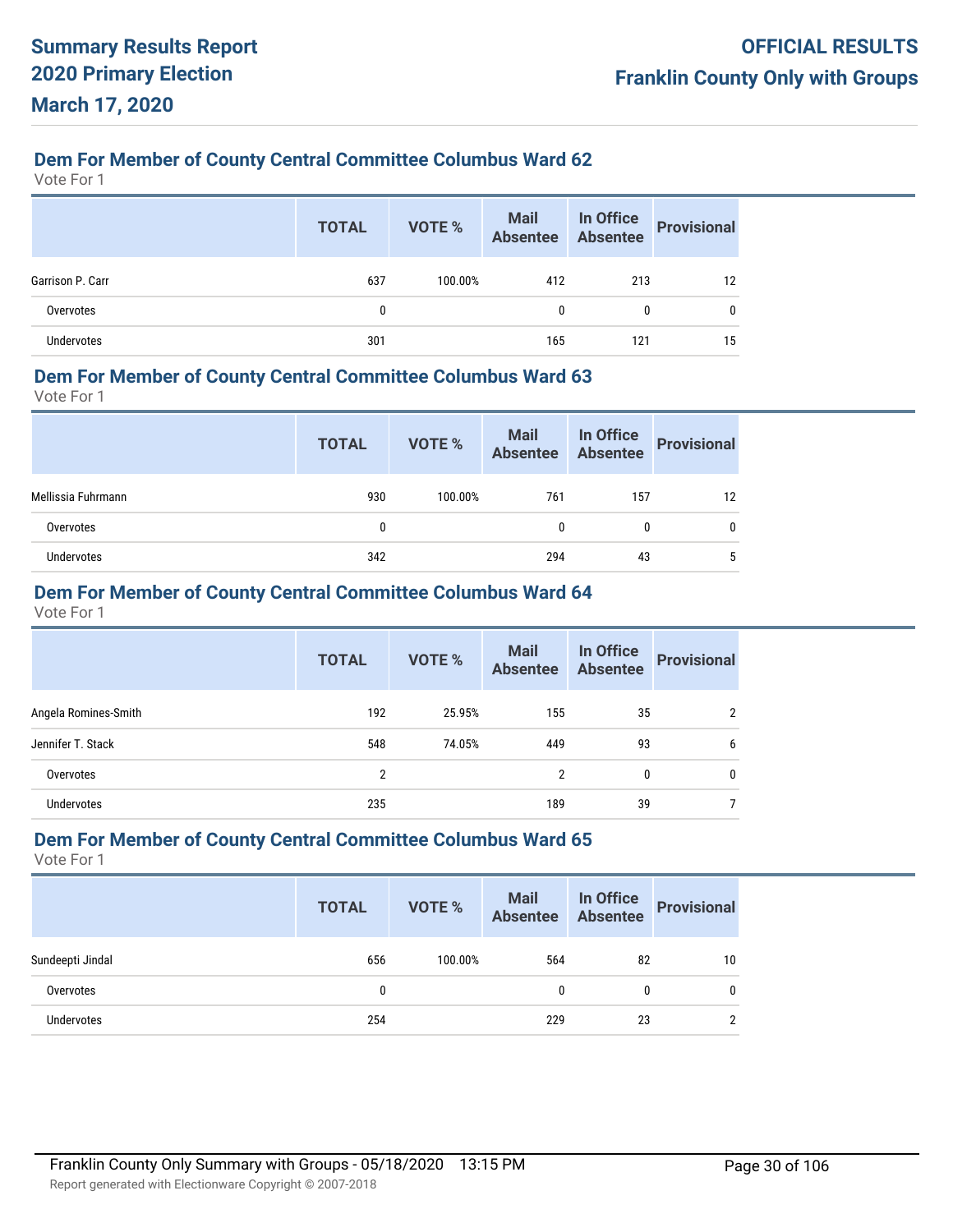Vote For 1

|                   | <b>TOTAL</b> | <b>VOTE %</b> | <b>Mail</b><br><b>Absentee</b> | In Office<br><b>Absentee</b> | <b>Provisional</b> |
|-------------------|--------------|---------------|--------------------------------|------------------------------|--------------------|
| Mary L. Hawkins   | 254          | 36.03%        | 167                            | 81                           | 6                  |
| Barbara A. Rousey | 451          | 63.97%        | 361                            | 85                           | 5                  |
| Overvotes         |              |               |                                | 0                            | 0                  |
| Undervotes        | 202          |               | 113                            | 74                           | 15                 |

#### **Dem For Member of County Central Committee Columbus Ward 67**

Vote For 1

|                       | <b>TOTAL</b> | VOTE %  | Mail In Office<br>Absentee Absentee |    | <b>Provisional</b> |
|-----------------------|--------------|---------|-------------------------------------|----|--------------------|
| Clyde B. Pickett, Sr. | 493          | 100.00% | 446                                 | 44 | 3                  |
| Overvotes             | 0            |         |                                     | 0  | 0                  |
| <b>Undervotes</b>     | 208          |         | 187                                 | 18 | 3                  |

#### **Dem For Member of County Central Committee Columbus Ward 68**

Vote For 1

|                         | <b>TOTAL</b> | <b>VOTE %</b> | Mail In Office<br>Absentee Absentee |    | <b>Provisional</b> |
|-------------------------|--------------|---------------|-------------------------------------|----|--------------------|
| <b>Constance Dunlap</b> | 240          | 100.00%       | 189                                 | 41 | 10                 |
| Overvotes               | 0            |               | 0                                   |    | 0                  |
| Undervotes              | 105          |               | 79                                  | 23 | 3                  |

#### **Dem For Member of County Central Committee Columbus Ward 69**

|               | <b>TOTAL</b> | VOTE %  | Mail<br>Absentee | In Office<br>Absentee | <b>Provisional</b> |
|---------------|--------------|---------|------------------|-----------------------|--------------------|
| Kim R. Walter | 1.084        | 100.00% | 885              | 174                   | 25                 |
| Overvotes     | 0            |         | 0                | 0                     | 0                  |
| Undervotes    | 450          |         | 393              | 40                    | 17                 |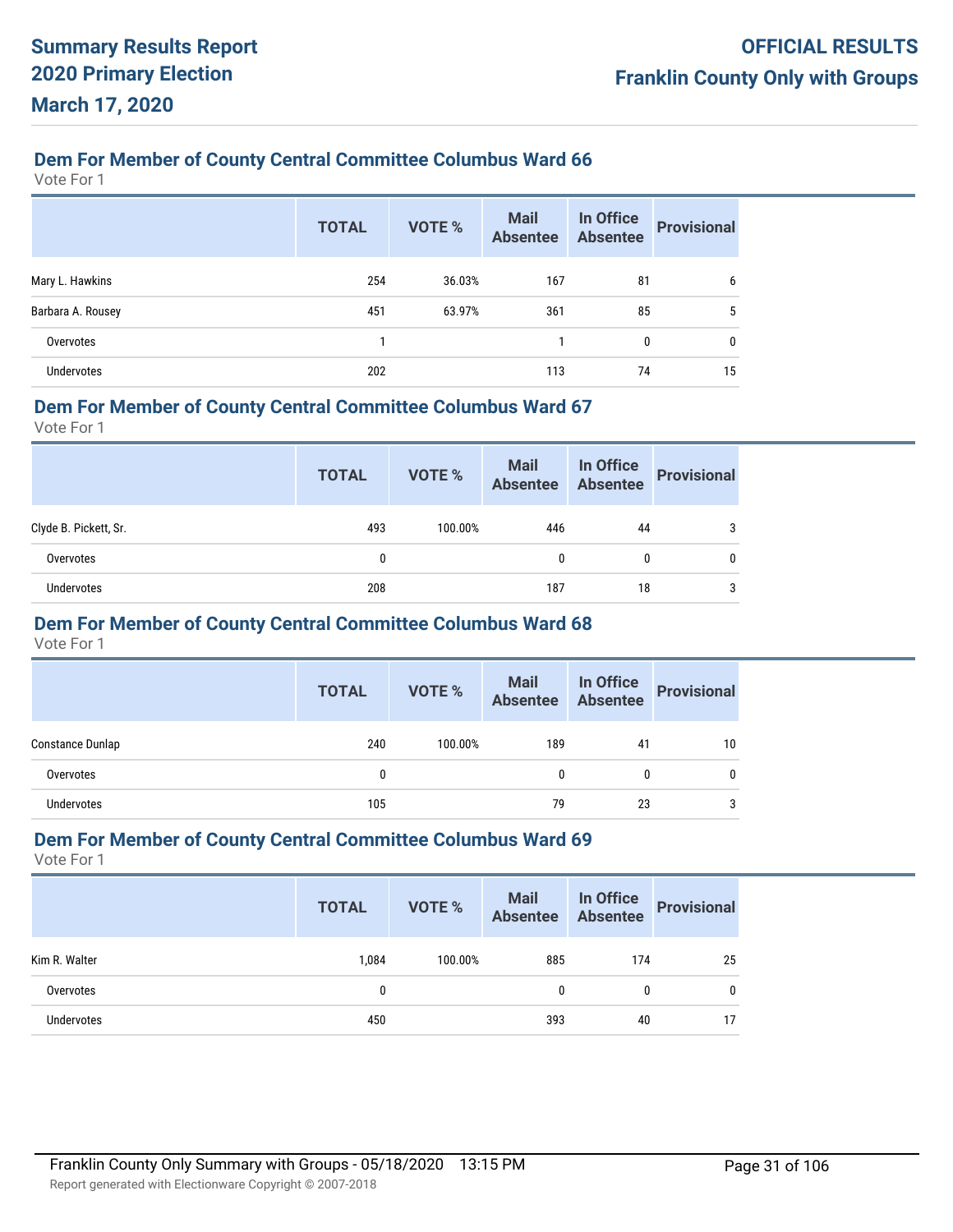Vote For 1

|                   | <b>TOTAL</b> | VOTE %  | Mail In Office<br>Absentee Absentee |     | <b>Provisional</b> |
|-------------------|--------------|---------|-------------------------------------|-----|--------------------|
| Stephen N. Sayre  | 614          | 100.00% | 478                                 | 132 | 4                  |
| Overvotes         | $\mathbf{0}$ |         | 0                                   | 0   |                    |
| <b>Undervotes</b> | 281          |         | 237                                 | 40  |                    |

#### **Dem For Member of County Central Committee Columbus Ward 71**

Vote For 1

|                     | <b>TOTAL</b> | <b>VOTE %</b> | <b>Mail</b><br><b>Absentee</b> | In Office<br><b>Absentee</b> | <b>Provisional</b> |
|---------------------|--------------|---------------|--------------------------------|------------------------------|--------------------|
| Ed Horn             | 391          | 68.12%        | 298                            | 87                           | 6                  |
| Candidate Withdrawn | 183          | 31.88%        | 117                            | 62                           | 4                  |
| Overvotes           | 0            |               | 0                              | 0                            | 0                  |
| <b>Undervotes</b>   | 199          |               | 139                            | 59                           |                    |

## **Dem For Member of County Central Committee Columbus Ward 72**

Vote For 1

|                  | <b>TOTAL</b> | VOTE %  | Mail<br>Absentee | In Office<br>Absentee | <b>Provisional</b> |
|------------------|--------------|---------|------------------|-----------------------|--------------------|
| Madeline J. Shaw | 846          | 100.00% | 695              | 149                   | ົ                  |
| Overvotes        | 0            |         |                  | 0                     | 0                  |
| Undervotes       | 323          |         | 275              | 44                    | 4                  |

#### **Dem For Member of County Central Committee Columbus Ward 73**

|                   | <b>TOTAL</b> | <b>VOTE %</b> | <b>Mail</b><br><b>Absentee</b> | In Office<br><b>Absentee</b> | <b>Provisional</b> |
|-------------------|--------------|---------------|--------------------------------|------------------------------|--------------------|
| Charles W. Lynd   | 222          | 15.27%        | 187                            | 35                           | $\mathbf{0}$       |
| Lori M. Tyack     | 1,232        | 84.73%        | 927                            | 276                          | 29                 |
| Overvotes         | 4            |               | 4                              | $\mathbf{0}$                 | $\mathbf{0}$       |
| <b>Undervotes</b> | 287          |               | 209                            | 71                           |                    |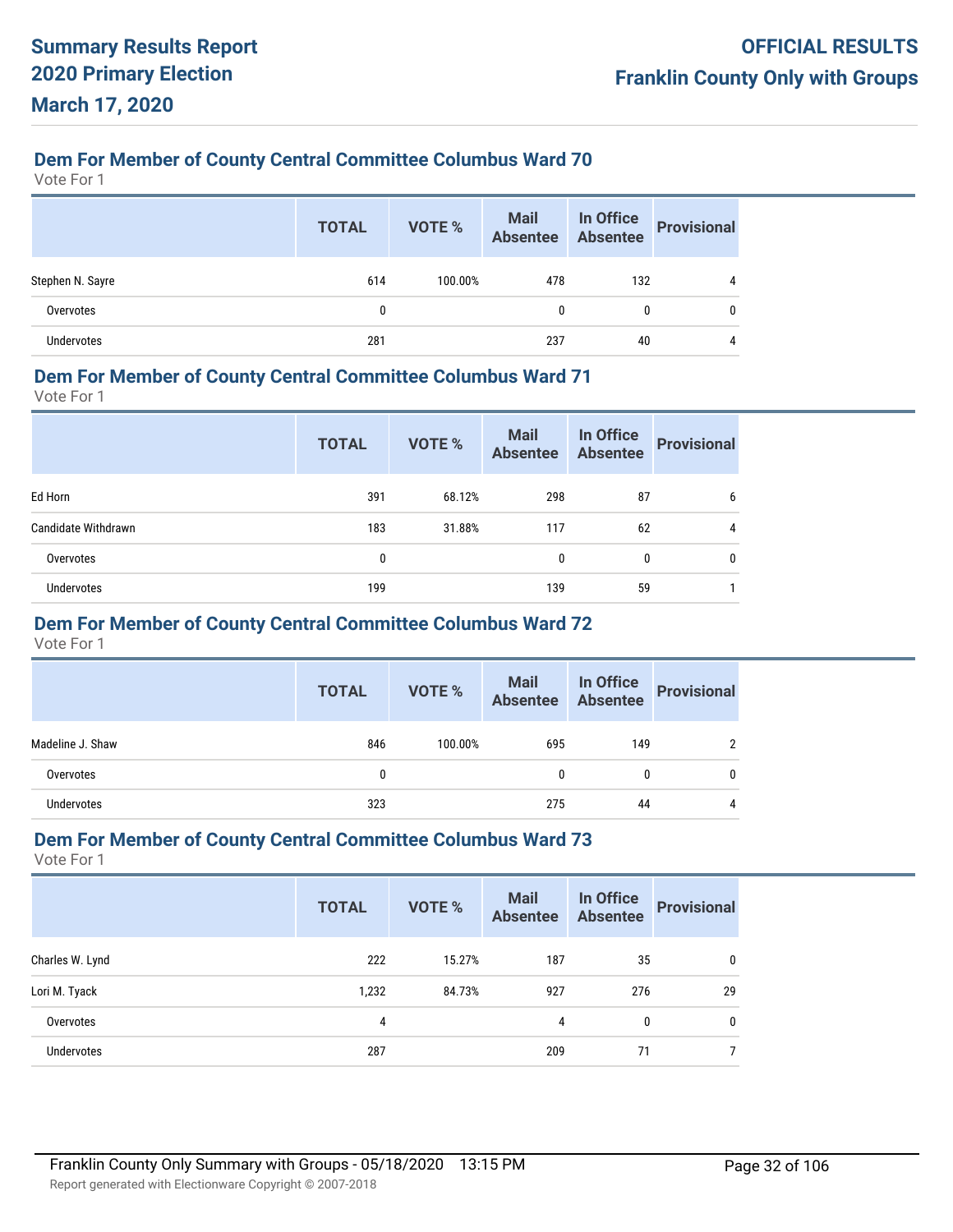Vote For 1

|                    | <b>TOTAL</b> | VOTE %  | Mail In Office<br>Absentee Absentee |    | <b>Provisional</b> |
|--------------------|--------------|---------|-------------------------------------|----|--------------------|
| <b>Beth Liston</b> | 681          | 100.00% | 572                                 | 94 | 15                 |
| Overvotes          | 0            |         |                                     | 0  | 0                  |
| <b>Undervotes</b>  | 201          |         | 180                                 | 20 |                    |

#### **Dem For Member of County Central Committee Columbus Ward 75**

Vote For 1

|                  | <b>TOTAL</b> | VOTE %  | Mail In Office<br>Absentee Absentee |    | Provisional |
|------------------|--------------|---------|-------------------------------------|----|-------------|
| Traci H. Johnson | 687          | 100.00% | 613                                 | 66 | 8           |
| Overvotes        | 0            |         | 0                                   | 0  | 0           |
| Undervotes       | 286          |         | 260                                 | 23 | 3           |

## **Dem For Member of County Central Committee Columbus Ward 77**

Vote For 1

|                    | <b>TOTAL</b> | <b>VOTE %</b> | Mail<br>Absentee | In Office<br>Absentee | <b>Provisional</b> |
|--------------------|--------------|---------------|------------------|-----------------------|--------------------|
| Lynn Friedman      | 419          | 53.79%        | 354              | 62                    | 3                  |
| Michael R. Hackett | 360          | 46.21%        | 319              | 38                    | 3                  |
| Overvotes          | 0            |               | $\mathbf{0}$     | 0                     | 0                  |
| <b>Undervotes</b>  | 238          |               | 203              | 31                    | 4                  |

#### **Dem For Member of County Central Committee Columbus Ward 78**

|                   | <b>TOTAL</b> | VOTE %  | Mail In Office<br>Absentee Absentee |              | <b>Provisional</b> |
|-------------------|--------------|---------|-------------------------------------|--------------|--------------------|
| Nancy Day-Achauer | 661          | 100.00% | 568                                 | 73           | 20                 |
| Overvotes         | 0            |         | 0                                   | $\mathbf{0}$ | $\mathbf{0}$       |
| Undervotes        | 223          |         | 200                                 | 17           | 6                  |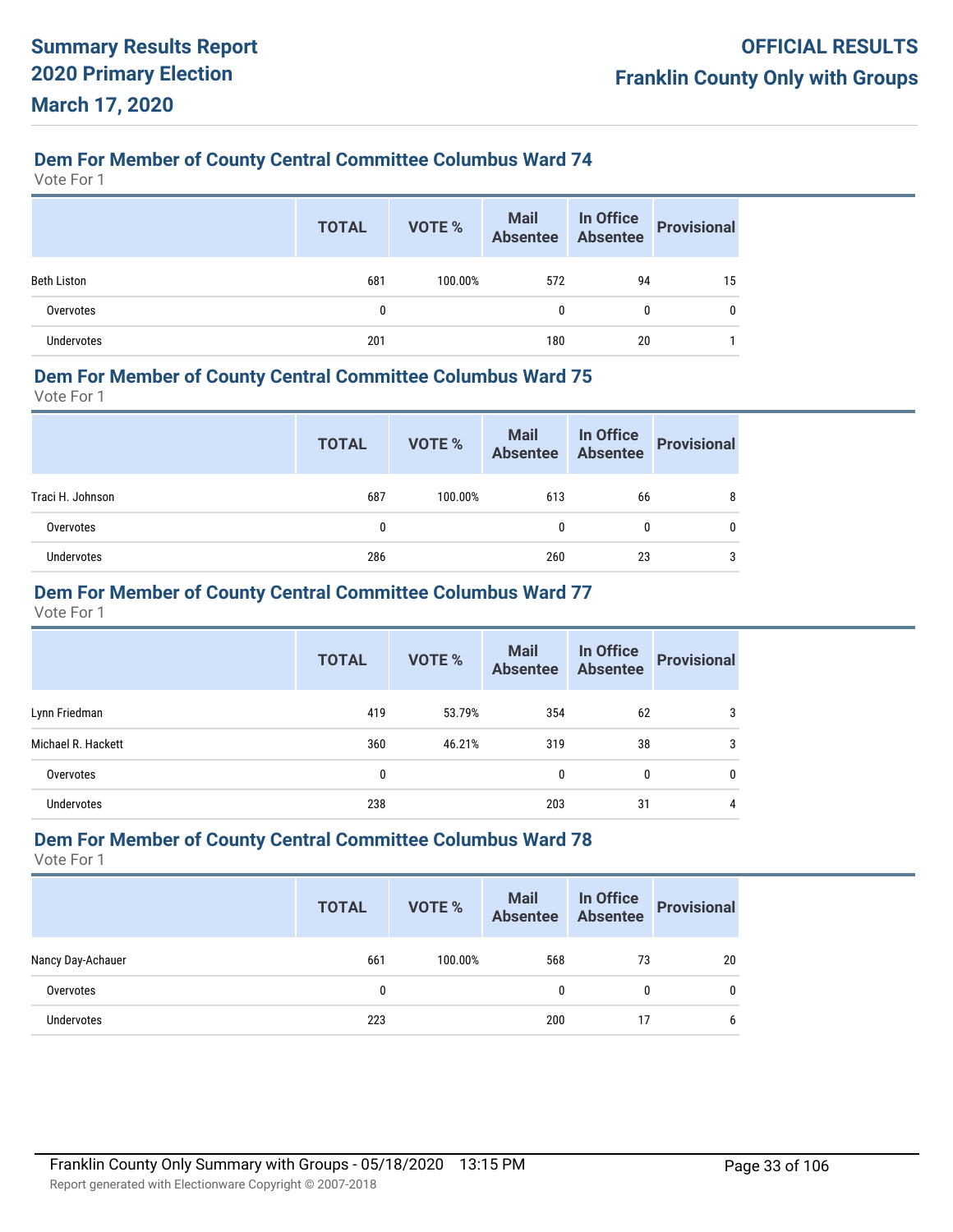Vote For 1

|                    | <b>TOTAL</b> | <b>VOTE %</b> | <b>Mail</b><br>Absentee | In Office<br>Absentee | <b>Provisional</b> |
|--------------------|--------------|---------------|-------------------------|-----------------------|--------------------|
| Cathy Cowan Becker | 206          | 54.50%        | 190                     | 15                    |                    |
| McKenzie L. Quinn  | 172          | 45.50%        | 153                     | 17                    | 2                  |
| Overvotes          | 0            |               | $\mathbf{0}$            | 0                     | 0                  |
| <b>Undervotes</b>  | 71           |               | 54                      | 15                    | 2                  |

#### **Dem For Member of County Central Committee Columbus Ward 81**

Vote For 1

|                  | <b>TOTAL</b> | VOTE %  | Mail In Office<br>Absentee Absentee |     | <b>Provisional</b> |
|------------------|--------------|---------|-------------------------------------|-----|--------------------|
| Vashitta Johnson | 598          | 100.00% | 330                                 | 251 |                    |
| Overvotes        | 0            |         | 0                                   | 0   | 0                  |
| Undervotes       | 252          |         | 124                                 | 123 | 5                  |

#### **Dem For Member of County Central Committee Columbus Ward 82**

Vote For 1

|                 | <b>TOTAL</b> | VOTE %  | Mail In Office<br>Absentee Absentee |     | <b>Provisional</b> |
|-----------------|--------------|---------|-------------------------------------|-----|--------------------|
| Sarah L. Ortman | 1,566        | 100.00% | 1.207                               | 331 | 28                 |
| Overvotes       | 0            |         | 0                                   |     | 0                  |
| Undervotes      | 476          |         | 390                                 | 73  | 13                 |

#### **Dem For Member of County Central Committee Columbus Ward 83**

|                 | <b>TOTAL</b> | VOTE %  | Mail<br>Absentee | In Office<br>Absentee | <b>Provisional</b> |
|-----------------|--------------|---------|------------------|-----------------------|--------------------|
| Hassan M. Idris | 1.454        | 100.00% | 778              | 632                   | 44                 |
| Overvotes       | 0            |         | 0                | $\mathbf{0}$          | $\mathbf{0}$       |
| Undervotes      | 791          |         | 319              | 440                   | 32                 |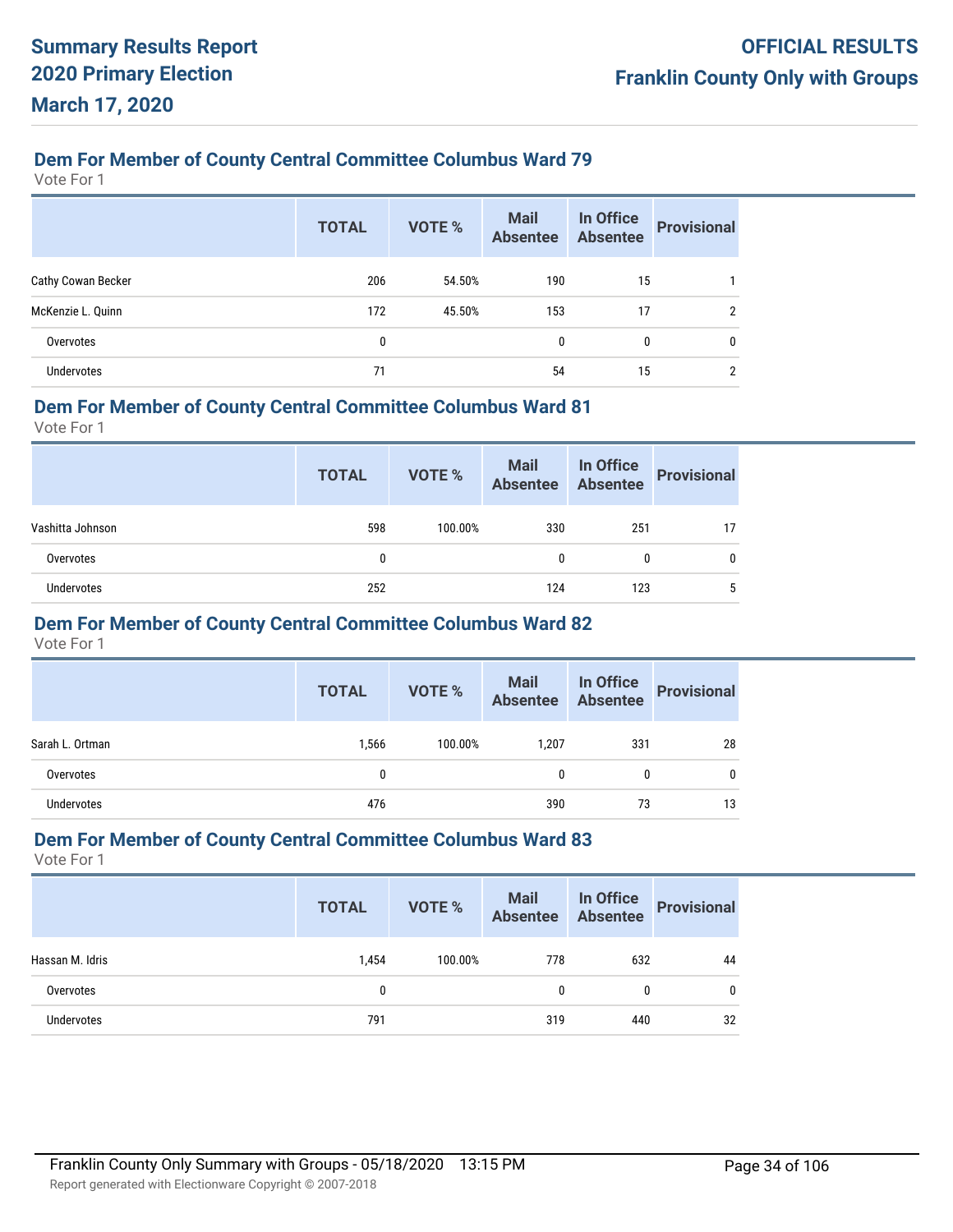Vote For 1

|                   | <b>TOTAL</b> | VOTE %  | Mail In Office<br>Absentee Absentee |    | <b>Provisional</b> |
|-------------------|--------------|---------|-------------------------------------|----|--------------------|
| Sharyn N. Rigsbee | 500          | 100.00% | 432                                 | 55 | 13                 |
| Overvotes         | 0            |         | 0                                   | 0  | 0                  |
| <b>Undervotes</b> | 148          |         | 124                                 | 20 | 4                  |

#### **Dem For Member of County Central Committee Columbus Ward 86**

Vote For 1

|                       | <b>TOTAL</b> | <b>VOTE %</b> | <b>Mail</b><br><b>Absentee</b> | <b>In Office</b><br>Absentee | <b>Provisional</b> |
|-----------------------|--------------|---------------|--------------------------------|------------------------------|--------------------|
| <b>Marco Miller</b>   | 565          | 67.91%        | 504                            | 50                           | 11                 |
| <b>Terry Stephens</b> | 267          | 32.09%        | 200                            | 56                           | 11                 |
| Overvotes             | 4            |               | 3                              | 0                            |                    |
| <b>Undervotes</b>     | 207          |               | 176                            | 25                           | 6                  |

#### **Dem For Member of County Central Committee Dublin Ward 1**

Vote For 1

|                     | <b>TOTAL</b> | VOTE %  | Mail<br>Absentee | In Office<br>Absentee | <b>Provisional</b> |
|---------------------|--------------|---------|------------------|-----------------------|--------------------|
| Linda M. Capobianco | 739          | 100.00% | 630              | 101                   |                    |
| Overvotes           | 0            |         | 0                |                       |                    |
| Undervotes          | 352          |         | 313              | 35                    | 4                  |

#### **Dem For Member of County Central Committee Dublin Ward 2**

|             | <b>TOTAL</b> | VOTE %  | <b>Mail In Office</b><br>Absentee Absentee |    | Provisional |
|-------------|--------------|---------|--------------------------------------------|----|-------------|
| Sandi Allen | 812          | 100.00% | 738                                        | 64 | 10          |
| Overvotes   | 0            |         | 0                                          | 0  | 0           |
| Undervotes  | 333          |         | 306                                        | 24 | 3           |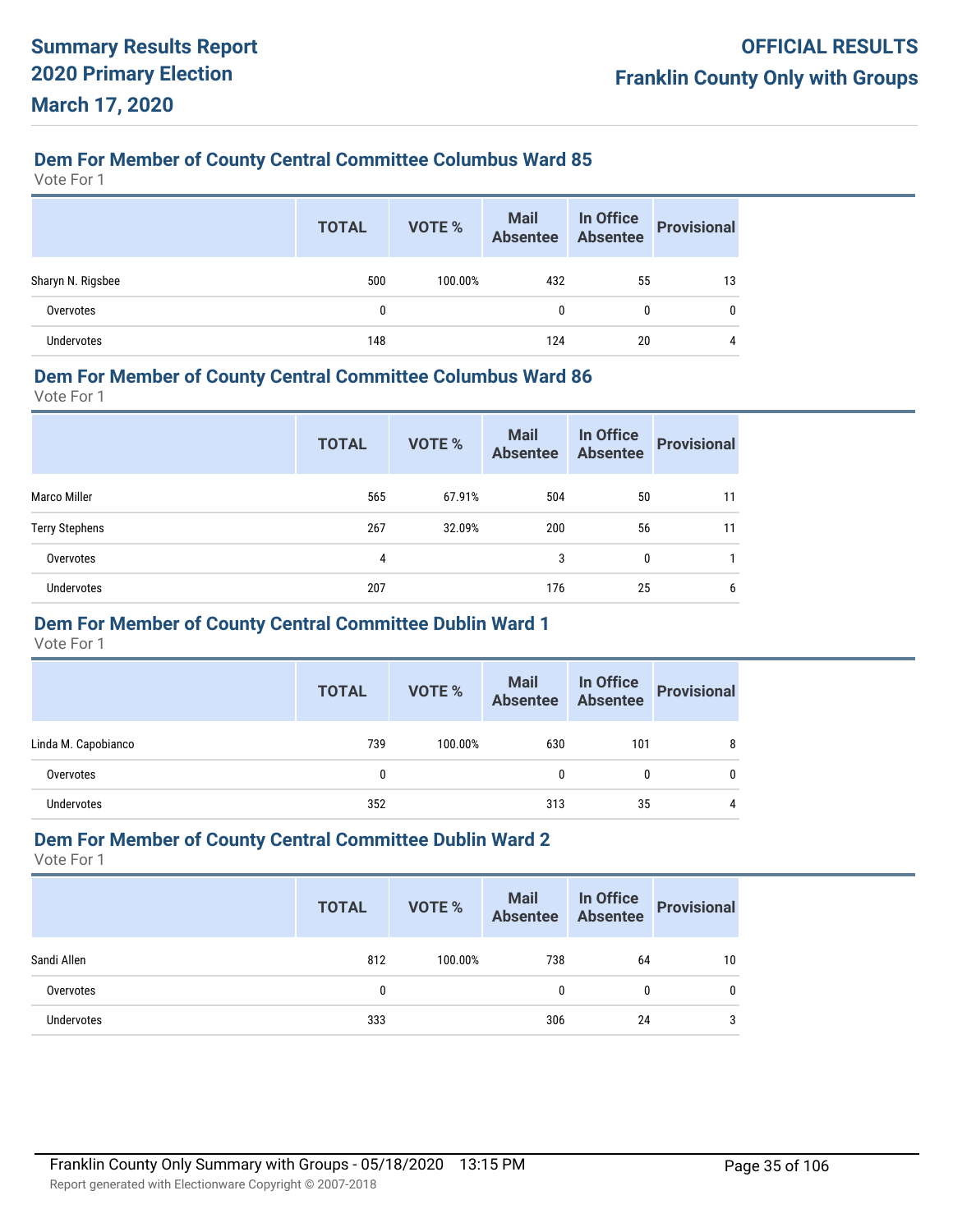Vote For 1

|                   | <b>TOTAL</b> | <b>VOTE %</b> | Mail In Office<br>Absentee Absentee |    | <b>Provisional</b> |
|-------------------|--------------|---------------|-------------------------------------|----|--------------------|
| Amber R. James    | 326          | 100.00%       | 278                                 | 43 |                    |
| Overvotes         | 0            |               | 0                                   | 0  | 0                  |
| <b>Undervotes</b> | 182          |               | 173                                 | 8  |                    |

#### **Dem For Member of County Central Committee Dublin Ward 4**

Vote For 1

|                     | <b>TOTAL</b> | VOTE %  | Mail In Office<br>Absentee Absentee |    | Provisional |
|---------------------|--------------|---------|-------------------------------------|----|-------------|
| Gregory N. Finnerty | 548          | 100.00% | 488                                 | 58 |             |
| Overvotes           | 0            |         | 0                                   | 0  |             |
| Undervotes          | 233          |         | 221                                 | 12 |             |

## **Dem For Member of County Central Committee Franklin Township**

Vote For 1

|                   | <b>TOTAL</b> | VOTE % | <b>Mail</b><br><b>Absentee</b> | In Office<br><b>Absentee</b> | <b>Provisional</b> |
|-------------------|--------------|--------|--------------------------------|------------------------------|--------------------|
| Aryeh Alex        | 222          | 65.29% | 200                            | 19                           | 3                  |
| Christopher Feick | 118          | 34.71% | 109                            | 6                            | 3                  |
| Overvotes         | 0            |        | $\mathbf{0}$                   | 0                            | 0                  |
| <b>Undervotes</b> | 82           |        | 64                             | 17                           |                    |

#### **Dem For Member of County Central Committee Gahanna Ward 1**

|                   | <b>TOTAL</b> | VOTE %  | <b>Mail In Office</b><br>Absentee Absentee |    | Provisional |
|-------------------|--------------|---------|--------------------------------------------|----|-------------|
| Joel L. King, Jr. | 634          | 100.00% | 530                                        | 98 | b           |
| Overvotes         | $\mathbf{0}$ |         | 0                                          | 0  | 0           |
| Undervotes        | 259          |         | 222                                        | 36 |             |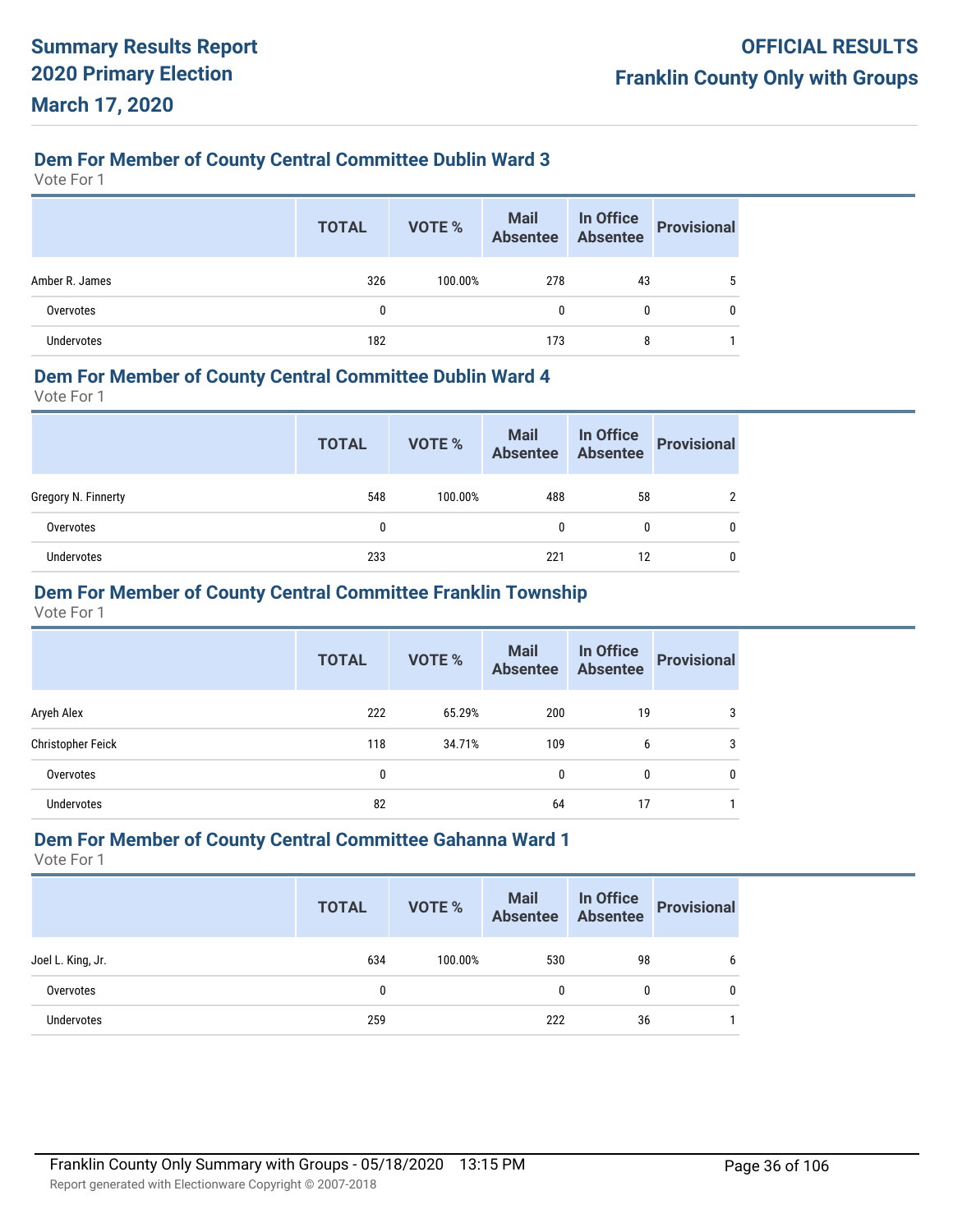## **Dem For Member of County Central Committee Gahanna Ward 2**

Vote For 1

|                   | <b>TOTAL</b> | VOTE %  | Mail<br>Absentee | In Office<br>Absentee | <b>Provisional</b> |
|-------------------|--------------|---------|------------------|-----------------------|--------------------|
| <b>Robin Link</b> | 864          | 100.00% | 678              | 171                   | 15                 |
| Overvotes         | 0            |         | $\mathbf{0}$     | 0                     | 0                  |
| Undervotes        | 327          |         | 284              | 36                    |                    |

#### **Dem For Member of County Central Committee Gahanna Ward 3**

Vote For 1

|                  | <b>TOTAL</b> | <b>VOTE %</b> | <b>Mail</b><br><b>Absentee</b> | In Office<br><b>Absentee</b> | <b>Provisional</b> |
|------------------|--------------|---------------|--------------------------------|------------------------------|--------------------|
| Shaniqua Stevens | 388          | 41.95%        | 312                            | 62                           | 14                 |
| Ed Toney         | 537          | 58.05%        | 431                            | 98                           | 8                  |
| Overvotes        |              |               |                                | 0                            | 0                  |
| Undervotes       | 176          |               | 154                            | 19                           | 3                  |

### **Dem For Member of County Central Committee Gahanna Ward 4**

Vote For 1

|                 | <b>TOTAL</b> | VOTE %  | Mail In Office<br>Absentee Absentee |     | <b>Provisional</b> |
|-----------------|--------------|---------|-------------------------------------|-----|--------------------|
| Melissa C. Sull | 881          | 100.00% | 728                                 | 145 |                    |
| Overvotes       | 0            |         | 0                                   | 0   |                    |
| Undervotes      | 413          |         | 361                                 | 48  |                    |

#### **Dem For Member of County Central Committee Grove City Ward 1**

|                   | <b>TOTAL</b> | VOTE %  | Mail In Office<br>Absentee Absentee |    | <b>Provisional</b> |
|-------------------|--------------|---------|-------------------------------------|----|--------------------|
| Dallas L. Baldwin | 461          | 100.00% | 421                                 | 37 |                    |
| Overvotes         |              |         | $\mathbf{0}$                        | 0  |                    |
| Undervotes        | 176          |         | 165                                 | 10 |                    |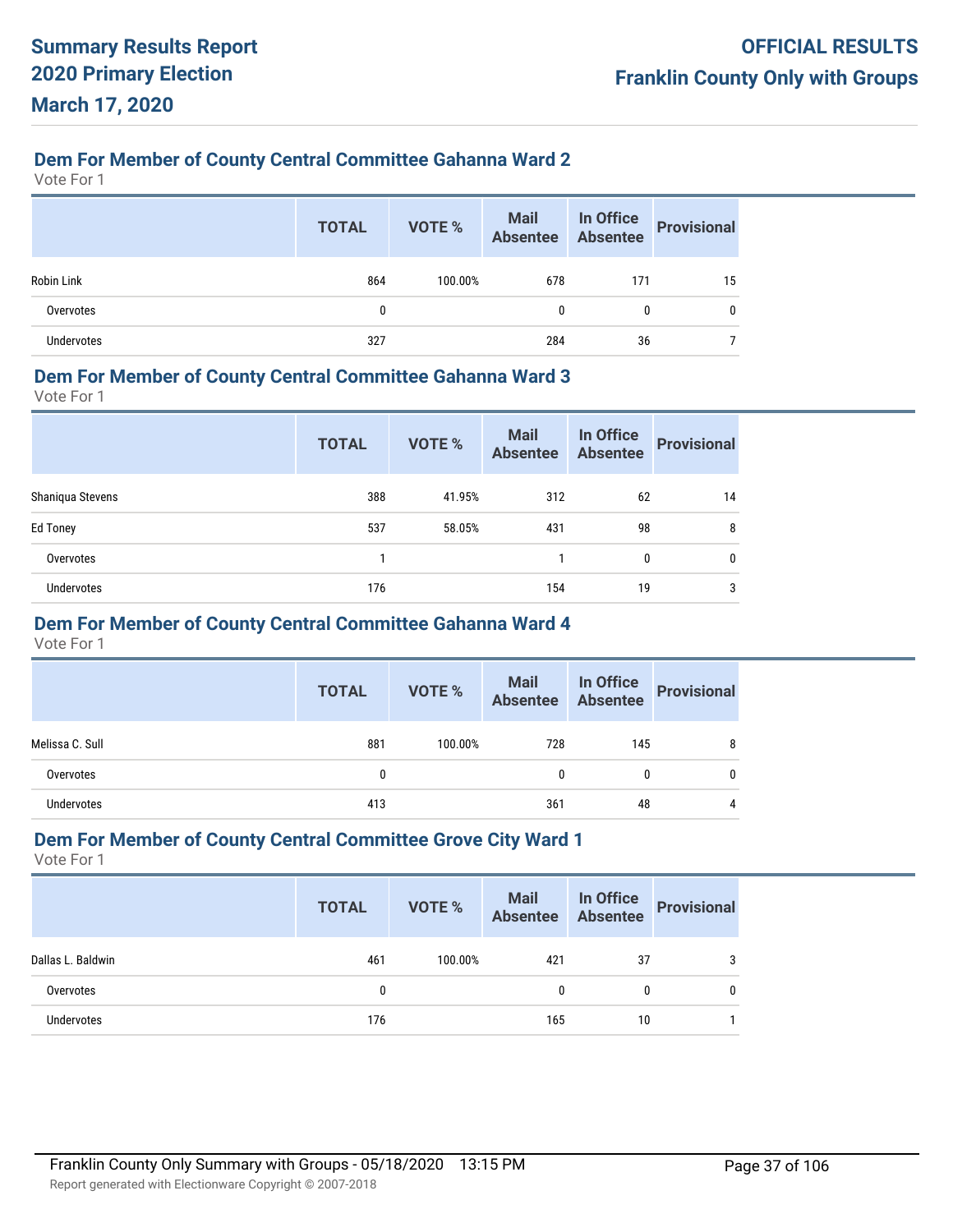## **Dem For Member of County Central Committee Grove City Ward 2**

Vote For 1

|                         | <b>TOTAL</b> | <b>VOTE %</b> | <b>Mail</b><br>Absentee | In Office<br><b>Absentee</b> | <b>Provisional</b> |
|-------------------------|--------------|---------------|-------------------------|------------------------------|--------------------|
| Mary H. Mynatt          | 168          | 34.85%        | 150                     | 16                           | າ                  |
| <b>Beverlyn Staples</b> | 314          | 65.15%        | 297                     | 16                           |                    |
| Overvotes               | 0            |               | 0                       | 0                            | 0                  |
| <b>Undervotes</b>       | 185          |               | 164                     | 16                           | 5                  |

#### **Dem For Member of County Central Committee Grove City Ward 3**

Vote For 1

|                   | <b>TOTAL</b> | VOTE %  | Mail In Office<br>Absentee Absentee |    | <b>Provisional</b> |
|-------------------|--------------|---------|-------------------------------------|----|--------------------|
| Joseph A. Palazzo | 547          | 100.00% | 509                                 | 34 | 4                  |
| Overvotes         |              |         | 0                                   |    | 0                  |
| Undervotes        | 231          |         | 216                                 | 13 | ∩                  |

#### **Dem For Member of County Central Committee Grove City Ward 4**

Vote For 1

|                  | <b>TOTAL</b> | <b>VOTE %</b> | <b>Mail</b><br><b>Absentee</b> | In Office<br><b>Absentee</b> | <b>Provisional</b> |
|------------------|--------------|---------------|--------------------------------|------------------------------|--------------------|
| Alyssa Chenault  | 288          | 50.09%        | 250                            | 36                           | ≘                  |
| Rodney A. French | 287          | 49.91%        | 277                            | 9                            |                    |
| Overvotes        | 0            |               | 0                              | 0                            | 0                  |
| Undervotes       | 170          |               | 161                            | 8                            |                    |

## **Dem For Member of County Central Committee Groveport**

|                   | <b>TOTAL</b> | VOTE %  | Mail In Office<br>Absentee Absentee |    | <b>Provisional</b> |
|-------------------|--------------|---------|-------------------------------------|----|--------------------|
| Deanna M. Clinger | 403          | 100.00% | 360                                 | 40 | 3                  |
| Overvotes         | 0            |         | 0                                   |    | 0                  |
| <b>Undervotes</b> | 149          |         | 137                                 | 10 | $\mathcal{P}$      |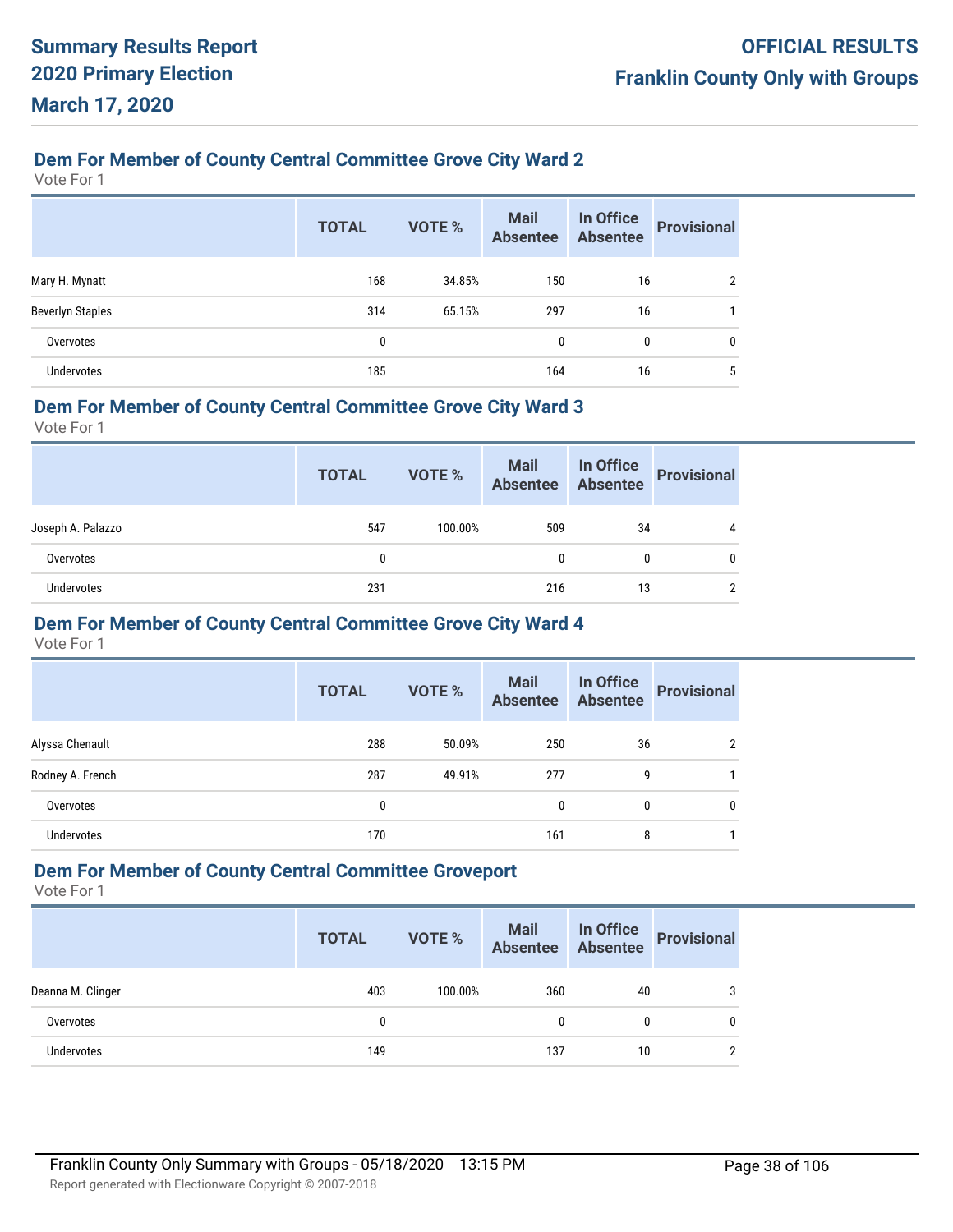## **Dem For Member of County Central Committee Grandview**

Vote For 1

|                     | <b>TOTAL</b> | VOTE %  | Mail In Office<br>Absentee Absentee |     | Provisional |
|---------------------|--------------|---------|-------------------------------------|-----|-------------|
| John Patrick Ivanic | 843          | 100.00% | 705                                 | 131 |             |
| Overvotes           |              |         | $\mathbf{0}$                        | 0   |             |
| Undervotes          | 401          |         | 353                                 | 46  |             |

#### **Dem For Member of County Central Committee Hamilton Township**

Vote For 1

|            | <b>TOTAL</b> | VOTE %  |     |    | Mail In Office<br>Absentee Absentee Provisional |
|------------|--------------|---------|-----|----|-------------------------------------------------|
| Chris Hann | 279          | 100.00% | 263 | 12 |                                                 |
| Overvotes  | 0            |         |     | 0  |                                                 |
| Undervotes | 57           |         | 54  |    |                                                 |

## **Dem For Member of County Central Committee Hilliard Ward 1**

Vote For 1

|                   | <b>TOTAL</b> | <b>VOTE %</b> | <b>Mail</b><br><b>Absentee</b> | In Office<br>Absentee | <b>Provisional</b> |
|-------------------|--------------|---------------|--------------------------------|-----------------------|--------------------|
| Zerga Abid        | 215          | 42.41%        | 187                            | 21                    |                    |
| Matthew K. Austin | 292          | 57.59%        | 271                            | 17                    | 4                  |
| Overvotes         | 0            |               | 0                              | 0                     | 0                  |
| <b>Undervotes</b> | 162          |               | 150                            | 11                    |                    |

#### **Dem For Member of County Central Committee Hilliard Ward 2**

|                   | <b>TOTAL</b> | <b>VOTE %</b> | Mail<br>Absentee | In Office<br><b>Absentee</b> | <b>Provisional</b> |
|-------------------|--------------|---------------|------------------|------------------------------|--------------------|
| Tim Johnson       | 267          | 32.96%        | 225              | 36                           | 6                  |
| Scott Solsman     | 543          | 67.04%        | 492              | 48                           | 3                  |
| Overvotes         | 0            |               | $\mathbf{0}$     | 0                            | 0                  |
| <b>Undervotes</b> | 299          |               | 260              | 35                           | 4                  |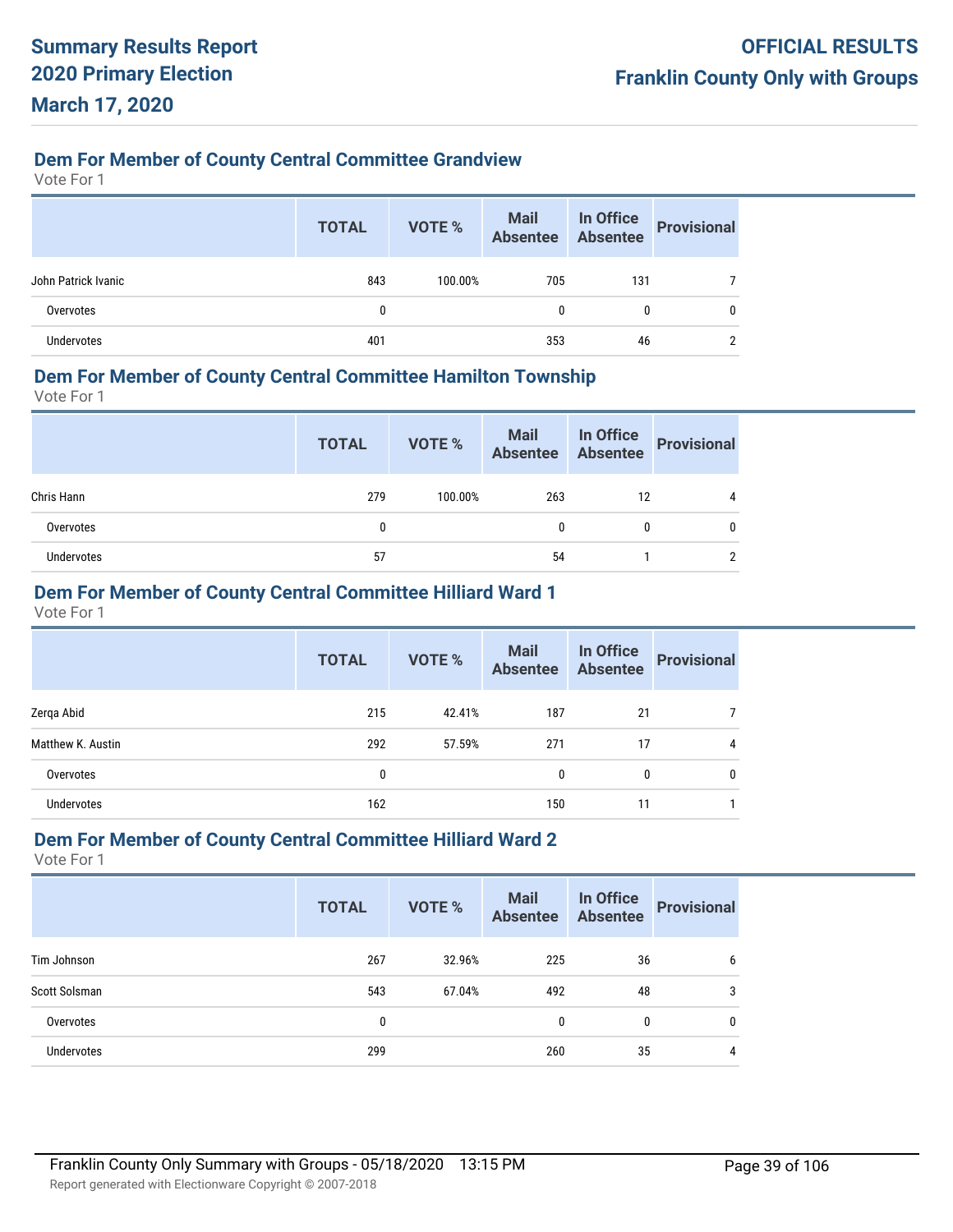## **Dem For Member of County Central Committee Hilliard Ward 3**

Vote For 1

|                     | <b>TOTAL</b> | <b>VOTE %</b> | Mail<br>Absentee | In Office<br>Absentee | <b>Provisional</b> |
|---------------------|--------------|---------------|------------------|-----------------------|--------------------|
| <b>Anne Barrett</b> | 144          | 29.57%        | 124              | 20                    | 0                  |
| Kelli A. Hykes      | 343          | 70.43%        | 318              | 23                    | ŋ                  |
| Overvotes           | 0            |               | $\mathbf{0}$     | 0                     | 0                  |
| <b>Undervotes</b>   | 190          |               | 171              | 18                    |                    |

#### **Dem For Member of County Central Committee Hilliard Ward 4**

Vote For 1

|                    | <b>TOTAL</b> | <b>VOTE %</b> | Mail In Office<br>Absentee Absentee |    | <b>Provisional</b> |
|--------------------|--------------|---------------|-------------------------------------|----|--------------------|
| Cynthia Vermillion | 595          | 100.00%       | 527                                 | 59 | q                  |
| Overvotes          | 0            |               |                                     | 0  | 0                  |
| Undervotes         | 237          |               | 219                                 | 15 | 3                  |

#### **Dem For Member of County Central Committee Jackson Township**

Vote For 1

|                  | <b>TOTAL</b> | VOTE %  | Mail In Office<br>Absentee Absentee |    | Provisional |
|------------------|--------------|---------|-------------------------------------|----|-------------|
| Charles M. Kirby | 186          | 100.00% | 167                                 | 17 |             |
| Overvotes        |              |         | 0                                   | 0  |             |
| Undervotes       | 80           |         | 79                                  |    |             |

#### **Dem For Member of County Central Committee Jefferson Township**

|                     | <b>TOTAL</b> | VOTE %  | <b>Mail In Office</b><br>Absentee Absentee |     | <b>Provisional</b> |
|---------------------|--------------|---------|--------------------------------------------|-----|--------------------|
| Otto B. Beatty, Jr. | 921          | 100.00% | 718                                        | 185 | 18                 |
| Overvotes           | 0            |         | 0                                          | 0   | 0                  |
| Undervotes          | 306          |         | 261                                        | 40  | 5                  |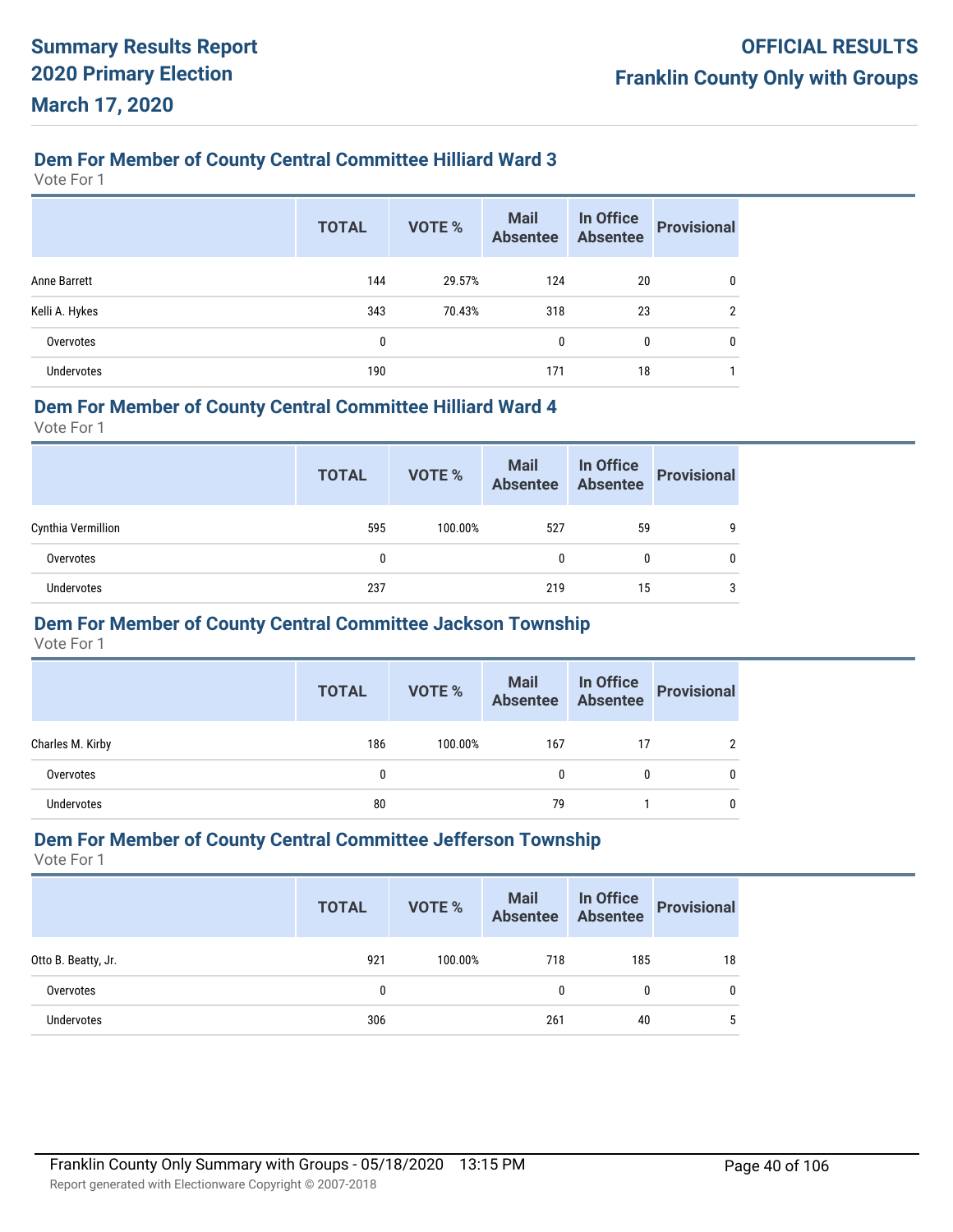## **Dem For Member of County Central Committee Madison Township**

Vote For 1

|                     | <b>TOTAL</b> | <b>VOTE %</b> | Mail In Office<br>Absentee Absentee |    | <b>Provisional</b> |
|---------------------|--------------|---------------|-------------------------------------|----|--------------------|
| Katherine M. Chipps | 562          | 100.00%       | 506                                 | 45 |                    |
| Overvotes           | 0            |               | 0                                   | 0  |                    |
| <b>Undervotes</b>   | 205          |               | 183                                 | 18 |                    |

#### **Dem For Member of County Central Committee Marble Cliff**

Vote For 1

|                   | <b>TOTAL</b> | VOTE %  | Mail In Office<br>Absentee Absentee |   | Provisional |
|-------------------|--------------|---------|-------------------------------------|---|-------------|
| Karen A. Cincione | 115          | 100.00% | 106                                 | 9 |             |
| Overvotes         | 0            |         |                                     | 0 |             |
| <b>Undervotes</b> | 24           |         | 23                                  | 0 |             |

## **Dem For Member of County Central Committee Mifflin Township**

Vote For 1

|                    | <b>TOTAL</b> | VOTE %  | Mail In Office<br>Absentee Absentee |    | Provisional |
|--------------------|--------------|---------|-------------------------------------|----|-------------|
| Cheryl A. Sullivan | 139          | 100.00% | 106                                 | 27 | 6           |
| Overvotes          | 0            |         | 0                                   | 0  |             |
| Undervotes         | 36           |         | 24                                  | g  | 3           |

## **Dem For Member of County Central Committee New Albany**

|                  | <b>TOTAL</b> | VOTE % | <b>Mail</b><br><b>Absentee</b> | In Office<br><b>Absentee</b> | <b>Provisional</b> |
|------------------|--------------|--------|--------------------------------|------------------------------|--------------------|
| Shawn J. McGrath | 325          | 44.40% | 293                            | 30                           | 2                  |
| Katie Vatke      | 407          | 55.60% | 334                            | 69                           | 4                  |
| Overvotes        |              |        |                                | $\mathbf{0}$                 | 0                  |
| Undervotes       | 205          |        | 160                            | 42                           | 3                  |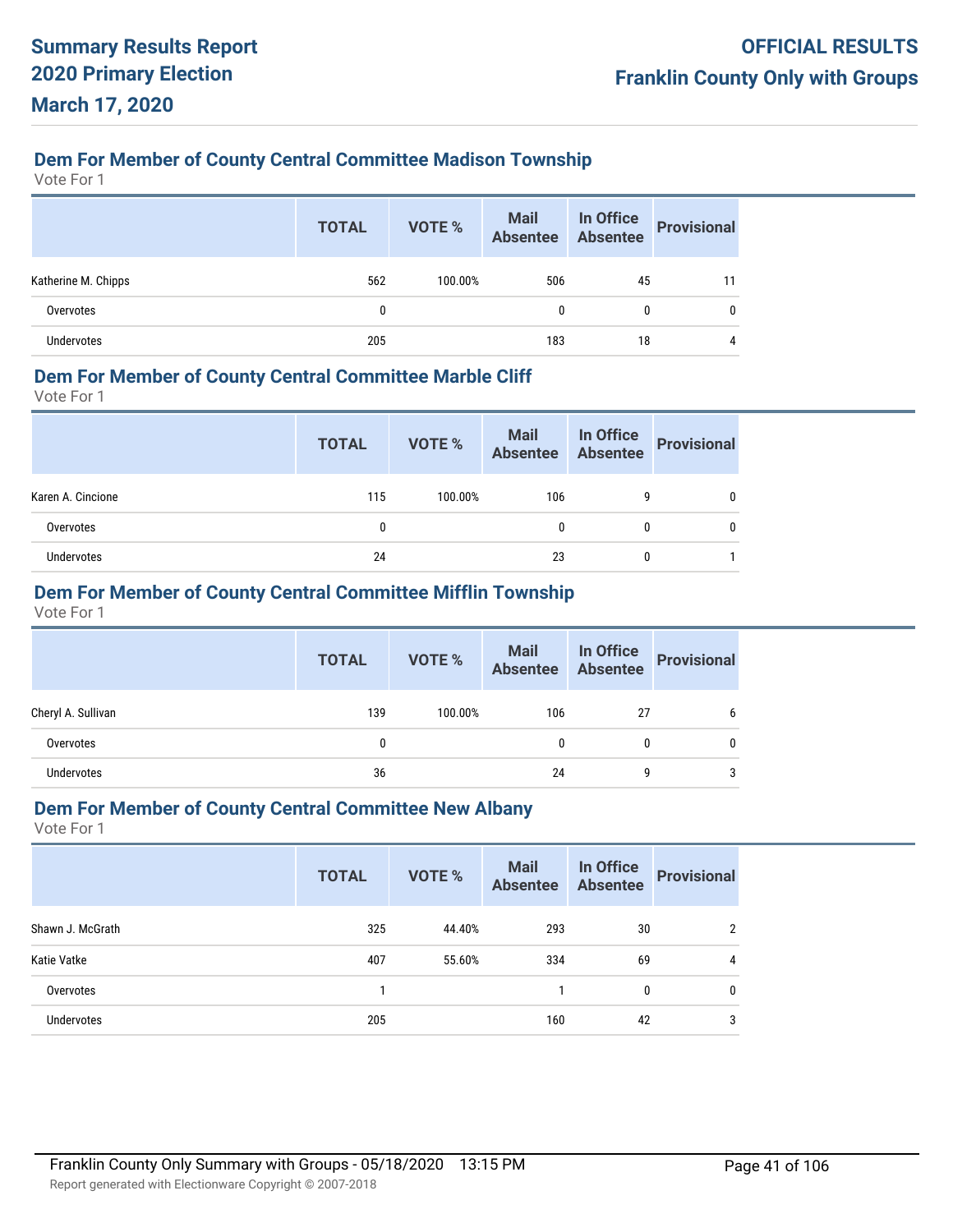## **Dem For Member of County Central Committee Norwich Township**

Vote For 1

|                   | <b>TOTAL</b> | VOTE %  | Mail In Office<br>Absentee Absentee |    | Provisional |
|-------------------|--------------|---------|-------------------------------------|----|-------------|
| Peter A. Lytle    | 317          | 100.00% | 299                                 | 17 |             |
| Overvotes         | $\mathbf{0}$ |         | 0                                   | 0  |             |
| <b>Undervotes</b> | 136          |         | 129                                 |    |             |

#### **Dem For Member of County Central Committee Perry Township**

Vote For 1

|                   | <b>TOTAL</b> | VOTE %  | Mail In Office<br>Absentee Absentee |    | Provisional |
|-------------------|--------------|---------|-------------------------------------|----|-------------|
| Kathryn S. Malone | 386          | 100.00% | 310                                 | 74 |             |
| Overvotes         | 0            |         | 0                                   |    |             |
| Undervotes        | 158          |         | 135                                 | 21 |             |

## **Dem For Member of County Central Committee Plain Township**

Vote For 1

|                   | <b>TOTAL</b> | VOTE %  | Mail In Office<br>Absentee Absentee |    | <b>Provisional</b> |
|-------------------|--------------|---------|-------------------------------------|----|--------------------|
| Mary Lightbody    | 120          | 100.00% | 99                                  | 19 |                    |
| Overvotes         | 0            |         | 0                                   | 0  | 0                  |
| <b>Undervotes</b> | 23           |         | 21                                  |    |                    |

## **Dem For Member of County Central Committee Pleasant Township**

|                   | <b>TOTAL</b> | <b>VOTE %</b> | Mail In Office<br>Absentee Absentee |    | <b>Provisional</b> |
|-------------------|--------------|---------------|-------------------------------------|----|--------------------|
| Heidi M. Detty    | 67           | 20.94%        | 62                                  | 5  | 0                  |
| Janet A. Grubb    | 253          | 79.06%        | 239                                 | 12 | $\overline{2}$     |
| Overvotes         | 0            |               | 0                                   | 0  | 0                  |
| <b>Undervotes</b> | 85           |               | 80                                  | 5  | 0                  |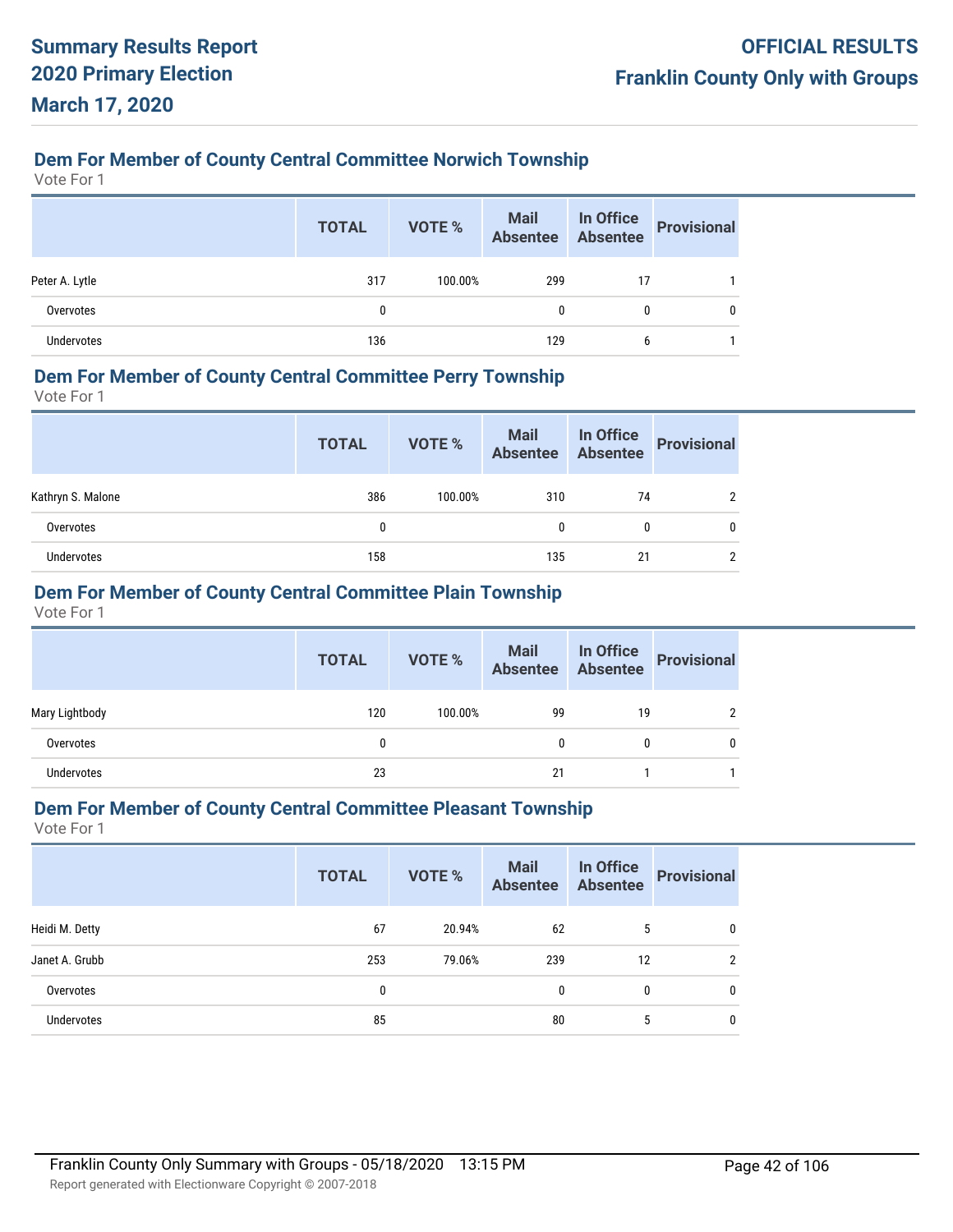## **Dem For Member of County Central Committee Prairie Township**

Vote For 1

|                | <b>TOTAL</b> | VOTE %  | Mail In Office<br>Absentee Absentee |    | Provisional |
|----------------|--------------|---------|-------------------------------------|----|-------------|
| David Donofrio | 752          | 100.00% | 693                                 | 47 | 12          |
| Overvotes      | $\mathbf{0}$ |         | 0                                   | 0  |             |
| Undervotes     | 254          |         | 235                                 | 12 |             |

#### **Dem For Member of County Central Committee Reynoldsburg Ward 1**

Vote For 1

|                        | <b>TOTAL</b> | VOTE %  | Mail In Office<br>Absentee Absentee |    | Provisional |
|------------------------|--------------|---------|-------------------------------------|----|-------------|
| Shanette E. Strickland | 676          | 100.00% | 604                                 | 67 |             |
| Overvotes              | 0            |         | 0                                   | 0  |             |
| Undervotes             | 181          |         | 157                                 | 20 | 4           |

## **Dem For Member of County Central Committee Reynoldsburg Ward 2**

Vote For 1

|                | <b>TOTAL</b> | VOTE %  | Mail In Office<br>Absentee Absentee |    | Provisional |
|----------------|--------------|---------|-------------------------------------|----|-------------|
| Roger V. Cruse | 524          | 100.00% | 467                                 | 49 | 8           |
| Overvotes      | 0            |         | 0                                   | 0  | 0           |
| Undervotes     | 216          |         | 196                                 | 18 | າ           |

## **Dem For Member of County Central Committee Reynoldsburg Ward 3**

|                    | <b>TOTAL</b> | VOTE %  | Mail In Office<br>Absentee Absentee |              | Provisional |
|--------------------|--------------|---------|-------------------------------------|--------------|-------------|
| Mildred M. Johnson | 199          | 100.00% | 173                                 | 23           | 3           |
| Overvotes          | 0            |         | $\mathbf{0}$                        | $\mathbf{0}$ | 0           |
| <b>Undervotes</b>  | 64           |         | 55                                  | 8            |             |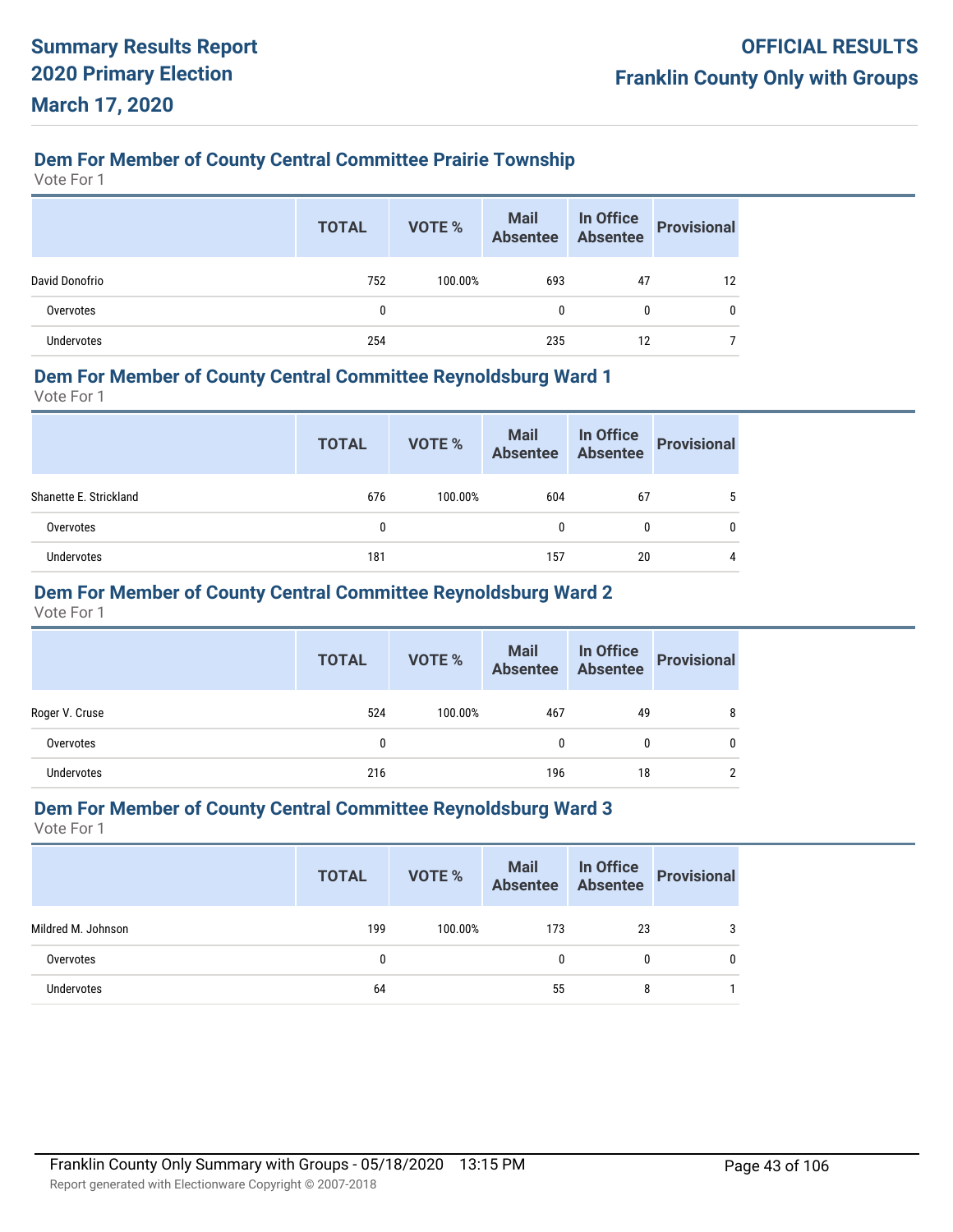## **Dem For Member of County Central Committee Reynoldsburg Ward 4**

Vote For 1

|                   | <b>TOTAL</b> | VOTE %  | Mail In Office<br>Absentee Absentee |    | Provisional |
|-------------------|--------------|---------|-------------------------------------|----|-------------|
| Kelly S. Cruse    | 399          | 100.00% | 341                                 | 51 |             |
| Overvotes         | 0            |         | 0                                   | 0  |             |
| <b>Undervotes</b> | 128          |         | 118                                 | 8  |             |

#### **Dem For Member of County Central Committee Sharon Township**

Vote For 1

|               | <b>TOTAL</b> | VOTE %  | Mail In Office<br>Absentee Absentee |    | Provisional |
|---------------|--------------|---------|-------------------------------------|----|-------------|
| Jeanne Melvin | 321          | 100.00% | 223                                 | 93 |             |
| Overvotes     | 0            |         |                                     | 0  |             |
| Undervotes    | 130          |         | 99                                  | 28 | 3           |

## **Dem For Member of County Central Committee Truro Township**

Vote For 1

|                   | <b>TOTAL</b> | <b>VOTE %</b> | <b>Mail In Office</b><br>Absentee Absentee |   | Provisional |
|-------------------|--------------|---------------|--------------------------------------------|---|-------------|
| Ashon L. McKenzie | 56           | 100.00%       | 47                                         | 9 |             |
| Overvotes         |              |               |                                            |   |             |
| <b>Undervotes</b> | 28           |               | 26                                         |   |             |

#### **Dem For Member of County Central Committee Upper Arlington Ward 1**

| Allison Russo<br>743<br>100.00%<br>588<br>151<br>4 |
|----------------------------------------------------|
| 0<br>Overvotes<br>0<br>$\mathbf{0}$                |
| <b>Undervotes</b><br>213<br>195<br>14<br>4         |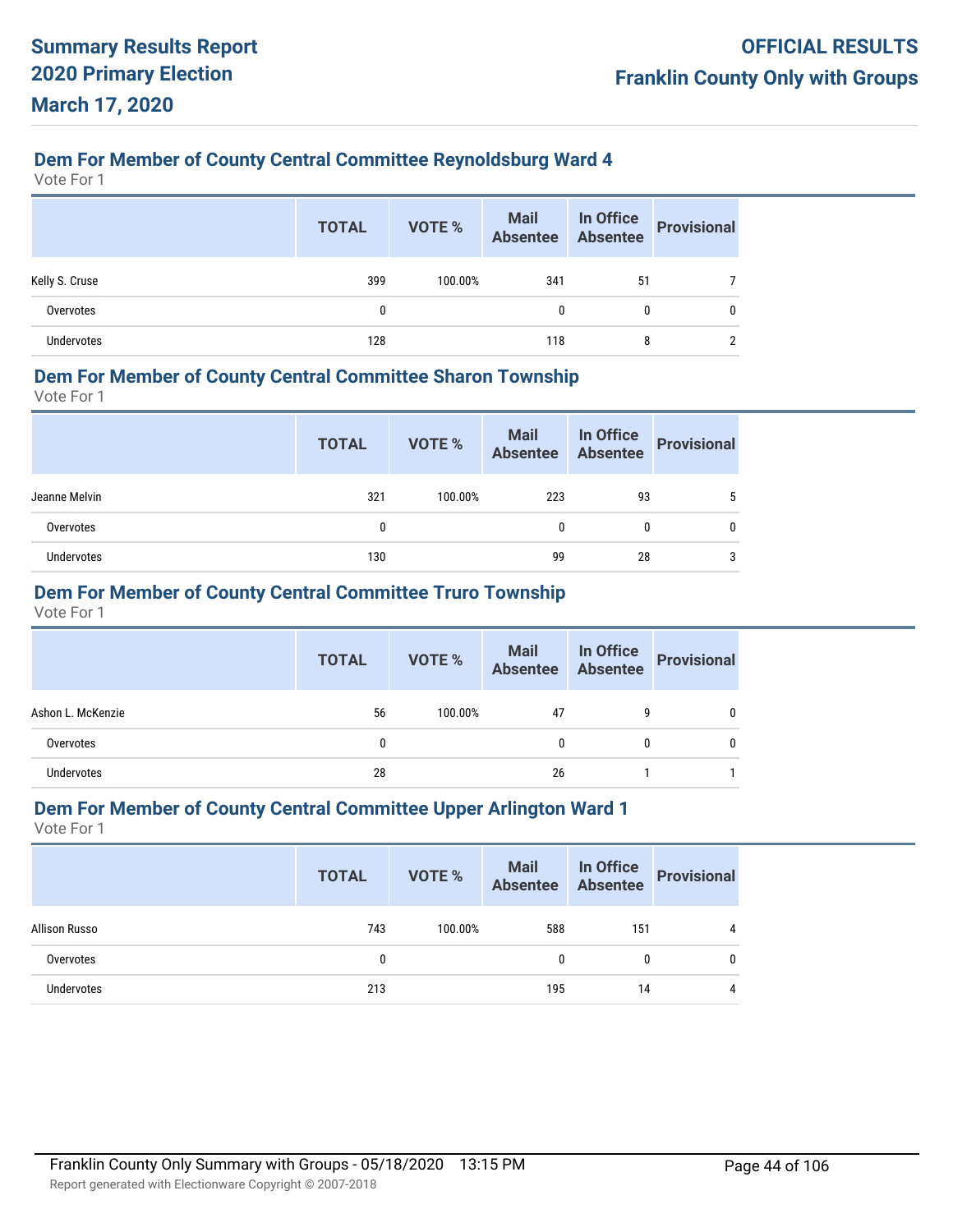## **Dem For Member of County Central Committee Upper Arlington Ward 2**

Vote For 1

|                   | <b>TOTAL</b> | VOTE %  | Mail In Office<br>Absentee Absentee |     | Provisional |
|-------------------|--------------|---------|-------------------------------------|-----|-------------|
| John J. Kulewicz  | 615          | 100.00% | 502                                 | 108 |             |
| Overvotes         | $\mathbf{0}$ |         | $\mathbf{0}$                        | 0   |             |
| <b>Undervotes</b> | 219          |         | 193                                 | 24  |             |

#### **Dem For Member of County Central Committee Upper Arlington Ward 3**

Vote For 1

|                       | <b>TOTAL</b>   | <b>VOTE %</b> | <b>Mail</b><br><b>Absentee</b> | In Office<br><b>Absentee</b> | <b>Provisional</b> |
|-----------------------|----------------|---------------|--------------------------------|------------------------------|--------------------|
| <b>Steve Campbell</b> | 324            | 51.76%        | 270                            | 50                           | 4                  |
| Andrej Rotter         | 302            | 48.24%        | 257                            | 43                           | $\overline{2}$     |
| Overvotes             | $\overline{2}$ |               | $\overline{2}$                 | 0                            | 0                  |
| <b>Undervotes</b>     | 168            |               | 138                            | 30                           | 0                  |

#### **Dem For Member of County Central Committee Upper Arlington Ward 4**

Vote For 1

|                   | <b>TOTAL</b> | VOTE % | <b>Mail</b><br><b>Absentee</b> | In Office<br><b>Absentee</b> | <b>Provisional</b> |
|-------------------|--------------|--------|--------------------------------|------------------------------|--------------------|
| Ed Forman         | 59           | 8.60%  | 52                             |                              | 0                  |
| Hannah C. Reed    | 627          | 91.40% | 534                            | 88                           | 5                  |
| Overvotes         | 0            |        | $\mathbf{0}$                   | 0                            | 0                  |
| <b>Undervotes</b> | 171          |        | 140                            | 29                           | 2                  |

## **Dem For Member of County Central Committee Upper Arlington Ward 5**

|                    | <b>TOTAL</b> | VOTE % | <b>Mail</b><br><b>Absentee</b> | In Office<br><b>Absentee</b> | <b>Provisional</b> |
|--------------------|--------------|--------|--------------------------------|------------------------------|--------------------|
| Linda Maggio       | 251          | 45.47% | 216                            | 30                           | 5                  |
| Samantha Sawmiller | 301          | 54.53% | 259                            | 35                           |                    |
| Overvotes          | 0            |        | 0                              | $\mathbf{0}$                 | $\mathbf{0}$       |
| Undervotes         | 382          |        | 318                            | 62                           | 2                  |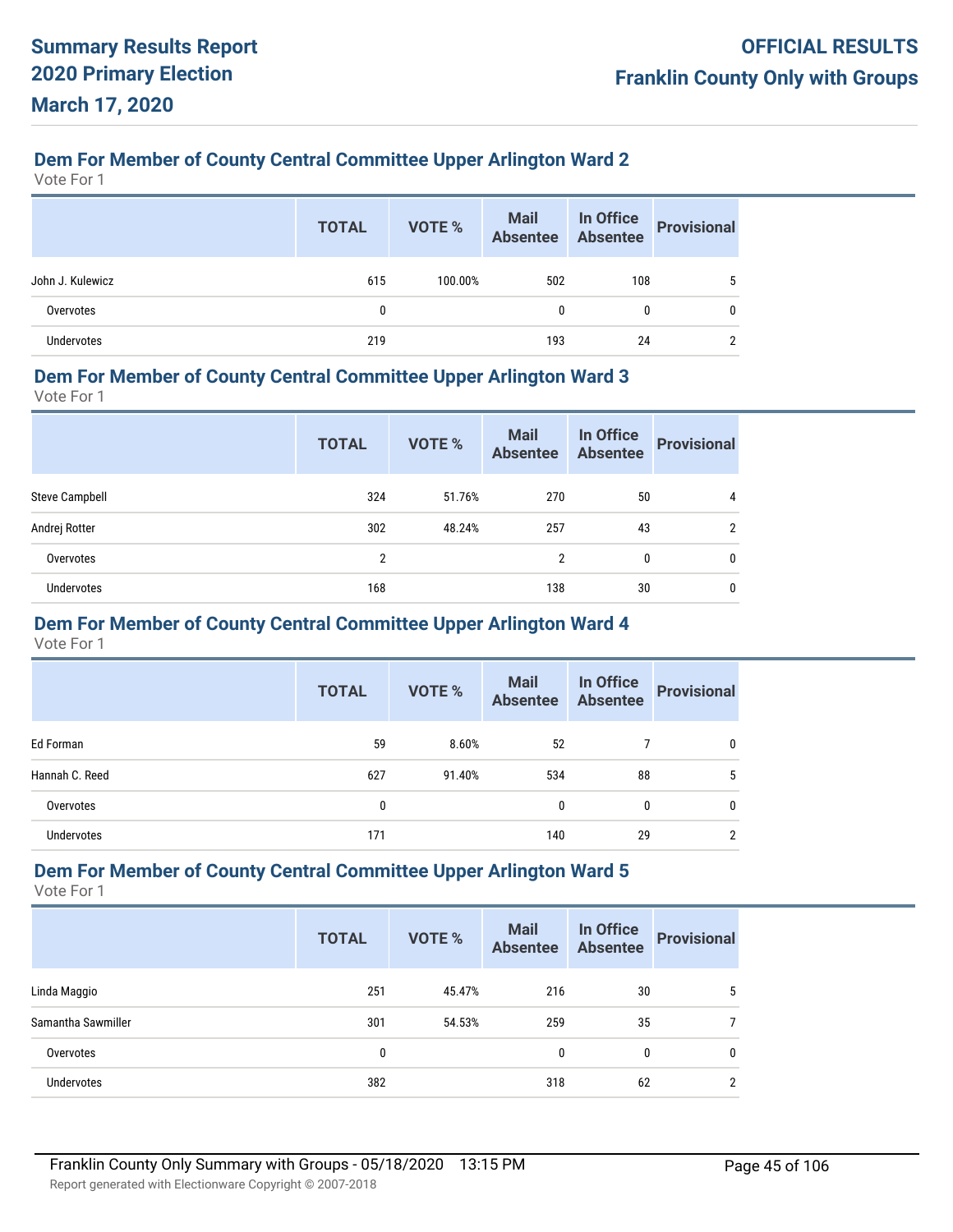## **Dem For Member of County Central Committee Upper Arlington Ward 6**

Vote For 1

|               | <b>TOTAL</b> | VOTE %  | Mail In Office<br>Absentee Absentee |     | Provisional |
|---------------|--------------|---------|-------------------------------------|-----|-------------|
| John A. Lytle | 592          | 100.00% | 485                                 | 105 |             |
| Overvotes     | $\mathbf{0}$ |         | $\mathbf{0}$                        | 0   |             |
| Undervotes    | 286          |         | 236                                 | 50  |             |

#### **Dem For Member of County Central Committee Washington Township**

Vote For 1

|                | <b>TOTAL</b> | VOTE %  | Mail In Office<br>Absentee Absentee |   | Provisional |
|----------------|--------------|---------|-------------------------------------|---|-------------|
| Mary S. Duffey | 29           | 100.00% | 26                                  | 3 |             |
| Overvotes      |              |         | 0                                   | 0 |             |
| Undervotes     | 17           |         | 15                                  |   |             |

## **Dem For Member of County Central Committee Westervill Ward 1**

Vote For 1

|                      | <b>TOTAL</b> | <b>VOTE %</b> | <b>Mail</b><br><b>Absentee</b> | In Office<br><b>Absentee</b> | <b>Provisional</b> |
|----------------------|--------------|---------------|--------------------------------|------------------------------|--------------------|
| Douglas H. Garrison  | 118          | 22.91%        | 96                             | 21                           |                    |
| Robert F. Montgomery | 397          | 77.09%        | 342                            | 52                           | 3                  |
| Overvotes            | 0            |               | $\mathbf{0}$                   | 0                            | 0                  |
| <b>Undervotes</b>    | 113          |               | 95                             | 16                           | $\overline{2}$     |

#### **Dem For Member of County Central Committee Westervill Ward 2**

|                     | <b>TOTAL</b> | VOTE %  | Mail In Office<br>Absentee Absentee |              | <b>Provisional</b> |
|---------------------|--------------|---------|-------------------------------------|--------------|--------------------|
| Kimberly E. Kennedy | 747          | 100.00% | 594                                 | 146          |                    |
| Overvotes           | 0            |         |                                     | $\mathbf{0}$ | $\mathbf{0}$       |
| Undervotes          | 295          |         | 252                                 | 43           | $\mathbf{0}$       |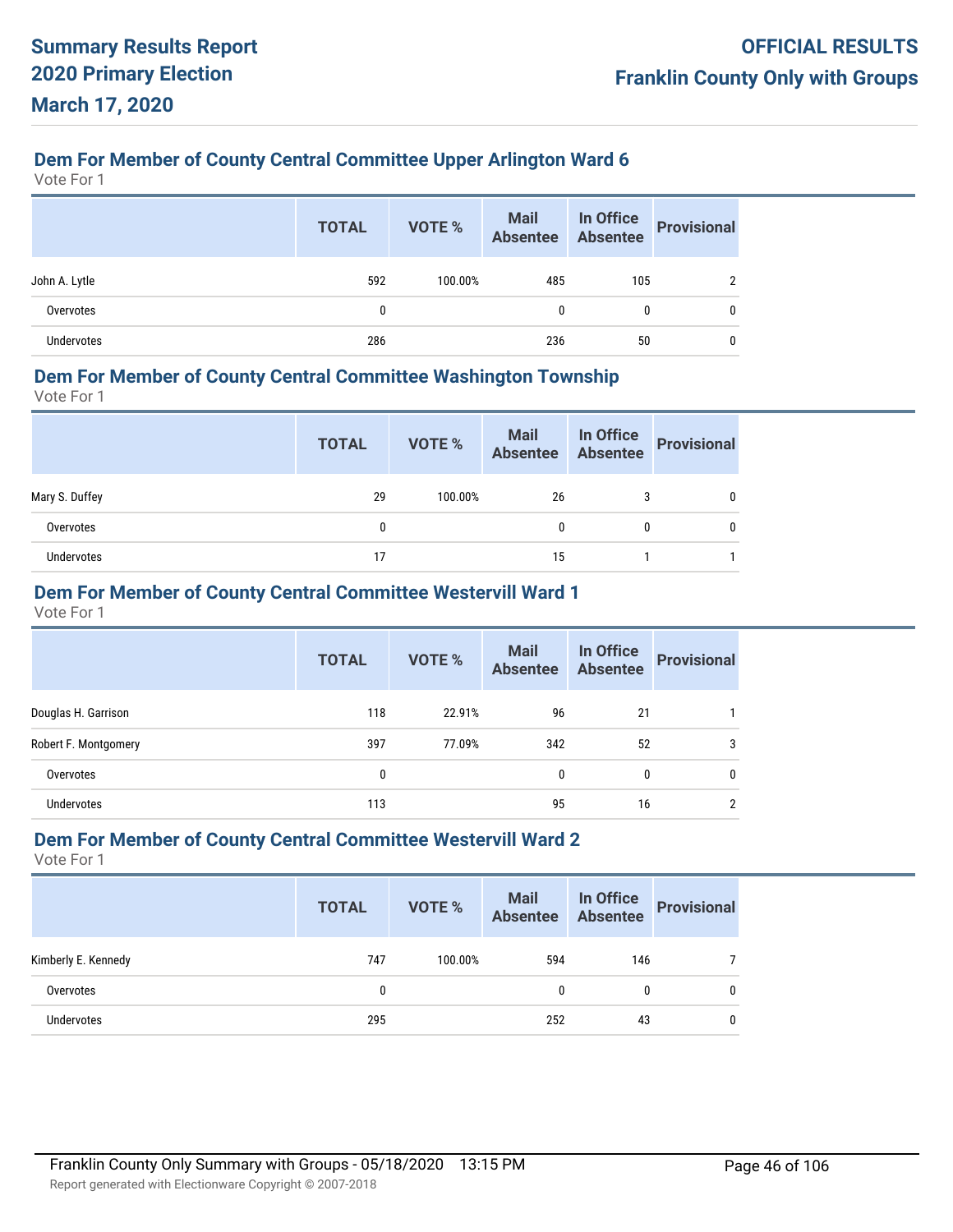## **Dem For Member of County Central Committee Westervill Ward 3**

Vote For 1

|                 | <b>TOTAL</b> | VOTE %  | Mail In Office<br>Absentee Absentee |    | Provisional |
|-----------------|--------------|---------|-------------------------------------|----|-------------|
| Brenda K. Clark | 446          | 100.00% | 372                                 | 71 |             |
| Overvotes       | $\mathbf{0}$ |         | 0                                   | 0  |             |
| Undervotes      | 174          |         | 152                                 | 20 |             |

#### **Dem For Member of County Central Committee Westervill Ward 4**

Vote For 1

|                       | <b>TOTAL</b> | VOTE %  | Mail In Office<br>Absentee Absentee |    | Provisional |
|-----------------------|--------------|---------|-------------------------------------|----|-------------|
| Michael D. Batchelder | 423          | 100.00% | 345                                 | 75 | 3           |
| Overvotes             | 0            |         | 0                                   | 0  |             |
| Undervotes            | 161          |         | 137                                 | 22 | ∩           |

## **Dem For Member of County Central Committee Westervill Ward 5**

Vote For 1

|                   | <b>TOTAL</b> | VOTE %  | Mail In Office<br>Absentee Absentee |    | <b>Provisional</b> |
|-------------------|--------------|---------|-------------------------------------|----|--------------------|
| Mindy E. Hall     | 463          | 100.00% | 381                                 | 78 | 4                  |
| Overvotes         | 0            |         | 0                                   | 0  | 0                  |
| <b>Undervotes</b> | 181          |         | 147                                 | 30 | 4                  |

## **Dem For Member of County Central Committee Whitehall Ward 1**

|                   | <b>TOTAL</b> | VOTE % | <b>Mail</b><br><b>Absentee</b> | In Office<br>Absentee | <b>Provisional</b> |
|-------------------|--------------|--------|--------------------------------|-----------------------|--------------------|
| Karen Conison     | 134          | 62.33% | 110                            | 22                    | 2                  |
| Lillian Harden    | 81           | 37.67% | 62                             | 18                    |                    |
| Overvotes         |              |        |                                | $\mathbf{0}$          | 0                  |
| <b>Undervotes</b> | 19           |        | 16                             | 3                     | 0                  |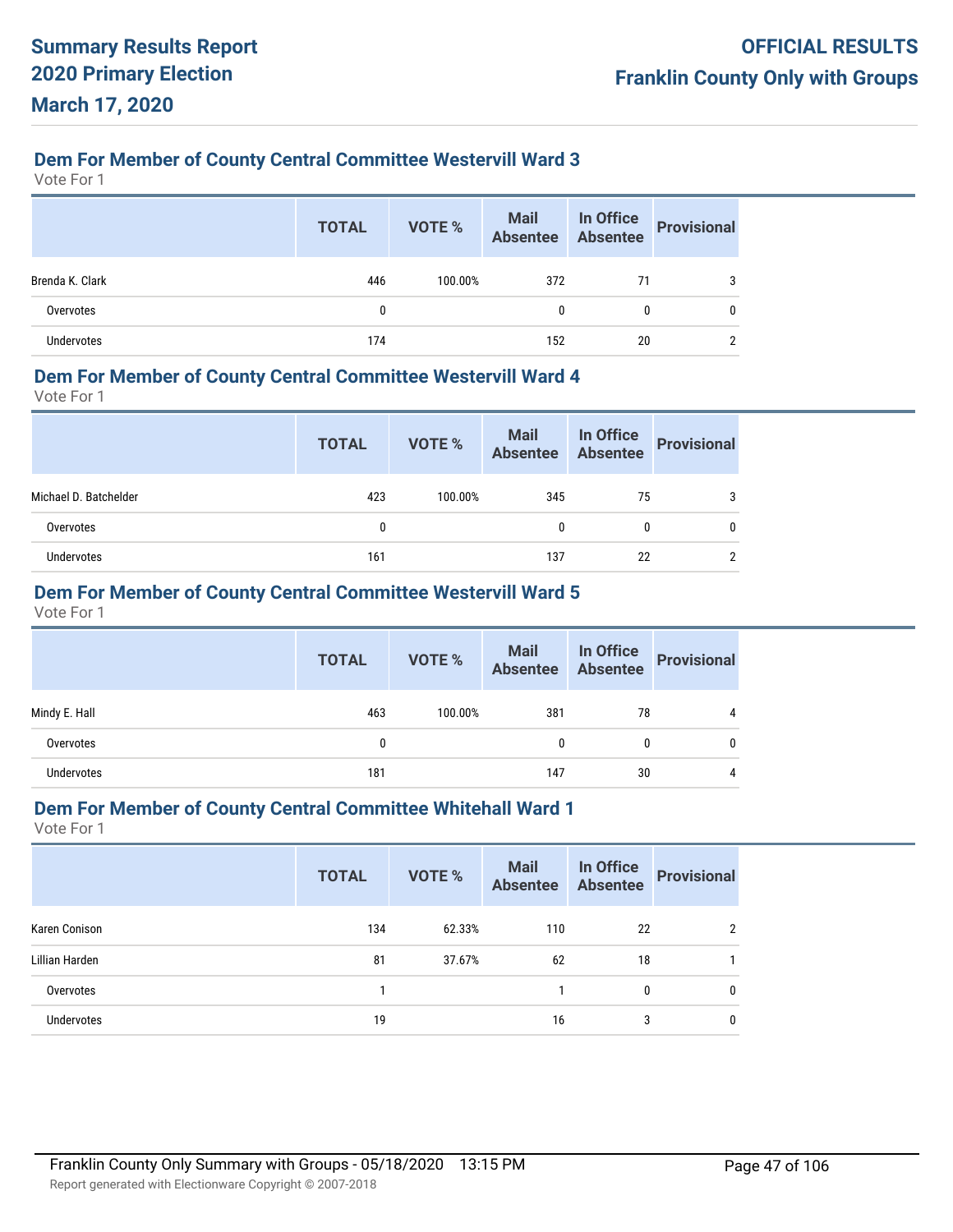## **Dem For Member of County Central Committee Whitehall Ward 3**

Vote For 1

|                   | <b>TOTAL</b> | VOTE %  | Mail In Office<br>Absentee Absentee |    | Provisional |
|-------------------|--------------|---------|-------------------------------------|----|-------------|
| Stella Shaw       | 217          | 100.00% | 194                                 | 19 |             |
| Overvotes         | $\mathbf{0}$ |         | 0                                   | 0  |             |
| <b>Undervotes</b> | 59           |         | 53                                  | 4  |             |

#### **Dem For Member of County Central Committee Whitehall Ward 4**

Vote For 1

|             | <b>TOTAL</b> | VOTE %  | Mail In Office<br>Absentee Absentee |    | Provisional |
|-------------|--------------|---------|-------------------------------------|----|-------------|
| Kim Maggard | 286          | 100.00% | 234                                 | 43 | q           |
| Overvotes   | 0            |         | 0                                   | 0  |             |
| Undervotes  | 48           |         | 35                                  | 10 | 3           |

## **Dem For Member of County Central Committee Worthington Ward 1**

Vote For 1

|                   | <b>TOTAL</b> | <b>VOTE %</b> | Mail In Office<br>Absentee Absentee |     | <b>Provisional</b> |
|-------------------|--------------|---------------|-------------------------------------|-----|--------------------|
| Mary C. Woods     | 558          | 100.00%       | 440                                 | 114 | 4                  |
| Overvotes         | 0            |               | 0                                   | 0   | 0                  |
| <b>Undervotes</b> | 219          |               | 172                                 | 44  | 3                  |

### **Dem For Member of County Central Committee Worthington Ward 2**

|                   | <b>TOTAL</b> | <b>VOTE %</b> | <b>Mail</b><br><b>Absentee</b> | In Office<br><b>Absentee</b> | <b>Provisional</b> |
|-------------------|--------------|---------------|--------------------------------|------------------------------|--------------------|
| David Niven       | 283          | 44.99%        | 212                            | 69                           | າ                  |
| Maria Ramirez     | 346          | 55.01%        | 260                            | 82                           | 4                  |
| Overvotes         | $\mathbf 0$  |               | $\mathbf{0}$                   | 0                            | 0                  |
| <b>Undervotes</b> | 98           |               | 75                             | 21                           | ∩                  |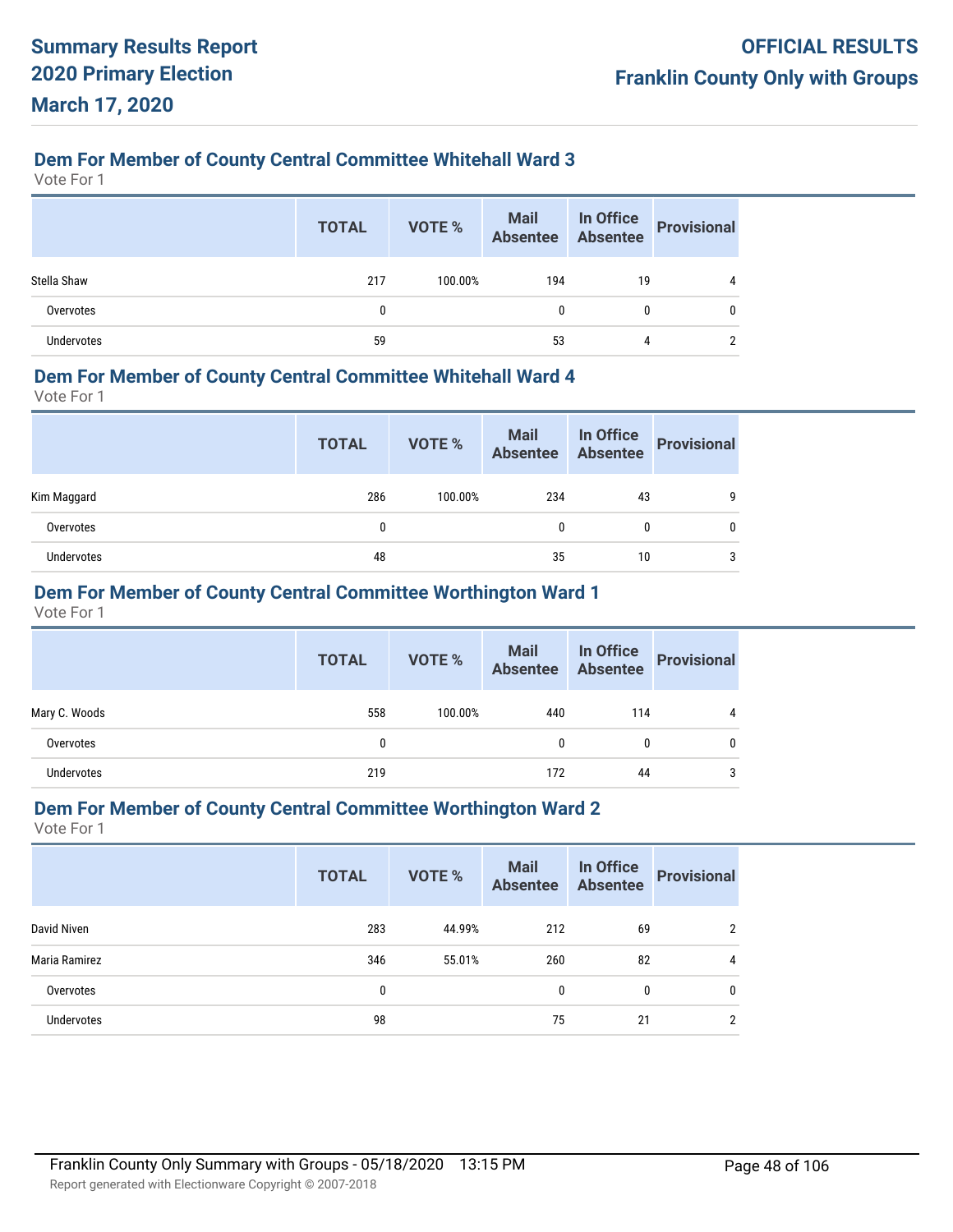## **Dem For Member of County Central Committee Worthington Ward 3**

Vote For 1

|                     | <b>TOTAL</b> | VOTE %  | Mail In Office<br>Absentee Absentee |              | <b>Provisional</b> |
|---------------------|--------------|---------|-------------------------------------|--------------|--------------------|
| Lucretia S. Pollard | 547          | 100.00% | 375                                 | 166          | 6                  |
| Overvotes           | 0            |         |                                     | $\mathbf{0}$ | 0                  |
| Undervotes          | 223          |         | 172                                 | 45           | b                  |

#### **Dem For Member of County Central Committee Worthington Ward 4**

Vote For 1

|                  | <b>TOTAL</b> | VOTE %  | Mail In Office<br>Absentee Absentee |     | <b>Provisional</b> |
|------------------|--------------|---------|-------------------------------------|-----|--------------------|
| Brinda L. Copsey | 448          | 100.00% | 335                                 | 111 | 2                  |
| Overvotes        | $\mathbf{0}$ |         | 0                                   | 0   | 0                  |
| Undervotes       | 165          |         | 132                                 | 30  | 3                  |

## **Dem WI Dem For Member of County Central Committee Brown Township**

|                               | <b>TOTAL</b> | <b>VOTE %</b> | <b>Mail</b><br><b>Absentee</b> | In Office<br><b>Absentee</b> | <b>Provisional</b> |
|-------------------------------|--------------|---------------|--------------------------------|------------------------------|--------------------|
| Write-In Totals               | 38           | 100.00%       | 38                             | $\mathbf{0}$                 | 0                  |
| Write-In: Aristotle L. Hutras | 35           | 92.11%        | 35                             | 0                            | 0                  |
| Write-In: Not Certified       | 3            | 7.89%         | 3                              | $\mathbf{0}$                 | $\mathbf{0}$       |
| Not Assigned                  | 0            | 0.00%         | 0                              | 0                            | 0                  |
| Overvotes                     | 0            |               | 0                              | $\mathbf{0}$                 | $\mathbf{0}$       |
| Undervotes                    | 158          |               | 146                            | 11                           |                    |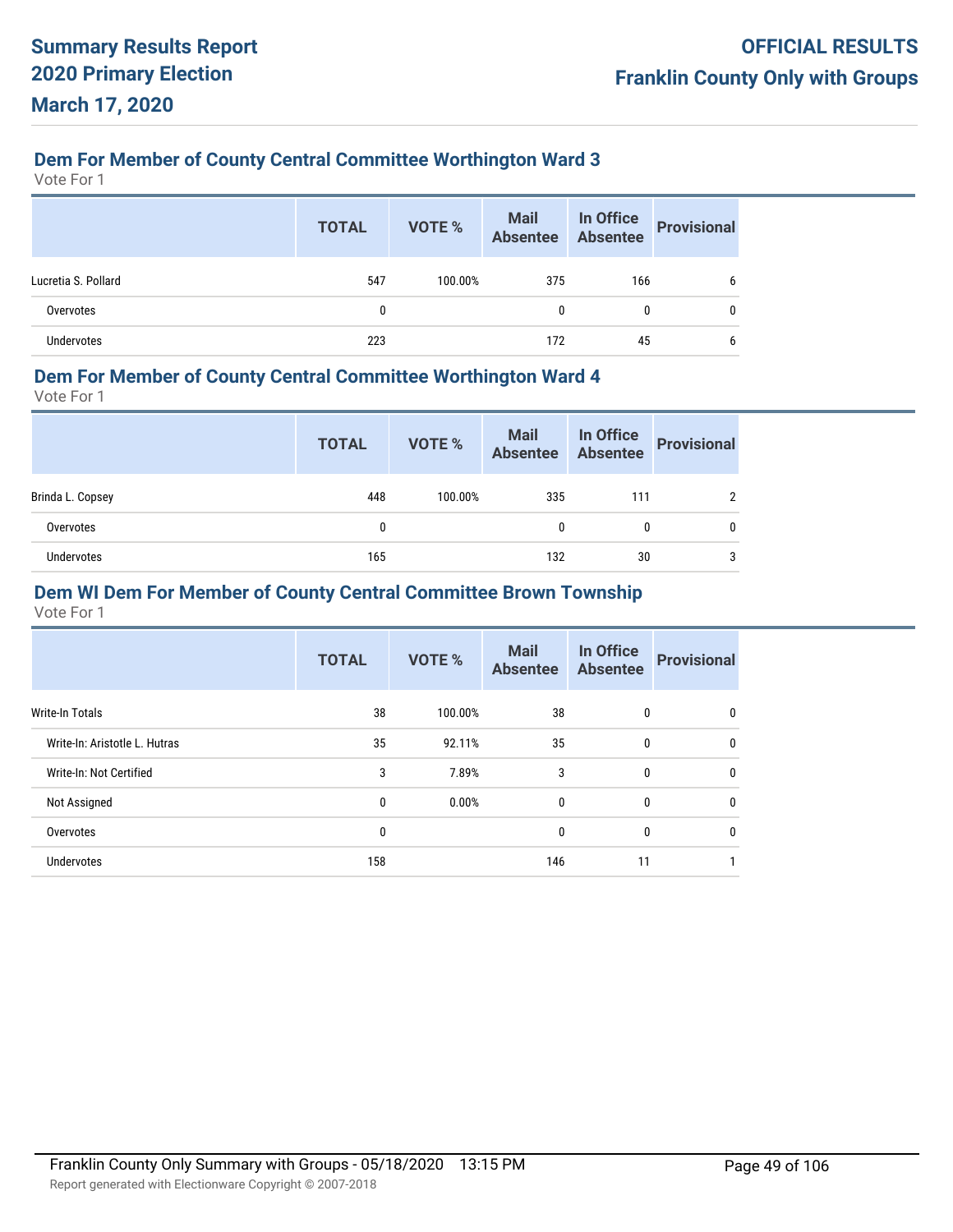Vote For 1

|                         | <b>TOTAL</b> | <b>VOTE %</b> | <b>Mail</b><br><b>Absentee</b> | In Office<br><b>Absentee</b> | <b>Provisional</b> |
|-------------------------|--------------|---------------|--------------------------------|------------------------------|--------------------|
| Karen Sue Bankston      | 846          | 97.80%        | 659                            | 172                          | 15                 |
| <b>Write-In Totals</b>  | 19           | 2.20%         | 18                             | 1                            | 0                  |
| Write-In: Not Certified | 13           | 1.50%         | 12                             | 1                            | 0                  |
| Write-In: Tiffany White | 6            | 0.69%         | 6                              | 0                            | 0                  |
| Not Assigned            | 0            | 0.00%         | 0                              | 0                            | 0                  |
| Overvotes               | 0            |               | 0                              | 0                            | 0                  |
| Undervotes              | 314          |               | 249                            | 53                           | 12                 |

#### **Dem WI Dem For Member of County Central Committee Columbus Ward 47** Vote For 1

|                             | <b>TOTAL</b>   | <b>VOTE %</b> | <b>Mail</b><br><b>Absentee</b> | In Office<br><b>Absentee</b> | <b>Provisional</b> |
|-----------------------------|----------------|---------------|--------------------------------|------------------------------|--------------------|
| Lynne Counts                | 615            | 99.03%        | 511                            | 92                           | 12                 |
| <b>Write-In Totals</b>      | 6              | 0.97%         | 5                              |                              | $\mathbf{0}$       |
| Write-In: Not Certified     | 4              | 0.64%         | 4                              | $\mathbf{0}$                 | 0                  |
| Write-In: Lauren V. Barnett | $\overline{2}$ | 0.32%         | 1                              | 1                            | 0                  |
| Not Assigned                | 0              | 0.00%         | $\mathbf{0}$                   | $\mathbf{0}$                 | 0                  |
| Overvotes                   | 0              |               | 0                              | $\mathbf{0}$                 | $\mathbf{0}$       |
| Undervotes                  | 224            |               | 182                            | 33                           | 9                  |

## **Dem WI Dem For Member of County Central Committee Columbus Ward 49**

|                         | <b>TOTAL</b>   | VOTE % | <b>Mail</b><br><b>Absentee</b> | In Office<br><b>Absentee</b> | <b>Provisional</b> |
|-------------------------|----------------|--------|--------------------------------|------------------------------|--------------------|
| Kimberly Marinello      | 393            | 99.24% | 346                            | 37                           | 10                 |
| <b>Write-In Totals</b>  | 3              | 0.76%  | $\overline{2}$                 | 1                            | 0                  |
| Write-In: Erick Bellomy | $\overline{2}$ | 0.51%  | 2                              | 0                            | 0                  |
| Write-In: Not Certified | 1              | 0.25%  | $\mathbf{0}$                   | 1                            | 0                  |
| Not Assigned            | 0              | 0.00%  | $\mathbf{0}$                   | 0                            | 0                  |
| Overvotes               | 0              |        | $\mathbf{0}$                   | 0                            | 0                  |
| Undervotes              | 134            |        | 118                            | 13                           | 3                  |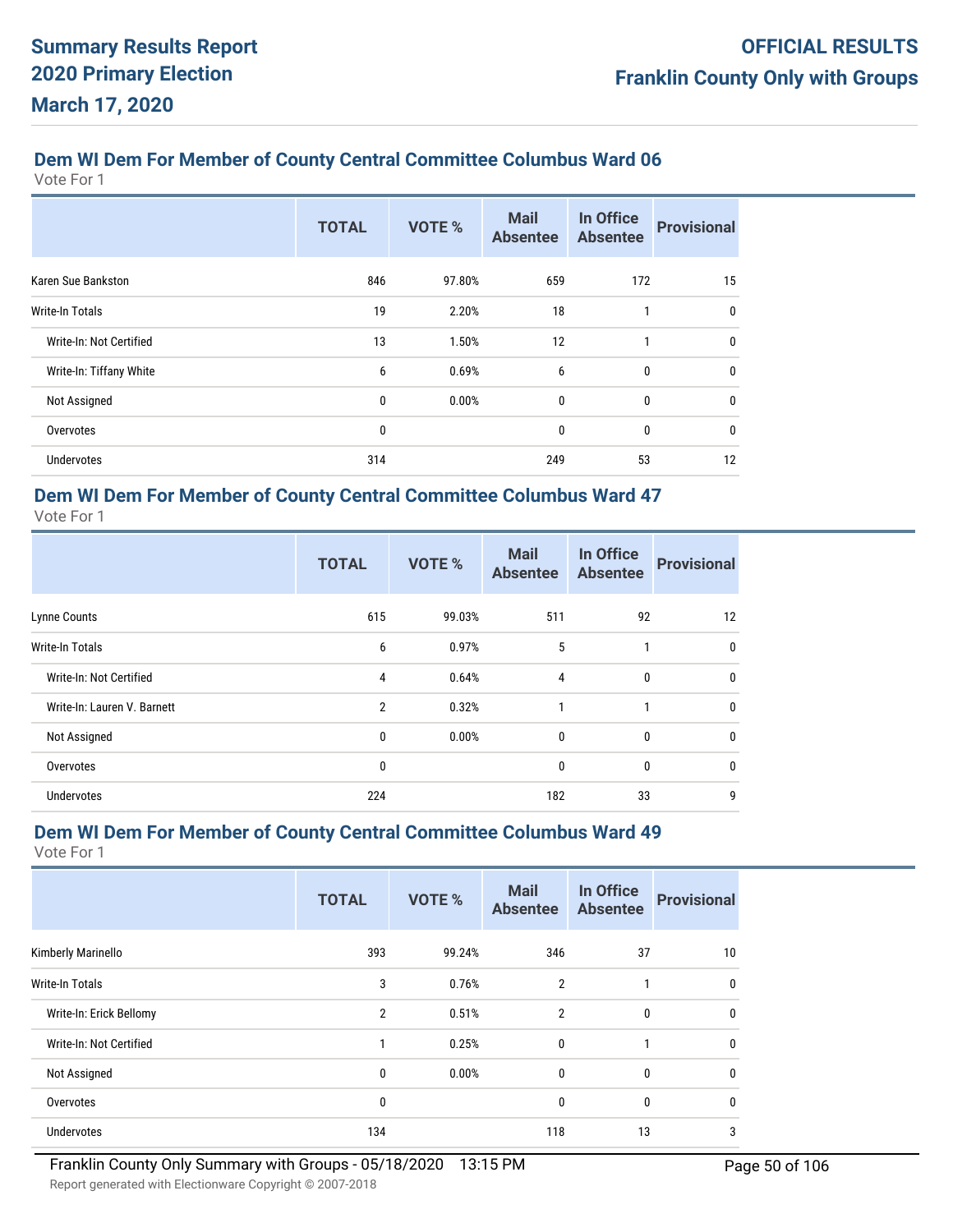Vote For 1

|                         | <b>TOTAL</b> | VOTE %  | <b>Mail</b><br><b>Absentee</b> | In Office<br><b>Absentee</b> | <b>Provisional</b> |
|-------------------------|--------------|---------|--------------------------------|------------------------------|--------------------|
| <b>Write-In Totals</b>  | 28           | 100.00% | 21                             | 7                            | $\mathbf 0$        |
| Write-In: Not Certified | 23           | 82.14%  | 16                             | 7                            | $\mathbf 0$        |
| Write-In: Kerri Hoover  | 5            | 17.86%  | 5                              | 0                            | $\mathbf 0$        |
| Not Assigned            | 0            | 0.00%   | $\mathbf{0}$                   | 0                            | $\mathbf{0}$       |
| Overvotes               | 0            |         | 0                              | 0                            | $\mathbf 0$        |
| <b>Undervotes</b>       | 670          |         | 586                            | 75                           | 9                  |

## **Dem WI Dem For Member of County Central Committee Columbus Ward 84**

Vote For 1

|                         | <b>TOTAL</b>   | <b>VOTE %</b> | <b>Mail</b><br><b>Absentee</b> | In Office<br><b>Absentee</b> | <b>Provisional</b> |
|-------------------------|----------------|---------------|--------------------------------|------------------------------|--------------------|
| Michael D. Cole         | 863            | 59.39%        | 724                            | 130                          | 9                  |
| Michelle Hendricks      | 581            | 39.99%        | 457                            | 111                          | 13                 |
| Write-In Totals         | 9              | 0.62%         | 6                              | 3                            | $\mathbf 0$        |
| Write-In: Not Certified | 7              | 0.48%         | 4                              | 3                            | $\mathbf{0}$       |
| Write-In: Mary Alleger  | $\overline{2}$ | 0.14%         | $\overline{2}$                 | $\mathbf{0}$                 | $\mathbf 0$        |
| Not Assigned            | 0              | 0.00%         | 0                              | 0                            | $\mathbf 0$        |
| Overvotes               | 3              |               | $\overline{2}$                 | $\mathbf{0}$                 |                    |
| <b>Undervotes</b>       | 302            |               | 244                            | 56                           | 2                  |

## **Dem WI Dem For Member of County Central Committee Whitehall Ward 2**

|                         | <b>TOTAL</b> | VOTE %  | <b>Mail</b><br><b>Absentee</b> | In Office<br><b>Absentee</b> | <b>Provisional</b> |
|-------------------------|--------------|---------|--------------------------------|------------------------------|--------------------|
| <b>Write-In Totals</b>  | 37           | 100.00% | 35                             | $\overline{2}$               | 0                  |
| Write-In: Dan Miller    | 31           | 83.78%  | 29                             | $\overline{2}$               | $\mathbf 0$        |
| Write-In: Not Certified | 6            | 16.22%  | 6                              | 0                            | $\mathbf 0$        |
| Not Assigned            | 0            | 0.00%   | $\mathbf{0}$                   | $\mathbf{0}$                 | $\mathbf{0}$       |
| Overvotes               | 0            |         | 0                              | 0                            | $\mathbf 0$        |
| Undervotes              | 202          |         | 168                            | 25                           | 9                  |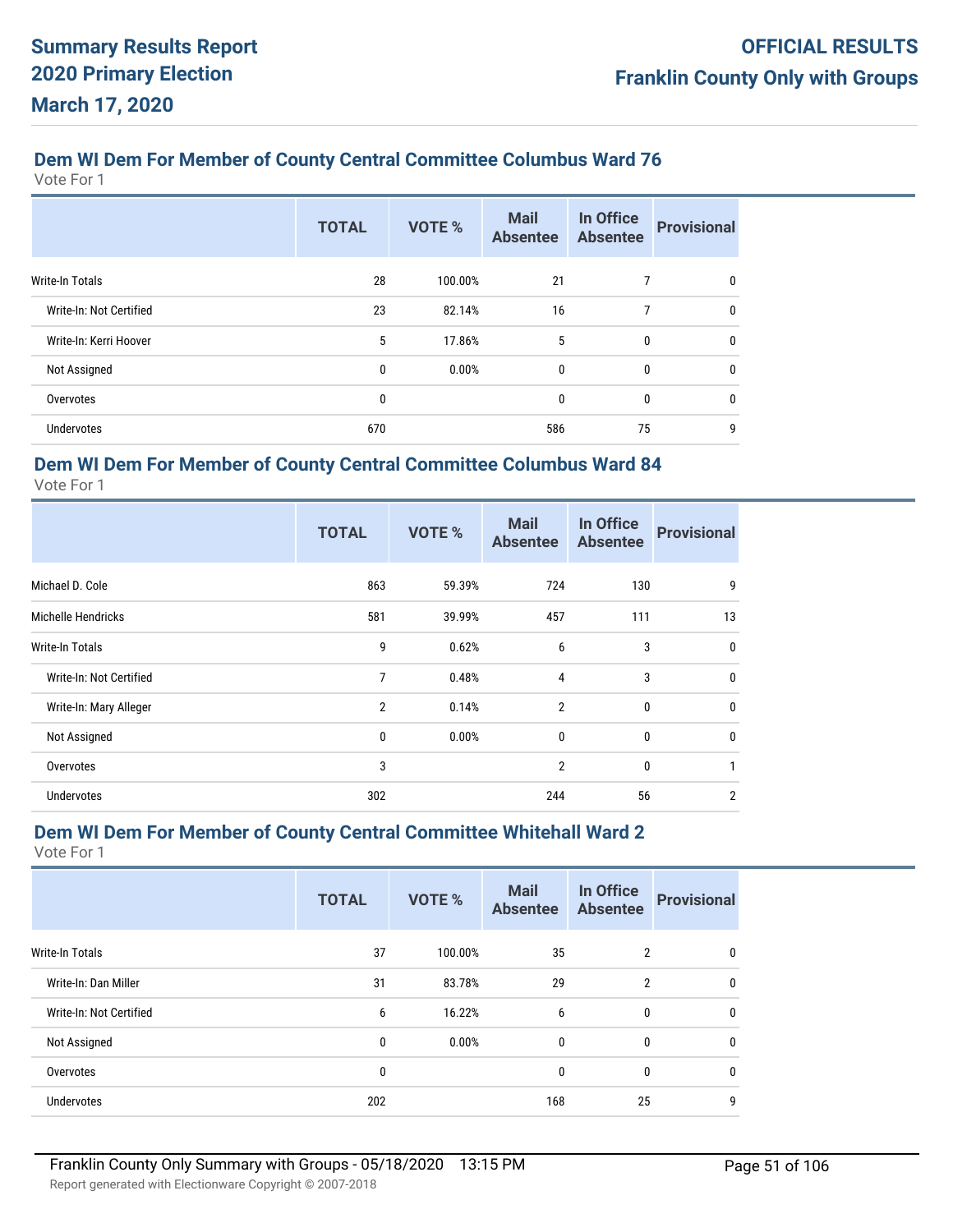# **Rep For Delegates-at-Large and Alternates-at-Large to the National Convention**

Vote For 1

|                 | <b>TOTAL</b> | VOTE %  | Mail<br>Absentee | In Office<br>Absentee | <b>Provisional</b> |
|-----------------|--------------|---------|------------------|-----------------------|--------------------|
| Donald J. Trump | 31,637       | 100.00% | 29,673           | 1,580                 | 384                |
| Overvotes       | $\mathbf{0}$ |         | 0                | 0                     | 0                  |
| Undervotes      | 5,313        |         | 4,969            | 298                   | 46                 |

#### **Rep For District Delegates and District Alternates to the National Convention (03rd District)** Vote For 1

|                 | <b>TOTAL</b> | <b>VOTE %</b> | Mail<br>Absentee | In Office<br>Absentee | <b>Provisional</b> |
|-----------------|--------------|---------------|------------------|-----------------------|--------------------|
| Donald J. Trump | 12,971       | 100.00%       | 12.063           | 746                   | 162                |
| Overvotes       | 0            |               | 0                |                       |                    |
| Undervotes      | 2,151        |               | 1,868            | 255                   | 28                 |

#### **Rep For District Delegates and District Alternates to the National Convention (12th District)** Vote For 1

|                   | <b>TOTAL</b> | <b>VOTE %</b> | <b>Mail</b><br>Absentee | In Office<br>Absentee | <b>Provisional</b> |
|-------------------|--------------|---------------|-------------------------|-----------------------|--------------------|
| Donald J. Trump   | 8,208        | 100.00%       | 7.746                   | 371                   | 91                 |
| Overvotes         | 0            |               | 0                       | 0                     |                    |
| <b>Undervotes</b> | 1,802        |               | 1,634                   | 147                   | 21                 |

#### **Rep For District Delegates and District Alternates to the National Convention (15th District)** Vote For 1

|                 | <b>TOTAL</b> | VOTE %  | Mail In Office<br>Absentee Absentee |     | Provisional |
|-----------------|--------------|---------|-------------------------------------|-----|-------------|
| Donald J. Trump | 9,935        | 100.00% | 9,571                               | 250 | 114         |
| Overvotes       | 0            |         | <sup>0</sup>                        | 0   | 0           |
| Undervotes      | 1,883        |         | 1,760                               | 109 | 14          |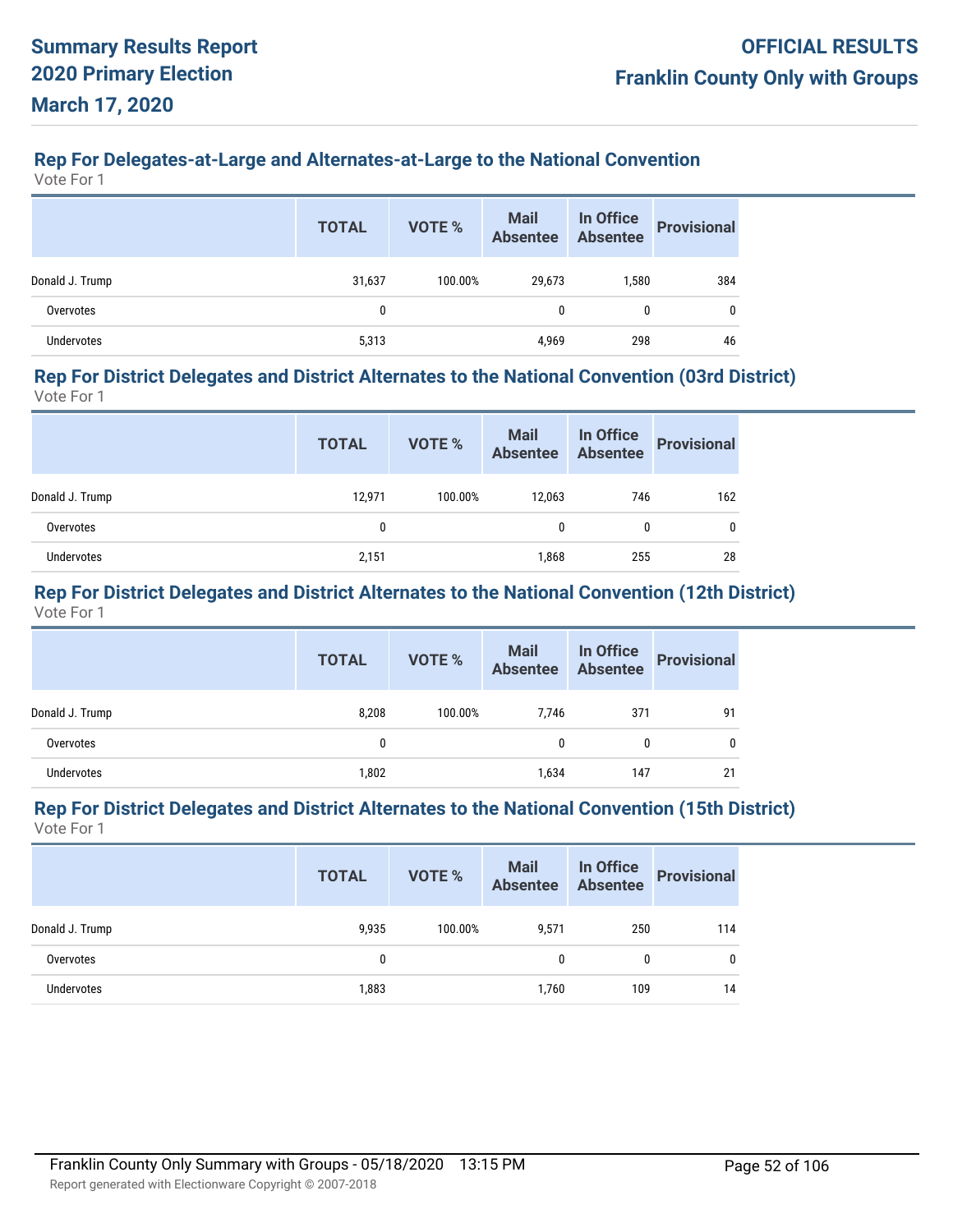## **Rep For Representative to Congress (3rd District)**

Vote For 1

|                         | <b>TOTAL</b> | <b>VOTE %</b> | <b>Mail</b><br><b>Absentee</b> | In Office<br><b>Absentee</b> | <b>Provisional</b> |
|-------------------------|--------------|---------------|--------------------------------|------------------------------|--------------------|
| <b>Cleophus Dulaney</b> | 1,797        | 13.56%        | 1,639                          | 130                          | 28                 |
| Mark F. Richardson      | 11,451       | 86.44%        | 10,550                         | 761                          | 140                |
| Overvotes               | 5            |               | 5                              | 0                            | 0                  |
| <b>Undervotes</b>       | 1,869        |               | 1,737                          | 110                          | 22                 |

#### **Rep For Representative to Congress (12th District)**

Vote For 1

|                       | <b>TOTAL</b> | VOTE % | <b>Mail</b><br><b>Absentee</b> | In Office<br><b>Absentee</b> | <b>Provisional</b> |
|-----------------------|--------------|--------|--------------------------------|------------------------------|--------------------|
| <b>Troy Balderson</b> | 7,730        | 81.99% | 7,245                          | 409                          | 76                 |
| Tim Day               | 1,698        | 18.01% | 1,587                          | 85                           | 26                 |
| Overvotes             | 8            |        | 8                              | 0                            | 0                  |
| Undervotes            | 574          |        | 540                            | 24                           | 10                 |

## **Rep For Representative to Congress (15th District)**

Vote For 1

|                      | <b>TOTAL</b> | <b>VOTE %</b> | <b>Mail</b><br><b>Absentee</b> | In Office<br><b>Absentee</b> | <b>Provisional</b> |
|----------------------|--------------|---------------|--------------------------------|------------------------------|--------------------|
| Shelby Xavier Hunt   | 1,173        | 10.25%        | 1,119                          | 40                           | 14                 |
| <b>Steve Stivers</b> | 10,274       | 89.75%        | 9,855                          | 312                          | 107                |
| Overvotes            | 8            |               | 8                              | $\mathbf{0}$                 | $\mathbf{0}$       |
| <b>Undervotes</b>    | 363          |               | 349                            |                              |                    |

# **Rep 1 For Justice of the Supreme Court (1-1)**

|                   | <b>TOTAL</b> | <b>VOTE %</b> | Mail<br>Absentee | In Office<br>Absentee | <b>Provisional</b> |
|-------------------|--------------|---------------|------------------|-----------------------|--------------------|
| Sharon L. Kennedy | 29,508       | 100.00%       | 27,503           | 1.649                 | 356                |
| Overvotes         |              |               | 0                |                       | $\mathbf{0}$       |
| Undervotes        | 7,442        |               | 7,139            | 229                   | 74                 |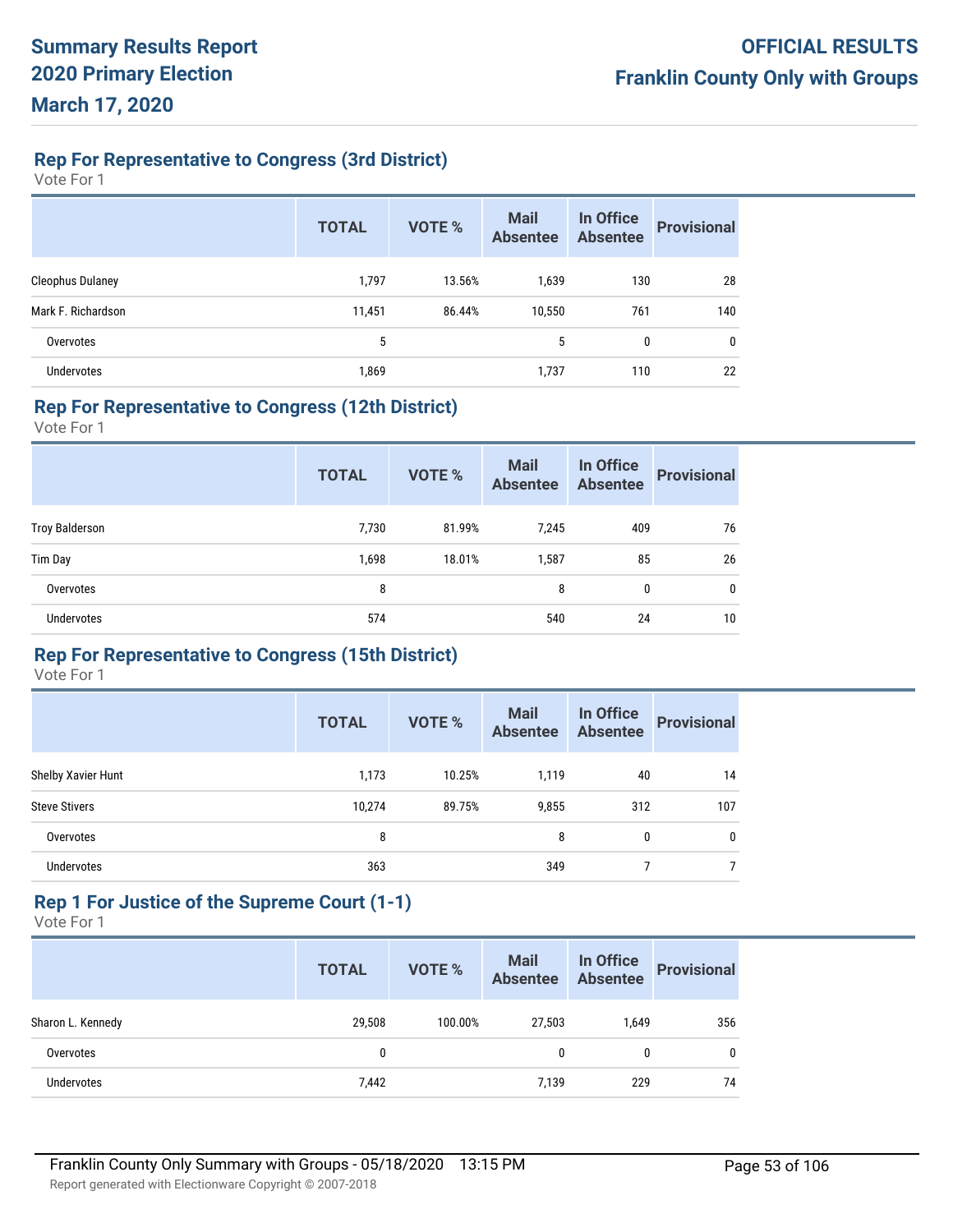**Rep 2 For Justice of the Supreme Court (1-2)**

Vote For 1

|             | <b>TOTAL</b> | VOTE %  | Mail<br>Absentee | In Office<br>Absentee | <b>Provisional</b> |
|-------------|--------------|---------|------------------|-----------------------|--------------------|
| Judi French | 29,225       | 100.00% | 27,255           | 1,622                 | 348                |
| Overvotes   | 0            |         | 0                | 0                     | 0                  |
| Undervotes  | 7,725        |         | 7,387            | 256                   | 82                 |

#### **Rep For Judge of the Court of Appeals (2-9)**

Vote For 1

|                   | <b>TOTAL</b> | <b>VOTE %</b> | Mail<br>Absentee | In Office<br>Absentee | <b>Provisional</b> |
|-------------------|--------------|---------------|------------------|-----------------------|--------------------|
| Colleen O'Donnell | 28,422       | 100.00%       | 26,468           | 1,606                 | 348                |
| Overvotes         | 0            |               | 0                | 0                     | 0                  |
| Undervotes        | 8,528        |               | 8,174            | 272                   | 82                 |

## **Rep For Judge of the Court of Appeals (7-1)**

Vote For 1

|                | <b>TOTAL</b> | VOTE %  | Mail<br>Absentee | In Office<br>Absentee | <b>Provisional</b> |
|----------------|--------------|---------|------------------|-----------------------|--------------------|
| Lisa L. Sadler | 28,692       | 100.00% | 26,749           | 1,604                 | 339                |
| Overvotes      | 0            |         | 0                | 0                     | 0                  |
| Undervotes     | 8,258        |         | 7,893            | 274                   | 91                 |

## **Rep For Member of State Central Committee, Man (3rd District)**

|                     | <b>TOTAL</b> | <b>VOTE %</b> | Mail<br>Absentee | In Office<br>Absentee | <b>Provisional</b> |
|---------------------|--------------|---------------|------------------|-----------------------|--------------------|
| <b>Brad McCloud</b> | 9,898        | 100.00%       | 9,323            | 439                   | 136                |
| Overvotes           | $\mathbf{0}$ |               | 0                | 0                     | 0                  |
| <b>Undervotes</b>   | 2,870        |               | 2,747            | 88                    | 35                 |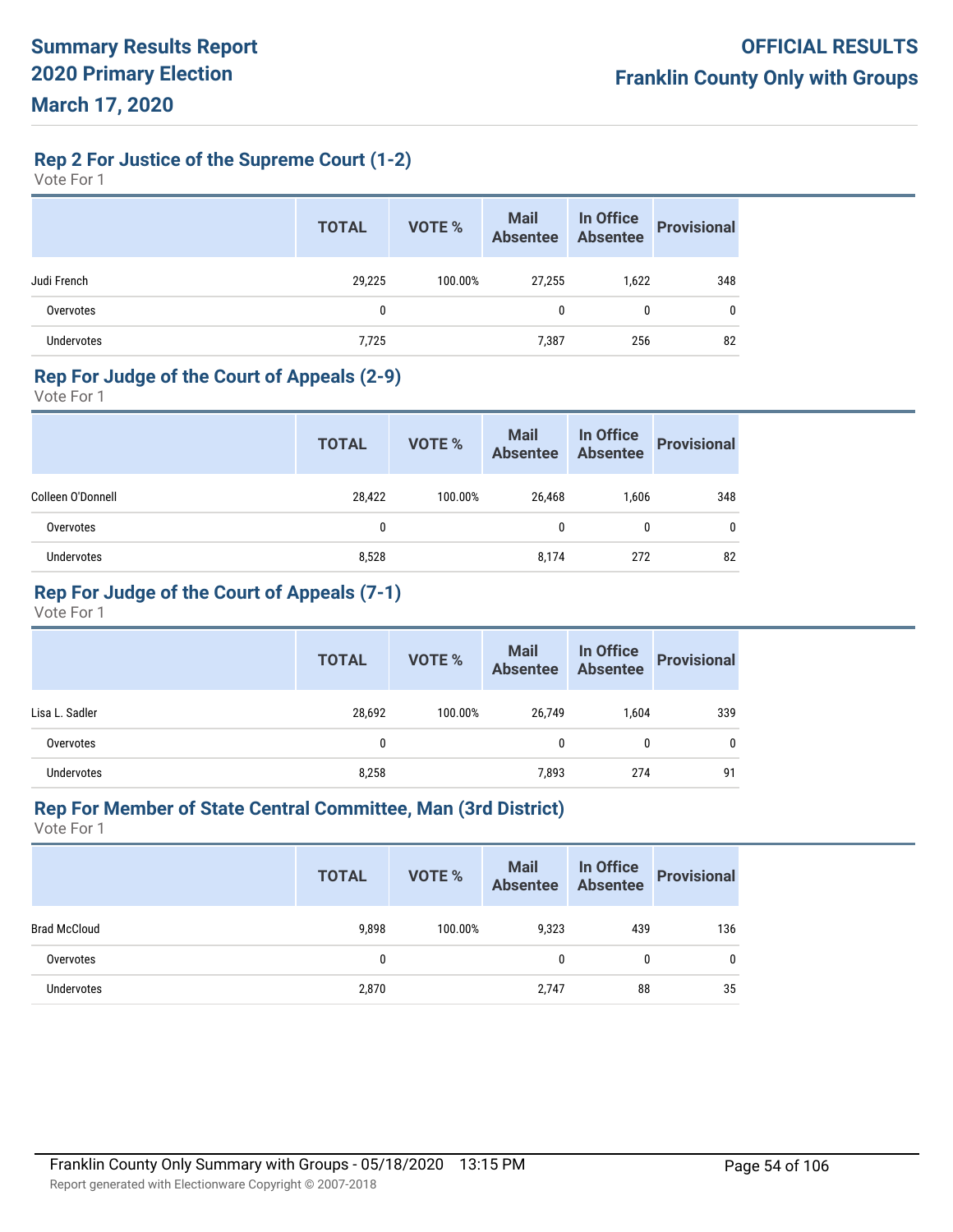## **Rep For Member of State Central Committee, Man (15th District)**

Vote For 1

|             | <b>TOTAL</b> | VOTE %  | Mail In Office<br>Absentee Absentee |     | <b>Provisional</b> |
|-------------|--------------|---------|-------------------------------------|-----|--------------------|
| Jim Burgess | 3,676        | 100.00% | 3,267                               | 368 | 41                 |
| Overvotes   | 0            |         | 0                                   | 0   | 0                  |
| Undervotes  | 972          |         | 895                                 | 65  | 12                 |

#### **Rep For Member of State Central Committee, Man (16th District)**

Vote For 1

|                    | <b>TOTAL</b> | <b>VOTE %</b> | <b>Mail</b><br><b>Absentee</b> | In Office<br><b>Absentee</b> | <b>Provisional</b> |
|--------------------|--------------|---------------|--------------------------------|------------------------------|--------------------|
| Mark A. Bainbridge | 8,029        | 62.49%        | 7,648                          | 309                          | 72                 |
| JD Kaplan          | 4.819        | 37.51%        | 4.598                          | 172                          | 49                 |
| Overvotes          | 20           |               | 20                             | 0                            | 0                  |
| <b>Undervotes</b>  | 3,471        |               | 3,319                          | 110                          | 42                 |

#### **Rep For Member of State Central Committee, Man (19th District)**

Vote For 1

|                | <b>TOTAL</b> | VOTE % | <b>Mail</b><br><b>Absentee</b> | In Office<br><b>Absentee</b> | <b>Provisional</b> |
|----------------|--------------|--------|--------------------------------|------------------------------|--------------------|
| Fred L. Dailey | 725          | 26.89% | 647                            | 72                           | 6                  |
| Jack Etheridge | 1,402        | 52.00% | 1,249                          | 134                          | 19                 |
| Doug Moody     | 569          | 21.11% | 477                            | 81                           | 11                 |
| Overvotes      | 3            |        | 3                              | 0                            | 0                  |
| Undervotes     | 496          |        | 449                            | 40                           | 7                  |

## **Rep For Member of State Central Committee, Woman (3rd District)**

|                   | <b>TOTAL</b> | <b>VOTE %</b> | <b>Mail</b><br><b>Absentee</b> | In Office<br><b>Absentee</b> | <b>Provisional</b> |
|-------------------|--------------|---------------|--------------------------------|------------------------------|--------------------|
| Jo Ann Davidson   | 9,101        | 78.63%        | 8,565                          | 416                          | 120                |
| Meta Hahn         | 2,474        | 21.37%        | 2,369                          | 72                           | 33                 |
| Overvotes         | 10           |               | 10                             | 0                            | 0                  |
| <b>Undervotes</b> | 1,183        |               | 1,126                          | 39                           | 18                 |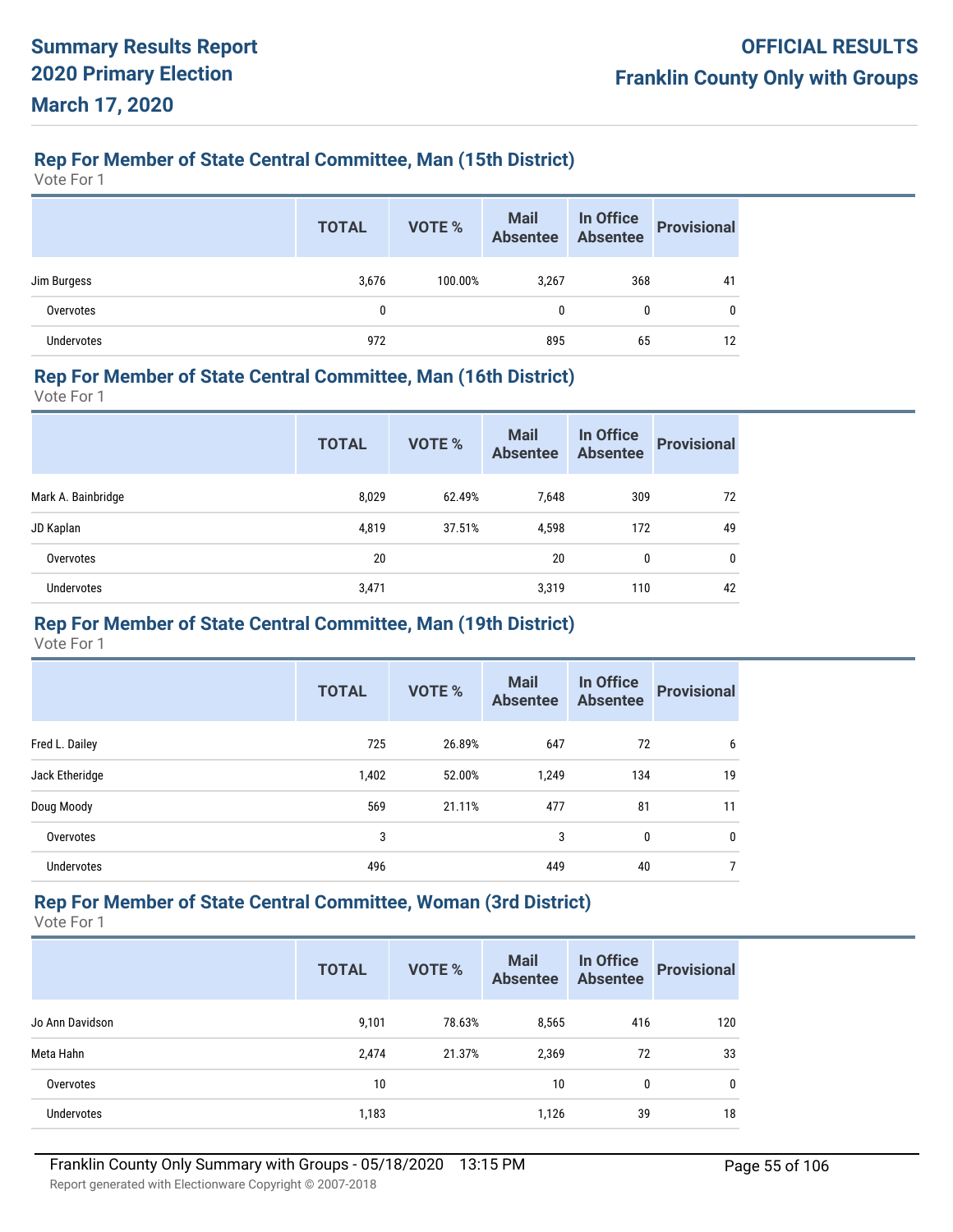### **Rep For Member of State Central Committee, Woman (15th District)**

Vote For 1

|                     | <b>TOTAL</b> | <b>VOTE %</b> | <b>Mail</b><br><b>Absentee</b> | In Office<br><b>Absentee</b> | <b>Provisional</b> |
|---------------------|--------------|---------------|--------------------------------|------------------------------|--------------------|
| Candidate Withdrawn | 823          | 21.81%        | 698                            | 111                          | 14                 |
| Carolyn C. Petree   | 2,950        | 78.19%        | 2,662                          | 259                          | 29                 |
| Overvotes           |              |               |                                | 0                            | $\mathbf{0}$       |
| Undervotes          | 868          |               | 795                            | 63                           | 10                 |

#### **Rep For Member of State Central Committee, Woman (16th District)**

Vote For 1

|               | <b>TOTAL</b> | VOTE %  | Mail<br>Absentee | In Office<br>Absentee | <b>Provisional</b> |
|---------------|--------------|---------|------------------|-----------------------|--------------------|
| Susie O'Brien | 12,367       | 100.00% | 11.742           | 503                   | 122                |
| Overvotes     | 0            |         | 0                | 0                     | 0                  |
| Undervotes    | 3,972        |         | 3,843            | 88                    | 41                 |

#### **Rep For Member of State Central Committee, Woman (19th District)**

Vote For 1

|                     | <b>TOTAL</b> | VOTE % | <b>Mail</b><br><b>Absentee</b> | In Office<br><b>Absentee</b> | <b>Provisional</b> |
|---------------------|--------------|--------|--------------------------------|------------------------------|--------------------|
| Melanie Leneghan    | 1,645        | 59.26% | 1,464                          | 160                          | 21                 |
| <b>Eileen Watts</b> | 1,131        | 40.74% | 998                            | 118                          | 15                 |
| Overvotes           |              |        |                                | 0                            | 0                  |
| Undervotes          | 418          |        | 362                            | 49                           |                    |

## **Rep For State Senator (16th District)**

|                    | <b>TOTAL</b> | <b>VOTE %</b> | Mail<br>Absentee | In Office<br>Absentee | <b>Provisional</b> |
|--------------------|--------------|---------------|------------------|-----------------------|--------------------|
| Stephanie L. Kunze | 13,098       | 100.00%       | 12.449           | 517                   | 132                |
| Overvotes          |              |               | 0                | 0                     | 0                  |
| <b>Undervotes</b>  | 3,241        |               | 3,136            | 74                    | 31                 |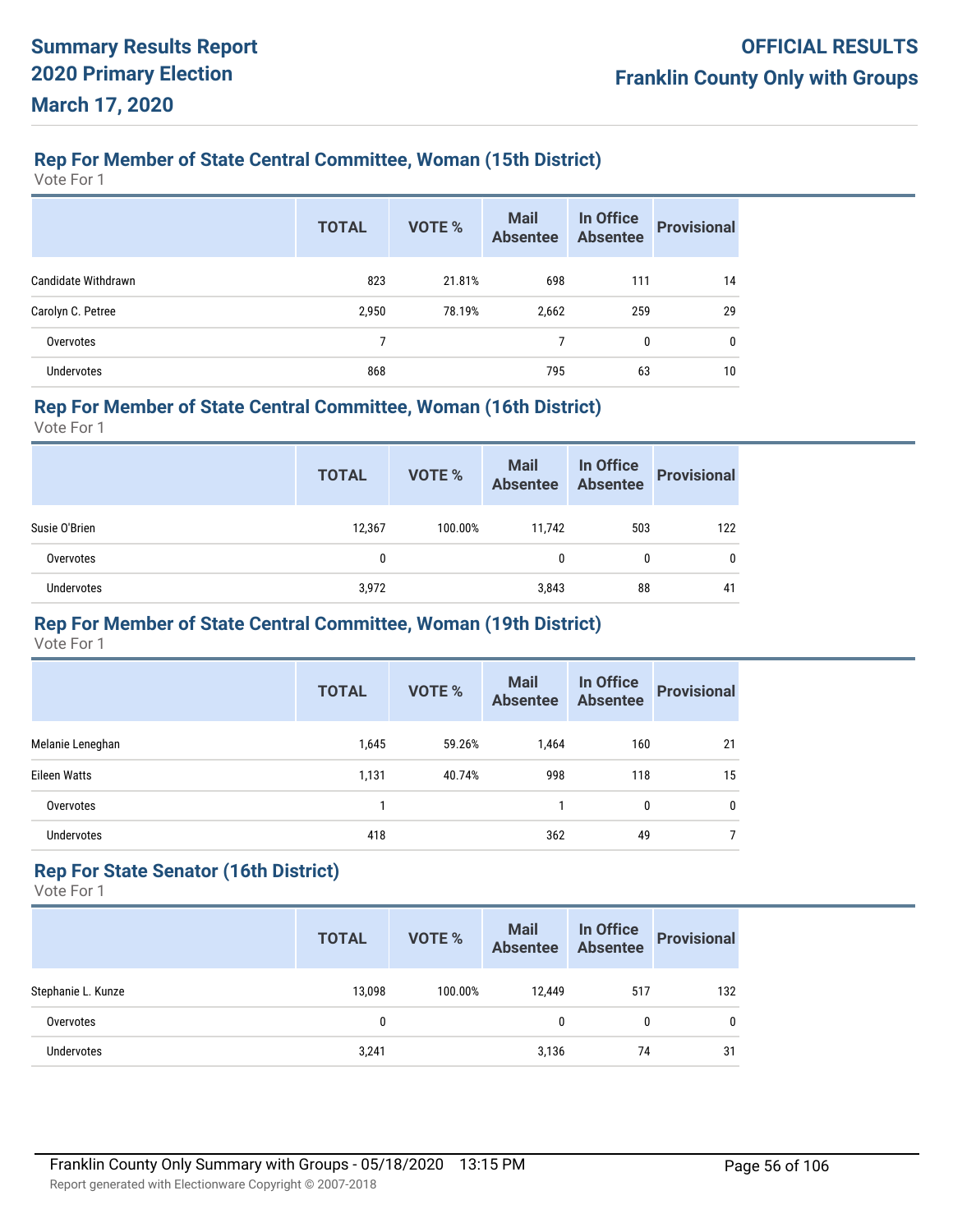**Rep For State Representative (17th District)**

Vote For 1

|               | <b>TOTAL</b> | <b>VOTE %</b> | <b>Mail</b><br><b>Absentee</b> | <b>In Office</b><br>Absentee | <b>Provisional</b> |
|---------------|--------------|---------------|--------------------------------|------------------------------|--------------------|
| Tim D. Haske  | 1,258        | 60.22%        | 1,200                          | 42                           | 16                 |
| John PM Rutan | 831          | 39.78%        | 790                            | 32                           | 9                  |
| Overvotes     | 2            |               | 2                              | 0                            | $\mathbf{0}$       |
| Undervotes    | 399          |               | 386                            | 13                           | 0                  |

#### **Rep For State Representative (18th District)**

Vote For 1

|                    | <b>TOTAL</b> | VOTE %  | Mail In Office<br>Absentee Absentee |     | Provisional |
|--------------------|--------------|---------|-------------------------------------|-----|-------------|
| Kayla Anne Packard | 1.117        | 100.00% | 971                                 | 130 | 16          |
| Overvotes          |              |         | 0                                   | 0   | 0           |
| <b>Undervotes</b>  | 381          |         | 355                                 | 20  | 6           |

## **Rep For State Representative (19th District)**

Vote For 1

|                           | <b>TOTAL</b> | <b>VOTE %</b> | Mail<br>Absentee | In Office<br>Absentee | <b>Provisional</b> |
|---------------------------|--------------|---------------|------------------|-----------------------|--------------------|
| <b>Meredith Freedhoff</b> | 4,591        | 100.00%       | 4,252            | 268                   | 71                 |
| Overvotes                 | 0            |               | 0                | 0                     | 0                  |
| <b>Undervotes</b>         | 1,399        |               | 1,336            | 48                    | 15                 |

#### **Rep For State Representative (20th District)**

|            | <b>TOTAL</b> | VOTE %  | Mail<br>Absentee | In Office<br>Absentee | <b>Provisional</b> |
|------------|--------------|---------|------------------|-----------------------|--------------------|
| Chris Baer | 3,348        | 100.00% | 3.202            | 103                   | 43                 |
| Overvotes  | 0            |         |                  | $\mathbf{0}$          | $\mathbf{0}$       |
| Undervotes | 940          |         | 902              | 21                    | 17                 |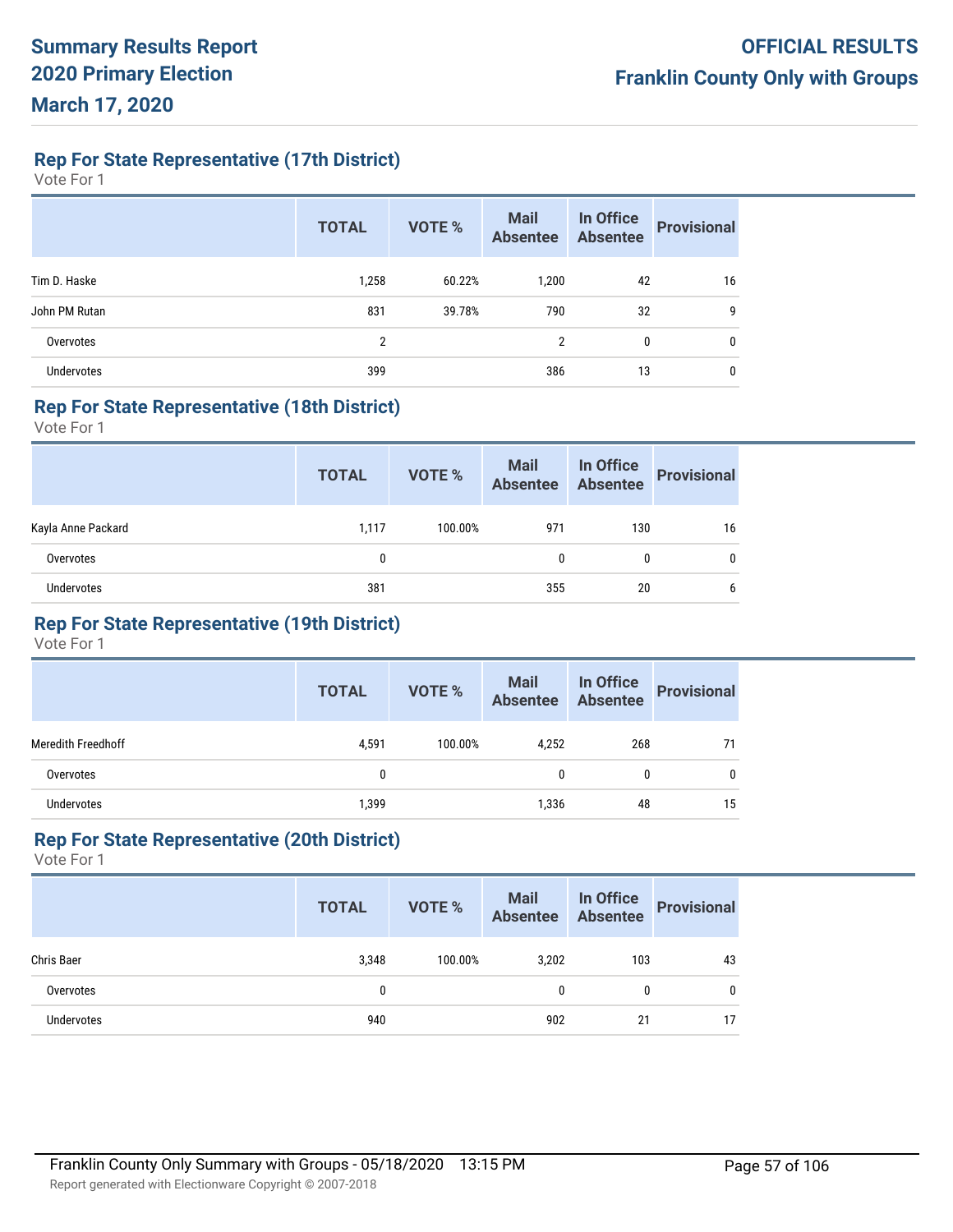**Rep For State Representative (21st District)**

Vote For 1

|                   | <b>TOTAL</b> | <b>VOTE %</b> | Mail In Office<br>Absentee Absentee |     | <b>Provisional</b> |
|-------------------|--------------|---------------|-------------------------------------|-----|--------------------|
| Mehek Cooke       | 4,099        | 100.00%       | 3,864                               | 189 | 46                 |
| Overvotes         | 0            |               | 0                                   | 0   | 0                  |
| <b>Undervotes</b> | 1,339        |               | 1,284                               | 43  | 12                 |

#### **Rep For State Representative (22nd District)**

Vote For 1

|                         | <b>TOTAL</b> | VOTE %  | Mail In Office<br>Absentee Absentee |     | Provisional |
|-------------------------|--------------|---------|-------------------------------------|-----|-------------|
| <b>Stephany Spencer</b> | 2,520        | 100.00% | 2,208                               | 276 | 36          |
| Overvotes               | 0            |         | 0                                   | 0   | 0           |
| <b>Undervotes</b>       | 675          |         | 617                                 | 51  |             |

## **Rep For State Representative (23rd District)**

Vote For 1

|                   | <b>TOTAL</b> | VOTE %  | Mail In Office<br>Absentee Absentee |     | <b>Provisional</b> |
|-------------------|--------------|---------|-------------------------------------|-----|--------------------|
| Laura Lanese      | 4,090        | 100.00% | 3.937                               | 114 | 39                 |
| Overvotes         | 0            |         | 0                                   | 0   | 0                  |
| <b>Undervotes</b> | 956          |         | 933                                 | 10  | 13                 |

## **Rep For State Representative (24th District)**

|                   | <b>TOTAL</b> | <b>VOTE %</b> | <b>Mail</b><br>Absentee | In Office<br>Absentee | <b>Provisional</b> |
|-------------------|--------------|---------------|-------------------------|-----------------------|--------------------|
| Pat Manley        | 4,386        | 100.00%       | 4,155                   | 190                   | 41                 |
| Overvotes         | 0            |               | 0                       | 0                     | 0                  |
| <b>Undervotes</b> | 1,469        |               | 1,412                   | 45                    | 12                 |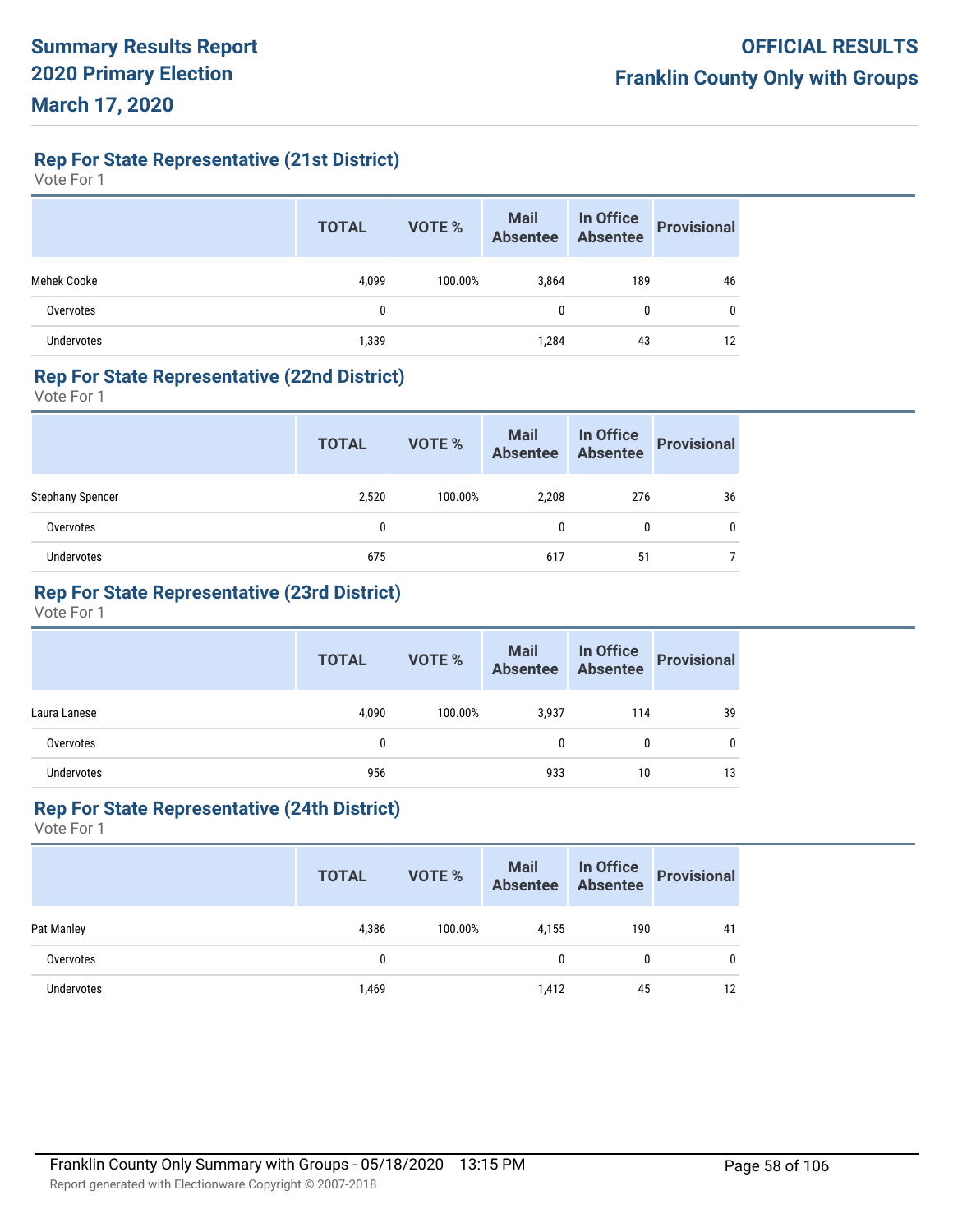**Rep For State Representative (25th District)**

Vote For 1

|             | <b>TOTAL</b> | <b>VOTE %</b> | Mail In Office<br>Absentee Absentee |     | <b>Provisional</b> |
|-------------|--------------|---------------|-------------------------------------|-----|--------------------|
| Jim Burgess | 1,098        | 100.00%       | 922                                 | 161 | 15                 |
| Overvotes   | 0            |               | 0                                   | 0   | 0                  |
| Undervotes  | 249          |               | 217                                 | 29  | 3                  |

#### **Rep For State Representative (26th District)**

Vote For 1

|                     | <b>TOTAL</b> | VOTE %  | Mail In Office<br>Absentee Absentee |    | Provisional |
|---------------------|--------------|---------|-------------------------------------|----|-------------|
| Candidate Withdrawn | 1.196        | 100.00% | 1.108                               | 82 | 6           |
| Overvotes           | 0            |         |                                     | 0  |             |
| <b>Undervotes</b>   | 607          |         | 589                                 | 11 |             |

## **Rep 1 For Judge of the Court of Common Pleas (1-1)**

Vote For 1

|                   | <b>TOTAL</b> | <b>VOTE %</b> | Mail<br>Absentee | In Office<br>Absentee | <b>Provisional</b> |
|-------------------|--------------|---------------|------------------|-----------------------|--------------------|
| Josh Brown        | 28,282       | 100.00%       | 26,358           | 1,590                 | 334                |
| Overvotes         | 0            |               | 0                | $\mathbf{0}$          | 0                  |
| <b>Undervotes</b> | 8,668        |               | 8,284            | 288                   | 96                 |

# **Rep 2 For Judge of the Court of Common Pleas (2-9) Franklin County Only**

|                   | <b>TOTAL</b> | <b>VOTE %</b> | <b>Mail</b><br>Absentee | In Office<br>Absentee | <b>Provisional</b> |
|-------------------|--------------|---------------|-------------------------|-----------------------|--------------------|
| Jenifer French    | 28,311       | 100.00%       | 26,367                  | 1,609                 | 335                |
| Overvotes         | 0            |               | 0                       | 0                     | 0                  |
| <b>Undervotes</b> | 8,639        |               | 8,275                   | 269                   | 95                 |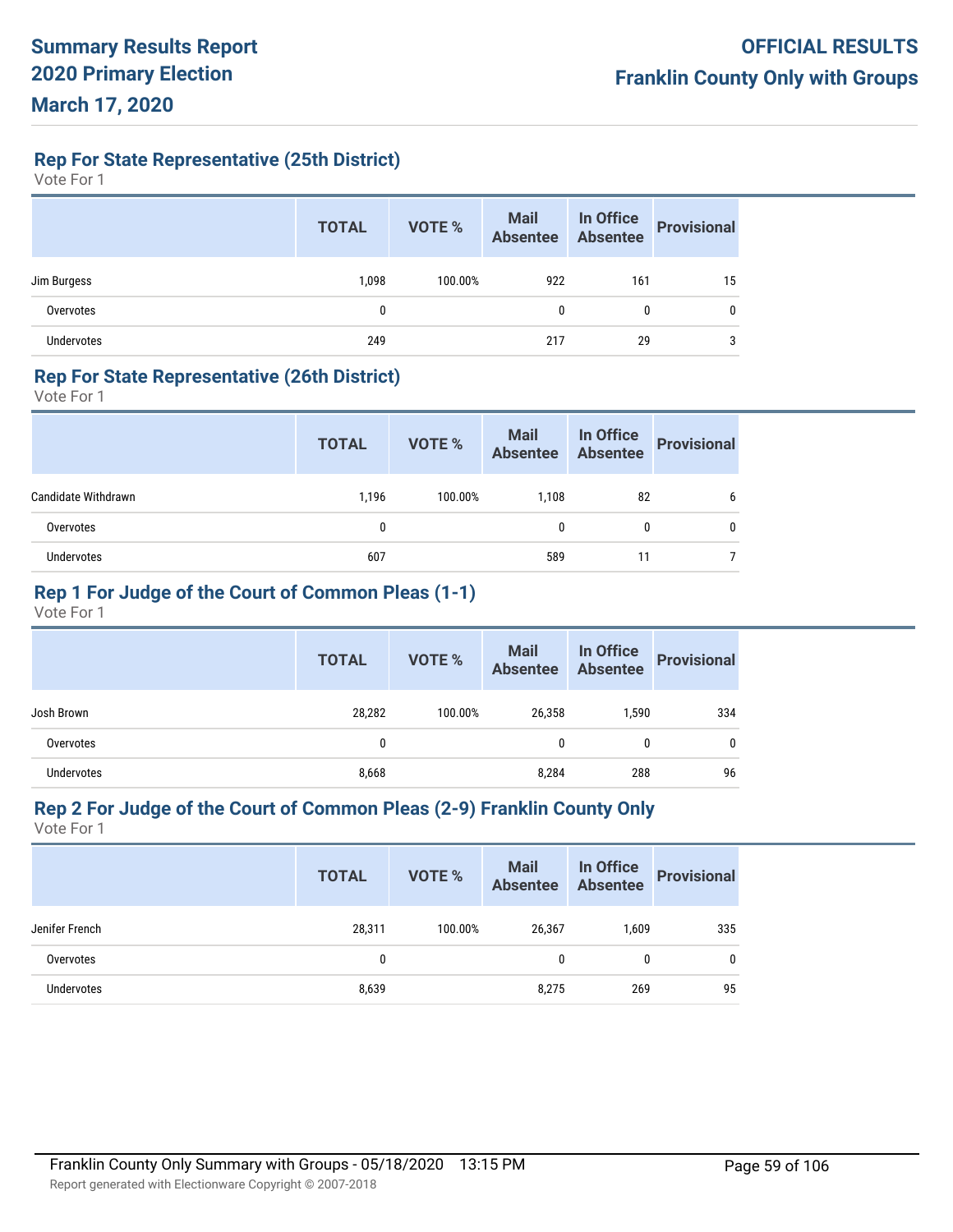## **Rep 3 For Judge of the Court of Common Pleas (7-1)**

Vote For 1

|                    | <b>TOTAL</b> | <b>VOTE %</b> | Mail<br>Absentee | In Office<br>Absentee | <b>Provisional</b> |
|--------------------|--------------|---------------|------------------|-----------------------|--------------------|
| Michael J. Cassone | 27,676       | 100.00%       | 25,754           | 1,589                 | 333                |
| Overvotes          | 0            |               | 0                | $\mathbf{0}$          | 0                  |
| <b>Undervotes</b>  | 9,274        |               | 8,888            | 289                   | 97                 |

#### **Rep 4 For Judge of the Court of Common Pleas (7-2)**

Vote For 1

|                     | <b>TOTAL</b> | VOTE %  | Mail<br>Absentee | In Office<br>Absentee | <b>Provisional</b> |
|---------------------|--------------|---------|------------------|-----------------------|--------------------|
| Michael E. Carleton | 27,479       | 100.00% | 25.592           | 1.558                 | 329                |
| Overvotes           | 0            |         | 0                | 0                     | 0                  |
| <b>Undervotes</b>   | 9,471        |         | 9.050            | 320                   | 101                |

## **Rep 5 For Judge of the Court of Common Pleas (UTE)**

Vote For 1

|                   | <b>TOTAL</b> | VOTE %  | Mail<br>Absentee | In Office<br>Absentee | <b>Provisional</b> |
|-------------------|--------------|---------|------------------|-----------------------|--------------------|
| Gina R. Russo     | 27,971       | 100.00% | 26,054           | 1,586                 | 331                |
| Overvotes         | 0            |         | 0                | 0                     | 0                  |
| <b>Undervotes</b> | 8,979        |         | 8,588            | 292                   | 99                 |

## **Rep 1 For Judge of the Court of Common Pleas (1-2)**

|                      | <b>TOTAL</b> | <b>VOTE %</b> | <b>Mail</b><br><b>Absentee</b> | In Office<br>Absentee | <b>Provisional</b> |
|----------------------|--------------|---------------|--------------------------------|-----------------------|--------------------|
| Dana Suzanne Preisse | 28,164       | 100.00%       | 26,236                         | 1.594                 | 334                |
| Overvotes            | 0            |               | 0                              | 0                     | 0                  |
| <b>Undervotes</b>    | 8,786        |               | 8,406                          | 284                   | 96                 |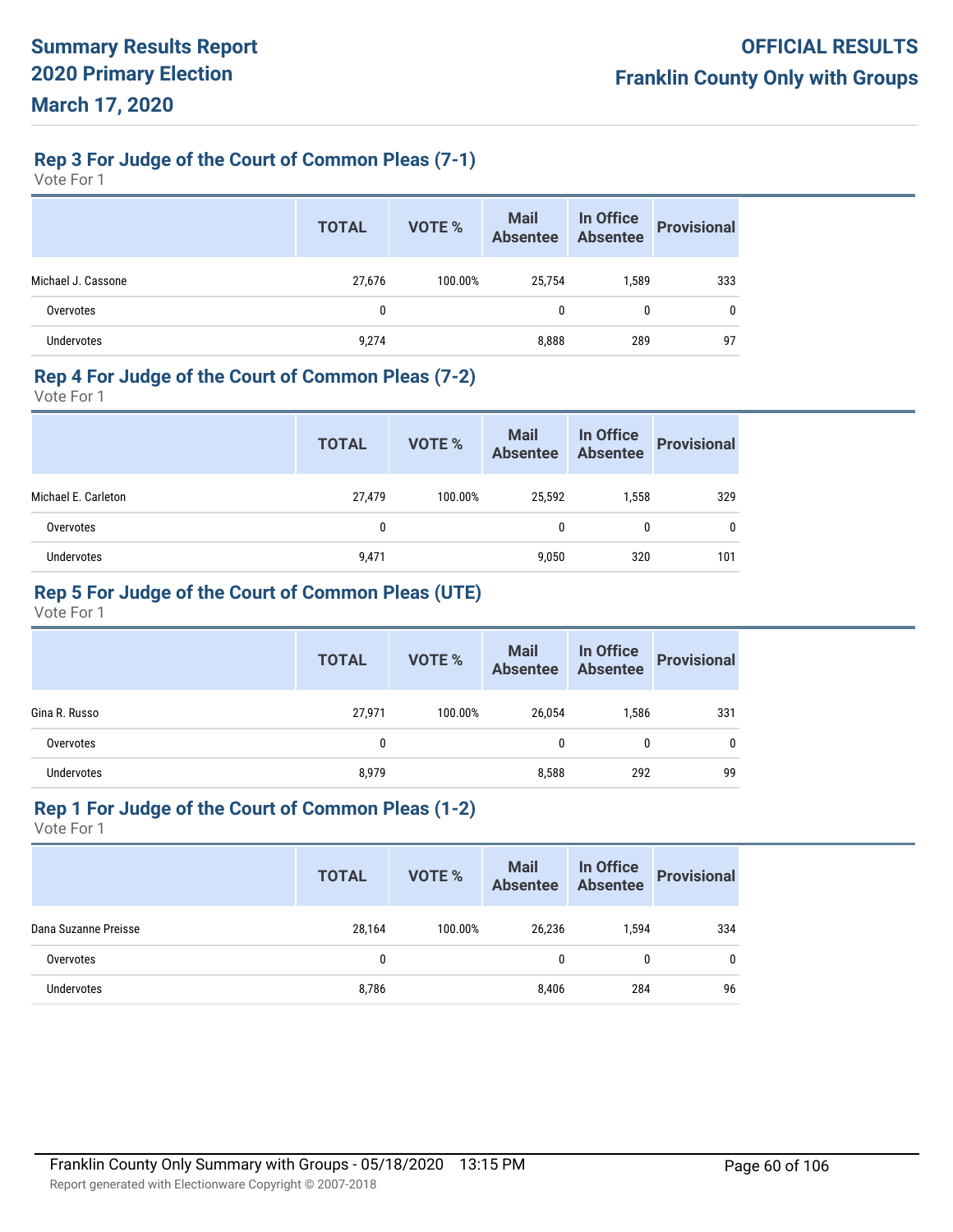## **Rep DOM 2 For Judge of the Court of Common Pleas (1-3)**

Vote For 1

|                   | <b>TOTAL</b> | VOTE %  | Mail<br>Absentee | In Office<br>Absentee | <b>Provisional</b> |
|-------------------|--------------|---------|------------------|-----------------------|--------------------|
| Stephanie Hanna   | 28,030       | 100.00% | 26,121           | 1,578                 | 331                |
| Overvotes         | 0            |         | 0                | 0                     | 0                  |
| <b>Undervotes</b> | 8,920        |         | 8,521            | 300                   | 99                 |

#### **Rep Pro For Judge of the Court of Common Pleas**

Vote For 1

|                      | <b>TOTAL</b> | VOTE %  | Mail<br>Absentee | In Office<br>Absentee | <b>Provisional</b> |
|----------------------|--------------|---------|------------------|-----------------------|--------------------|
| Robert G. Montgomery | 29,036       | 100.00% | 27,081           | 1,601                 | 354                |
| Overvotes            | 0            |         | 0                | 0                     | 0                  |
| Undervotes           | 7.914        |         | 7,561            | 277                   | 76                 |

## **Rep 1 For County Commissioner (1-2)**

Vote For 1

|                   | <b>TOTAL</b> | VOTE %  | Mail In Office<br>Absentee Absentee |       | <b>Provisional</b> |
|-------------------|--------------|---------|-------------------------------------|-------|--------------------|
| Andrew C. Littler | 28,494       | 100.00% | 26,580                              | 1,582 | 332                |
| Overvotes         | 0            |         | 0                                   | 0     | 0                  |
| <b>Undervotes</b> | 8,456        |         | 8,062                               | 296   | 98                 |

## **Rep 2 For County Commissioner (1-3)**

|                   | <b>TOTAL</b> | Mail<br>Absentee<br>VOTE % |        | In Office<br>Absentee | <b>Provisional</b> |
|-------------------|--------------|----------------------------|--------|-----------------------|--------------------|
| Luis Gil          | 27,580       | 100.00%                    | 25,703 | 1,549                 | 328                |
| Overvotes         | 0            |                            | 0      | 0                     | 0                  |
| <b>Undervotes</b> | 9,370        |                            | 8,939  | 329                   | 102                |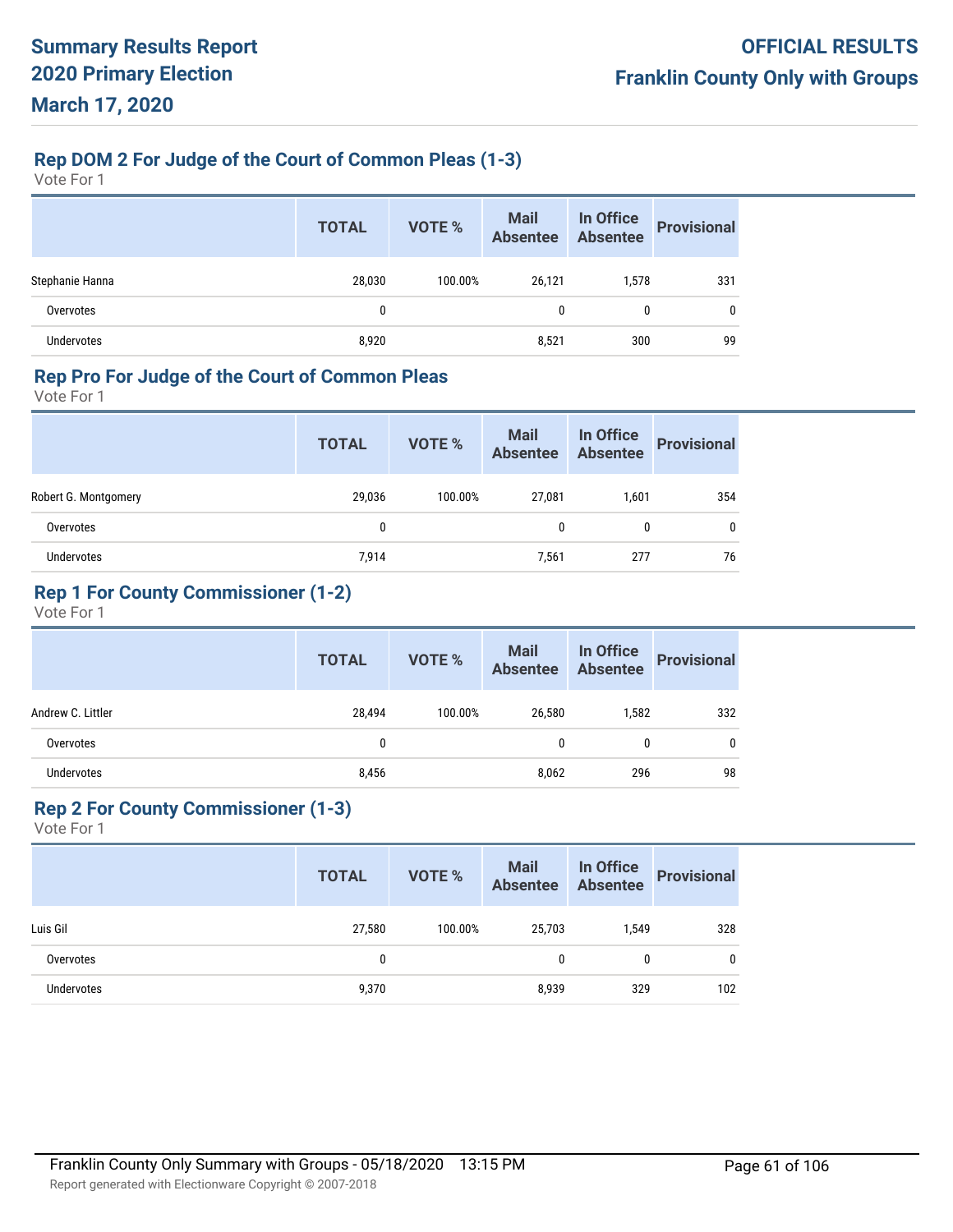**Rep For Prosecuting Attorney**

Vote For 1

|             | <b>TOTAL</b> | VOTE %  | <b>Mail</b><br>Absentee | In Office<br>Absentee | <b>Provisional</b> |
|-------------|--------------|---------|-------------------------|-----------------------|--------------------|
| Ron O'Brien | 31,645       | 100.00% | 29,572                  | 1,704                 | 369                |
| Overvotes   | 0            |         | 0                       | 0                     | 0                  |
| Undervotes  | 5,305        |         | 5,070                   | 174                   | 61                 |

### **Rep For Clerk of the Court of Common Pleas**

Vote For 1

| Absentee          | <b>Provisional</b>    |
|-------------------|-----------------------|
| 26,583<br>1,571   | 333                   |
| $\mathbf{0}$<br>0 | 0                     |
| 307               | 97                    |
|                   | In Office<br>Absentee |

## **Rep For Sheriff**

Vote For 1

|                         | <b>TOTAL</b> | <b>VOTE %</b> | Mail In Office<br>Absentee Absentee |       | <b>Provisional</b> |
|-------------------------|--------------|---------------|-------------------------------------|-------|--------------------|
| No Valid Petition Filed | 0            |               | 0                                   | 0     |                    |
| Overvotes               | 0            |               | 0                                   | 0     |                    |
| <b>Undervotes</b>       | 36,950       |               | 34,642                              | 1,878 | 430                |

## **Rep For County Recorder**

|                         | <b>TOTAL</b> | <b>VOTE %</b> | Mail In Office<br>Absentee Absentee |              | Provisional |
|-------------------------|--------------|---------------|-------------------------------------|--------------|-------------|
| No Valid Petition Filed | 0            |               |                                     | $\mathbf{0}$ | 0           |
| Overvotes               | 0            |               |                                     | $\mathbf{0}$ | 0           |
| <b>Undervotes</b>       | 36,950       |               | 34,642                              | 1.878        | 430         |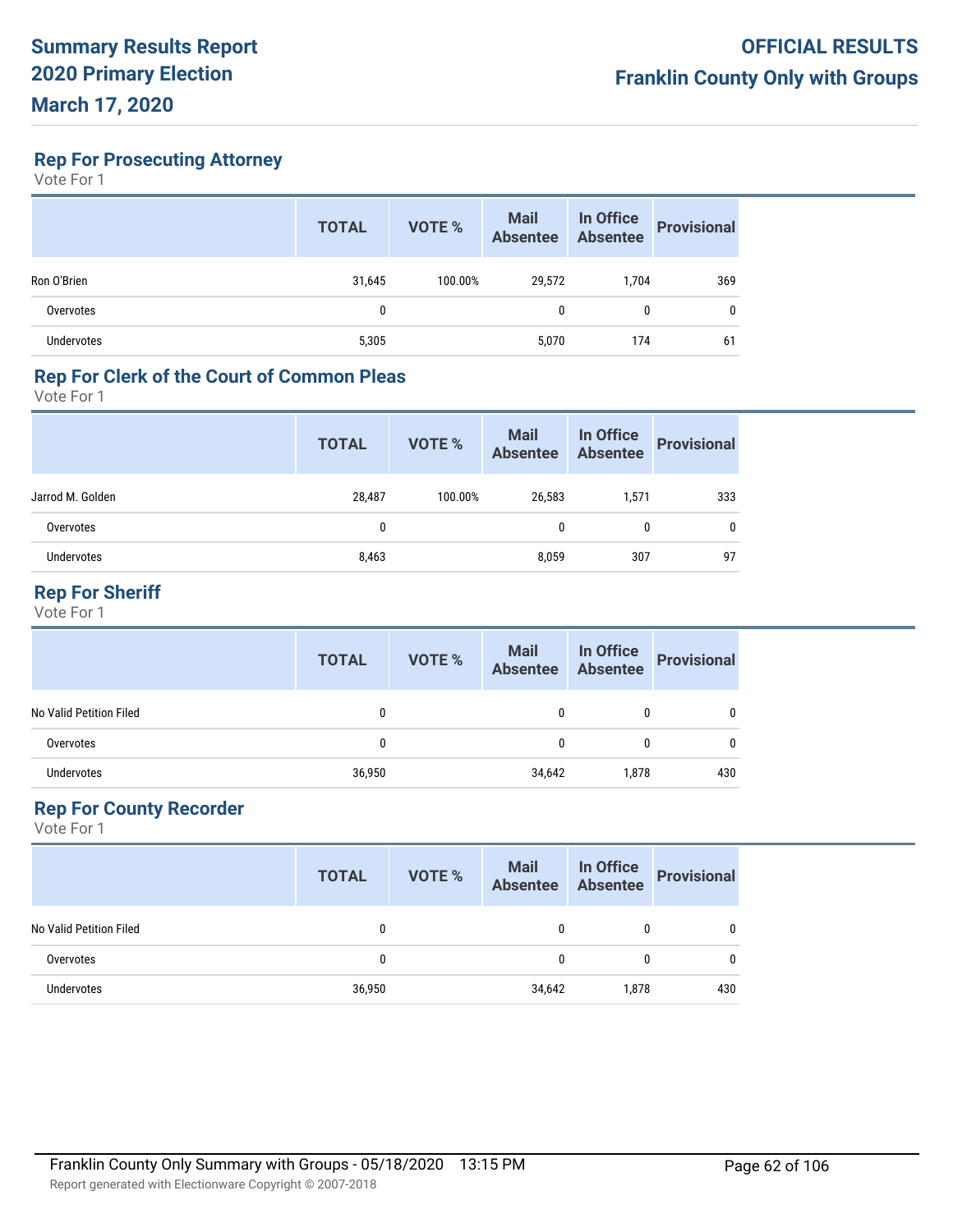## **Rep For County Treasurer**

Vote For 1

|                      | <b>TOTAL</b> | <b>VOTE %</b> | <b>Mail</b><br><b>Absentee</b> | In Office<br>Absentee | <b>Provisional</b> |
|----------------------|--------------|---------------|--------------------------------|-----------------------|--------------------|
| <b>Brandon Cross</b> | 28,555       | 100.00%       | 26,664                         | 1,549                 | 342                |
| Overvotes            | 0            |               | 0                              | 0                     |                    |
| <b>Undervotes</b>    | 8,395        |               | 7,978                          | 329                   | 88                 |

## **Rep For County Engineer**

Vote For 1

|                      | <b>TOTAL</b> | VOTE %  | Mail<br>Absentee | In Office<br>Absentee | <b>Provisional</b> |
|----------------------|--------------|---------|------------------|-----------------------|--------------------|
| Cornell R. Robertson | 28,918       | 100.00% | 26.995           | 1,575                 | 348                |
| Overvotes            | 0            |         | 0                | 0                     | 0                  |
| <b>Undervotes</b>    | 8,032        |         | 7,647            | 303                   | 82                 |

#### **Rep For Coroner**

Vote For 1

|                         | <b>TOTAL</b> | <b>VOTE %</b> | Mail In Office<br>Absentee Absentee |       | <b>Provisional</b> |
|-------------------------|--------------|---------------|-------------------------------------|-------|--------------------|
| No Valid Petition Filed | 0            |               | 0                                   | 0     |                    |
| Overvotes               | 0            |               | 0                                   | 0     |                    |
| <b>Undervotes</b>       | 36,950       |               | 34,642                              | 1,878 | 430                |

## **Rep For Member of County Central Committee Bexley Ward 1**

|                       | <b>TOTAL</b> | VOTE %  | Mail In Office<br>Absentee Absentee |   | Provisional |
|-----------------------|--------------|---------|-------------------------------------|---|-------------|
| James Brodbelt Harris | 48           | 100.00% | 40                                  | 8 | 0           |
| Overvotes             | 0            |         | 0                                   | 0 | 0           |
| <b>Undervotes</b>     | 24           |         | 24                                  | 0 |             |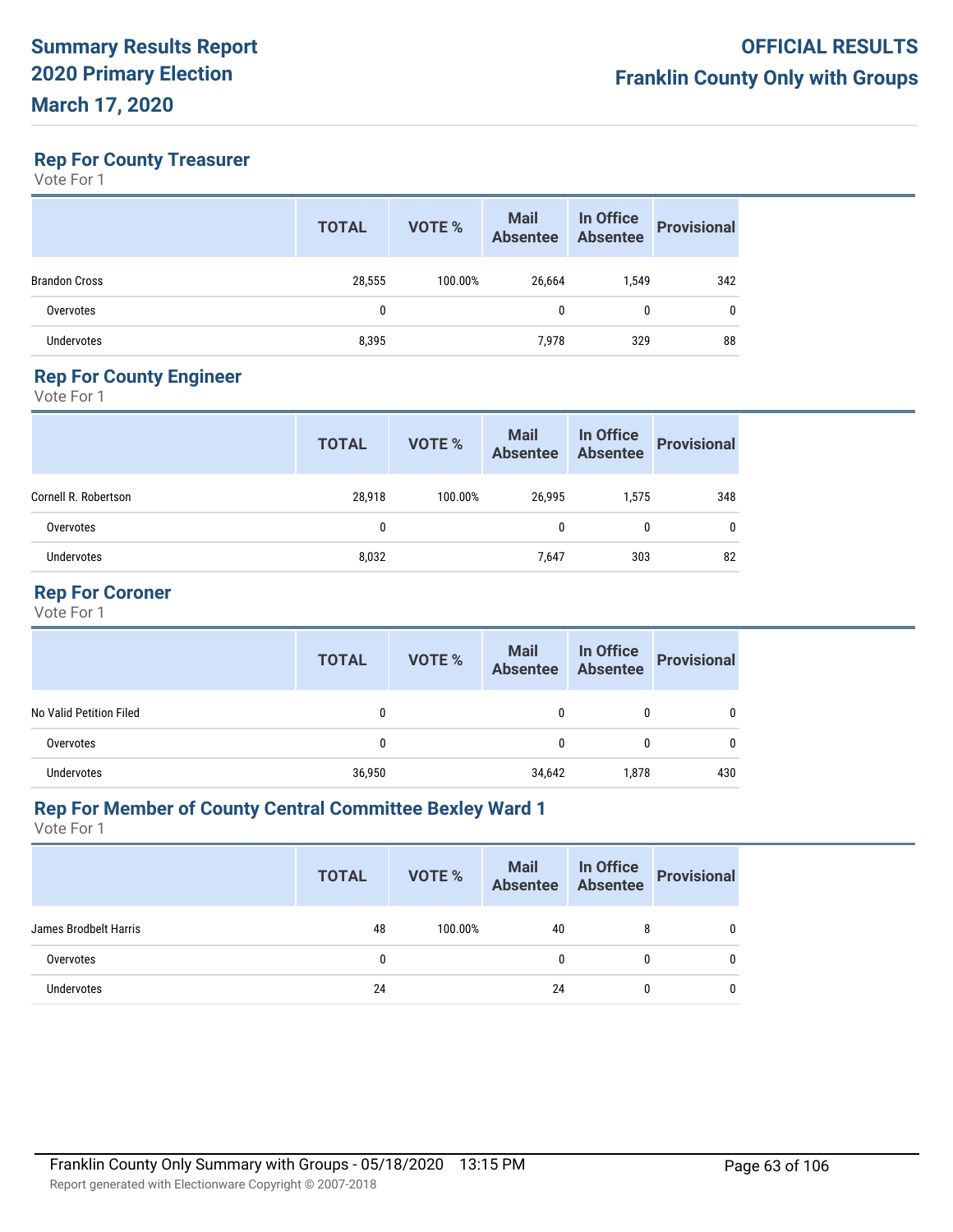## **Rep For Member of County Central Committee Bexley Ward 2**

Vote For 1

|                   | <b>TOTAL</b> | VOTE %  | Mail In Office<br>Absentee Absentee |    | Provisional |
|-------------------|--------------|---------|-------------------------------------|----|-------------|
| Beth E. Hansen    | 68           | 100.00% | 58                                  | 10 |             |
| Overvotes         |              |         | 0                                   | 0  |             |
| <b>Undervotes</b> | 19           |         | 15                                  |    |             |

#### **Rep For Member of County Central Committee Bexley Ward 3**

Vote For 1

|             | <b>TOTAL</b> | VOTE %  | Mail In Office<br>Absentee Absentee |   | Provisional |
|-------------|--------------|---------|-------------------------------------|---|-------------|
| Kate Borges | 63           | 100.00% | 55                                  |   |             |
| Overvotes   | 0            |         |                                     | 0 |             |
| Undervotes  | 18           |         | 18                                  | 0 |             |

## **Rep For Member of County Central Committee Bexley Ward 4**

Vote For 1

|                    | <b>TOTAL</b> | VOTE %  | Mail In Office<br>Absentee Absentee |   | <b>Provisional</b> |
|--------------------|--------------|---------|-------------------------------------|---|--------------------|
| Frank J. Reed, Jr. | 75           | 100.00% | 69                                  | b |                    |
| Overvotes          | 0            |         | 0                                   | 0 | 0                  |
| <b>Undervotes</b>  | 17           |         | 16                                  |   | 0                  |

## **Rep For Member of County Central Committee Blendon Township**

|                   | <b>TOTAL</b> | VOTE %  |     |    | Mail In Office<br>Absentee Absentee Provisional |
|-------------------|--------------|---------|-----|----|-------------------------------------------------|
| David N. Myhal    | 289          | 100.00% | 269 | 16 |                                                 |
| Overvotes         | 0            |         | 0   | 0  | 0                                               |
| <b>Undervotes</b> | 84           |         | 81  |    | ∩                                               |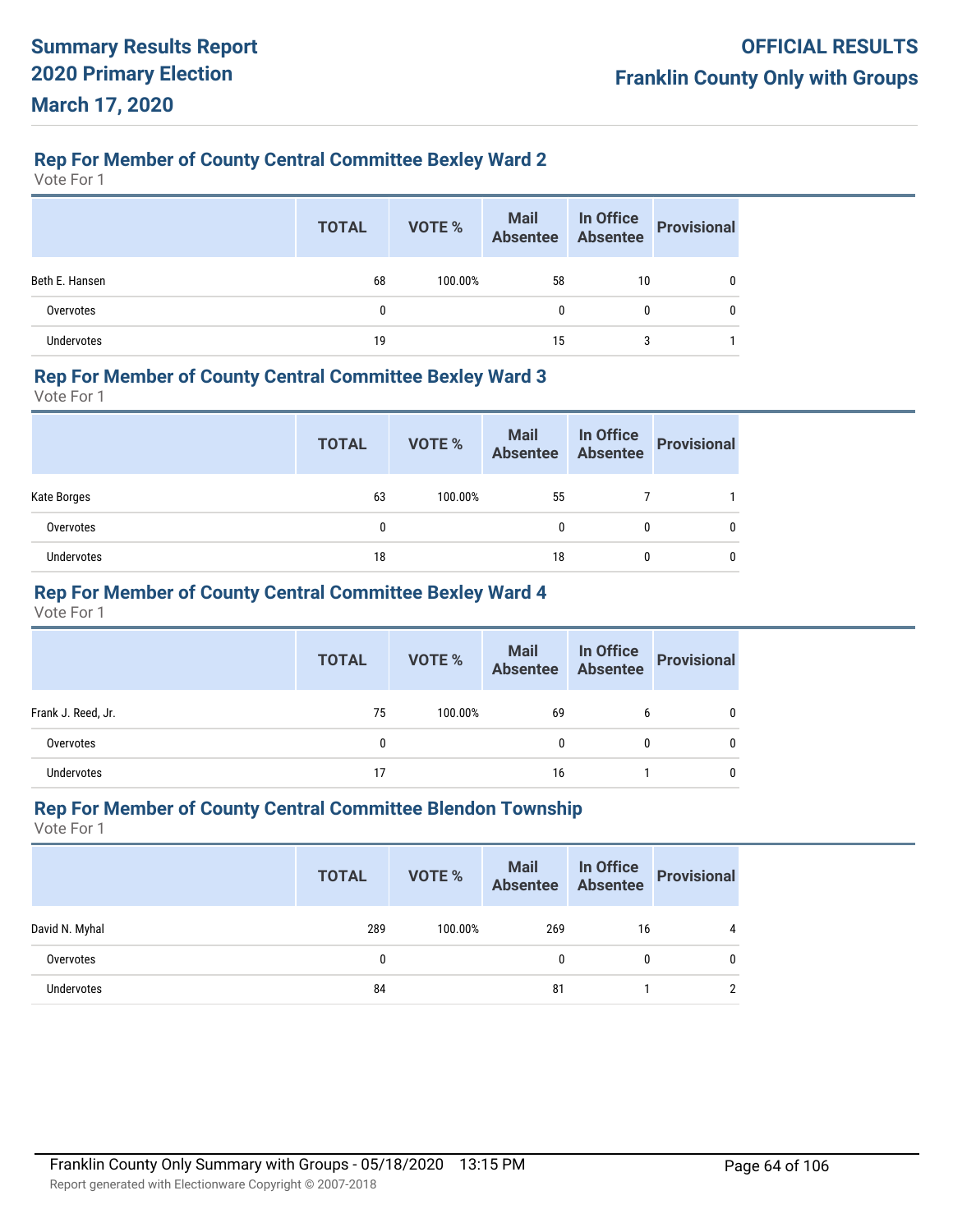#### **Rep For Member of County Central Committee Canal Winchester**

Vote For 1

|                                   | <b>TOTAL</b> | VOTE %  | Mail In Office<br>Absentee Absentee |   | Provisional |
|-----------------------------------|--------------|---------|-------------------------------------|---|-------------|
| <b>Courtney Elizabeth Hilbert</b> | 332          | 100.00% | 323                                 | 4 |             |
| Overvotes                         | 0            |         | 0                                   | 0 | 0           |
| <b>Undervotes</b>                 | 132          |         | 129                                 | ŋ |             |

#### **Rep For Member of County Central Committee Columbus Ward 01**

Vote For 1

|                       | <b>TOTAL</b> | VOTE %  | Mail In Office<br>Absentee Absentee |   | Provisional |
|-----------------------|--------------|---------|-------------------------------------|---|-------------|
| Meghan Jean Wadsworth | 62           | 100.00% | 56                                  | b |             |
| Overvotes             | 0            |         |                                     | 0 |             |
| Undervotes            | 13           |         | 13                                  | 0 |             |

## **Rep For Member of County Central Committee Columbus Ward 02**

Vote For 1

|                   | <b>TOTAL</b> | <b>VOTE %</b> | <b>Mail</b><br><b>Absentee</b> | In Office<br>Absentee | <b>Provisional</b> |
|-------------------|--------------|---------------|--------------------------------|-----------------------|--------------------|
| Doug Preisse      | 105          | 62.13%        | 88                             | 15                    | 2                  |
| Wade Steen        | 64           | 37.87%        | 59                             | 5                     | $\mathbf 0$        |
| Overvotes         | 0            |               | 0                              | 0                     | 0                  |
| <b>Undervotes</b> | 18           |               | 17                             | 0                     |                    |

#### **Rep For Member of County Central Committee Columbus Ward 04**

|                   | <b>TOTAL</b> | VOTE %  | Mail In Office<br>Absentee Absentee |   | <b>Provisional</b> |
|-------------------|--------------|---------|-------------------------------------|---|--------------------|
| Lucas Denney      | 12           | 100.00% | 10                                  |   |                    |
| Overvotes         | $\mathbf{0}$ |         | 0                                   | 0 |                    |
| <b>Undervotes</b> |              |         |                                     |   |                    |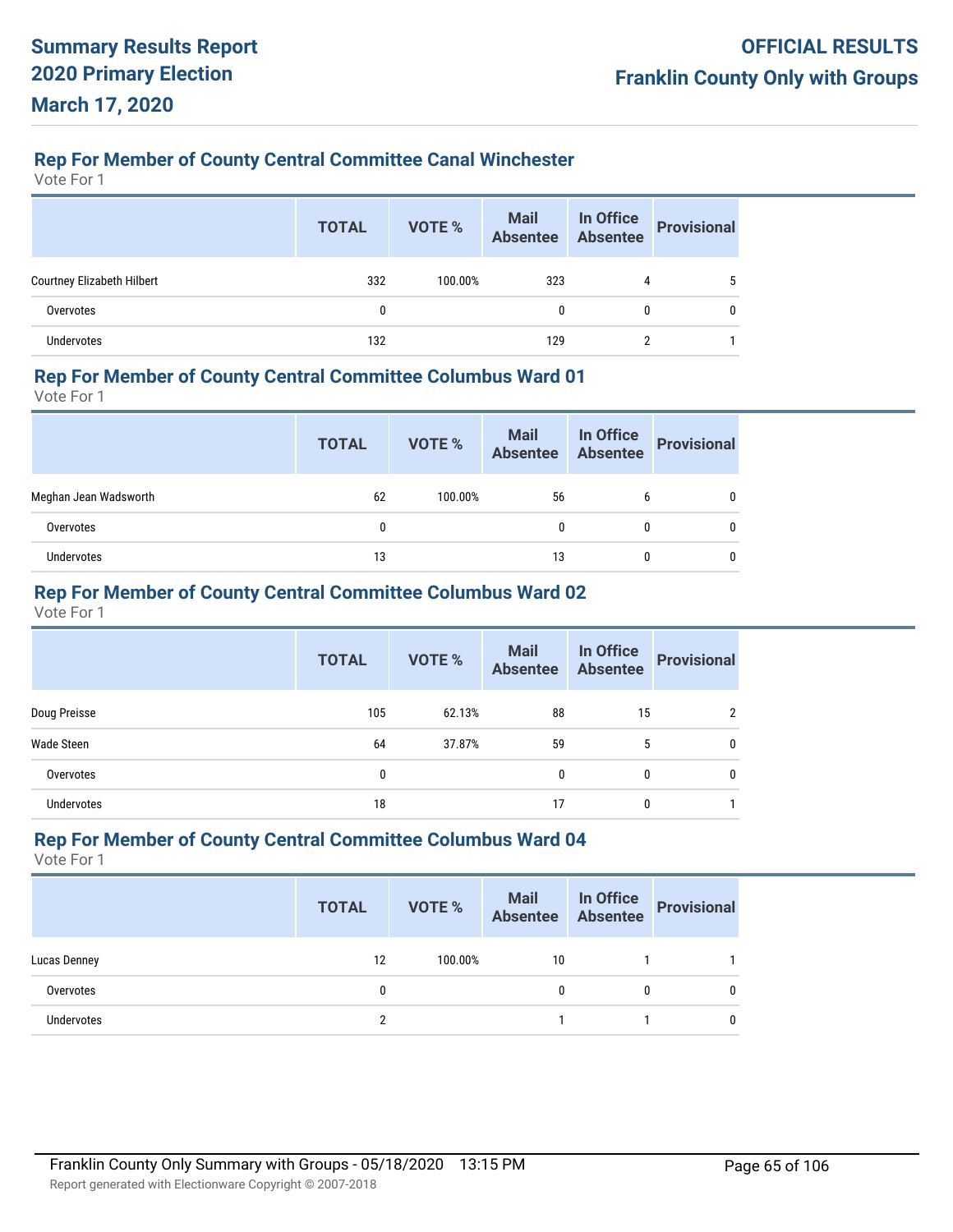Vote For 1

|                   | <b>TOTAL</b> | VOTE %  |    |             | Mail In Office<br>Absentee Absentee Provisional |
|-------------------|--------------|---------|----|-------------|-------------------------------------------------|
| Joseph Healy      | 16           | 100.00% | 10 | $\mathbf b$ |                                                 |
| Overvotes         |              |         |    | 0           | 0                                               |
| <b>Undervotes</b> |              |         |    |             |                                                 |

#### **Rep For Member of County Central Committee Columbus Ward 07**

Vote For 1

|                    | <b>TOTAL</b> | <b>VOTE %</b> | Mail In Office<br>Absentee Absentee |              | Provisional |
|--------------------|--------------|---------------|-------------------------------------|--------------|-------------|
| Jack R. Marchbanks | 25           | 100.00%       | 18                                  | b            |             |
| Overvotes          | 0            |               |                                     | $\mathbf{0}$ |             |
| Undervotes         | 11           |               | q                                   |              |             |

## **Rep For Member of County Central Committee Columbus Ward 10**

Vote For 1

|                   | <b>TOTAL</b> | VOTE %  | Mail In Office<br>Absentee Absentee |   | <b>Provisional</b> |
|-------------------|--------------|---------|-------------------------------------|---|--------------------|
| Lynne M. Crow     | 81           | 100.00% | 74                                  | b |                    |
| Overvotes         | 0            |         | 0                                   | 0 | 0                  |
| <b>Undervotes</b> | 32           |         | 31                                  |   | 0                  |

## **Rep For Member of County Central Committee Columbus Ward 11**

|                   | <b>TOTAL</b> | <b>VOTE %</b> |              |   | Mail In Office<br>Absentee Absentee Provisional |
|-------------------|--------------|---------------|--------------|---|-------------------------------------------------|
| Roland I. Lane    | 158          | 100.00%       | 152          |   | 3                                               |
| Overvotes         | 0            |               | $\mathbf{0}$ | 0 | 0                                               |
| <b>Undervotes</b> | 27           |               | 26           |   | 0                                               |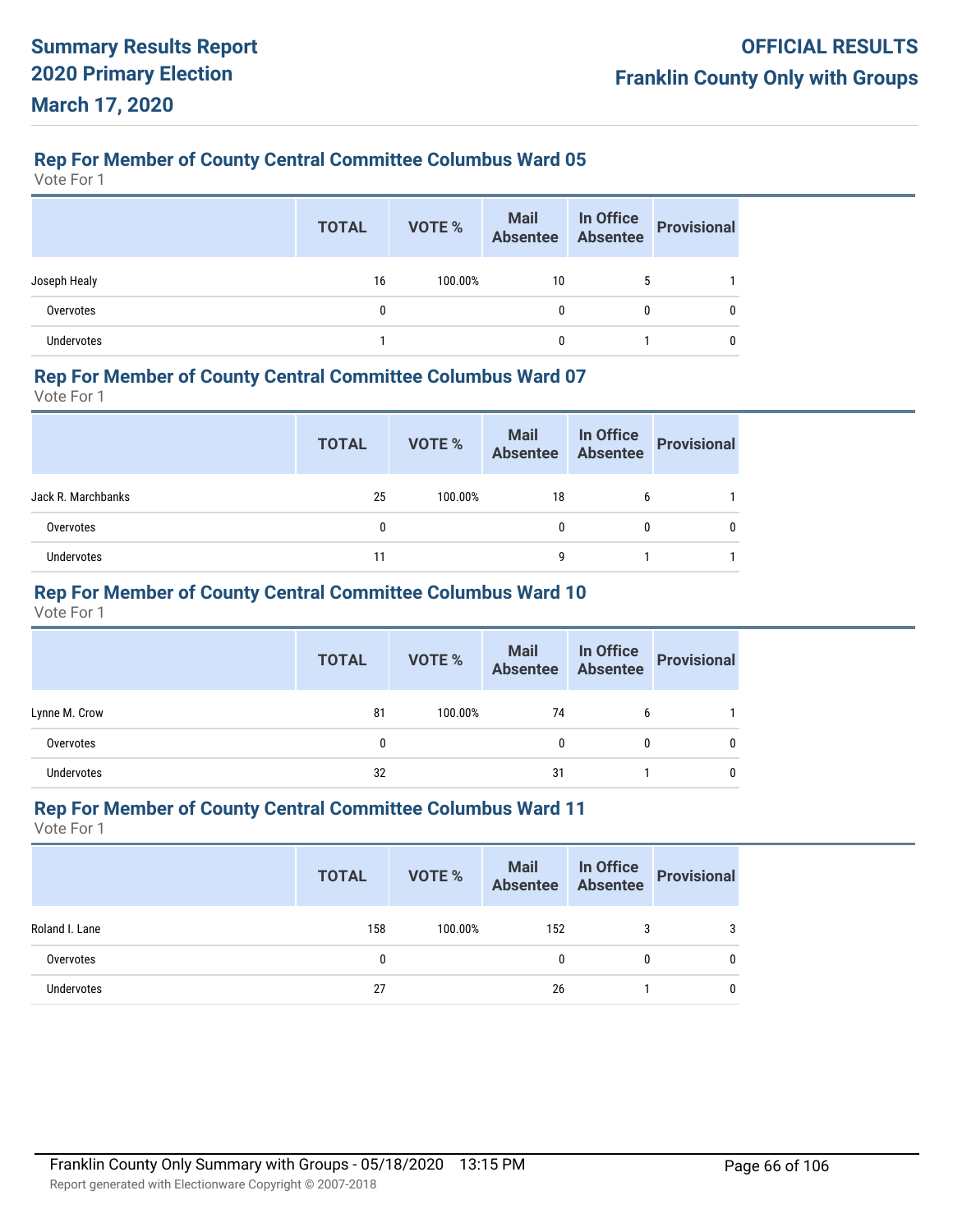Vote For 1

|                       | <b>TOTAL</b> | VOTE %  | Mail In Office<br>Absentee Absentee |   | <b>Provisional</b> |
|-----------------------|--------------|---------|-------------------------------------|---|--------------------|
| Jordan Matthew Garcea | 32           | 100.00% | 25                                  | b |                    |
| Overvotes             | 0            |         |                                     | 0 | 0                  |
| <b>Undervotes</b>     |              |         | 5                                   |   |                    |

#### **Rep For Member of County Central Committee Columbus Ward 14**

Vote For 1

|            | <b>TOTAL</b> | VOTE %  | Mail In Office<br>Absentee Absentee |   | Provisional |
|------------|--------------|---------|-------------------------------------|---|-------------|
| David Todd | 99           | 100.00% | 89                                  | b | 4           |
| Overvotes  |              |         | 0                                   | 0 |             |
| Undervotes | 40           |         | 38                                  |   |             |

## **Rep For Member of County Central Committee Columbus Ward 15**

Vote For 1

|                | <b>TOTAL</b> | VOTE %  | Mail In Office<br>Absentee Absentee |   | Provisional |
|----------------|--------------|---------|-------------------------------------|---|-------------|
| Sara B. Ziemba | 47           | 100.00% | 42                                  | 4 |             |
| Overvotes      |              |         | 0                                   | 0 |             |
| Undervotes     | 10           |         | 10                                  | 0 |             |

## **Rep For Member of County Central Committee Columbus Ward 18**

|                 | <b>TOTAL</b> | VOTE %  | Mail In Office<br>Absentee Absentee |   | Provisional |
|-----------------|--------------|---------|-------------------------------------|---|-------------|
| Seth B. Golding | 48           | 100.00% | 42                                  | b |             |
| Overvotes       | 0            |         | 0                                   | 0 | 0           |
| Undervotes      | 24           |         | 23                                  |   |             |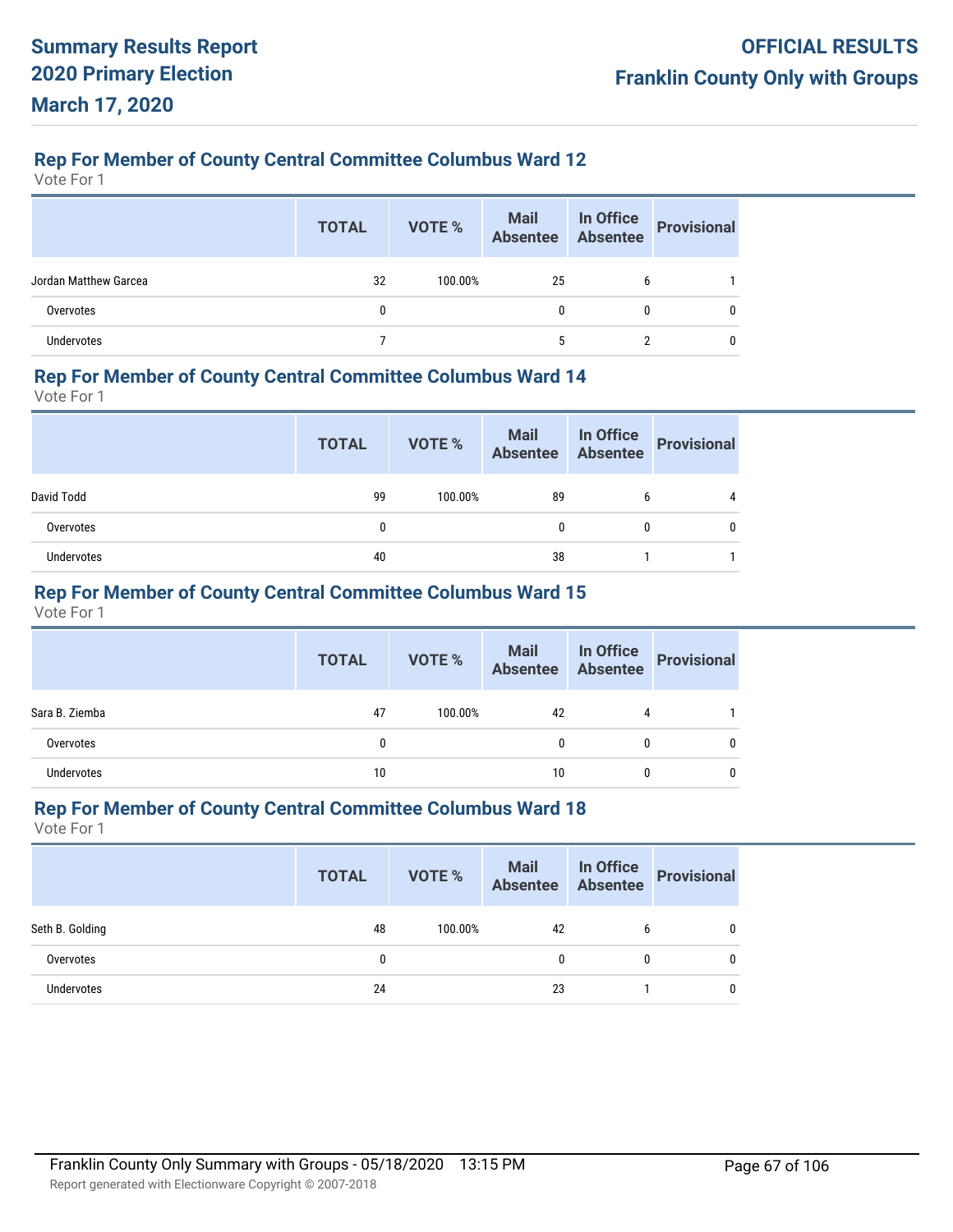Vote For 1

|                         | <b>TOTAL</b> | VOTE %  | Mail In Office<br>Absentee Absentee |              | <b>Provisional</b> |
|-------------------------|--------------|---------|-------------------------------------|--------------|--------------------|
| Timothy D. Lanzendorfer | 245          | 100.00% | 207                                 | 34           | 4                  |
| Overvotes               | 0            |         | 0                                   | $\mathbf{0}$ | 0                  |
| <b>Undervotes</b>       | 109          |         | 93                                  | 16           | 0                  |

#### **Rep For Member of County Central Committee Columbus Ward 20**

Vote For 1

|                | <b>TOTAL</b> | VOTE %  | Mail In Office<br>Absentee Absentee |   | Provisional |
|----------------|--------------|---------|-------------------------------------|---|-------------|
| Jack Etheridge | 73           | 100.00% | 69                                  |   |             |
| Overvotes      | 0            |         | 0                                   | 0 |             |
| Undervotes     | 31           |         | 28                                  | 3 |             |

## **Rep For Member of County Central Committee Columbus Ward 21**

Vote For 1

|                   | <b>TOTAL</b> | VOTE %  | Mail In Office<br>Absentee Absentee |    | <b>Provisional</b> |
|-------------------|--------------|---------|-------------------------------------|----|--------------------|
| Jon M. Crissinger | 207          | 100.00% | 176                                 | 28 | 3                  |
| Overvotes         | 0            |         | 0                                   |    |                    |
| <b>Undervotes</b> | 91           |         | 83                                  | 8  |                    |

## **Rep For Member of County Central Committee Columbus Ward 22**

|                 | <b>TOTAL</b> | VOTE %  | <b>Mail In Office</b><br>Absentee Absentee |    | Provisional |
|-----------------|--------------|---------|--------------------------------------------|----|-------------|
| Corey M. Roblee | 294          | 100.00% | 237                                        | 55 |             |
| Overvotes       | 0            |         | 0                                          | 0  |             |
| Undervotes      | 97           |         | 82                                         | 14 |             |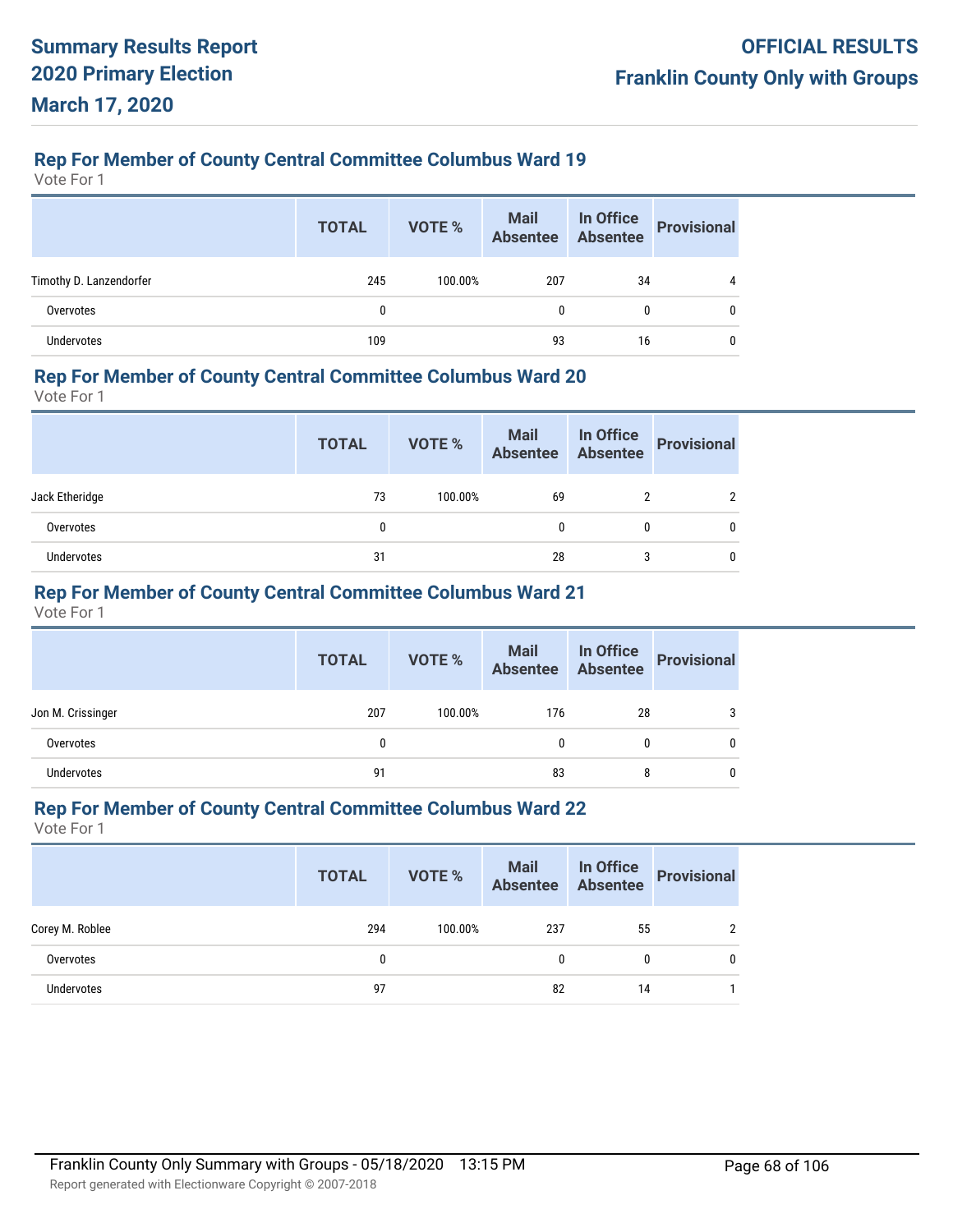Vote For 1

|                   | <b>TOTAL</b> | VOTE %  | Mail In Office<br>Absentee Absentee |              | Provisional |
|-------------------|--------------|---------|-------------------------------------|--------------|-------------|
| Jim Samuel        | 141          | 100.00% | 131                                 | 10           | 0           |
| Overvotes         | 0            |         |                                     | $\mathbf{0}$ | 0           |
| <b>Undervotes</b> | 29           |         | 28                                  |              |             |

#### **Rep For Member of County Central Committee Columbus Ward 30**

Vote For 1

|            | <b>TOTAL</b> | VOTE %  |     |    | Mail In Office<br>Absentee Absentee Provisional |
|------------|--------------|---------|-----|----|-------------------------------------------------|
| Doug Moody | 161          | 100.00% | 143 | 17 |                                                 |
| Overvotes  | 0            |         | 0   |    |                                                 |
| Undervotes | 45           |         | 44  |    |                                                 |

## **Rep For Member of County Central Committee Columbus Ward 32**

Vote For 1

|                   | <b>TOTAL</b> | VOTE %  | <b>Mail In Office</b><br>Absentee Absentee |   | Provisional |
|-------------------|--------------|---------|--------------------------------------------|---|-------------|
| Mark A. Potts     | 136          | 100.00% | 133                                        |   |             |
| Overvotes         |              |         | 0                                          | 0 |             |
| <b>Undervotes</b> | 39           |         | 33                                         | 5 |             |

## **Rep For Member of County Central Committee Columbus Ward 33**

|                   | <b>TOTAL</b> | VOTE %  | Mail In Office<br>Absentee Absentee |   | Provisional |
|-------------------|--------------|---------|-------------------------------------|---|-------------|
| Jennifer LuPiba   | 86           | 100.00% | 76                                  | 9 |             |
| Overvotes         | 0            |         | 0                                   | 0 |             |
| <b>Undervotes</b> | 31           |         | 30                                  |   |             |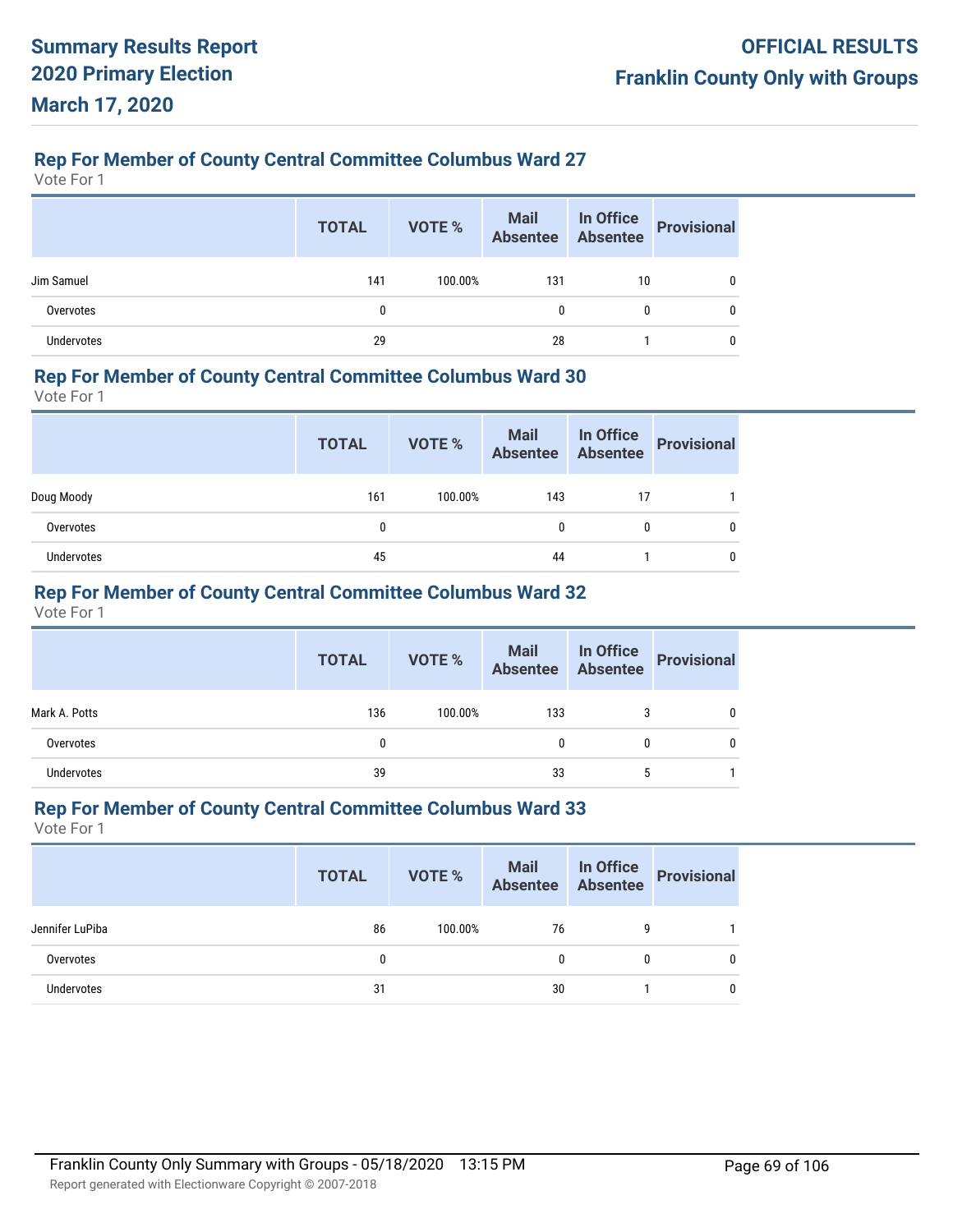Vote For 1

|                | <b>TOTAL</b> | VOTE %  | Mail In Office<br>Absentee Absentee |              | <b>Provisional</b> |
|----------------|--------------|---------|-------------------------------------|--------------|--------------------|
| David A. Dobos | 205          | 100.00% | 197                                 |              |                    |
| Overvotes      | 0            |         |                                     | $\mathbf{0}$ | 0                  |
| Undervotes     | 42           |         | 42                                  |              |                    |

#### **Rep For Member of County Central Committee Columbus Ward 39**

Vote For 1

|                 | <b>TOTAL</b> | VOTE %  | Mail In Office<br>Absentee Absentee |              | <b>Provisional</b> |
|-----------------|--------------|---------|-------------------------------------|--------------|--------------------|
| Michael J. King | 20           | 100.00% | 17                                  | 3            |                    |
| Overvotes       | 0            |         | $\mathbf{0}$                        | $\mathbf{0}$ |                    |
| Undervotes      | 5            |         | 4                                   |              |                    |

## **Rep For Member of County Central Committee Columbus Ward 42**

Vote For 1

|                     | <b>TOTAL</b> | VOTE %  | Mail In Office<br>Absentee Absentee |    | Provisional |
|---------------------|--------------|---------|-------------------------------------|----|-------------|
| <b>Bill Schmidt</b> | 58           | 100.00% | 41                                  | 16 |             |
| Overvotes           |              |         | 0                                   | 0  |             |
| Undervotes          | 18           |         | 14                                  | 4  |             |

## **Rep For Member of County Central Committee Columbus Ward 43**

|                   | <b>TOTAL</b> | VOTE %  | Mail In Office<br>Absentee Absentee |    | Provisional |
|-------------------|--------------|---------|-------------------------------------|----|-------------|
| Matt Damschroder  | 155          | 100.00% | 129                                 | 23 | 3           |
| Overvotes         |              |         |                                     | 0  | 0           |
| <b>Undervotes</b> | 35           |         | 31                                  | 4  | 0           |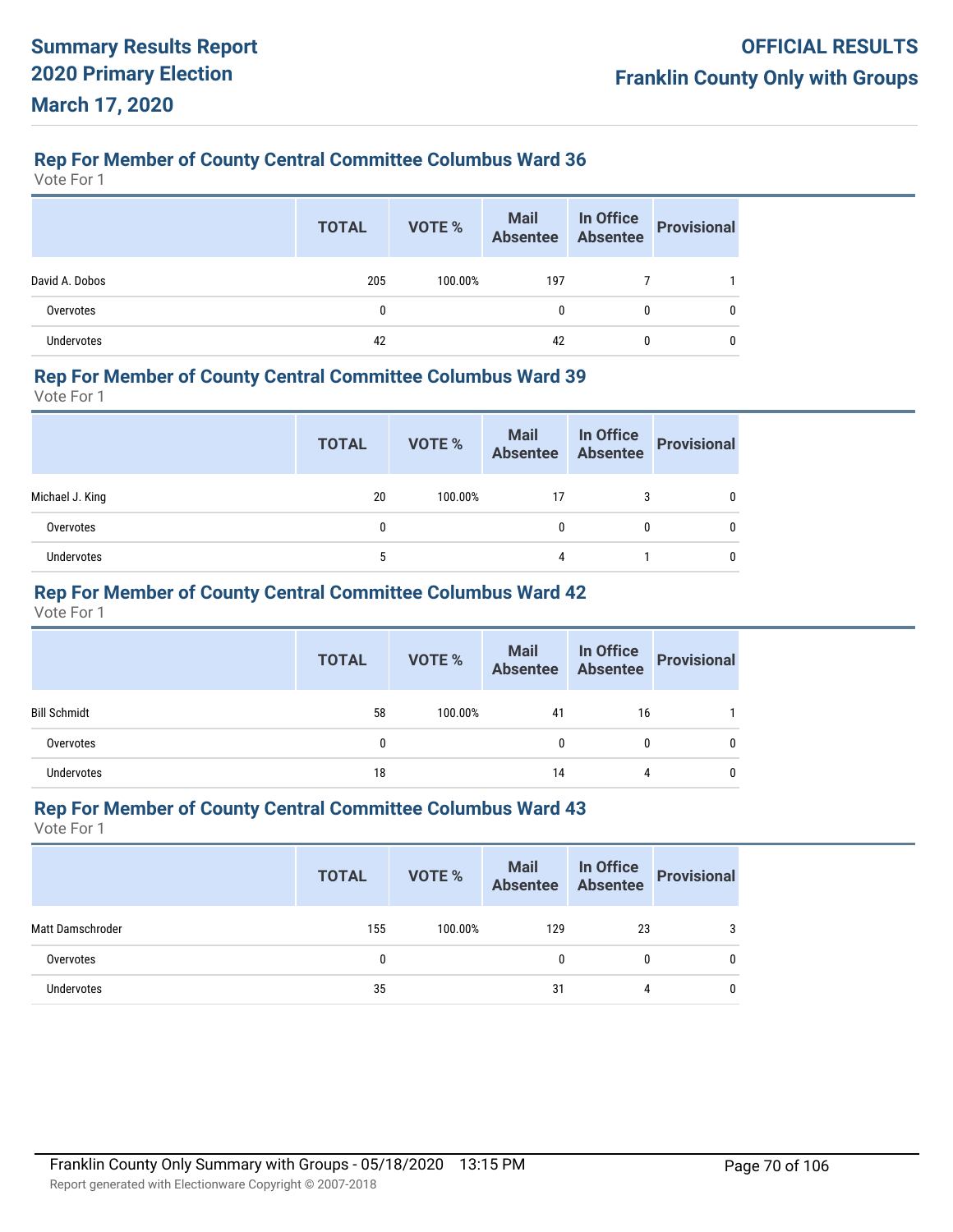Vote For 1

|                     | <b>TOTAL</b> | <b>VOTE %</b> | <b>Mail</b><br><b>Absentee</b> | In Office<br><b>Absentee</b> | <b>Provisional</b> |
|---------------------|--------------|---------------|--------------------------------|------------------------------|--------------------|
| Candidate Withdrawn | 119          | 48.77%        | 109                            | 10                           | 0                  |
| Charles C. Sanders  | 125          | 51.23%        | 122                            | 3                            | 0                  |
| Overvotes           |              |               |                                | 0                            | 0                  |
| <b>Undervotes</b>   | 31           |               | 29                             |                              |                    |

#### **Rep For Member of County Central Committee Columbus Ward 46**

Vote For 1

|                   | <b>TOTAL</b> | VOTE %  | Mail In Office<br>Absentee Absentee |    | <b>Provisional</b> |
|-------------------|--------------|---------|-------------------------------------|----|--------------------|
| Elise S. Geig     | 302          | 100.00% | 278                                 | 14 | 10                 |
| Overvotes         | 0            |         | 0                                   | 0  | 0                  |
| <b>Undervotes</b> | 85           |         | 79                                  | n  | 4                  |

#### **Rep For Member of County Central Committee Columbus Ward 47**

Vote For 1

|                      | <b>TOTAL</b> | VOTE %  | Mail In Office<br>Absentee Absentee |   | <b>Provisional</b> |
|----------------------|--------------|---------|-------------------------------------|---|--------------------|
| Edward J. Hauenstein | 89           | 100.00% | 86                                  | 3 |                    |
| Overvotes            | 0            |         |                                     | 0 |                    |
| Undervotes           | 27           |         | 27                                  | ſ |                    |

#### **Rep For Member of County Central Committee Columbus Ward 49**

|                | <b>TOTAL</b> | VOTE %  | Mail In Office<br>Absentee Absentee |   | <b>Provisional</b> |
|----------------|--------------|---------|-------------------------------------|---|--------------------|
| T. Ronald Sams | 258          | 100.00% | 247                                 | 8 | 3                  |
| Overvotes      | 0            |         | 0                                   |   |                    |
| Undervotes     | 68           |         | 65                                  | 3 |                    |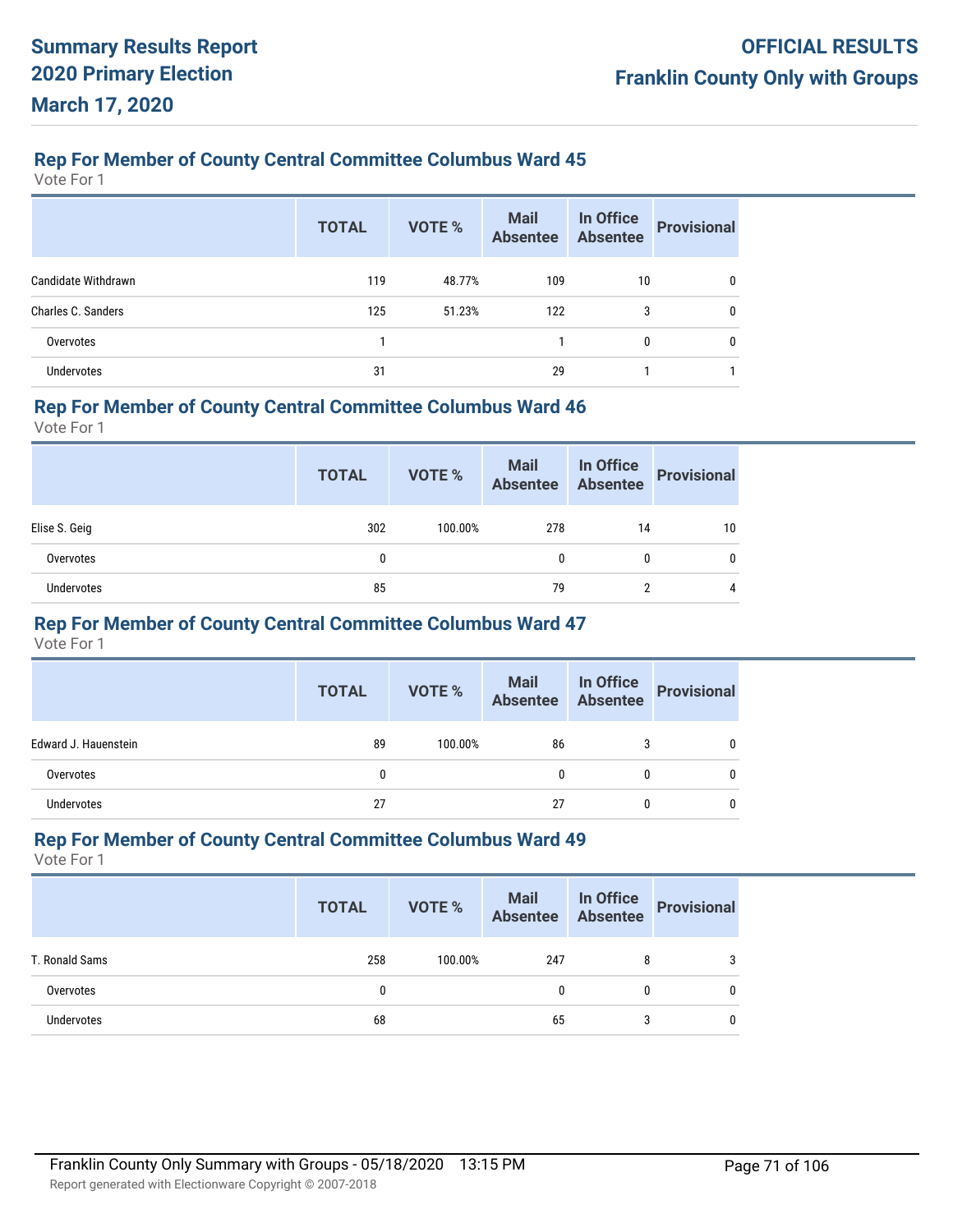Vote For 1

|                   | <b>TOTAL</b> | VOTE %  | Mail In Office<br>Absentee Absentee |   | <b>Provisional</b> |
|-------------------|--------------|---------|-------------------------------------|---|--------------------|
| Mark Larger       | 25           | 100.00% | 25                                  | 0 |                    |
| Overvotes         | 0            |         | 0                                   | 0 | 0                  |
| <b>Undervotes</b> |              |         | b                                   |   | 0                  |

#### **Rep For Member of County Central Committee Columbus Ward 54**

Vote For 1

|            | <b>TOTAL</b> | VOTE %  |     |    | Mail In Office<br>Absentee Absentee Provisional |
|------------|--------------|---------|-----|----|-------------------------------------------------|
| Mark Bell  | 171          | 100.00% | 154 | 16 |                                                 |
| Overvotes  | 0            |         | 0   |    |                                                 |
| Undervotes | 39           |         | 32  | b  |                                                 |

## **Rep For Member of County Central Committee Columbus Ward 56**

Vote For 1

|                    | <b>TOTAL</b> | VOTE %  | Mail In Office<br>Absentee Absentee |   | <b>Provisional</b> |
|--------------------|--------------|---------|-------------------------------------|---|--------------------|
| Kieran L. Cartharn | 20           | 100.00% | 14                                  | b |                    |
| Overvotes          |              |         | 0                                   | 0 |                    |
| Undervotes         | 8            |         | 8                                   | 0 |                    |

## **Rep For Member of County Central Committee Columbus Ward 60**

|                   | <b>TOTAL</b> | <b>VOTE %</b> | Mail In Office<br>Absentee Absentee |    | Provisional |
|-------------------|--------------|---------------|-------------------------------------|----|-------------|
| Mary H. Leavitt   | 384          | 100.00%       | 366                                 | 15 | 3           |
| Overvotes         | 0            |               | 0                                   | 0  | 0           |
| <b>Undervotes</b> | 93           |               | 92                                  |    | 0           |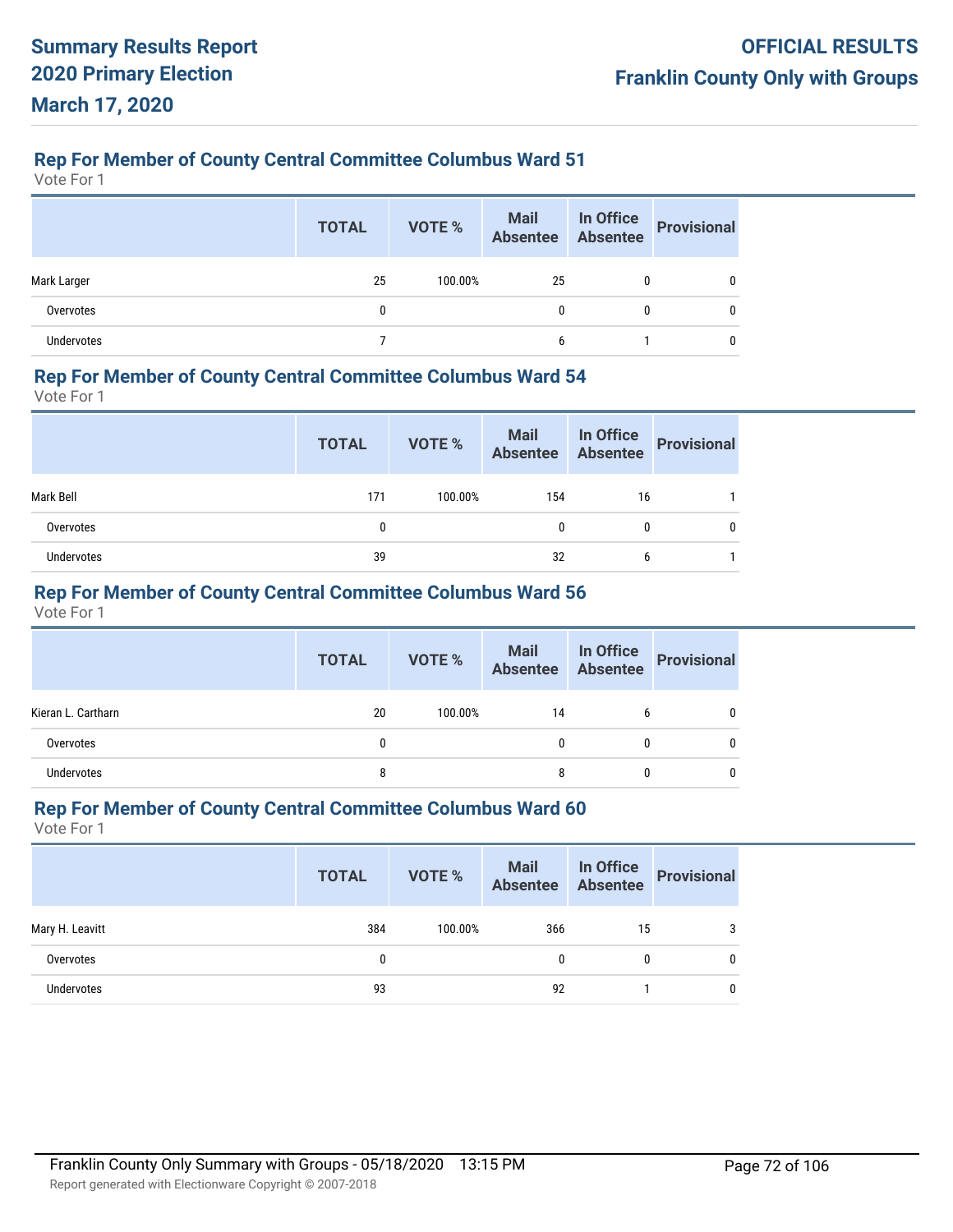Vote For 1

|                   | <b>TOTAL</b> | VOTE %  | Mail In Office<br>Absentee Absentee |    | <b>Provisional</b> |
|-------------------|--------------|---------|-------------------------------------|----|--------------------|
| Jim Burgess       | 155          | 100.00% | 128                                 | 25 | ົ                  |
| Overvotes         | 0            |         |                                     | 0  | 0                  |
| <b>Undervotes</b> | 37           |         | 34                                  |    |                    |

## **Rep For Member of County Central Committee Columbus Ward 63**

Vote For 1

|                | <b>TOTAL</b> | VOTE %  | Mail In Office<br>Absentee Absentee |    | Provisional |
|----------------|--------------|---------|-------------------------------------|----|-------------|
| William Schuck | 352          | 100.00% | 339                                 | 11 |             |
| Overvotes      | 0            |         | 0                                   | 0  |             |
| Undervotes     | 115          |         | 109                                 | 5  |             |

## **Rep For Member of County Central Committee Columbus Ward 64**

Vote For 1

|                   | <b>TOTAL</b> | VOTE %  | <b>Mail In Office</b><br>Absentee Absentee |   | Provisional |
|-------------------|--------------|---------|--------------------------------------------|---|-------------|
| Dennis Damon      | 295          | 100.00% | 283                                        |   | 3           |
| Overvotes         | $\mathbf{0}$ |         |                                            |   |             |
| <b>Undervotes</b> | 81           |         | 74                                         | b |             |

## **Rep For Member of County Central Committee Columbus Ward 65**

|                   | <b>TOTAL</b> | VOTE %  | Mail In Office<br>Absentee Absentee |    | Provisional |
|-------------------|--------------|---------|-------------------------------------|----|-------------|
| Marc A. Schare    | 232          | 100.00% | 218                                 | 14 |             |
| Overvotes         | 0            |         | 0                                   | 0  | 0           |
| <b>Undervotes</b> | 76           |         | 69                                  |    |             |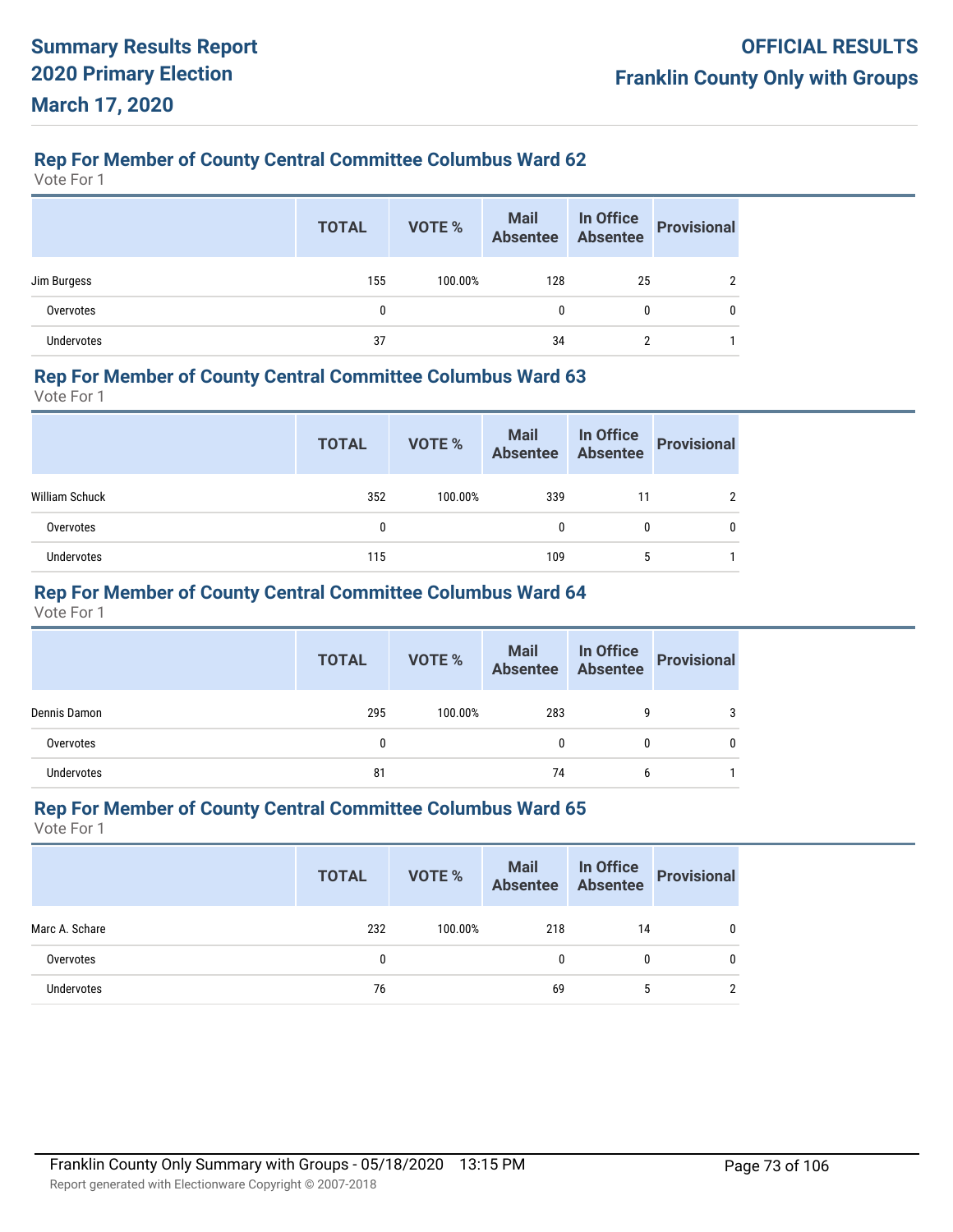Vote For 1

|                   | <b>TOTAL</b> | VOTE %  |     |    | Mail In Office<br>Absentee Absentee Provisional |
|-------------------|--------------|---------|-----|----|-------------------------------------------------|
| Sue Ellen King    | 213          | 100.00% | 196 | 12 | 5                                               |
| Overvotes         |              |         | 0   | 0  | 0                                               |
| <b>Undervotes</b> | 51           |         | 43  | b  | 3                                               |

## **Rep For Member of County Central Committee Columbus Ward 69**

Vote For 1

|            | <b>TOTAL</b> | <b>VOTE %</b> | Mail In Office<br>Absentee Absentee |              | Provisional |
|------------|--------------|---------------|-------------------------------------|--------------|-------------|
| Troy Judy  | 479          | 100.00%       | 453                                 | 17           |             |
| Overvotes  | 0            |               |                                     | $\mathbf{0}$ |             |
| Undervotes | 157          |               | 149                                 | 5            |             |

## **Rep For Member of County Central Committee Columbus Ward 70**

Vote For 1

|                         | <b>TOTAL</b> | <b>VOTE %</b> | Mail In Office<br>Absentee Absentee |    | <b>Provisional</b> |
|-------------------------|--------------|---------------|-------------------------------------|----|--------------------|
| <b>Stephany Spencer</b> | 272          | 100.00%       | 250                                 | 21 |                    |
| Overvotes               | 0            |               | 0                                   | 0  |                    |
| <b>Undervotes</b>       | 73           |               | 69                                  | 4  | 0                  |

## **Rep For Member of County Central Committee Columbus Ward 71**

|                   | <b>TOTAL</b> | <b>VOTE %</b> | <b>Mail In Office</b><br>Absentee Absentee |   | <b>Provisional</b> |
|-------------------|--------------|---------------|--------------------------------------------|---|--------------------|
| Andy Shifflette   | 178          | 100.00%       | 169                                        | 6 |                    |
| Overvotes         | 0            |               | 0                                          |   |                    |
| <b>Undervotes</b> | 54           |               | 49                                         | 3 |                    |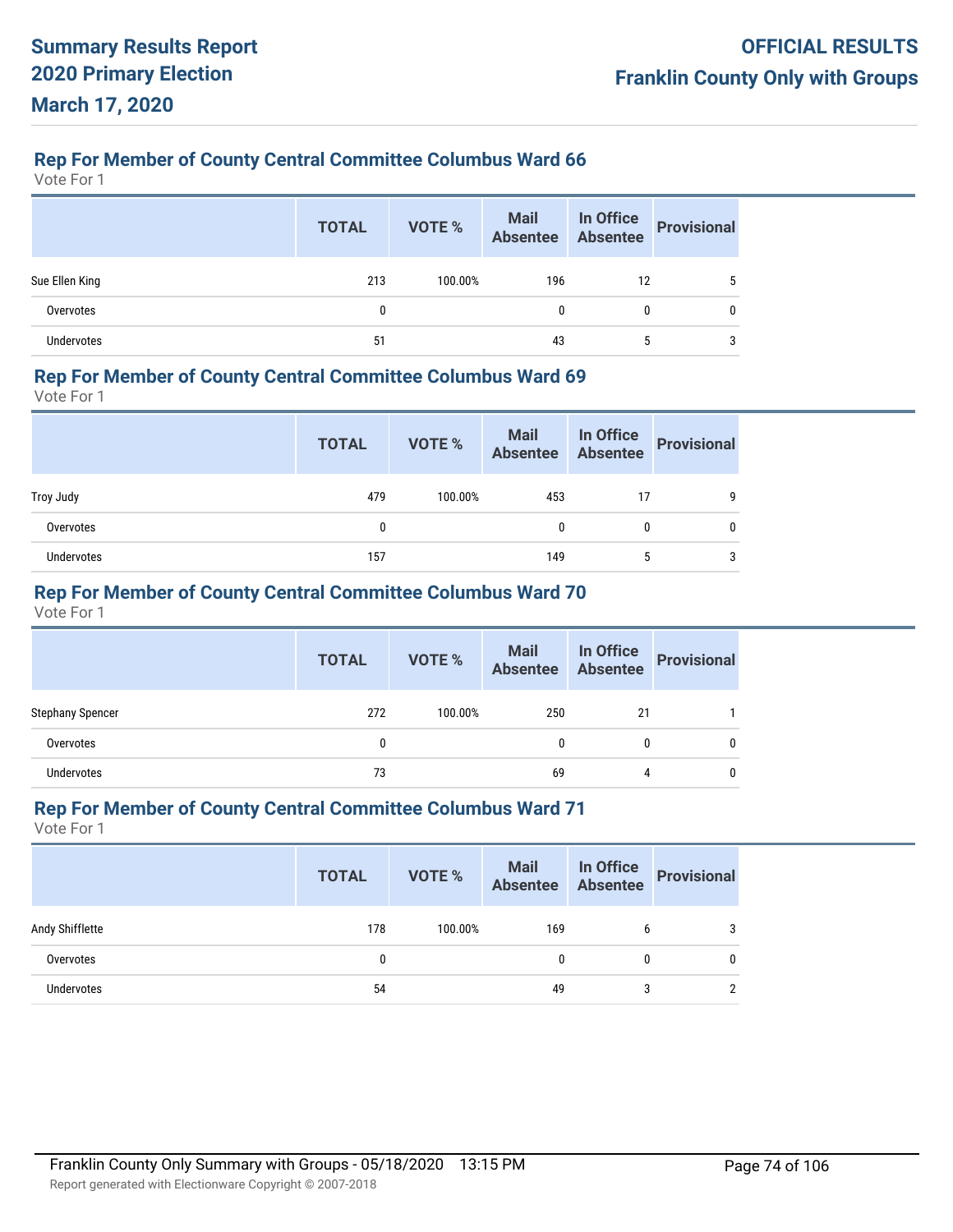Vote For 1

|                    | <b>TOTAL</b> | VOTE %  |     |    | Mail In Office<br>Absentee Absentee Provisional |
|--------------------|--------------|---------|-----|----|-------------------------------------------------|
| <b>Bill Wahoff</b> | 330          | 100.00% | 313 | 13 | 4                                               |
| Overvotes          | 0            |         |     | 0  | 0                                               |
| Undervotes         | 123          |         | 118 | 3  |                                                 |

### **Rep For Member of County Central Committee Columbus Ward 73**

Vote For 1

|                | <b>TOTAL</b> | VOTE %  | Mail In Office<br>Absentee Absentee |    | Provisional |
|----------------|--------------|---------|-------------------------------------|----|-------------|
| David R. Payne | 412          | 100.00% | 366                                 | 40 | 6           |
| Overvotes      | 0            |         | 0                                   | 0  |             |
| Undervotes     | 121          |         | 114                                 | 4  | 3           |

## **Rep For Member of County Central Committee Columbus Ward 75**

Vote For 1

|             | <b>TOTAL</b> | VOTE %  | Mail In Office<br>Absentee Absentee |              | Provisional |
|-------------|--------------|---------|-------------------------------------|--------------|-------------|
| Mike Dittoe | 245          | 100.00% | 232                                 | 11           | 2           |
| Overvotes   |              |         | 0                                   | 0            | 0           |
| Undervotes  | 91           |         | 90                                  | $\mathbf{0}$ |             |

## **Rep For Member of County Central Committee Columbus Ward 76**

|                   | <b>TOTAL</b> | VOTE %  | Mail In Office<br>Absentee Absentee |          | Provisional |
|-------------------|--------------|---------|-------------------------------------|----------|-------------|
| Brian P. Carnahan | 208          | 100.00% | 200                                 | 8        |             |
| Overvotes         | 0            |         | 0                                   | $\bf{0}$ |             |
| Undervotes        | 73           |         | 71                                  |          |             |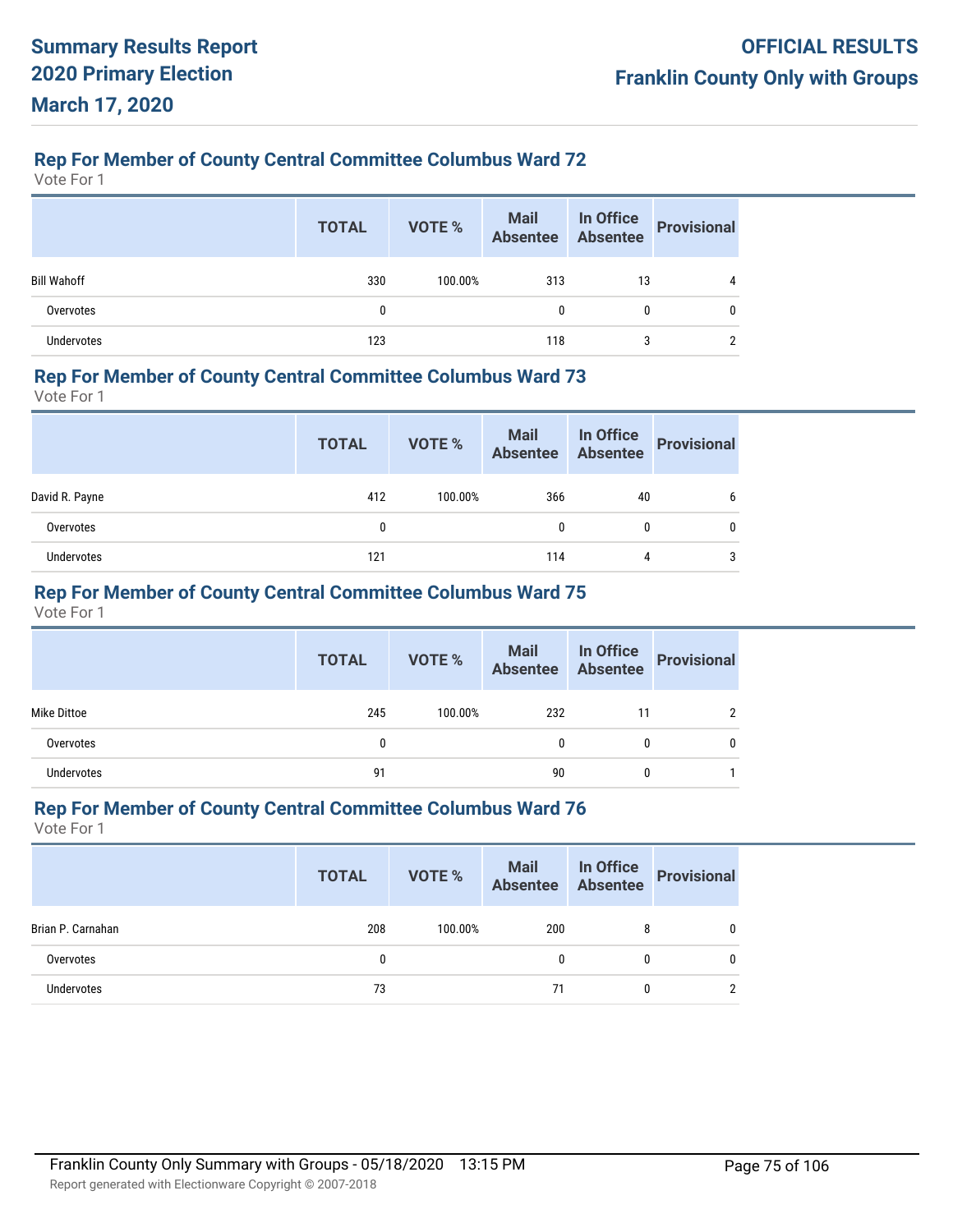Vote For 1

|                   | <b>TOTAL</b> | VOTE %  | Mail In Office<br>Absentee Absentee |              | <b>Provisional</b> |
|-------------------|--------------|---------|-------------------------------------|--------------|--------------------|
| Nick Wahoff       | 259          | 100.00% | 243                                 | 14           | ∩                  |
| Overvotes         | 0            |         |                                     | $\mathbf{0}$ | 0                  |
| <b>Undervotes</b> | 121          |         | 117                                 | 3            |                    |

## **Rep For Member of County Central Committee Columbus Ward 78**

Vote For 1

|            | <b>TOTAL</b> | VOTE %  | Mail In Office<br>Absentee Absentee |    | Provisional |
|------------|--------------|---------|-------------------------------------|----|-------------|
| Jack McGee | 254          | 100.00% | 240                                 | 10 | 4           |
| Overvotes  | 0            |         | 0                                   | 0  |             |
| Undervotes | 71           |         | 71                                  | 0  |             |

## **Rep For Member of County Central Committee Columbus Ward 79**

Vote For 1

|               | <b>TOTAL</b> | VOTE %  | Mail In Office<br>Absentee Absentee |   | <b>Provisional</b> |
|---------------|--------------|---------|-------------------------------------|---|--------------------|
| Adam C. Slane | 189          | 100.00% | 177                                 | 9 | 3                  |
| Overvotes     | 0            |         | 0                                   | 0 | 0                  |
| Undervotes    | 50           |         | 47                                  | 3 | 0                  |

## **Rep For Member of County Central Committee Columbus Ward 80**

|                   | <b>TOTAL</b> | VOTE %  | Mail In Office<br>Absentee Absentee |    | Provisional |
|-------------------|--------------|---------|-------------------------------------|----|-------------|
| Amy M. Hawkins    | 222          | 100.00% | 209                                 | 11 |             |
| Overvotes         | 0            |         | 0                                   | 0  | 0           |
| <b>Undervotes</b> | 47           |         | 44                                  |    |             |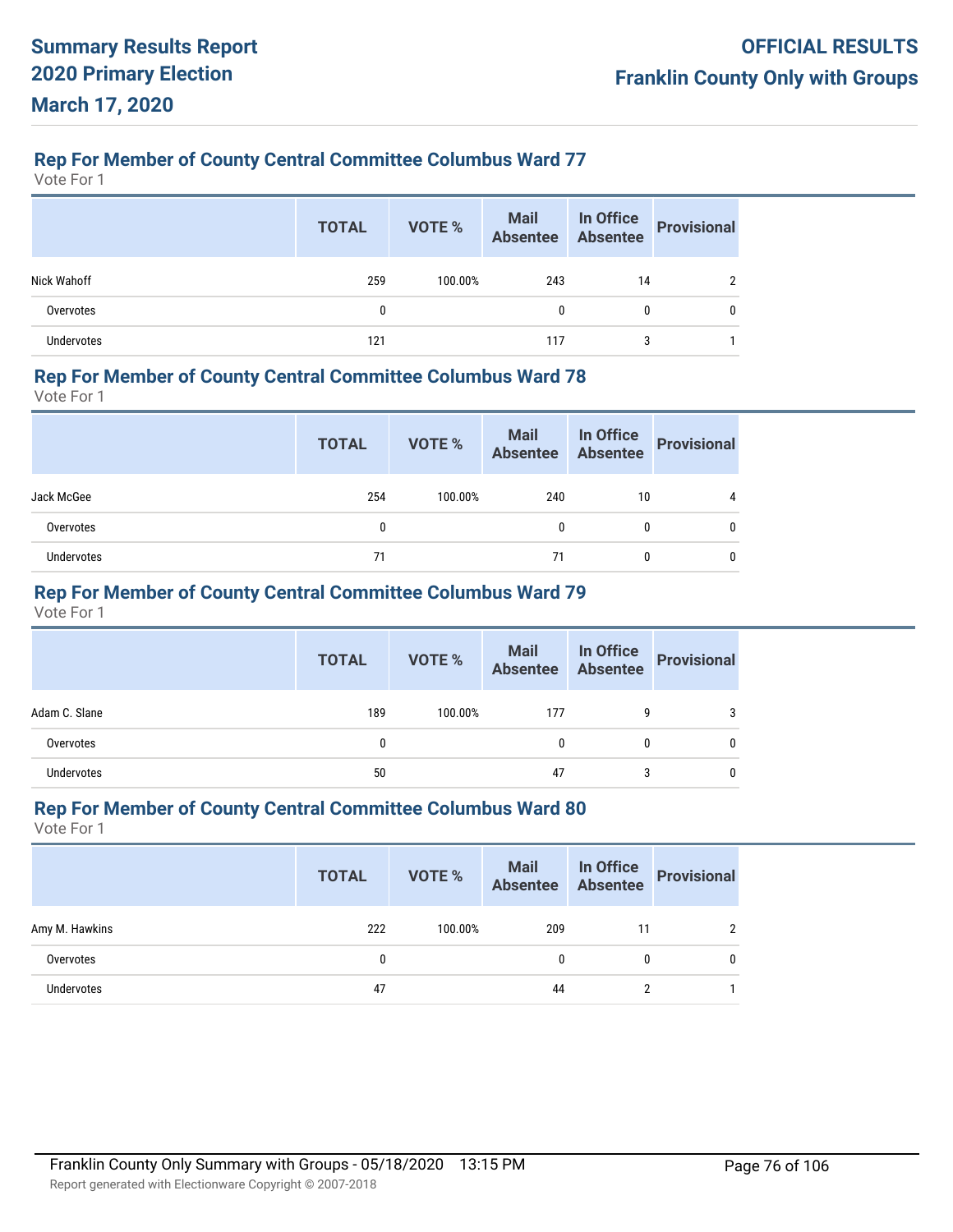Vote For 1

|                   | <b>TOTAL</b> | VOTE %  | Mail In Office<br>Absentee Absentee |              | Provisional |
|-------------------|--------------|---------|-------------------------------------|--------------|-------------|
| Thanh X. Pham     | 87           | 100.00% | 73                                  | 8            | b           |
| Overvotes         | 0            |         |                                     | $\mathbf{0}$ | 0           |
| <b>Undervotes</b> | 43           |         | 36                                  |              |             |

### **Rep For Member of County Central Committee Columbus Ward 82**

Vote For 1

|                 | <b>TOTAL</b> | VOTE %  | Mail In Office<br>Absentee Absentee |    | Provisional |
|-----------------|--------------|---------|-------------------------------------|----|-------------|
| Barcy F. McNeal | 593          | 100.00% | 538                                 | 40 | 15          |
| Overvotes       | 0            |         | $\mathbf{0}$                        | 0  |             |
| Undervotes      | 192          |         | 177                                 | 12 | 3           |

## **Rep For Member of County Central Committee Columbus Ward 84**

Vote For 1

|                   | <b>TOTAL</b> | VOTE %  | Mail In Office<br>Absentee Absentee |    | <b>Provisional</b> |
|-------------------|--------------|---------|-------------------------------------|----|--------------------|
| Michael C. Taylor | 374          | 100.00% | 354                                 | 14 | 6                  |
| Overvotes         | 0            |         | 0                                   | 0  | 0                  |
| <b>Undervotes</b> | 89           |         | 85                                  | 4  | 0                  |

## **Rep For Member of County Central Committee Columbus Ward 86**

|              | <b>TOTAL</b> | <b>VOTE %</b> |     |    | Mail In Office<br>Absentee Absentee Provisional |
|--------------|--------------|---------------|-----|----|-------------------------------------------------|
| Lisa Schacht | 231          | 100.00%       | 211 | 13 |                                                 |
| Overvotes    |              |               | 0   | 0  | 0                                               |
| Undervotes   | 39           |               | 37  |    |                                                 |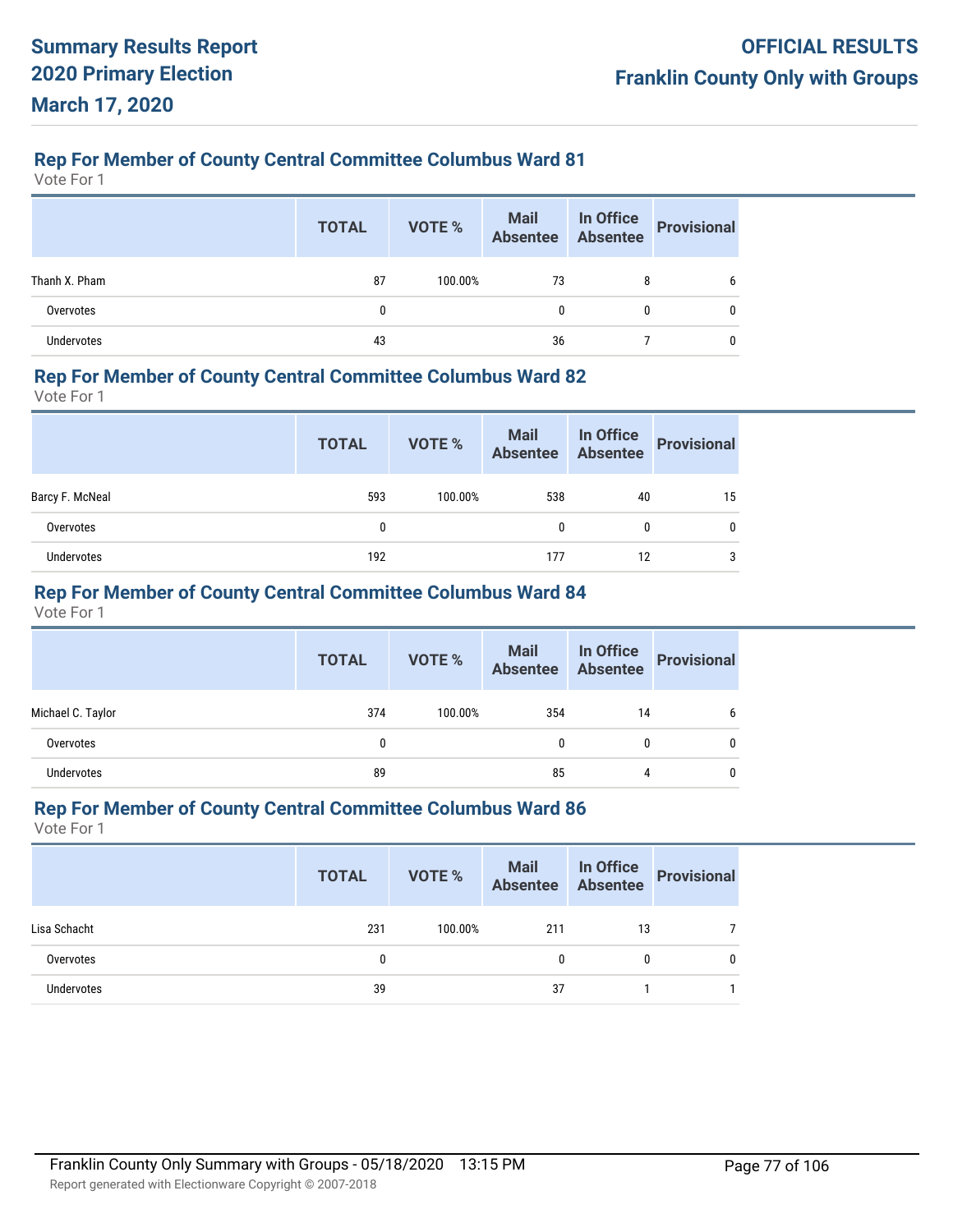Vote For 1

|                   | <b>TOTAL</b> | <b>VOTE %</b> | Mail In Office<br>Absentee Absentee |    | <b>Provisional</b> |
|-------------------|--------------|---------------|-------------------------------------|----|--------------------|
| <b>Stu Harris</b> | 409          | 100.00%       | 386                                 | 17 | b                  |
| Overvotes         | 0            |               | 0<br>$\mathbf{0}$                   |    | 0                  |
| <b>Undervotes</b> | 120          |               | 117                                 |    |                    |

## **Rep For Member of County Central Committee Dublin Ward 2**

Vote For 1

|                | <b>TOTAL</b> | VOTE %  | Mail In Office<br>Absentee Absentee |    | Provisional |
|----------------|--------------|---------|-------------------------------------|----|-------------|
| Kari B. Hertel | 478          | 100.00% | 455                                 | 20 | 3           |
| Overvotes      |              |         | 0                                   | 0  |             |
| Undervotes     | 143          |         | 139                                 | 3  |             |

## **Rep For Member of County Central Committee Dublin Ward 3**

Vote For 1

|                        | <b>TOTAL</b> | VOTE %  | Mail In Office<br>Absentee Absentee |   | <b>Provisional</b> |
|------------------------|--------------|---------|-------------------------------------|---|--------------------|
| Charles H. McClenaghan | 219          | 100.00% | 208                                 | 8 | 3                  |
| Overvotes              | 0            |         | 0                                   | 0 |                    |
| <b>Undervotes</b>      | 80           |         | 77                                  |   |                    |

## **Rep For Member of County Central Committee Dublin Ward 4**

|              | <b>TOTAL</b> | <b>VOTE %</b> | <b>Mail In Office</b><br>Absentee Absentee |   | Provisional  |
|--------------|--------------|---------------|--------------------------------------------|---|--------------|
| Larry Hughes | 241          | 100.00%       | 236                                        |   | 0            |
| Overvotes    | 0            |               | 0                                          |   | $\mathbf{0}$ |
| Undervotes   | 82           |               | 78                                         | 3 |              |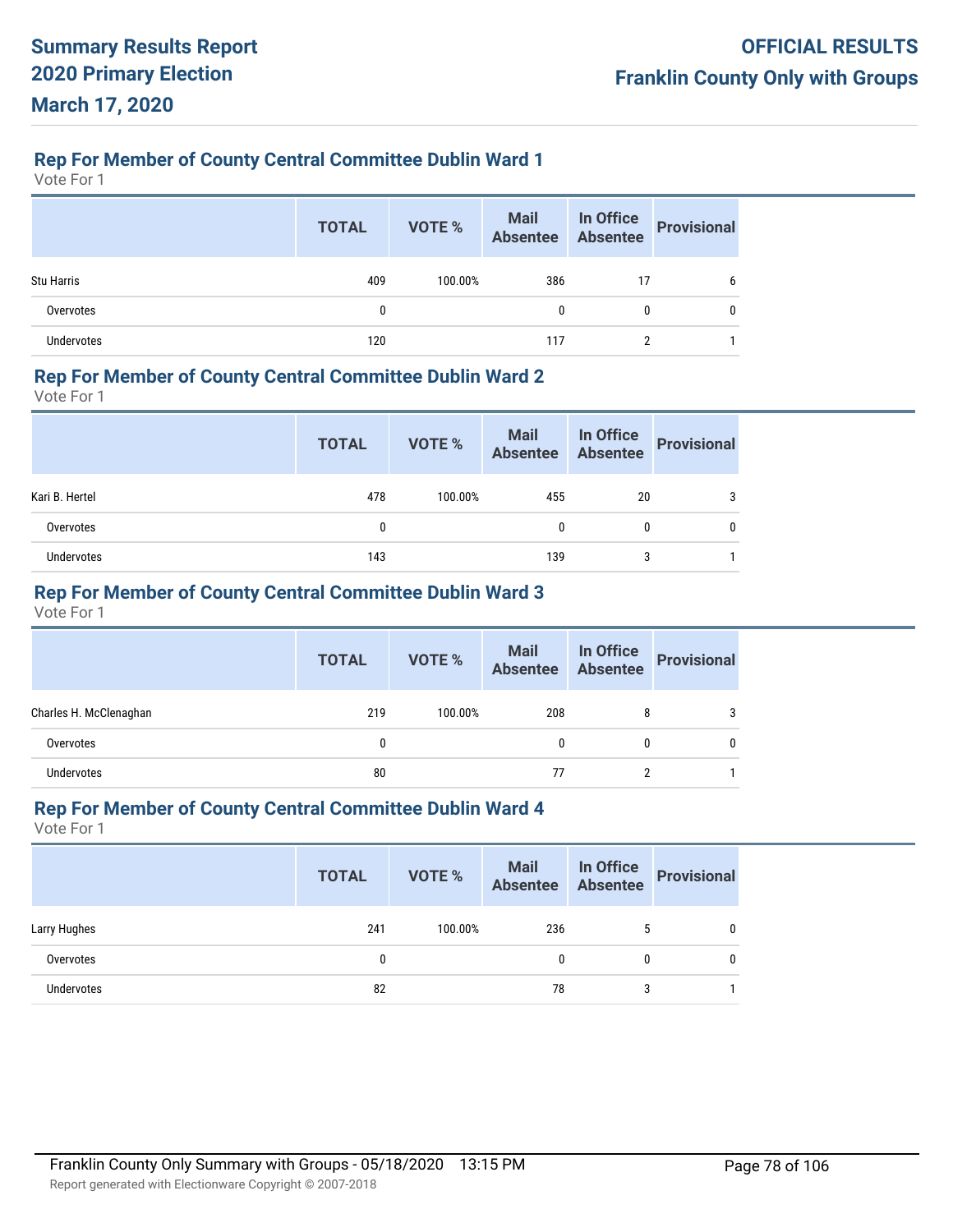# **Rep For Member of County Central Committee Franklin Township**

Vote For 1

|               | <b>TOTAL</b> | VOTE %  |     |   | Mail In Office<br>Absentee Absentee Provisional |
|---------------|--------------|---------|-----|---|-------------------------------------------------|
| Jeff Williams | 266          | 100.00% | 255 | 9 |                                                 |
| Overvotes     |              |         | 0   | 0 |                                                 |
| Undervotes    | 89           |         | 88  |   |                                                 |

### **Rep For Member of County Central Committee Gahanna Ward 1**

Vote For 1

|                  | <b>TOTAL</b> | VOTE %  | Mail In Office<br>Absentee Absentee |    | Provisional |
|------------------|--------------|---------|-------------------------------------|----|-------------|
| Nicholas Bendoff | 285          | 100.00% | 271                                 | 11 | 3           |
| Overvotes        | 0            |         | 0                                   | 0  |             |
| Undervotes       | 105          |         | 99                                  | 4  |             |

## **Rep For Member of County Central Committee Gahanna Ward 2**

Vote For 1

|                      | <b>TOTAL</b> | VOTE %  | Mail In Office<br>Absentee Absentee |    | <b>Provisional</b> |
|----------------------|--------------|---------|-------------------------------------|----|--------------------|
| Elizabeth Thym Smith | 351          | 100.00% | 318                                 | 29 | 4                  |
| Overvotes            | $\mathbf{0}$ |         |                                     | 0  |                    |
| <b>Undervotes</b>    | 121          |         | 112                                 | 8  |                    |

## **Rep For Member of County Central Committee Gahanna Ward 4**

|                   | <b>TOTAL</b> | <b>VOTE %</b> | <b>Mail</b><br><b>Absentee</b> | In Office<br>Absentee | <b>Provisional</b> |
|-------------------|--------------|---------------|--------------------------------|-----------------------|--------------------|
| James Leeseberg   | 110          | 23.97%        | 102                            | 6                     | 2                  |
| Jim McGregor      | 349          | 76.03%        | 328                            | 18                    | 3                  |
| Overvotes         | 0            |               | 0                              | 0                     | 0                  |
| <b>Undervotes</b> | 27           |               | 27                             | 0                     | 0                  |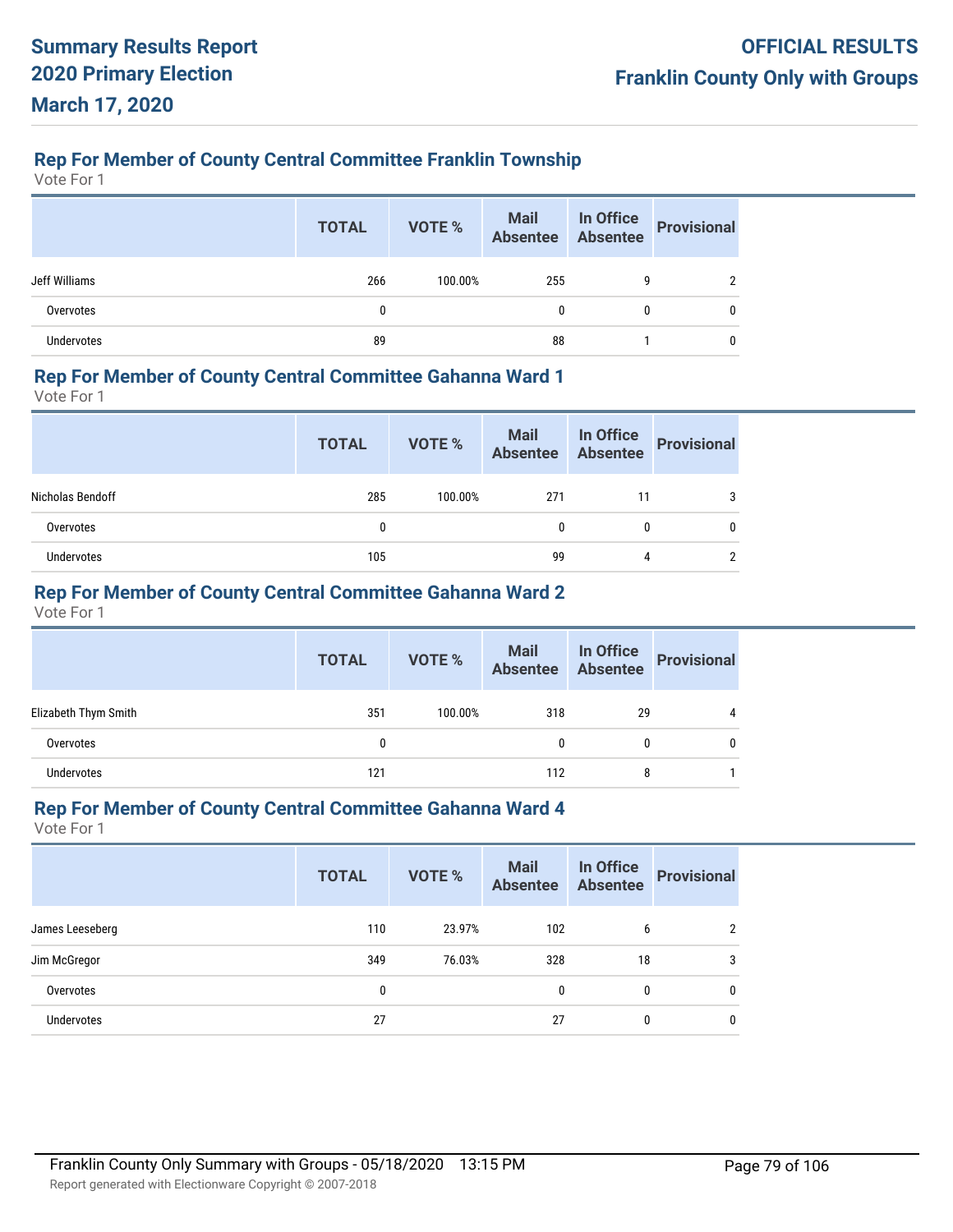# **Rep For Member of County Central Committee Grove City Ward 1**

Vote For 1

|                   | <b>TOTAL</b> | VOTE %  | Mail In Office<br>Absentee Absentee |   | Provisional |
|-------------------|--------------|---------|-------------------------------------|---|-------------|
| Ted A. Berry      | 351          | 100.00% | 342                                 | b |             |
| Overvotes         | 0            |         | 0                                   | 0 |             |
| <b>Undervotes</b> | 103          |         | 100                                 |   |             |

## **Rep For Member of County Central Committee Grove City Ward 2**

Vote For 1

|                  | <b>TOTAL</b> | VOTE %  | Mail In Office<br>Absentee Absentee |   | Provisional |
|------------------|--------------|---------|-------------------------------------|---|-------------|
| Richard L. Stage | 526          | 100.00% | 515                                 | 9 |             |
| Overvotes        | 0            |         | 0                                   | 0 |             |
| Undervotes       | 142          |         | 141                                 |   |             |

## **Rep For Member of County Central Committee Grove City Ward 3**

Vote For 1

|                       | <b>TOTAL</b> | <b>VOTE %</b> | Mail<br>Absentee | In Office<br>Absentee | <b>Provisional</b> |
|-----------------------|--------------|---------------|------------------|-----------------------|--------------------|
| Debra L. Bennett      | 193          | 32.33%        | 189              | 4                     | 0                  |
| <b>Christine Houk</b> | 404          | 67.67%        | 391              | 9                     | 4                  |
| Overvotes             |              |               |                  | 0                     | 0                  |
| <b>Undervotes</b>     | 126          |               | 123              | 0                     | 3                  |

## **Rep For Member of County Central Committee Grove City Ward 4**

|                         | <b>TOTAL</b> | <b>VOTE %</b> | <b>Mail</b><br><b>Absentee</b> | In Office<br><b>Absentee</b> | <b>Provisional</b> |
|-------------------------|--------------|---------------|--------------------------------|------------------------------|--------------------|
| <b>Steven Robinette</b> | 259          | 49.81%        | 247                            |                              | 5                  |
| R. Roby Schottke        | 261          | 50.19%        | 255                            | 4                            | $\mathcal{P}$      |
| Overvotes               | 0            |               | 0                              | $\mathbf{0}$                 | $\mathbf{0}$       |
| Undervotes              | 50           |               | 49                             |                              | 0                  |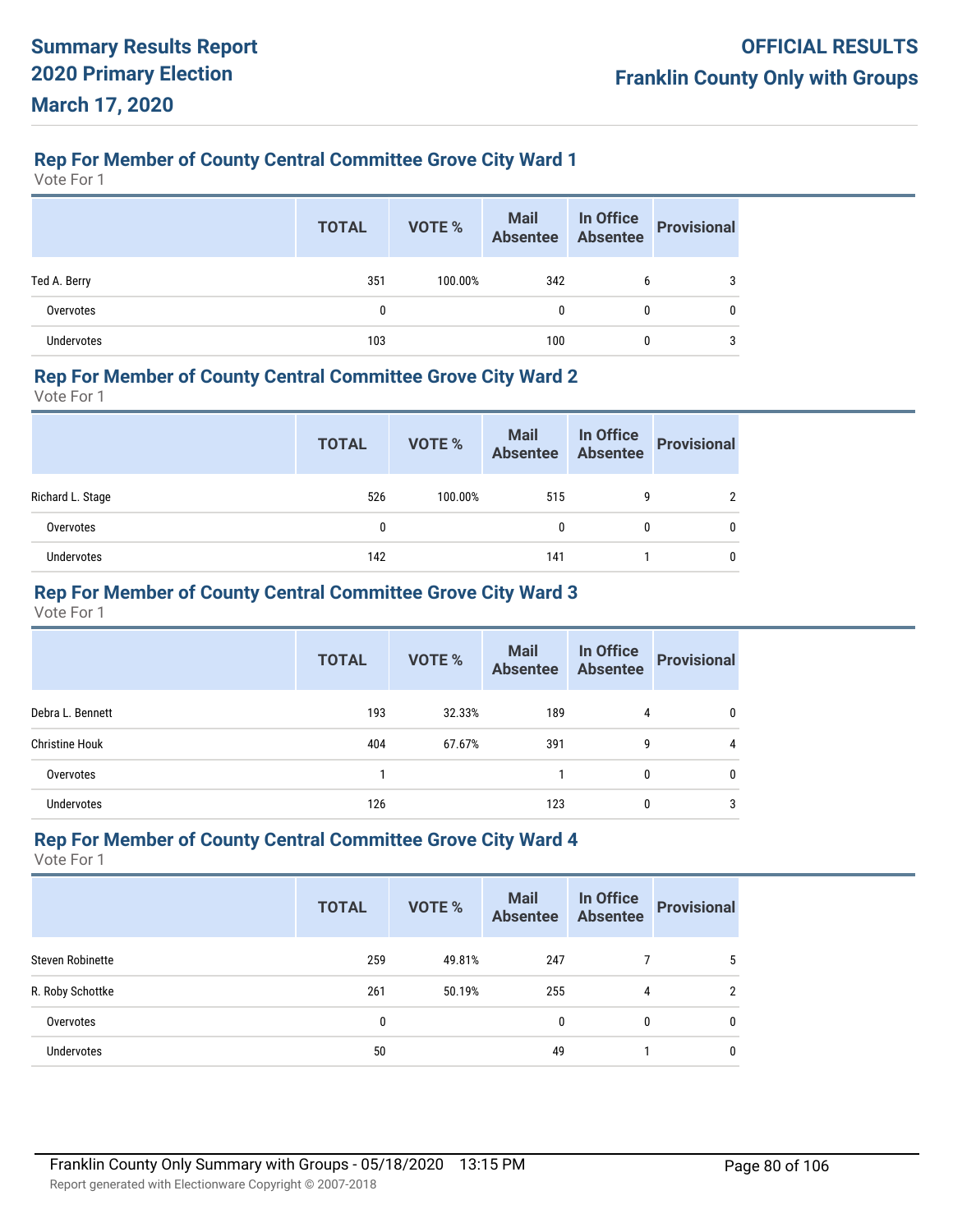# **Rep For Member of County Central Committee Groveport**

Vote For 1

|                    | <b>TOTAL</b> | VOTE %  | Mail In Office<br>Absentee Absentee |   | Provisional |
|--------------------|--------------|---------|-------------------------------------|---|-------------|
| Patrick M. Pickett | 249          | 100.00% | 242                                 | 6 |             |
| Overvotes          | 0            |         | 0                                   |   |             |
| <b>Undervotes</b>  | 82           |         | 79                                  |   |             |

### **Rep For Member of County Central Committee Grandview**

Vote For 1

|            | <b>TOTAL</b> | VOTE %  | Mail In Office<br>Absentee Absentee |   | Provisional |
|------------|--------------|---------|-------------------------------------|---|-------------|
| Tim Adams  | 134          | 100.00% | 122                                 | 9 |             |
| Overvotes  | 0            |         |                                     | 0 |             |
| Undervotes | 57           |         | 53                                  | 4 |             |

## **Rep For Member of County Central Committee Hamilton Township**

Vote For 1

|                      | <b>TOTAL</b> | VOTE %  | Mail In Office<br>Absentee Absentee |   | <b>Provisional</b> |
|----------------------|--------------|---------|-------------------------------------|---|--------------------|
| <b>Christie Ward</b> | 284          | 100.00% | 278                                 | 3 | 3                  |
| Overvotes            |              |         | 0                                   | 0 | 0                  |
| Undervotes           | 87           |         | 80                                  |   | b                  |

## **Rep For Member of County Central Committee Hilliard Ward 1**

|                   | <b>TOTAL</b> | VOTE %  |     |              | Mail In Office<br>Absentee Absentee Provisional |
|-------------------|--------------|---------|-----|--------------|-------------------------------------------------|
| Melinda Dennis    | 239          | 100.00% | 228 |              | 4                                               |
| Overvotes         | 0            |         | 0   | $\mathbf{0}$ |                                                 |
| <b>Undervotes</b> | 88           |         | 87  | $\mathbf{0}$ |                                                 |
|                   |              |         |     |              |                                                 |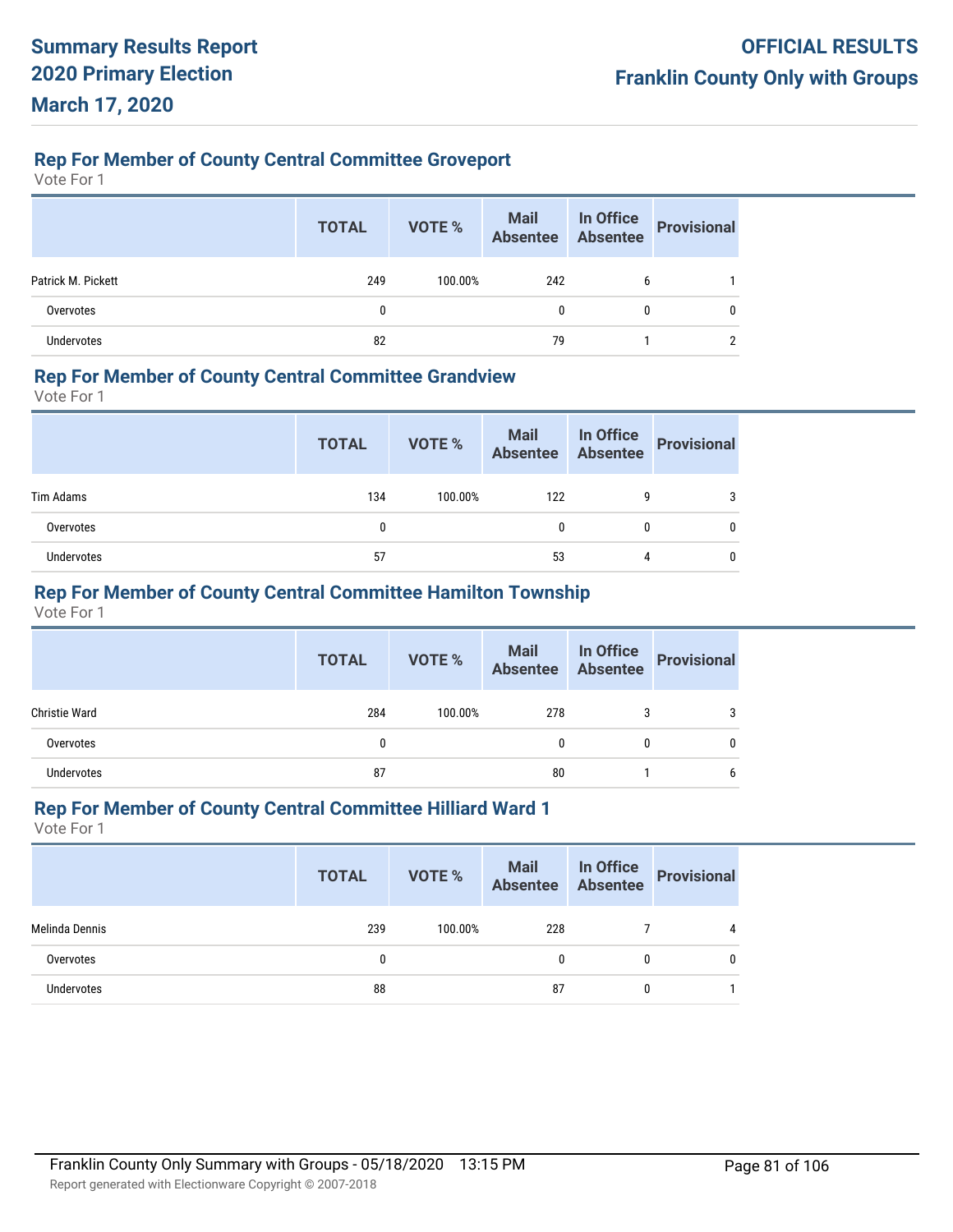# **Rep For Member of County Central Committee Hilliard Ward 2**

Vote For 1

|                    | <b>TOTAL</b> | VOTE %  | Mail In Office<br>Absentee Absentee |   | Provisional |
|--------------------|--------------|---------|-------------------------------------|---|-------------|
| <b>Andy Teater</b> | 430          | 100.00% | 416                                 |   |             |
| Overvotes          |              |         | 0                                   | 0 |             |
| <b>Undervotes</b>  | 128          |         | 125                                 |   |             |

## **Rep For Member of County Central Committee Hilliard Ward 3**

Vote For 1

|                    | <b>TOTAL</b> | VOTE %  | Mail In Office<br>Absentee Absentee |    | Provisional |
|--------------------|--------------|---------|-------------------------------------|----|-------------|
| <b>Omar Tarazi</b> | 264          | 100.00% | 250                                 | 11 | 3           |
| Overvotes          | 0            |         | 0                                   | 0  |             |
| Undervotes         | 100          |         | 93                                  | 6  |             |

## **Rep For Member of County Central Committee Hilliard Ward 4**

Vote For 1

|                    | <b>TOTAL</b> | VOTE %  | Mail In Office<br>Absentee Absentee |   | <b>Provisional</b> |
|--------------------|--------------|---------|-------------------------------------|---|--------------------|
| Stephanie L. Kunze | 320          | 100.00% | 309                                 | ა | 6                  |
| Overvotes          | 0            |         | 0                                   | 0 | 0                  |
| <b>Undervotes</b>  | 76           |         | 71                                  | 3 | າ                  |

## **Rep For Member of County Central Committee Jackson Township**

|                     | <b>TOTAL</b> | <b>VOTE %</b> | Mail In Office<br>Absentee Absentee |   | Provisional |
|---------------------|--------------|---------------|-------------------------------------|---|-------------|
| Stephen J. Bowshier | 252          | 100.00%       | 241                                 |   | 6           |
| Overvotes           | 0            |               | 0                                   | 0 | 0           |
| <b>Undervotes</b>   | 62           |               | 62                                  | 0 | 0           |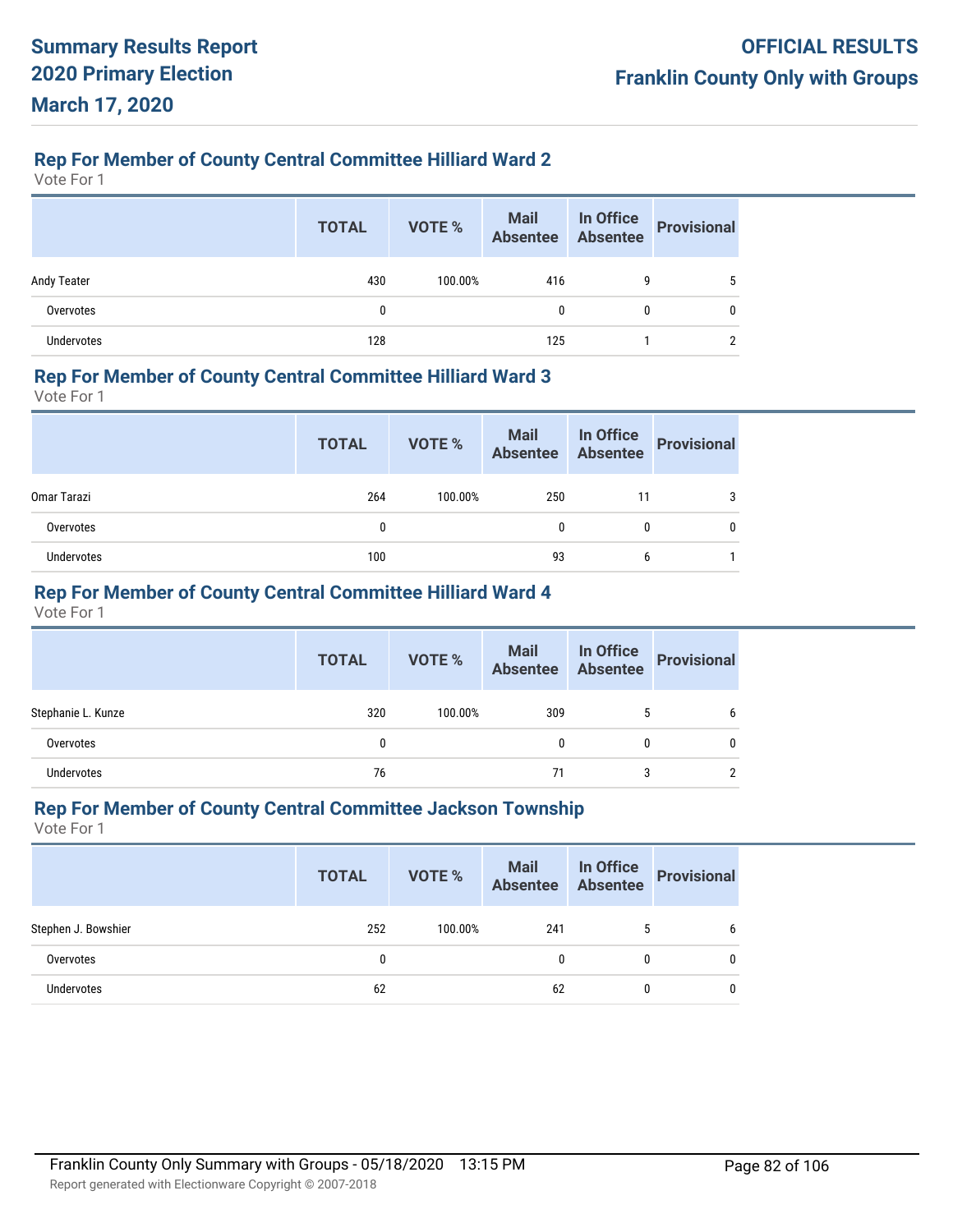# **Rep For Member of County Central Committee Jefferson Township**

Vote For 1

|                      | <b>TOTAL</b> | VOTE %  | Mail In Office<br>Absentee Absentee |   | Provisional |
|----------------------|--------------|---------|-------------------------------------|---|-------------|
| <b>Matthew Carle</b> | 380          | 100.00% | 367                                 | 8 |             |
| Overvotes            | 0            |         | 0                                   |   |             |
| Undervotes           | 177          |         | 174                                 |   |             |

## **Rep For Member of County Central Committee Madison Township**

Vote For 1

|                   | <b>TOTAL</b> | VOTE %  |     |    | Mail In Office<br>Absentee Absentee Provisional |
|-------------------|--------------|---------|-----|----|-------------------------------------------------|
| <b>Brad Lewis</b> | 394          | 100.00% | 376 | 12 |                                                 |
| Overvotes         | 0            |         | 0   |    |                                                 |
| Undervotes        | 108          |         | 104 |    |                                                 |

## **Rep For Member of County Central Committee Marble Cliff**

Vote For 1

|            | <b>TOTAL</b> | VOTE %  | Mail In Office<br>Absentee Absentee |   | Provisional |
|------------|--------------|---------|-------------------------------------|---|-------------|
| Don Slowik | 21           | 100.00% | 20                                  |   |             |
| Overvotes  | 0            |         |                                     | 0 |             |
| Undervotes | 4            |         | 4                                   | 0 |             |

## **Rep For Member of County Central Committee New Albany**

|                   | <b>TOTAL</b> | VOTE %  |     |   | Mail In Office<br>Absentee Absentee Provisional |
|-------------------|--------------|---------|-----|---|-------------------------------------------------|
| Angela M. Mingo   | 291          | 100.00% | 286 |   | 4                                               |
| Overvotes         | 0            |         | 0   | 0 | 0                                               |
| <b>Undervotes</b> | 88           |         | 81  | 5 |                                                 |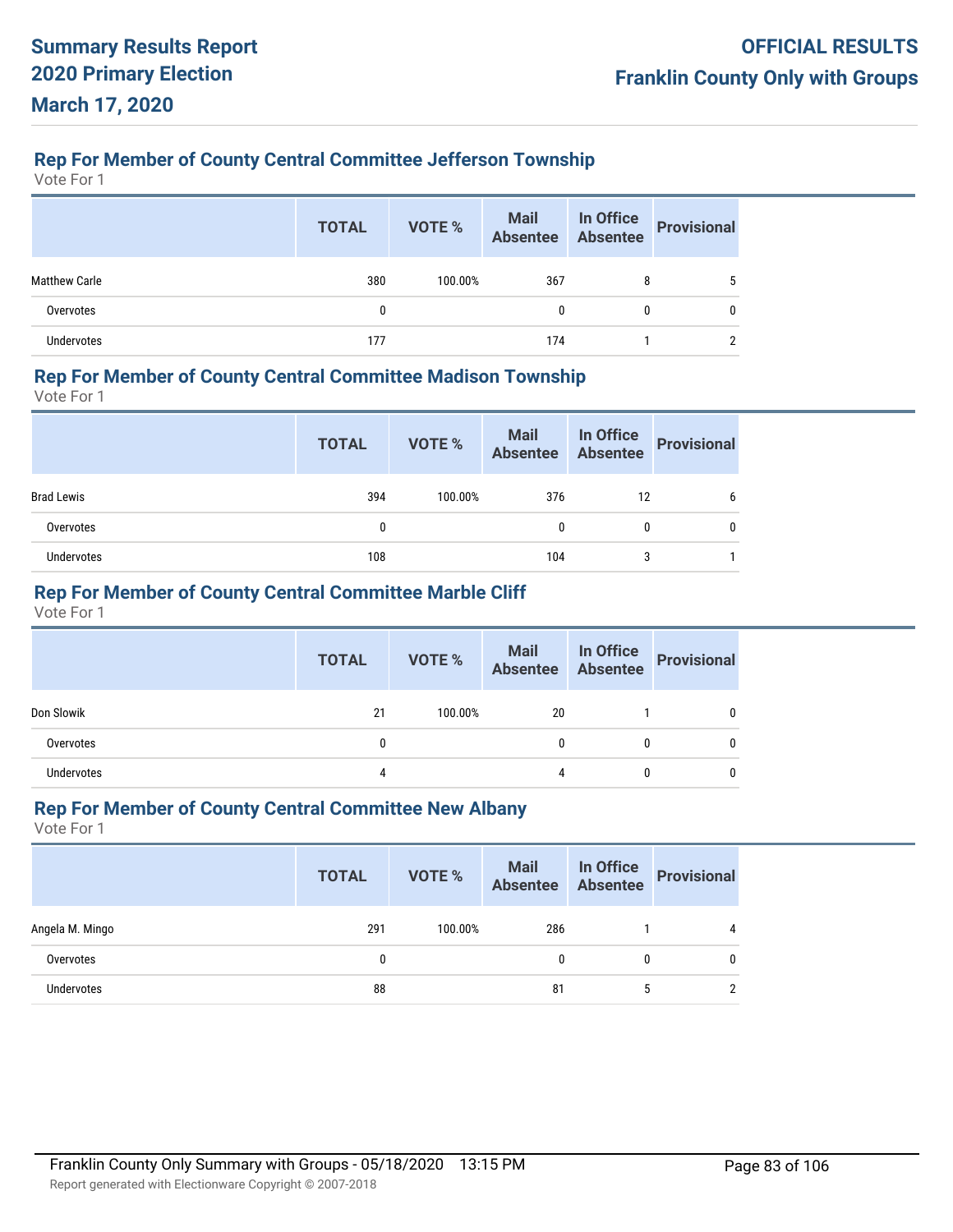# **Rep For Member of County Central Committee Pleasant Township**

Vote For 1

|                   | <b>TOTAL</b> | VOTE %  | Mail In Office<br>Absentee Absentee |   | Provisional |
|-------------------|--------------|---------|-------------------------------------|---|-------------|
| Nancy Hunter      | 315          | 100.00% | 309                                 | ა |             |
| Overvotes         | 0            |         | 0                                   | 0 |             |
| <b>Undervotes</b> | 134          |         | 132                                 |   |             |

## **Rep For Member of County Central Committee Prairie Township**

Vote For 1

|            | <b>TOTAL</b> | VOTE %  |     |    | Mail In Office<br>Absentee Absentee Provisional |
|------------|--------------|---------|-----|----|-------------------------------------------------|
| Don Petit  | 537          | 100.00% | 517 | 11 | q                                               |
| Overvotes  | 0            |         | 0   |    |                                                 |
| Undervotes | 202          |         | 197 |    |                                                 |

## **Rep For Member of County Central Committee Reynoldsburg Ward 1**

Vote For 1

|                     | <b>TOTAL</b> | VOTE %  | Mail In Office<br>Absentee Absentee |   | <b>Provisional</b> |
|---------------------|--------------|---------|-------------------------------------|---|--------------------|
| <b>Brad McCloud</b> | 318          | 100.00% | 311                                 | b |                    |
| Overvotes           | 0            |         | 0                                   | 0 |                    |
| <b>Undervotes</b>   | 62           |         | 58                                  | 3 |                    |

## **Rep For Member of County Central Committee Reynoldsburg Ward 2**

|                      | <b>TOTAL</b> | VOTE %  | Mail In Office<br>Absentee Absentee Provisional |    |   |
|----------------------|--------------|---------|-------------------------------------------------|----|---|
| <b>Brett Luzader</b> | 329          | 100.00% | 316                                             | 13 | 0 |
| Overvotes            | 0            |         | 0                                               | 0  | 0 |
| Undervotes           | 57           |         | 56                                              |    | 0 |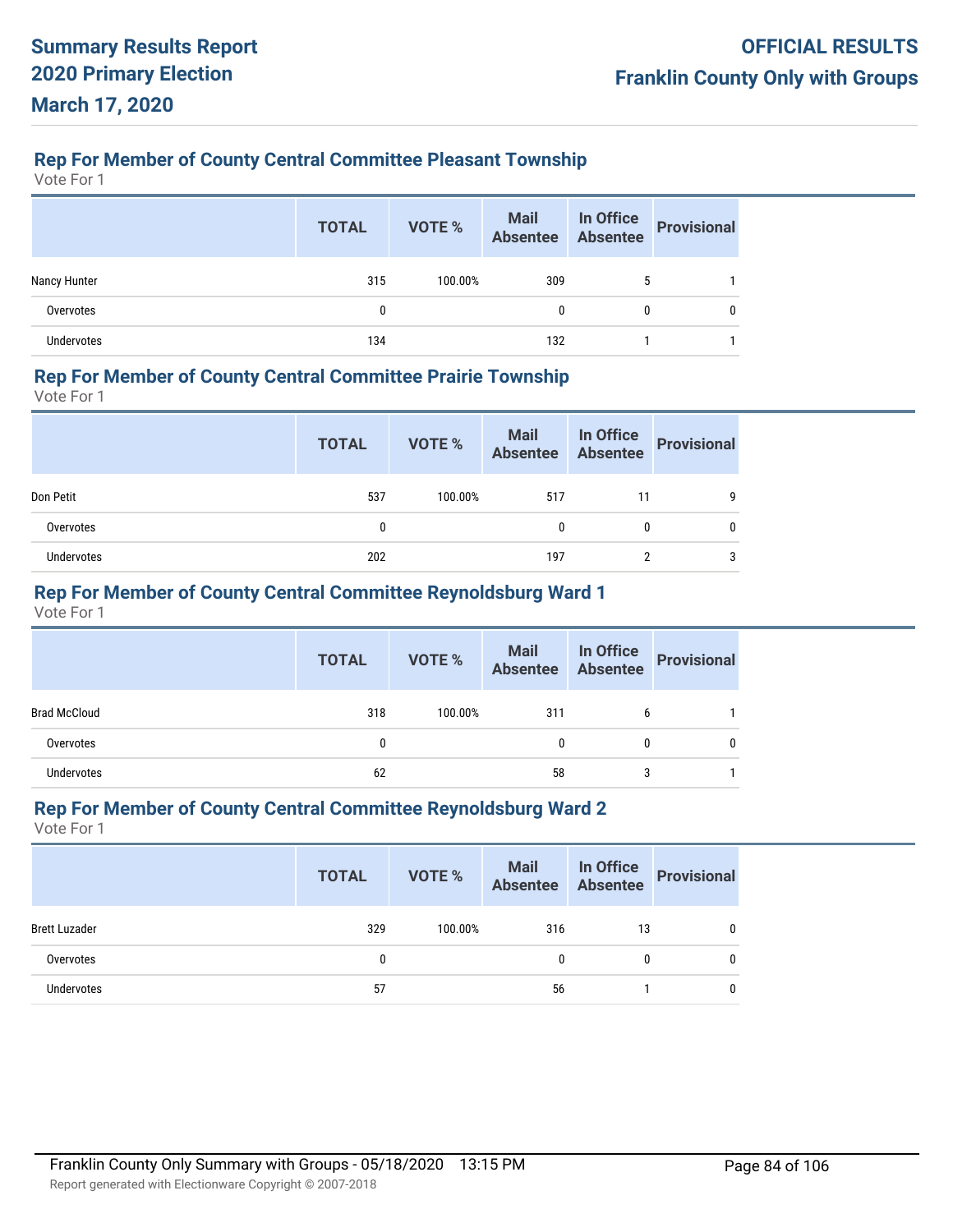## **Rep For Member of County Central Committee Reynoldsburg Ward 3**

Vote For 1

|                          | <b>TOTAL</b> | <b>VOTE %</b> | Mail<br>Absentee | In Office<br>Absentee | <b>Provisional</b> |
|--------------------------|--------------|---------------|------------------|-----------------------|--------------------|
| <b>Marshall Spalding</b> | 94           | 74.60%        | 91               | 2                     |                    |
| <b>Vincent Tornero</b>   | 32           | 25.40%        | 31               |                       | 0                  |
| Overvotes                | 0            |               | $\mathbf{0}$     | 0                     | 0                  |
| Undervotes               | 13           |               | 13               | 0                     | 0                  |

## **Rep For Member of County Central Committee Reynoldsburg Ward 4**

Vote For 1

|                   | <b>TOTAL</b> | VOTE %  | Mail In Office<br>Absentee Absentee |   | Provisional |
|-------------------|--------------|---------|-------------------------------------|---|-------------|
| Chris Long        | 216          | 100.00% | 210                                 | ა |             |
| Overvotes         | 0            |         | 0                                   | 0 | 0           |
| <b>Undervotes</b> | 36           |         | 34                                  | ŋ |             |

## **Rep For Member of County Central Committee Sharon Township**

Vote For 1

|                | <b>TOTAL</b> | VOTE %  | Mail In Office<br>Absentee Absentee |   | <b>Provisional</b> |
|----------------|--------------|---------|-------------------------------------|---|--------------------|
| John H. Oberle | 97           | 100.00% | 92                                  | 5 |                    |
| Overvotes      |              |         | 0                                   | 0 |                    |
| Undervotes     | 25           |         | 24                                  |   |                    |

## **Rep For Member of County Central Committee Truro Township**

|                     | <b>TOTAL</b> | VOTE %  |    | Mail In Office<br>Absentee Absentee Provisional |
|---------------------|--------------|---------|----|-------------------------------------------------|
| Christopher J. Baer | 45           | 100.00% | 44 |                                                 |
| Overvotes           | 0            |         | 0  |                                                 |
| Undervotes          | 13           |         | 13 |                                                 |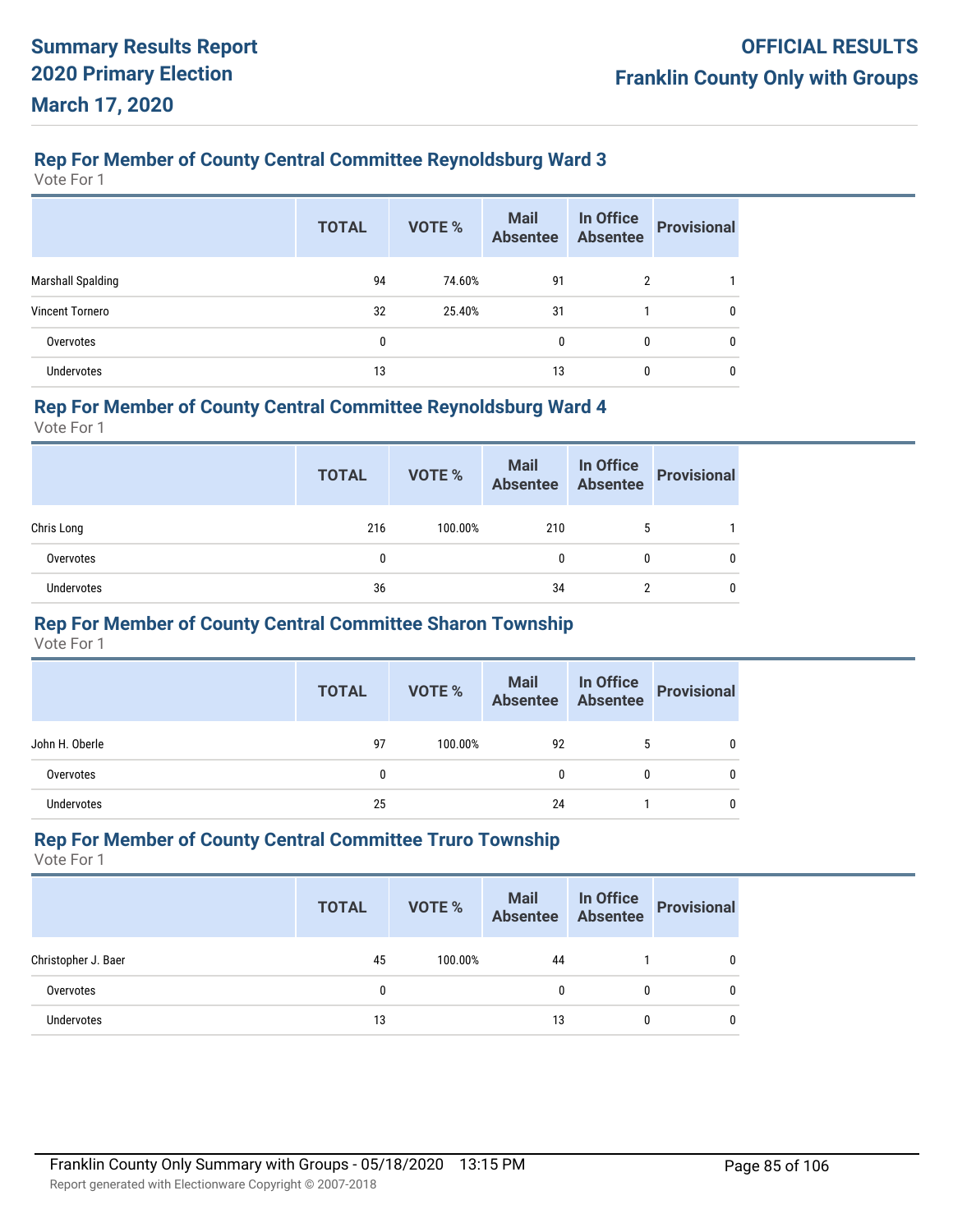# **Rep For Member of County Central Committee Upper Arlington Ward 1**

Vote For 1

|                   | <b>TOTAL</b> | <b>VOTE %</b> |     |    | Mail In Office<br>Absentee Absentee Provisional |
|-------------------|--------------|---------------|-----|----|-------------------------------------------------|
| <b>Tim Rankin</b> | 195          | 100.00%       | 181 | 11 |                                                 |
| Overvotes         | $\mathbf{0}$ |               | 0   | 0  |                                                 |
| Undervotes        | 71           |               | 68  |    |                                                 |

## **Rep For Member of County Central Committee Upper Arlington Ward 2**

Vote For 1

|                 | <b>TOTAL</b> | VOTE %  |     |    | Mail In Office<br>Absentee Absentee Provisional |
|-----------------|--------------|---------|-----|----|-------------------------------------------------|
| Andrea Helfrich | 210          | 100.00% | 197 | 13 |                                                 |
| Overvotes       | 0            |         | 0   |    |                                                 |
| Undervotes      | 84           |         | 81  |    |                                                 |

## **Rep For Member of County Central Committee Upper Arlington Ward 3**

Vote For 1

| <b>TOTAL</b> | VOTE %  |     |    | Provisional                         |
|--------------|---------|-----|----|-------------------------------------|
| 155          | 100.00% | 143 | 10 | ∩                                   |
| 0            |         | 0   | 0  |                                     |
| 65           |         | 63  |    |                                     |
|              |         |     |    | Mail In Office<br>Absentee Absentee |

## **Rep For Member of County Central Committee Upper Arlington Ward 4**

|                     | <b>TOTAL</b> | <b>VOTE %</b> | <b>Mail In Office</b><br>Absentee Absentee |    | Provisional |
|---------------------|--------------|---------------|--------------------------------------------|----|-------------|
| Jonathan R. Secrest | 201          | 100.00%       | 188                                        | 12 |             |
| Overvotes           | 0            |               | 0                                          | 0  |             |
| Undervotes          | 73           |               | 70                                         |    |             |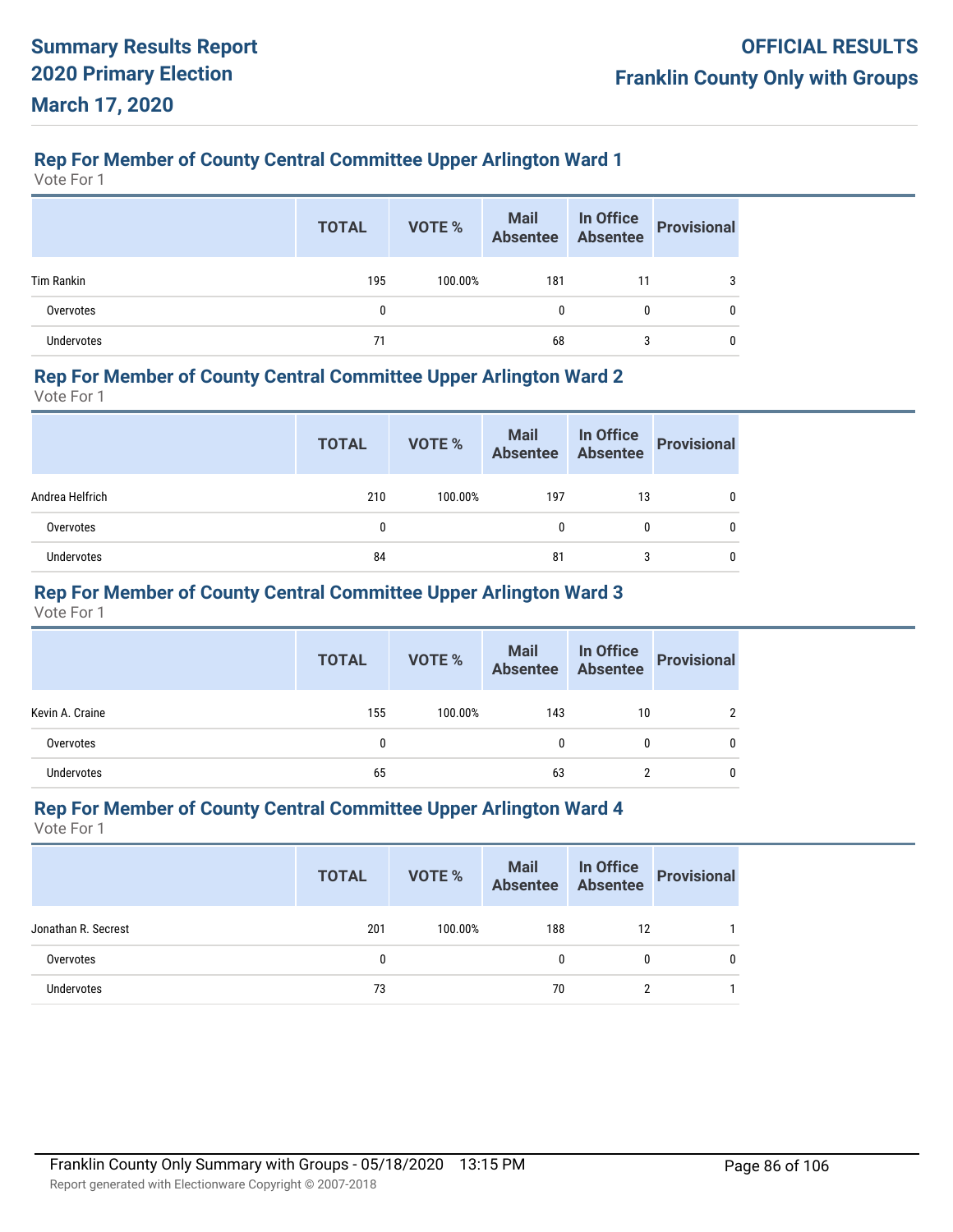# **Rep For Member of County Central Committee Upper Arlington Ward 5**

Vote For 1

|                   | <b>TOTAL</b> | VOTE %  | Mail In Office<br>Absentee Absentee |    | Provisional |
|-------------------|--------------|---------|-------------------------------------|----|-------------|
| Susan Hughes      | 292          | 100.00% | 277                                 | 14 |             |
| Overvotes         | $\mathbf{0}$ |         | 0                                   | 0  |             |
| <b>Undervotes</b> | 93           |         | 90                                  |    |             |

## **Rep For Member of County Central Committee Upper Arlington Ward 6**

Vote For 1

|                 | <b>TOTAL</b> | VOTE %  | Mail In Office<br>Absentee Absentee |    | Provisional |
|-----------------|--------------|---------|-------------------------------------|----|-------------|
| Chris Guglielmi | 272          | 100.00% | 260                                 | 11 |             |
| Overvotes       | 0            |         |                                     | 0  |             |
| Undervotes      | 97           |         | 92                                  |    |             |

## **Rep For Member of County Central Committee Washington Township**

Vote For 1

|                    | <b>TOTAL</b> | <b>VOTE %</b> | Mail In Office<br>Absentee Absentee |   | <b>Provisional</b> |
|--------------------|--------------|---------------|-------------------------------------|---|--------------------|
| Jay B. Eggspuehler | 40           | 100.00%       | 40                                  | 0 |                    |
| Overvotes          | 0            |               | 0                                   | 0 |                    |
| Undervotes         |              |               |                                     |   |                    |

## **Rep For Member of County Central Committee Westervill Ward 1**

|               | <b>TOTAL</b> | VOTE %  | Mail In Office<br>Absentee Absentee |   | Provisional |
|---------------|--------------|---------|-------------------------------------|---|-------------|
| Anne Gonzales | 233          | 100.00% | 223                                 | 8 | 2           |
| Overvotes     |              |         | 0                                   | 0 | 0           |
| Undervotes    | 64           |         | 61                                  |   | ŋ           |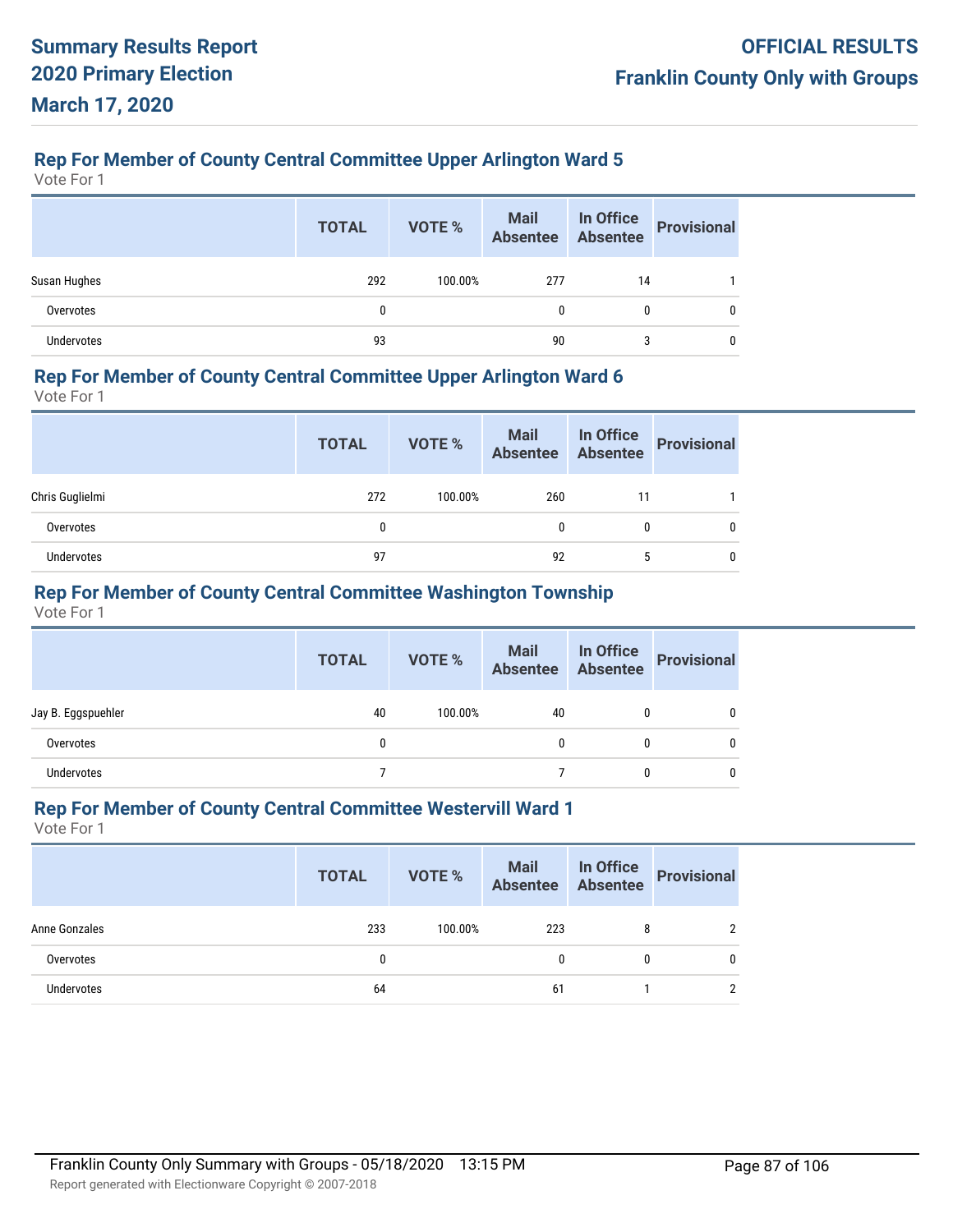# **Rep For Member of County Central Committee Westervill Ward 2**

Vote For 1

|                   | <b>TOTAL</b> | VOTE %  | Mail In Office<br>Absentee Absentee |    | Provisional |
|-------------------|--------------|---------|-------------------------------------|----|-------------|
| Kathy Cocuzzi     | 512          | 100.00% | 491                                 | 19 |             |
| Overvotes         | 0            |         | 0                                   | 0  | 0           |
| <b>Undervotes</b> | 140          |         | 133                                 | b  |             |

### **Rep For Member of County Central Committee Westervill Ward 3**

Vote For 1

|            | <b>TOTAL</b> | VOTE %  |     |    | Mail In Office<br>Absentee Absentee Provisional |
|------------|--------------|---------|-----|----|-------------------------------------------------|
| Meta Hahn  | 227          | 100.00% | 210 | 10 |                                                 |
| Overvotes  | 0            |         | 0   |    |                                                 |
| Undervotes | 111          |         | 108 |    |                                                 |

## **Rep For Member of County Central Committee Westervill Ward 4**

Vote For 1

|                   | <b>TOTAL</b> | VOTE %  | Mail In Office<br>Absentee Absentee |    | Provisional |
|-------------------|--------------|---------|-------------------------------------|----|-------------|
| Michael Heyeck    | 229          | 100.00% | 215                                 | 11 |             |
| Overvotes         | 0            |         |                                     |    |             |
| <b>Undervotes</b> | 67           |         | 63                                  | 3  |             |

## **Rep For Member of County Central Committee Westervill Ward 5**

|                      | <b>TOTAL</b> | VOTE %  | Mail In Office<br>Absentee Absentee |          | Provisional |
|----------------------|--------------|---------|-------------------------------------|----------|-------------|
| Deborah R. McCutchen | 218          | 100.00% | 209                                 | 9        | 0           |
| Overvotes            | 0            |         | 0                                   | $\bf{0}$ | 0           |
| Undervotes           | 90           |         | 89                                  |          |             |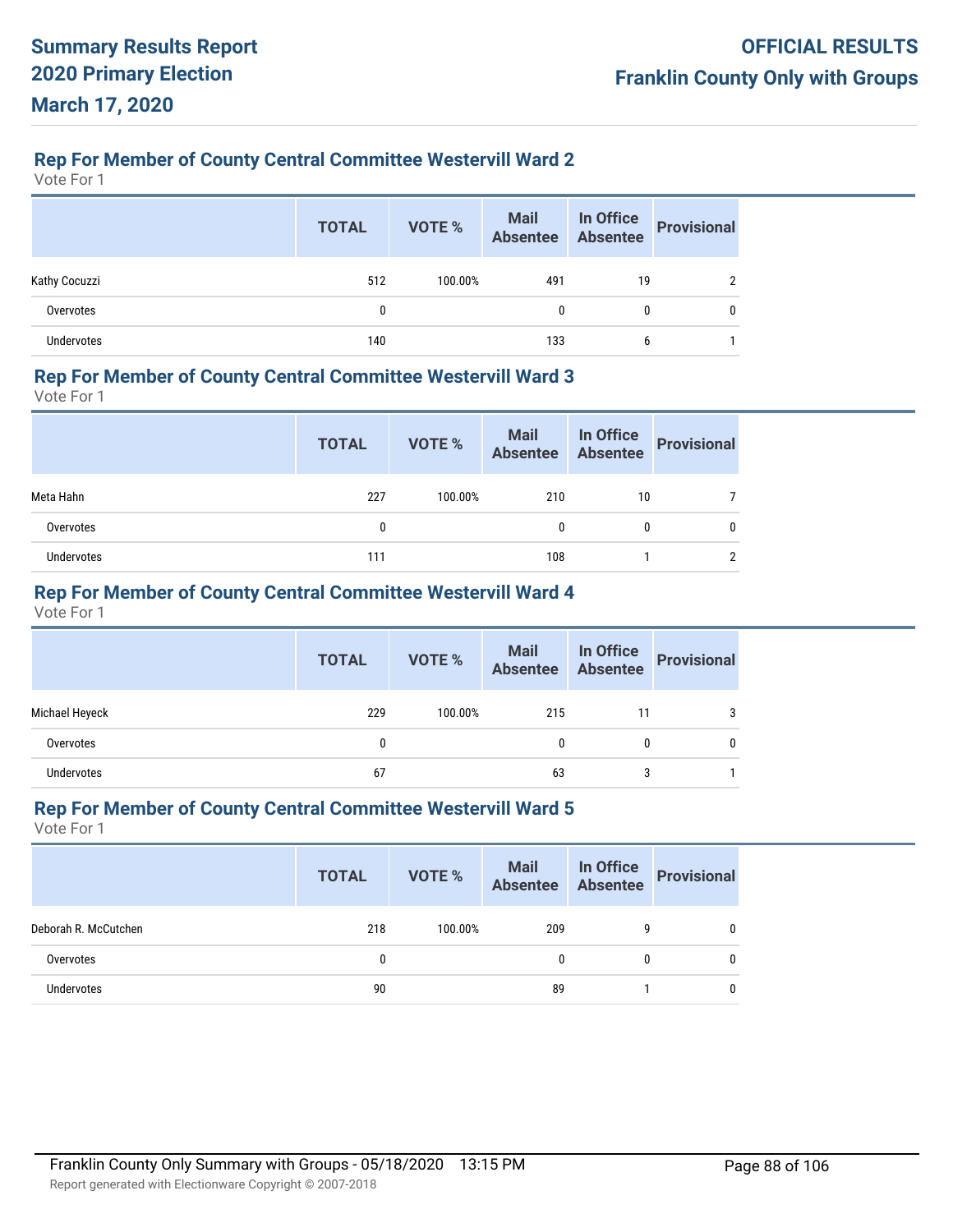## **Rep For Member of County Central Committee Whitehall Ward 4**

Vote For 1

|                   | <b>TOTAL</b> | VOTE %  | Mail In Office<br>Absentee Absentee |   | <b>Provisional</b> |
|-------------------|--------------|---------|-------------------------------------|---|--------------------|
| Brandon R. Howard | 91           | 100.00% | 86                                  |   | 0                  |
| Overvotes         | 0            |         |                                     | 0 | 0                  |
| <b>Undervotes</b> | 19           |         | 19                                  |   |                    |

### **Rep For Member of County Central Committee Worthington Ward 1**

Vote For 1

|                      | <b>TOTAL</b> | <b>VOTE %</b> | <b>Mail</b><br><b>Absentee</b> | In Office<br><b>Absentee</b> | <b>Provisional</b> |
|----------------------|--------------|---------------|--------------------------------|------------------------------|--------------------|
| Mike Duffey          | 134          | 62.04%        | 126                            | 8                            | 0                  |
| <b>Eddie Pauline</b> | 82           | 37.96%        | 81                             |                              | 0                  |
| Overvotes            |              |               |                                | 0                            | 0                  |
| <b>Undervotes</b>    | 25           |               | 23                             | 2                            | 0                  |

## **Rep For Member of County Central Committee Worthington Ward 2**

Vote For 1

|                 | <b>TOTAL</b> | VOTE %  | Mail In Office<br>Absentee Absentee |   | Provisional |
|-----------------|--------------|---------|-------------------------------------|---|-------------|
| Peter MacKenzie | 91           | 100.00% | 83                                  | 8 |             |
| Overvotes       |              |         |                                     | 0 |             |
| Undervotes      | 25           |         | 22                                  | 3 |             |

## **Rep For Member of County Central Committee Worthington Ward 3**

|                   | <b>TOTAL</b> | <b>VOTE %</b> | <b>Mail</b><br><b>Absentee</b> | In Office<br><b>Absentee</b> | <b>Provisional</b> |
|-------------------|--------------|---------------|--------------------------------|------------------------------|--------------------|
| J. Donald Mottley | 129          | 60.28%        | 111                            | 18                           | 0                  |
| Jennifer Rhoads   | 85           | 39.72%        | 72                             | 11                           | 2                  |
| Overvotes         |              |               |                                | 0                            | 0                  |
| Undervotes        | 28           |               | 25                             | 3                            | 0                  |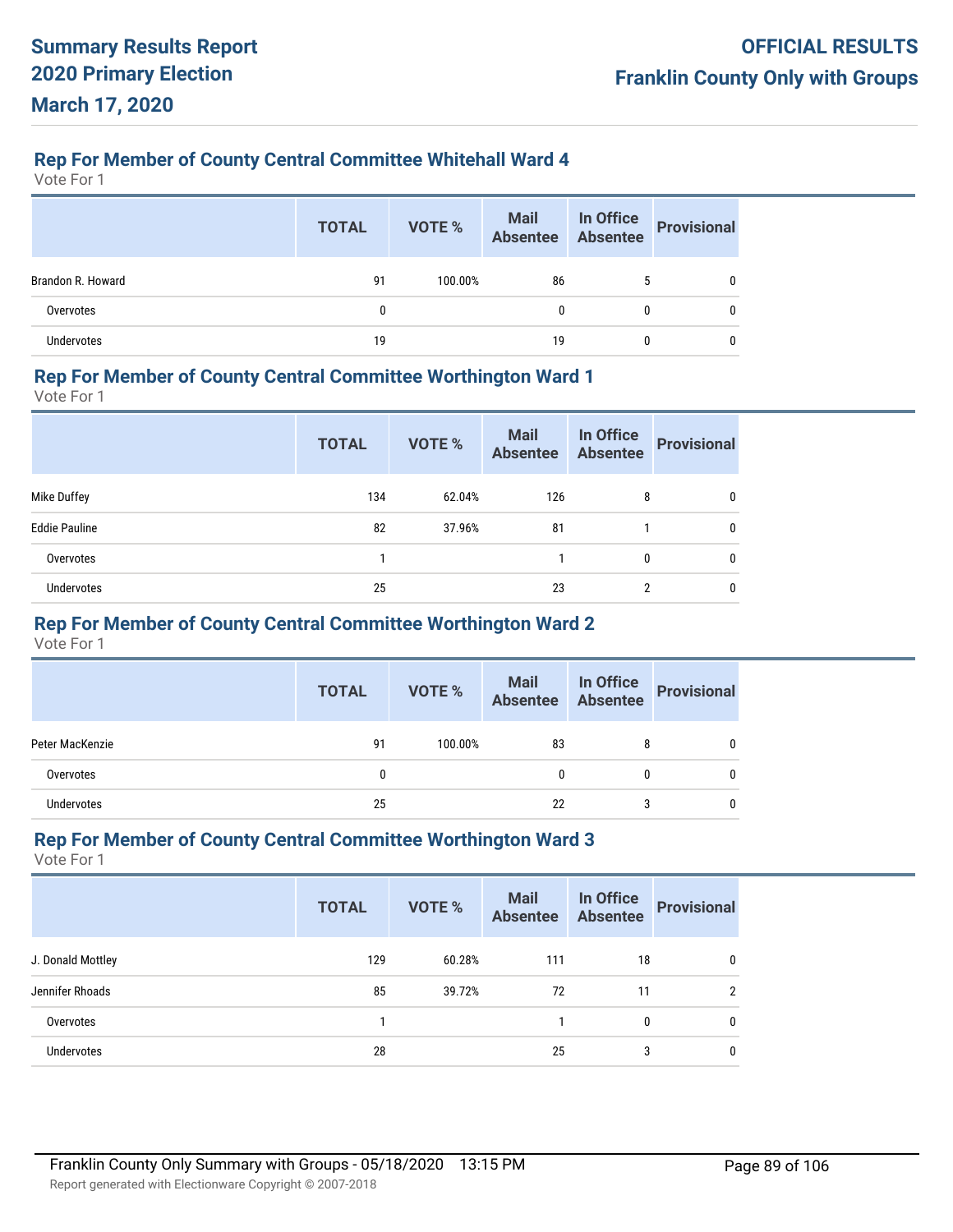## **Rep For Member of County Central Committee Worthington Ward 4**

Vote For 1

|                                | <b>TOTAL</b> | <b>VOTE %</b> | Mail In Office<br>Absentee Absentee | <b>Provisional</b> |
|--------------------------------|--------------|---------------|-------------------------------------|--------------------|
| <b>Stephanie Plant Frobose</b> | 123          | 100.00%       | 112                                 | 4                  |
| Overvotes                      | 0            |               | 0                                   |                    |
| <b>Undervotes</b>              | 73           |               | 69                                  | 0                  |

## **Rep WI Rep For Member of County Central Committee Brown Township**

Vote For 1

|                         | <b>TOTAL</b> | <b>VOTE %</b> | <b>Mail</b><br><b>Absentee</b> | In Office<br><b>Absentee</b> | <b>Provisional</b> |
|-------------------------|--------------|---------------|--------------------------------|------------------------------|--------------------|
| <b>Write-In Totals</b>  | 10           | 100.00%       | 10                             | $\mathbf{0}$                 | $\mathbf{0}$       |
| Write-In: Not Certified | 6            | 60.00%        | 6                              | 0                            | 0                  |
| Write-In: Greg Sharp    | 4            | 40.00%        | 4                              | 0                            | $\mathbf 0$        |
| Not Assigned            | $\mathbf 0$  | 0.00%         | $\mathbf{0}$                   | $\mathbf{0}$                 | $\mathbf{0}$       |
| Overvotes               | 0            |               | $\mathbf{0}$                   | $\mathbf{0}$                 | $\mathbf{0}$       |
| <b>Undervotes</b>       | 150          |               | 148                            |                              |                    |

## **Rep WI Rep For Member of County Central Committee Columbus Ward 03**

|                          | <b>TOTAL</b>   | <b>VOTE %</b> | <b>Mail</b><br><b>Absentee</b> | In Office<br><b>Absentee</b> | <b>Provisional</b> |
|--------------------------|----------------|---------------|--------------------------------|------------------------------|--------------------|
| <b>Write-In Totals</b>   | 7              | 100.00%       | 6                              |                              | 0                  |
| Write-In: Jonathon Field | 5              | 71.43%        | 4                              |                              | 0                  |
| Write-In: Not Certified  | $\overline{2}$ | 28.57%        | $\overline{2}$                 | $\mathbf{0}$                 | $\mathbf{0}$       |
| Not Assigned             | 0              | 0.00%         | 0                              | $\mathbf{0}$                 | $\mathbf 0$        |
| Overvotes                | 0              |               | 0                              | $\boldsymbol{0}$             | $\mathbf 0$        |
| Undervotes               | 40             |               | 34                             | 6                            | 0                  |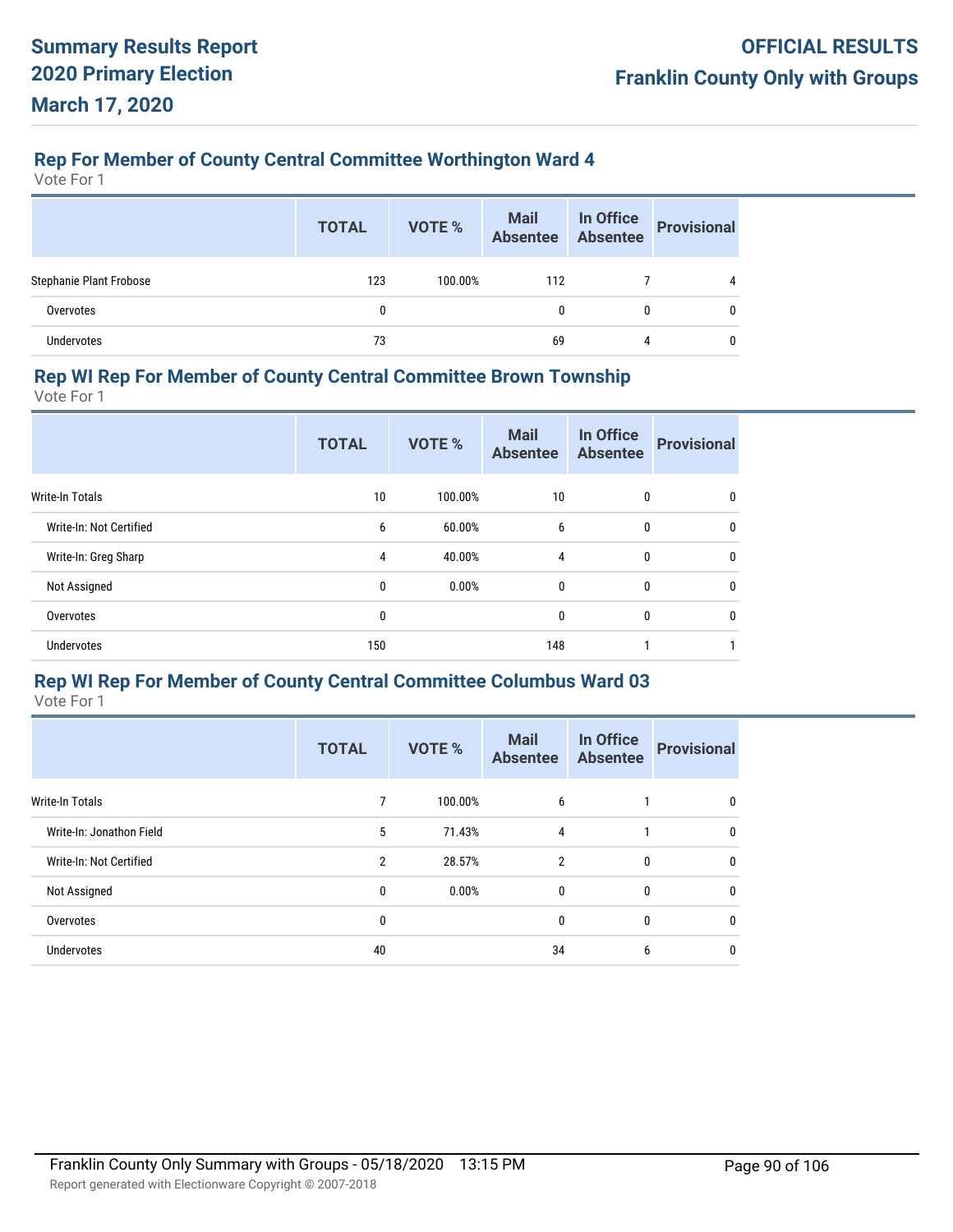Vote For 1

|                         | <b>TOTAL</b> | VOTE %  | <b>Mail</b><br><b>Absentee</b> | In Office<br><b>Absentee</b> | <b>Provisional</b> |
|-------------------------|--------------|---------|--------------------------------|------------------------------|--------------------|
| <b>Write-In Totals</b>  | 3            | 100.00% | 2                              |                              | 0                  |
| Write-In: Not Certified | 2            | 66.67%  | $\overline{2}$                 | 0                            | $\mathbf 0$        |
| Write-In: Julie Kyle    |              | 33.33%  | $\mathbf{0}$                   |                              | $\mathbf{0}$       |
| Not Assigned            | 0            | 0.00%   | $\mathbf{0}$                   | 0                            | 0                  |
| Overvotes               | 0            |         | 0                              | 0                            | $\mathbf 0$        |
| <b>Undervotes</b>       | 39           |         | 31                             |                              |                    |

## **Rep WI Rep For Member of County Central Committee Columbus Ward 08**

Vote For 1

|                         | <b>TOTAL</b> | VOTE %  | <b>Mail</b><br><b>Absentee</b> | In Office<br><b>Absentee</b> | <b>Provisional</b> |
|-------------------------|--------------|---------|--------------------------------|------------------------------|--------------------|
| <b>Write-In Totals</b>  | 20           | 100.00% | 15                             | 5                            | $\mathbf{0}$       |
| Write-In: Not Certified | 8            | 40.00%  | 6                              | $\overline{2}$               | $\mathbf 0$        |
| Write-In: Nazar Zhdan   | 7            | 35.00%  | 5                              | $\overline{2}$               | $\mathbf{0}$       |
| Write-In: Jordan Tucker | 5            | 25.00%  | 4                              | 1                            | $\mathbf{0}$       |
| Not Assigned            | $\mathbf{0}$ | 0.00%   | $\mathbf{0}$                   | $\mathbf{0}$                 | $\mathbf{0}$       |
| Overvotes               | 0            |         | $\mathbf{0}$                   | $\mathbf{0}$                 | $\mathbf{0}$       |
| Undervotes              | 140          |         | 118                            | 17                           | 5                  |

## **Rep WI Rep For Member of County Central Committee Columbus Ward 13**

|                         | <b>TOTAL</b> | VOTE %   | <b>Mail</b><br><b>Absentee</b> | In Office<br><b>Absentee</b> | <b>Provisional</b> |
|-------------------------|--------------|----------|--------------------------------|------------------------------|--------------------|
| <b>Write-In Totals</b>  | 2            | 100.00%  |                                |                              | $\mathbf{0}$       |
| Write-In: Not Certified |              | 50.00%   |                                | 0                            | $\mathbf{0}$       |
| Write-In: Dan Bonner    |              | 50.00%   | $\mathbf{0}$                   |                              | $\mathbf{0}$       |
| Not Assigned            | 0            | $0.00\%$ | $\mathbf{0}$                   | 0                            | 0                  |
| Overvotes               | 0            |          | $\mathbf{0}$                   | $\mathbf{0}$                 | $\mathbf{0}$       |
| Undervotes              | 11           |          | g                              |                              |                    |
|                         |              |          |                                |                              |                    |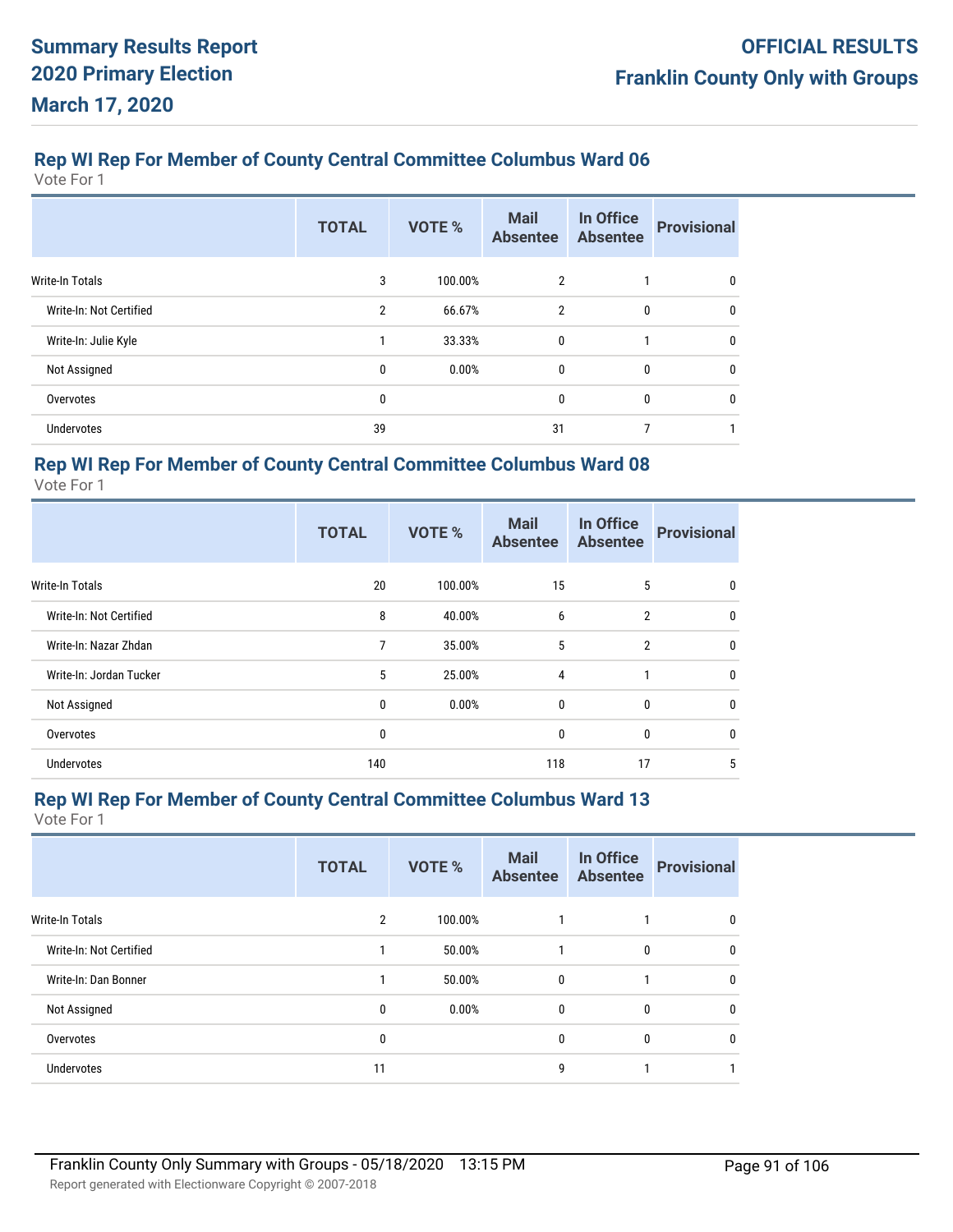Vote For 1

|                          | <b>TOTAL</b> | VOTE %  | <b>Mail</b><br><b>Absentee</b> | In Office<br><b>Absentee</b> | <b>Provisional</b> |
|--------------------------|--------------|---------|--------------------------------|------------------------------|--------------------|
| <b>Write-In Totals</b>   |              | 100.00% | 1                              | 0                            | 0                  |
| Write-In: April Herbster |              | 100.00% | 1                              | 0                            | $\mathbf 0$        |
| Write-In: Not Certified  | 0            | 0.00%   | $\mathbf{0}$                   | 0                            | $\mathbf 0$        |
| Not Assigned             | 0            | 0.00%   | $\mathbf{0}$                   | 0                            | 0                  |
| Overvotes                | 0            |         | 0                              | 0                            | 0                  |
| <b>Undervotes</b>        | 12           |         | 10                             | 2                            | 0                  |

## **Rep WI Rep For Member of County Central Committee Columbus Ward 26**

Vote For 1

|                         | <b>TOTAL</b>   | VOTE %  | <b>Mail</b><br><b>Absentee</b> | In Office<br><b>Absentee</b> | <b>Provisional</b> |
|-------------------------|----------------|---------|--------------------------------|------------------------------|--------------------|
| <b>Write-In Totals</b>  | 6              | 100.00% | 4                              |                              |                    |
| Write-In: Not Certified | 4              | 66.67%  | 2                              |                              |                    |
| Write-In: Dan Coleman   | $\overline{2}$ | 33.33%  | 2                              | $\mathbf{0}$                 | $\mathbf{0}$       |
| Not Assigned            | 0              | 0.00%   | $\mathbf{0}$                   | $\mathbf{0}$                 | $\mathbf{0}$       |
| Overvotes               | 0              |         | $\mathbf{0}$                   | $\mathbf{0}$                 | $\mathbf{0}$       |
| Undervotes              | 26             |         | 25                             |                              | 0                  |

## **Rep WI Rep For Member of County Central Committee Columbus Ward 28**

|                              | <b>TOTAL</b> | VOTE %  | <b>Mail</b><br><b>Absentee</b> | In Office<br><b>Absentee</b> | <b>Provisional</b> |
|------------------------------|--------------|---------|--------------------------------|------------------------------|--------------------|
| <b>Write-In Totals</b>       | 13           | 100.00% | 11                             | 2                            | 0                  |
| Write-In: Nathan T. Slonaker | 7            | 53.85%  | 6                              |                              | 0                  |
| Write-In: Not Certified      | 6            | 46.15%  | 5                              |                              | 0                  |
| Not Assigned                 | 0            | 0.00%   | 0                              | 0                            | 0                  |
| Overvotes                    | 0            |         | 0                              | $\mathbf{0}$                 | $\mathbf{0}$       |
| <b>Undervotes</b>            | 97           |         | 87                             | 8                            | 2                  |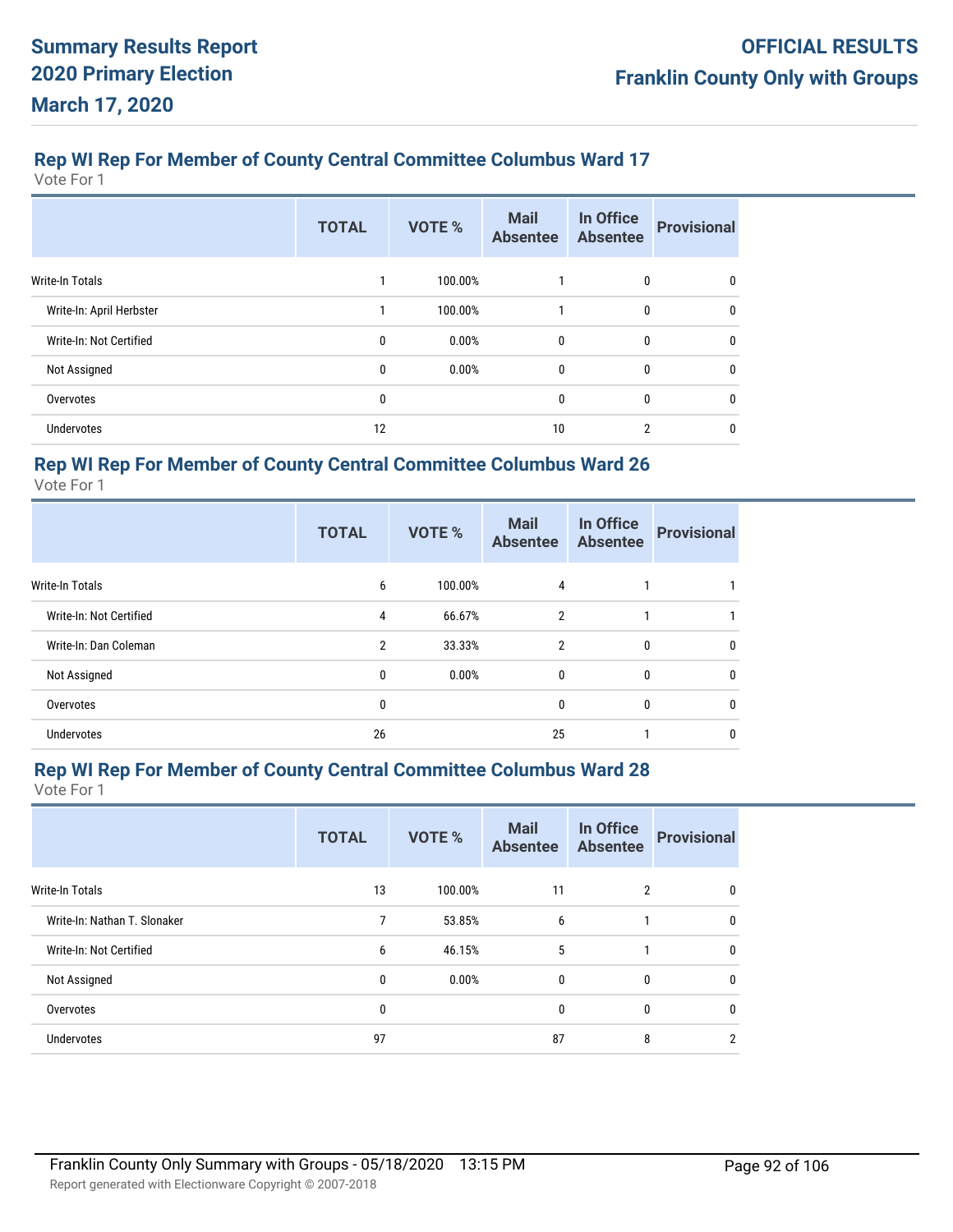Vote For 1

|                         | <b>TOTAL</b> | VOTE %  | <b>Mail</b><br><b>Absentee</b> | In Office<br><b>Absentee</b> | <b>Provisional</b> |
|-------------------------|--------------|---------|--------------------------------|------------------------------|--------------------|
| <b>Write-In Totals</b>  | 9            | 100.00% | 9                              | 0                            | 0                  |
| Write-In: Not Certified | 9            | 100.00% | 9                              | 0                            | 0                  |
| Write-In: Jim Heinlein  | 0            | 0.00%   | $\bf{0}$                       | 0                            | $\mathbf 0$        |
| Not Assigned            | 0            | 0.00%   | 0                              | 0                            | $\mathbf{0}$       |
| Overvotes               | 0            |         | 0                              | 0                            | 0                  |
| <b>Undervotes</b>       | 99           |         | 90                             | 3                            | 6                  |

## **Rep WI Rep For Member of County Central Committee Columbus Ward 44**

Vote For 1

|                                 | <b>TOTAL</b> | VOTE %  | <b>Mail</b><br><b>Absentee</b> | In Office<br><b>Absentee</b> | <b>Provisional</b> |
|---------------------------------|--------------|---------|--------------------------------|------------------------------|--------------------|
| <b>Write-In Totals</b>          | 10           | 100.00% | 10                             | $\mathbf{0}$                 | 0                  |
| Write-In: Brian Holycross       | 6            | 60.00%  | 6                              | 0                            | 0                  |
| Write-In: Shareeque Arife Sadiq | 3            | 30.00%  | 3                              | $\mathbf{0}$                 | $\mathbf{0}$       |
| Write-In: Not Certified         |              | 10.00%  | 1                              | 0                            | 0                  |
| Not Assigned                    | 0            | 0.00%   | $\mathbf{0}$                   | 0                            | 0                  |
| Overvotes                       | 0            |         | $\mathbf{0}$                   | 0                            | 0                  |
| Undervotes                      | 54           |         | 49                             | 5                            | 0                  |

## **Rep WI Rep For Member of County Central Committee Columbus Ward 50**

|                         | <b>TOTAL</b> | VOTE %  | <b>Mail</b><br><b>Absentee</b> | In Office<br><b>Absentee</b> | <b>Provisional</b> |
|-------------------------|--------------|---------|--------------------------------|------------------------------|--------------------|
| <b>Write-In Totals</b>  | 9            | 100.00% | 9                              | $\mathbf{0}$                 | $\mathbf{0}$       |
| Write-In: Not Certified | 9            | 100.00% | 9                              | $\mathbf{0}$                 | $\mathbf{0}$       |
| Write-In: Glenna Keys   | 0            | 0.00%   | $\mathbf{0}$                   | $\mathbf{0}$                 | $\mathbf{0}$       |
| Not Assigned            | 0            | 0.00%   | $\mathbf{0}$                   | 0                            | $\mathbf{0}$       |
| Overvotes               | 0            |         | $\mathbf{0}$                   | $\mathbf{0}$                 | $\mathbf{0}$       |
| <b>Undervotes</b>       | 87           |         | 81                             | 6                            | $\mathbf{0}$       |
|                         |              |         |                                |                              |                    |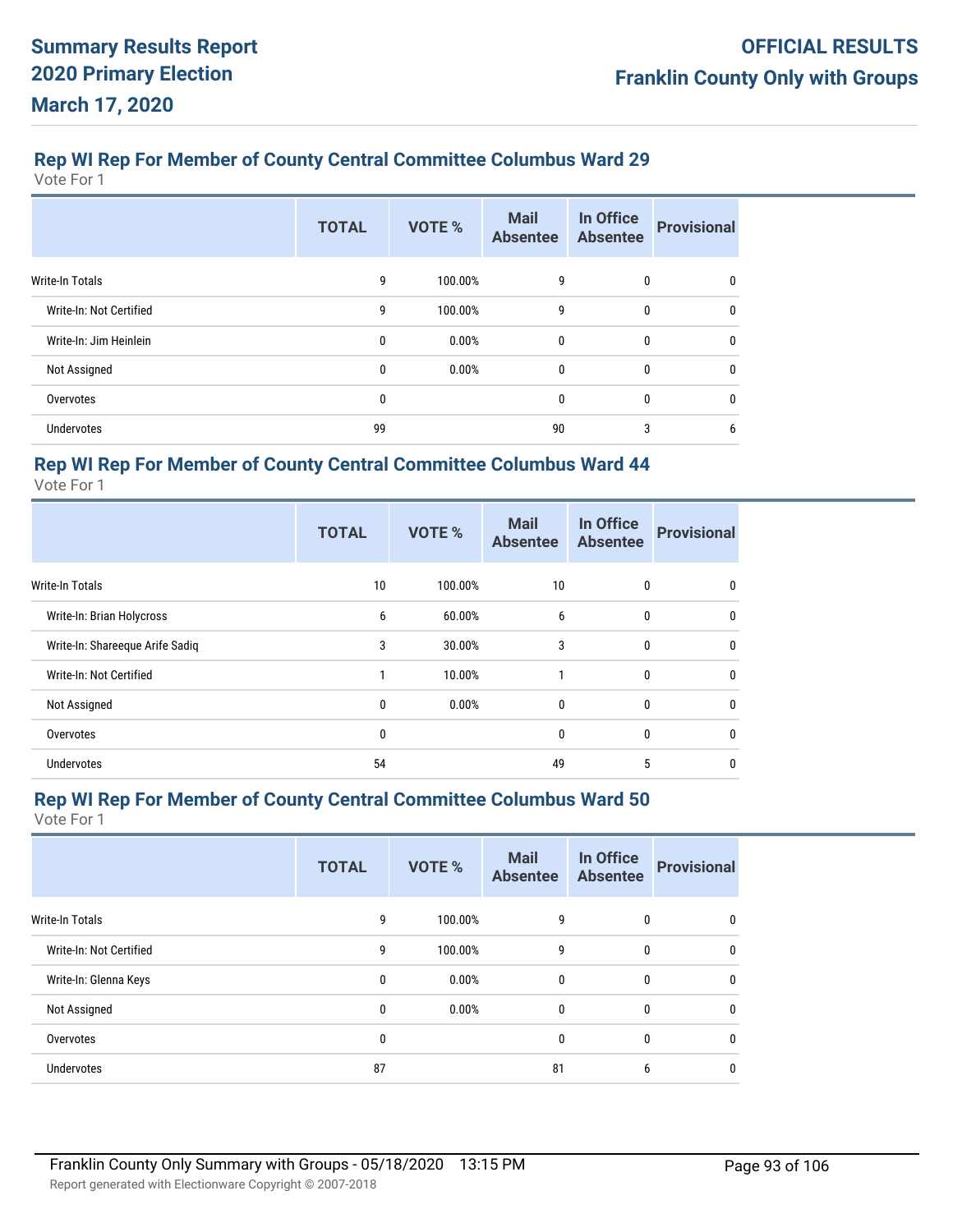Vote For 1

|                          | <b>TOTAL</b> | <b>VOTE %</b> | <b>Mail</b><br><b>Absentee</b> | In Office<br><b>Absentee</b> | <b>Provisional</b> |
|--------------------------|--------------|---------------|--------------------------------|------------------------------|--------------------|
| Write-In Totals          | 12           | 100.00%       | 12                             | 0                            | 0                  |
| Write-In: Blair Cathcart | 5            | 41.67%        | 5                              | 0                            | $\mathbf{0}$       |
| Write-In: Chris Bartony  | 5            | 41.67%        | 5                              | 0                            | 0                  |
| Write-In: Not Certified  | 2            | 16.67%        | $\overline{2}$                 | 0                            | $\mathbf{0}$       |
| Not Assigned             | 0            | 0.00%         | $\mathbf{0}$                   | 0                            | $\mathbf{0}$       |
| Overvotes                | 0            |               | 0                              | 0                            | 0                  |
| Undervotes               | 33           |               | 25                             | 8                            | $\mathbf{0}$       |

# **Rep WI Rep For Member of County Central Committee Columbus Ward 59**

Vote For 1

|                         | <b>TOTAL</b> | <b>VOTE %</b> | <b>Mail</b><br><b>Absentee</b> | In Office<br><b>Absentee</b> | <b>Provisional</b> |
|-------------------------|--------------|---------------|--------------------------------|------------------------------|--------------------|
| Write-In Totals         | 4            | 100.00%       | 3                              | 0                            |                    |
| Write-In: Not Certified | 3            | 75.00%        | $\overline{2}$                 | 0                            |                    |
| Write-In: Adam Kuhn     |              | 25.00%        | 1                              | 0                            | 0                  |
| Not Assigned            | $\mathbf{0}$ | 0.00%         | $\mathbf{0}$                   | 0                            | 0                  |
| Overvotes               | 0            |               | 0                              | 0                            | 0                  |
| <b>Undervotes</b>       | 243          |               | 223                            | 15                           | 5                  |

## **Rep WI Rep For Member of County Central Committee Columbus Ward 61**

| <b>TOTAL</b> | VOTE %  | <b>Mail</b><br><b>Absentee</b> | In Office<br><b>Absentee</b> | <b>Provisional</b> |
|--------------|---------|--------------------------------|------------------------------|--------------------|
| 3            | 100.00% | 3                              | 0                            | 0                  |
| 3            | 100.00% | 3                              | 0                            | $\mathbf 0$        |
| 0            | 0.00%   | 0                              | 0                            | $\mathbf{0}$       |
| 0            | 0.00%   | 0                              | 0                            | 0                  |
| 0            |         | $\mathbf{0}$                   | $\mathbf{0}$                 | $\mathbf{0}$       |
| 106          |         | 90                             | 15                           |                    |
|              |         |                                |                              |                    |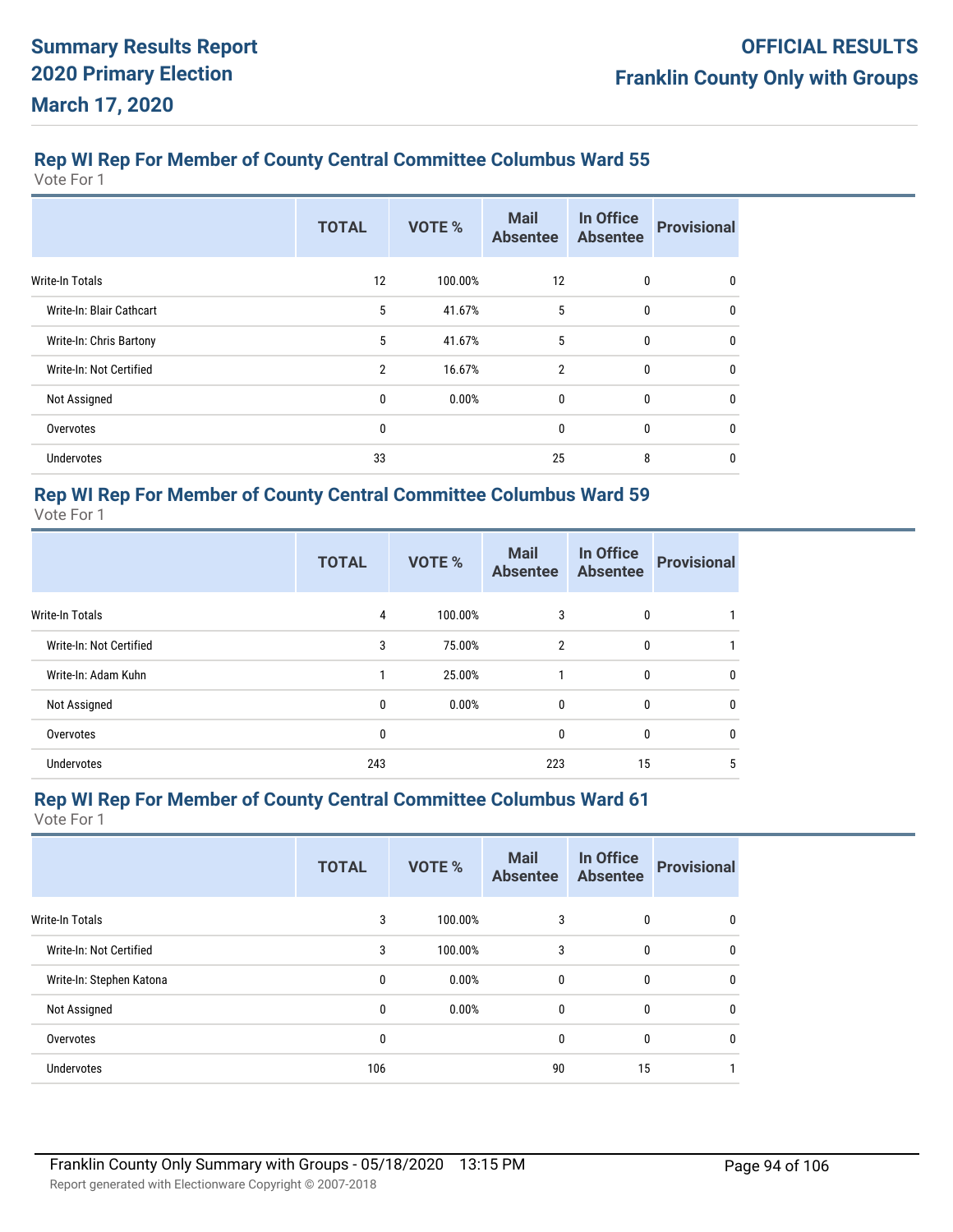Vote For 1

|                           | <b>TOTAL</b>   | VOTE %  | <b>Mail</b><br><b>Absentee</b> | In Office<br><b>Absentee</b> | <b>Provisional</b> |
|---------------------------|----------------|---------|--------------------------------|------------------------------|--------------------|
| Write-In Totals           | 14             | 100.00% | 13                             |                              | 0                  |
| Write-In: Not Certified   | 12             | 85.71%  | 11                             | 1                            | 0                  |
| Write-In: John A. Guthrie | $\overline{2}$ | 14.29%  | $\overline{2}$                 | 0                            | 0                  |
| Not Assigned              | 0              | 0.00%   | $\mathbf{0}$                   | 0                            | 0                  |
| Overvotes                 | 0              |         | 0                              | 0                            | 0                  |
| Undervotes                | 308            |         | 290                            | 11                           | 7                  |

## **Rep WI Rep For Member of County Central Committee Columbus Ward 83**

Vote For 1

|                                  | <b>TOTAL</b> | <b>VOTE %</b> | <b>Mail</b><br><b>Absentee</b> | In Office<br><b>Absentee</b> | <b>Provisional</b> |
|----------------------------------|--------------|---------------|--------------------------------|------------------------------|--------------------|
| <b>Write-In Totals</b>           | 5            | 100.00%       | 0                              | 5                            | 0                  |
| Write-In: Not Certified          | 5            | 100.00%       | $\mathbf{0}$                   | 5                            | 0                  |
| Write-In: William A. Dodson, Jr. | 0            | 0.00%         | $\mathbf{0}$                   | 0                            | $\mathbf 0$        |
| Not Assigned                     | $\mathbf{0}$ | 0.00%         | $\mathbf{0}$                   | $\mathbf{0}$                 | 0                  |
| Overvotes                        | 0            |               | $\mathbf{0}$                   | 0                            | 0                  |
| Undervotes                       | 99           |               | 81                             | 18                           | 0                  |

## **Rep WI Rep For Member of County Central Committee Gahanna Ward 3**

|                         | <b>TOTAL</b> | VOTE %  | <b>Mail</b><br><b>Absentee</b> | In Office<br><b>Absentee</b> | <b>Provisional</b> |
|-------------------------|--------------|---------|--------------------------------|------------------------------|--------------------|
| <b>Write-In Totals</b>  | 16           | 100.00% | 13                             | 2                            |                    |
| Write-In: Not Certified | 10           | 62.50%  | 9                              | $\mathbf{0}$                 |                    |
| Write-In: John M. Hicks | 6            | 37.50%  | 4                              | $\overline{2}$               | $\mathbf 0$        |
| Not Assigned            | 0            | 0.00%   | 0                              | 0                            | 0                  |
| Overvotes               | 0            |         | 0                              | $\mathbf{0}$                 | $\mathbf{0}$       |
| <b>Undervotes</b>       | 458          |         | 416                            | 36                           | 6                  |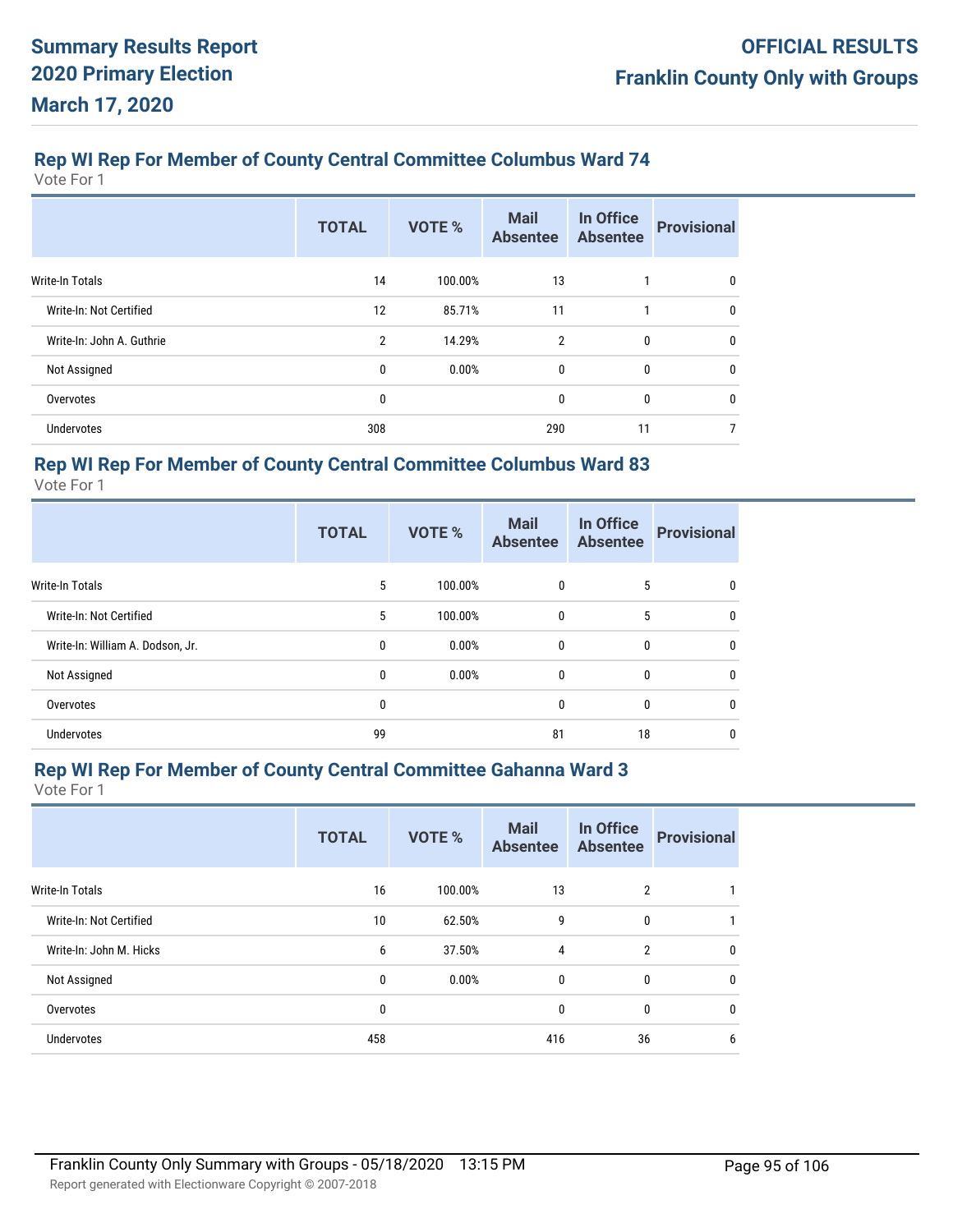# **Rep WI Rep For Member of County Central Committee Norwich Township**

Vote For 1

|                           | <b>TOTAL</b> | VOTE %  | <b>Mail</b><br><b>Absentee</b> | In Office<br><b>Absentee</b> | <b>Provisional</b> |
|---------------------------|--------------|---------|--------------------------------|------------------------------|--------------------|
| <b>Write-In Totals</b>    |              | 100.00% |                                | 0                            | 0                  |
| Write-In: Not Certified   |              | 100.00% | 1                              | 0                            | 0                  |
| Write-In: Quinton Heisler | 0            | 0.00%   | $\mathbf{0}$                   | 0                            | 0                  |
| Not Assigned              | 0            | 0.00%   | $\mathbf{0}$                   | 0                            | 0                  |
| Overvotes                 | 0            |         | 0                              | 0                            | 0                  |
| <b>Undervotes</b>         | 211          |         | 204                            | 6                            |                    |

## **Rep WI Rep For Member of County Central Committee Whitehall Ward 2**

Vote For 1

|                         | <b>TOTAL</b> | VOTE %  | <b>Mail</b><br><b>Absentee</b> | In Office<br><b>Absentee</b> | <b>Provisional</b> |
|-------------------------|--------------|---------|--------------------------------|------------------------------|--------------------|
| <b>Write-In Totals</b>  |              | 100.00% |                                | 0                            | 0                  |
| Write-In: Not Certified |              | 100.00% | 1                              | $\mathbf{0}$                 | $\mathbf{0}$       |
| Write-In: Lee Stahley   | 0            | 0.00%   | $\mathbf{0}$                   | 0                            | 0                  |
| Not Assigned            | 0            | 0.00%   | $\mathbf{0}$                   | $\mathbf{0}$                 | $\mathbf{0}$       |
| Overvotes               | 0            |         | $\mathbf{0}$                   | $\mathbf{0}$                 | $\mathbf{0}$       |
| <b>Undervotes</b>       | 64           |         | 63                             | $\mathbf{0}$                 |                    |

# **Lib For Member of State Central Committee (3rd District)**

|                  | <b>TOTAL</b> | VOTE % | <b>Mail</b><br><b>Absentee</b> | In Office<br><b>Absentee</b> | <b>Provisional</b> |
|------------------|--------------|--------|--------------------------------|------------------------------|--------------------|
| Tricia Sprankle  | 171          | 54.63% | 138                            | 24                           | -9                 |
| Harold D. Thomas | 142          | 45.37% | 115                            | 19                           | 8                  |
| Overvotes        | 0            |        | 0                              | 0                            | 0                  |
| Undervotes       | 203          |        | 167                            | 27                           | 9                  |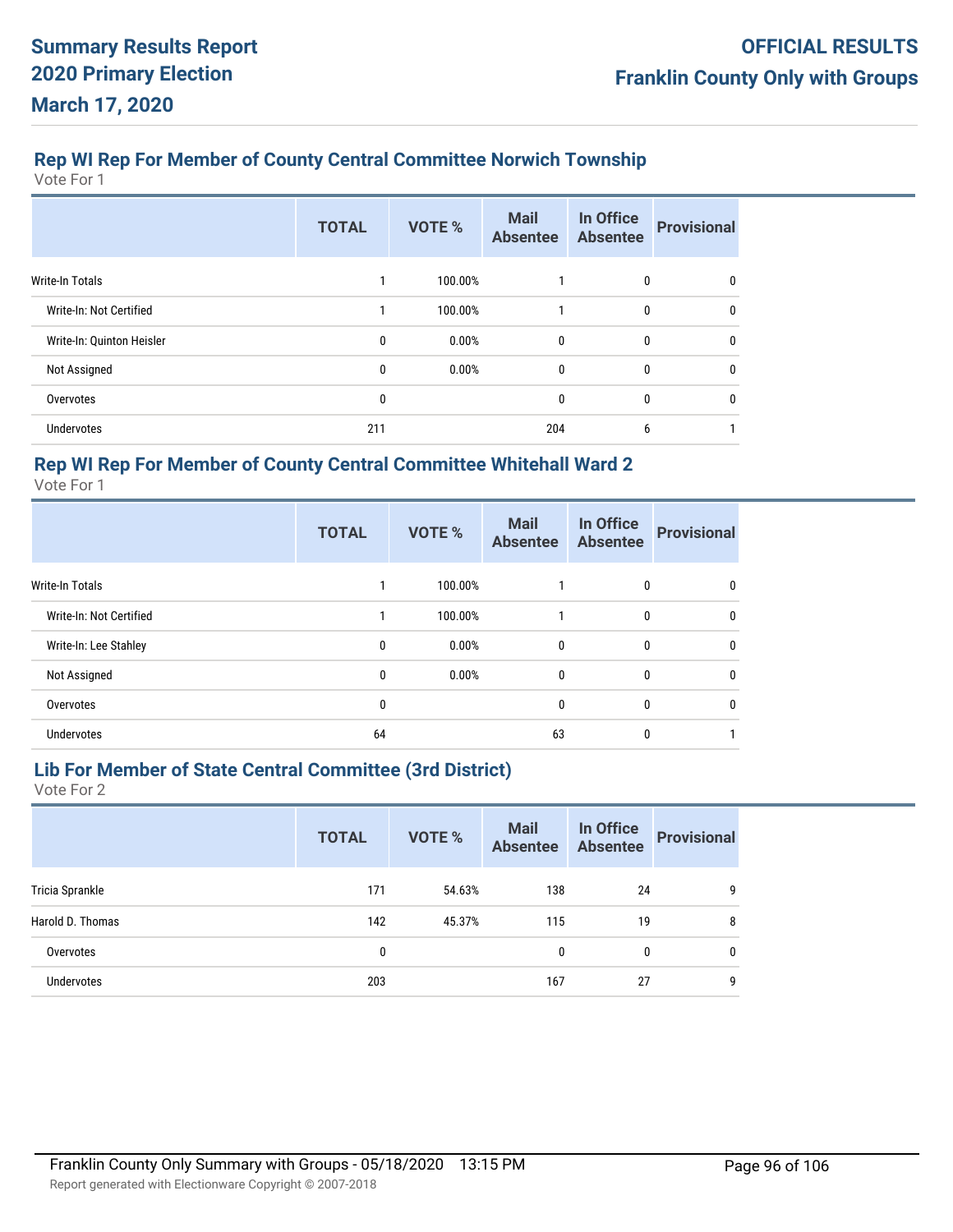## **Lib For Member of State Central Committee (12th District)**

Vote For 2

|                   | <b>TOTAL</b> | <b>VOTE %</b> | Mail<br>Absentee | In Office<br>Absentee | <b>Provisional</b> |
|-------------------|--------------|---------------|------------------|-----------------------|--------------------|
| Linda S. Comstock | 84           | 58.74%        | 66               | 15                    | 3                  |
| Dustin Reed Nanna | 59           | 41.26%        | 43               | 12                    | 4                  |
| Overvotes         | 0            |               | 0                | 0                     | 0                  |
| <b>Undervotes</b> | 107          |               | 91               | 13                    | 3                  |

## **Lib For Member of State Central Committee (15th District)**

Vote For 2

|                   | <b>TOTAL</b> | <b>VOTE %</b> | <b>Mail</b><br><b>Absentee</b> | In Office<br><b>Absentee</b> | <b>Provisional</b> |
|-------------------|--------------|---------------|--------------------------------|------------------------------|--------------------|
| Jennifer Flower   | 114          | 55.61%        | 105                            | 9                            | 0                  |
| Christopher Gill  | 91           | 44.39%        | 83                             | 8                            | 0                  |
| Overvotes         | 0            |               | 0                              | 0                            | 0                  |
| <b>Undervotes</b> | 109          |               | 102                            | 5                            | ົ                  |

## **Lib For Member of County Central Committee Columbus Ward 46**

Vote For 1

|             | <b>TOTAL</b> | <b>VOTE %</b> | Mail In Office<br>Absentee Absentee | <b>Provisional</b> |
|-------------|--------------|---------------|-------------------------------------|--------------------|
| Marie Myers |              | 100.00%       |                                     |                    |
| Overvotes   | 0            |               | $\mathbf{0}$                        |                    |
| Undervotes  | 3            |               |                                     |                    |

## **Lib For Member of County Central Committee Columbus Ward 57**

|                   | <b>TOTAL</b> | VOTE % | Mail In Office<br>Absentee Absentee | Provisional  |
|-------------------|--------------|--------|-------------------------------------|--------------|
| Heather O. Sheets |              |        | 0                                   | 0            |
| Overvotes         |              |        | 0                                   | $\mathbf{0}$ |
| Undervotes        |              |        |                                     | 0            |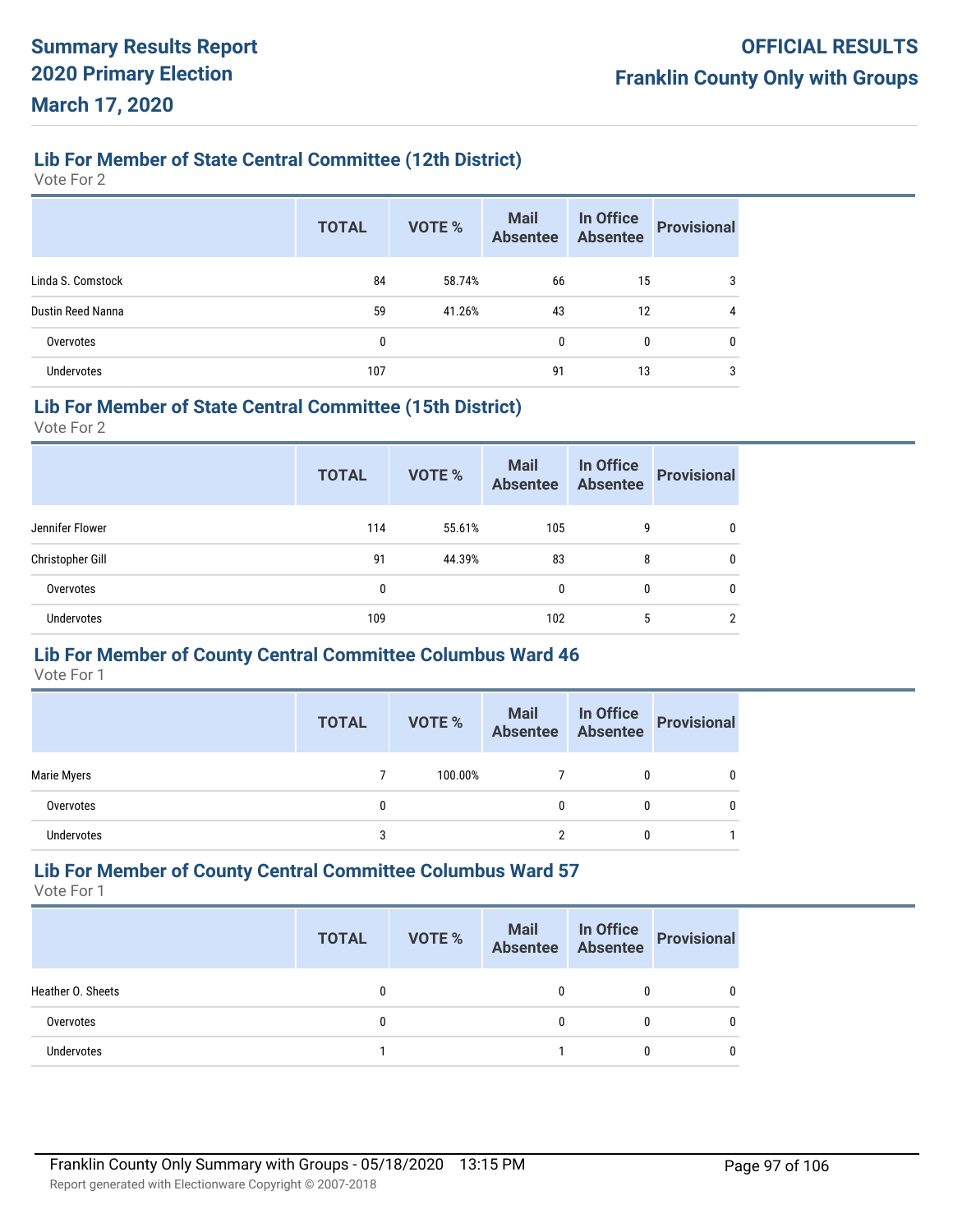Vote For 1

|                | <b>TOTAL</b> | VOTE %  | Mail In Office<br>Absentee Absentee |   | Provisional |
|----------------|--------------|---------|-------------------------------------|---|-------------|
| Albert L. Vest | g            | 100.00% | g                                   | 0 |             |
| Overvotes      | 0            |         | $\mathbf{0}$                        | 0 | 0           |
| Undervotes     |              |         | 0                                   |   |             |

## **Lib For Member of County Central Committee Columbus Ward 69**

Vote For 1

|                    | <b>TOTAL</b> | VOTE %  | Mail In Office<br>Absentee Absentee |   | Provisional |
|--------------------|--------------|---------|-------------------------------------|---|-------------|
| <b>Chad Harris</b> | 4            | 100.00% | 2                                   |   |             |
| Overvotes          | 0            |         | 0                                   | 0 |             |
| Undervotes         | 0            |         |                                     | 0 |             |

## **Lib For Member of County Central Committee Columbus Ward 77**

Vote For 1

|                  | <b>TOTAL</b> | <b>VOTE %</b> | Mail In Office<br>Absentee Absentee |   | <b>Provisional</b> |
|------------------|--------------|---------------|-------------------------------------|---|--------------------|
| Christopher Gill |              | 100.00%       |                                     | 0 |                    |
| Overvotes        | 0            |               | 0                                   | 0 |                    |
| Undervotes       | 3            |               |                                     |   |                    |

## **Lib For Member of County Central Committee Columbus Ward 84**

|                  | <b>TOTAL</b> | VOTE %  | Mail In Office<br>Absentee Absentee |   | Provisional |
|------------------|--------------|---------|-------------------------------------|---|-------------|
| Harold D. Thomas |              | 100.00% |                                     | 0 |             |
| Overvotes        |              |         | 0                                   |   |             |
| Undervotes       |              |         |                                     |   |             |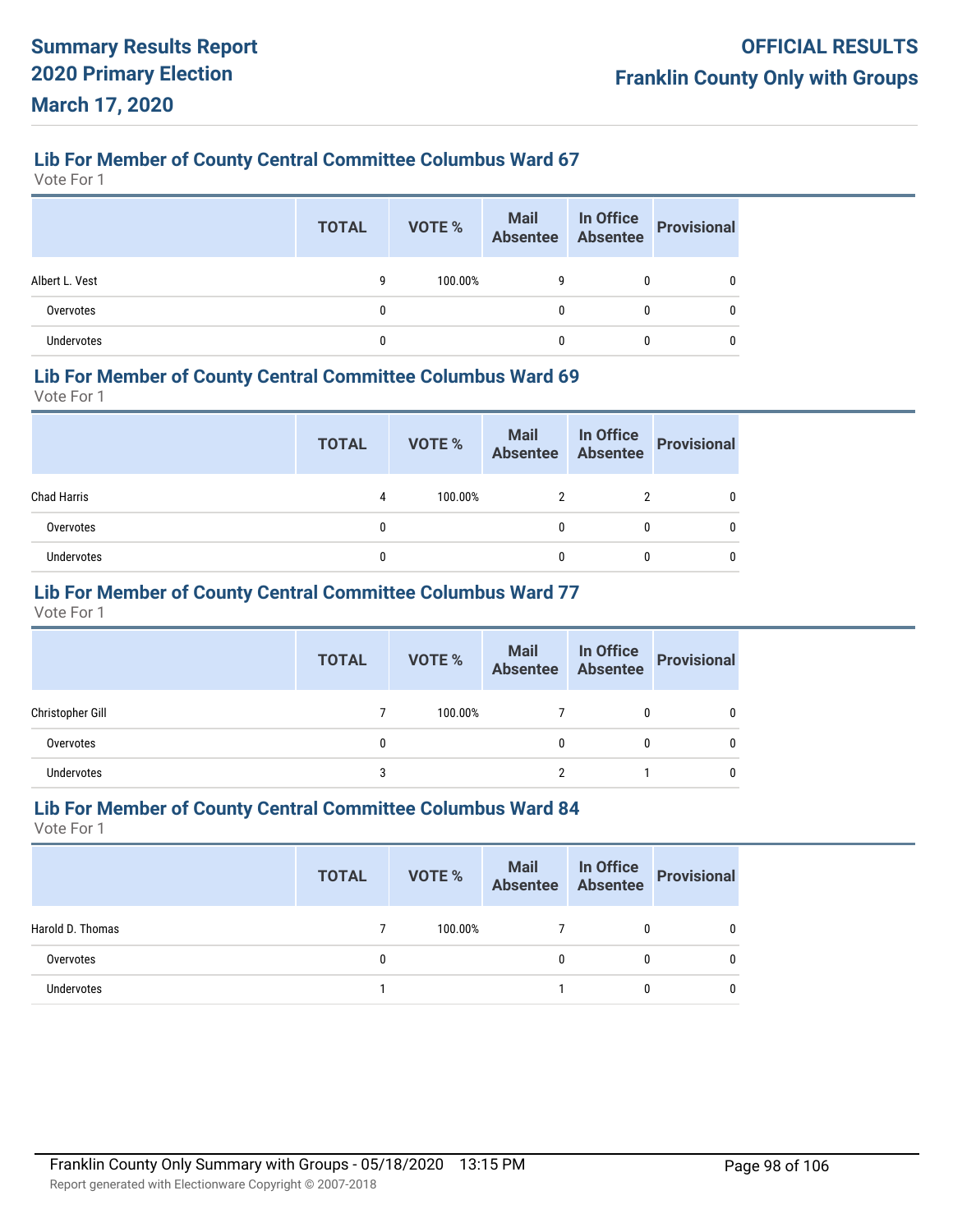## **Lib For Member of County Central Committee Gahanna Ward 2**

Vote For 1

|                  | <b>TOTAL</b> | <b>VOTE %</b> | Mail In Office<br>Absentee Absentee |   | Provisional |
|------------------|--------------|---------------|-------------------------------------|---|-------------|
| Paul J. Ridenour |              | 100.00%       | 0                                   | 3 |             |
| Overvotes        |              |               | 0                                   | 0 |             |
| Undervotes       |              |               |                                     |   |             |

## **Lib For Member of County Central Committee Gahanna Ward 3**

Vote For 1

|                   | <b>TOTAL</b> | <b>VOTE %</b> | <b>Mail In Office</b><br>Absentee Absentee |   | Provisional |
|-------------------|--------------|---------------|--------------------------------------------|---|-------------|
| Michael Sweeney   | 6            | 100.00%       | 5                                          |   |             |
| Overvotes         | 0            |               |                                            | 0 |             |
| <b>Undervotes</b> | 5            |               |                                            | 0 |             |

## **Lib For Member of County Central Committee Gahanna Ward 4**

Vote For 1

|                   | <b>TOTAL</b> | <b>VOTE %</b> | <b>Mail</b><br>Absentee | In Office<br>Absentee | <b>Provisional</b> |
|-------------------|--------------|---------------|-------------------------|-----------------------|--------------------|
| Drake Lundstrom   |              | 25.00%        | $\mathbf{0}$            |                       | 0                  |
| John Stewart      | 3            | 75.00%        | 3                       | 0                     | 0                  |
| Overvotes         | 0            |               | $\mathbf{0}$            | 0                     | 0                  |
| <b>Undervotes</b> | 0            |               | 0                       | 0                     | 0                  |

## **Lib For Member of County Central Committee Hilliard Ward 4**

|                  | <b>TOTAL</b> | <b>VOTE %</b> | Mail In Office<br>Absentee Absentee | Provisional |
|------------------|--------------|---------------|-------------------------------------|-------------|
| Jordan T. Bertke | 3            | 100.00%       | 3                                   |             |
| Overvotes        | 0            |               | 0                                   |             |
| Undervotes       |              |               |                                     |             |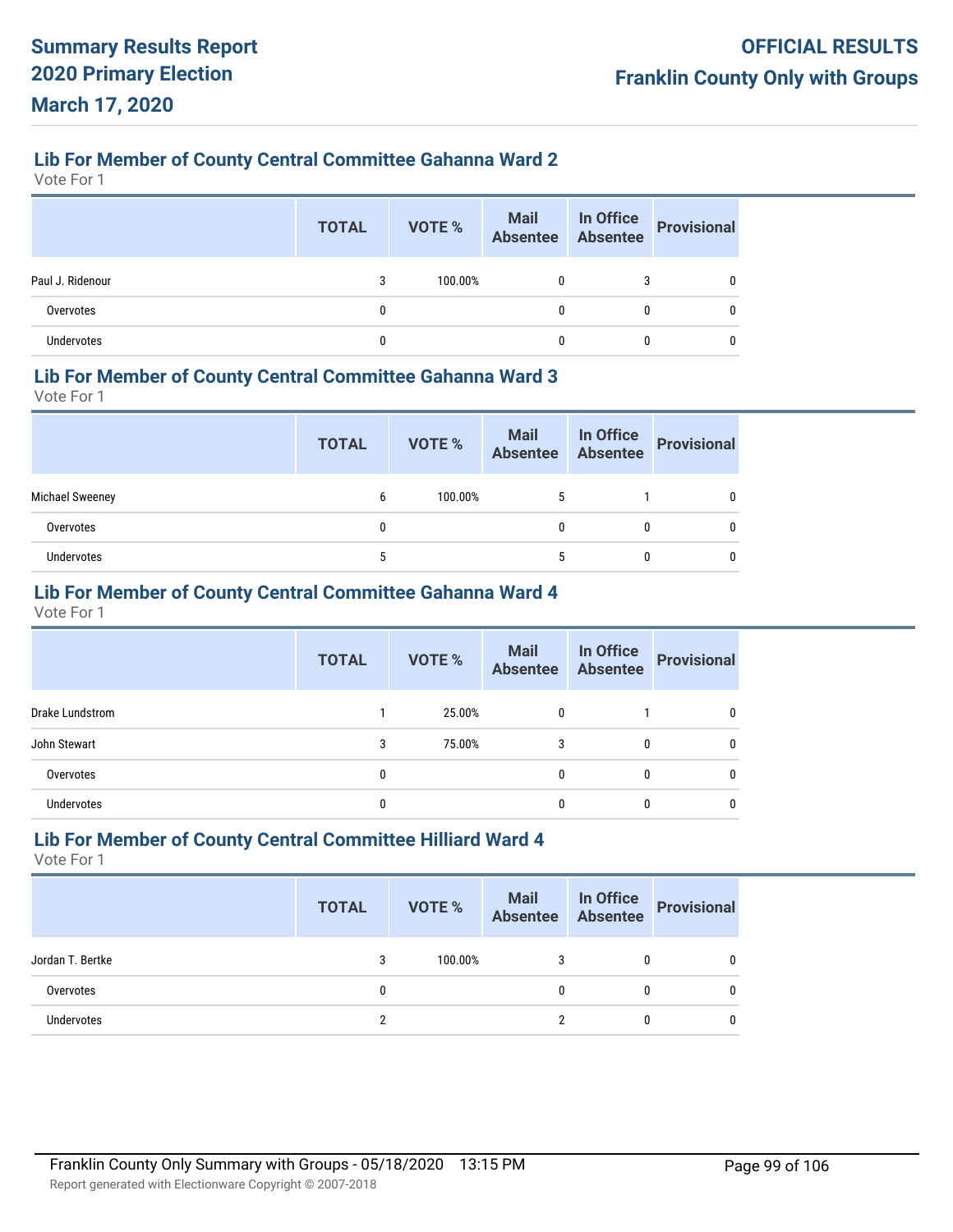# **Lib For Member of County Central Committee Jackson Township**

Vote For 1

|                | <b>TOTAL</b> | <b>VOTE %</b> |   | Mail In Office<br>Absentee Absentee Provisional |
|----------------|--------------|---------------|---|-------------------------------------------------|
| Scott T. Smith |              | 100.00%       | 0 |                                                 |
| Overvotes      |              |               | 0 |                                                 |
| Undervotes     |              |               |   |                                                 |

## **Lib For Member of County Central Committee Madison Township**

Vote For 1

|                    | <b>TOTAL</b> | VOTE %  |   | Mail In Office<br>Absentee Absentee Provisional |
|--------------------|--------------|---------|---|-------------------------------------------------|
| Patrick J. Hoffman | 5            | 100.00% |   |                                                 |
| Overvotes          | 0            |         | 0 |                                                 |
| Undervotes         |              |         |   |                                                 |

## **Lib For Member of County Central Committee Prairie Township**

Vote For 1

| <b>TOTAL</b> | <b>VOTE %</b> |   | Provisional                         |
|--------------|---------------|---|-------------------------------------|
| 10           | 100.00%       | 9 |                                     |
| 0            |               | 0 |                                     |
|              |               |   |                                     |
|              |               |   | Mail In Office<br>Absentee Absentee |

## **Lib For Member of County Central Committee Worthington Ward 1**

|                  | <b>TOTAL</b> | VOTE %  | Mail In Office<br>Absentee Absentee |   | Provisional |
|------------------|--------------|---------|-------------------------------------|---|-------------|
| Kenneth D. Holpp | 5            | 100.00% |                                     |   | 0           |
| Overvotes        | 0            |         |                                     | 0 | 0           |
| Undervotes       |              |         |                                     |   |             |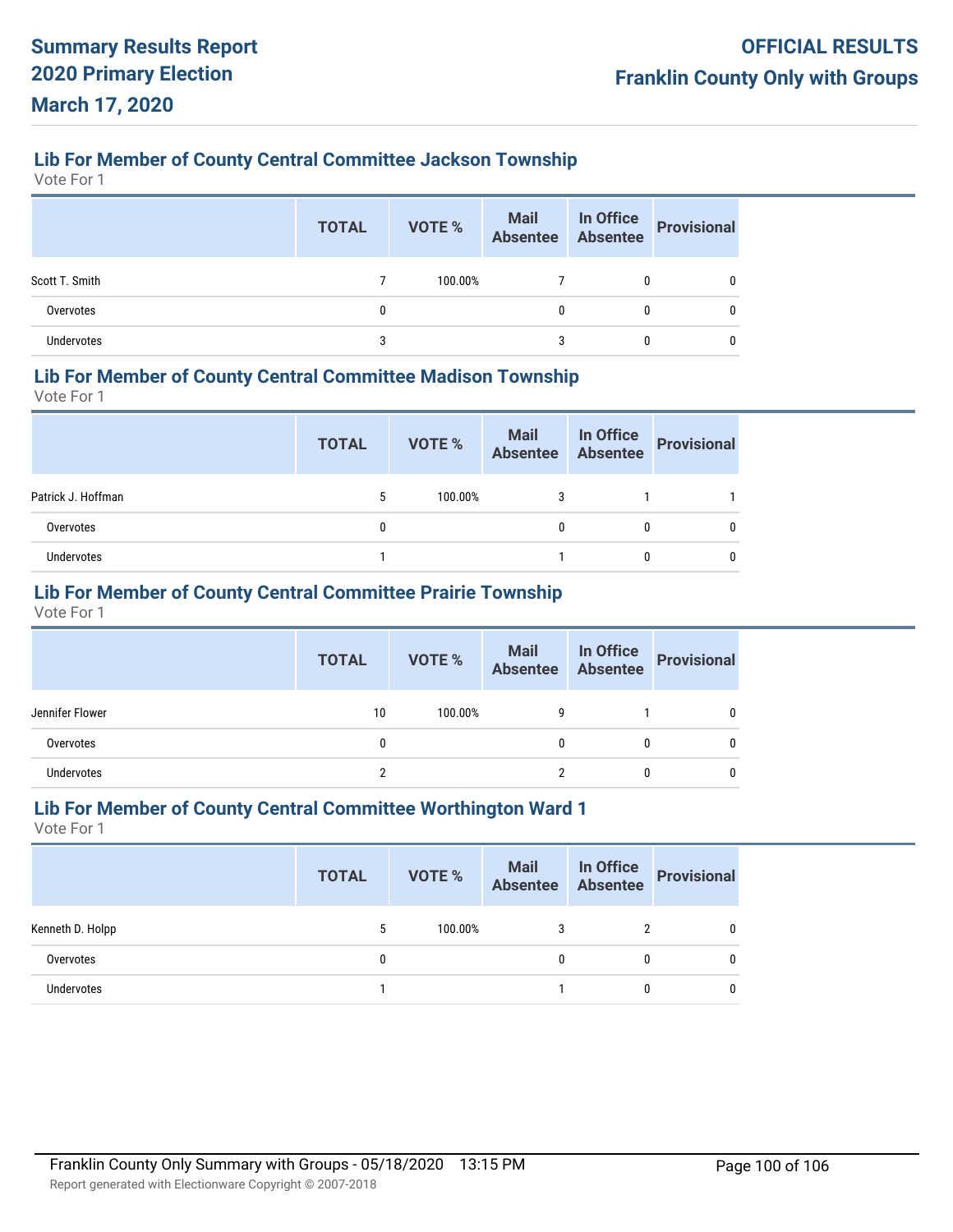## **Lib For Member of County Central Committee Worthington Ward 2**

Vote For 1

|                   | <b>TOTAL</b> | <b>VOTE %</b> | Mail In Office<br>Absentee Absentee |   | Provisional |
|-------------------|--------------|---------------|-------------------------------------|---|-------------|
| David Nadolny     |              | 100.00%       |                                     |   |             |
| Overvotes         |              |               | 0                                   | 0 |             |
| <b>Undervotes</b> |              |               |                                     |   |             |

## **#3b Local Option - Renaissance Yeast Works Columbus 8-D**

Vote For 1

|            | <b>TOTAL</b> | <b>VOTE %</b> | Mail<br>Absentee | In Office<br>Absentee | <b>Provisional</b> |
|------------|--------------|---------------|------------------|-----------------------|--------------------|
| Yes        | 282          | 93.38%        | 216              | 59                    |                    |
| No         | 20           | 6.62%         | 15               | 4                     |                    |
| Overvotes  | 0            |               | $\mathbf{0}$     | 0                     | 0                  |
| Undervotes | 10           |               |                  | 3                     | 0                  |

## **#4A Local Option BG Weekday (1) 3373 Columbus 20-C**

Vote For 1

|            | <b>TOTAL</b> | <b>VOTE %</b> | Mail In Office<br>Absentee Absentee |     | <b>Provisional</b> |
|------------|--------------|---------------|-------------------------------------|-----|--------------------|
| Yes        | 303          | 89.12%        | 198                                 | 100 |                    |
| No         | 37           | 10.88%        | 26                                  | 10  |                    |
| Overvotes  | 0            |               | 0                                   | 0   |                    |
| Undervotes | 19           |               | 15                                  | 3   |                    |

## **#4b Local Option BG Sunday 3373 (1) Columbus 20-C**

|                   | <b>TOTAL</b> | VOTE % | Mail In Office<br>Absentee Absentee |    | Provisional  |
|-------------------|--------------|--------|-------------------------------------|----|--------------|
| Yes               | 295          | 87.28% | 192                                 | 98 | 5            |
| No                | 43           | 12.72% | 31                                  | 11 |              |
| Overvotes         | 0            |        | 0                                   | 0  | $\mathbf{0}$ |
| <b>Undervotes</b> | 21           |        | 16                                  | 4  |              |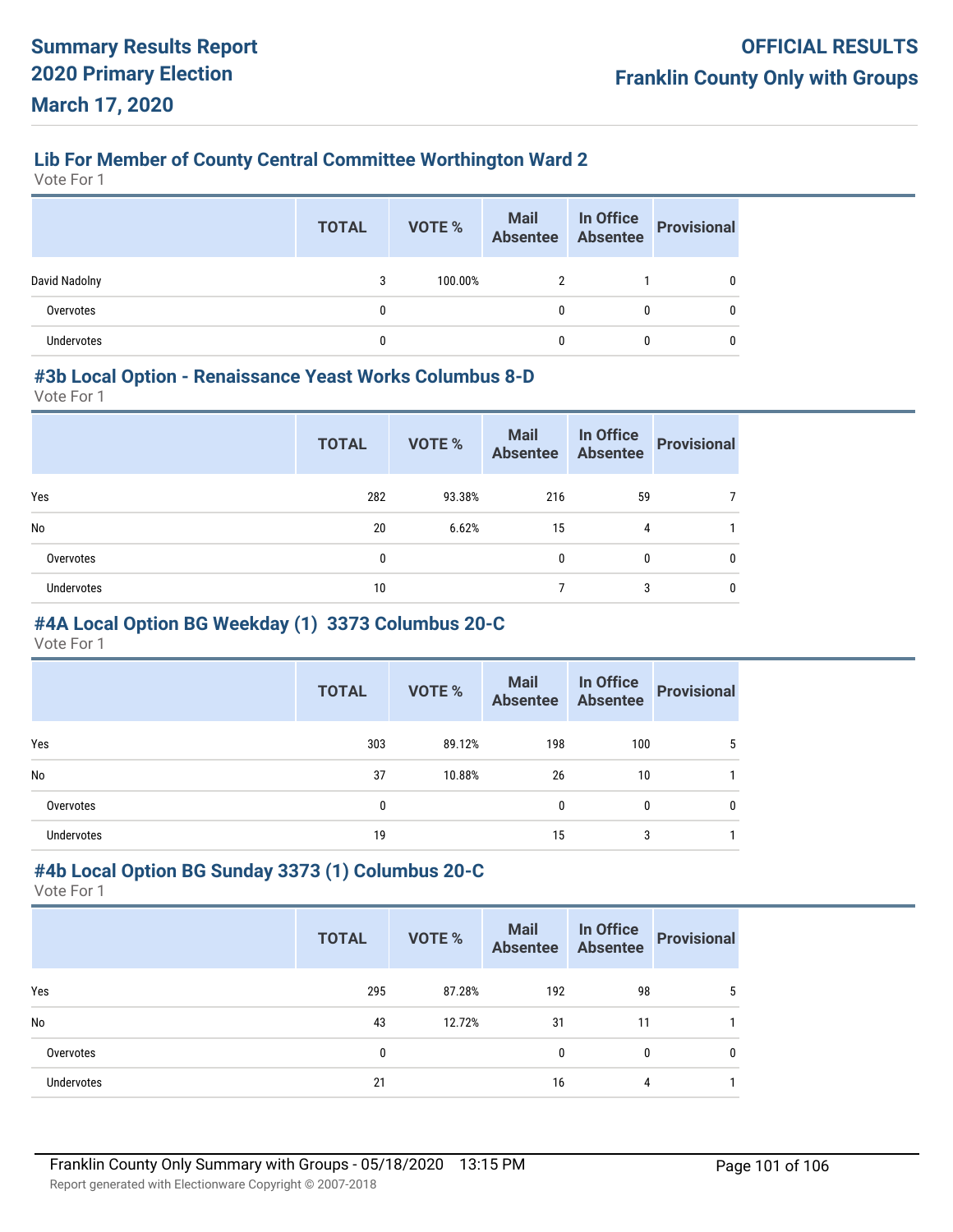# **#5A Local Option BG Weekday (2) 3379 Columbus 20-C**

Vote For 1

|            | <b>TOTAL</b> | VOTE % | Mail In Office<br>Absentee Absentee |     | <b>Provisional</b> |
|------------|--------------|--------|-------------------------------------|-----|--------------------|
| Yes        | 298          | 88.69% | 193                                 | 100 | 5                  |
| No         | 38           | 11.31% | 28                                  | 9   |                    |
| Overvotes  | 0            |        | $\mathbf{0}$                        | 0   | 0                  |
| Undervotes | 23           |        | 18                                  | 4   |                    |

## **#5b Local Option BG Sunday Sales (2) 3379 Columbus 20-C**

Vote For 1

|                   | <b>TOTAL</b> | <b>VOTE %</b> | Mail In Office<br>Absentee Absentee |    | <b>Provisional</b> |
|-------------------|--------------|---------------|-------------------------------------|----|--------------------|
| Yes               | 292          | 87.16%        | 190                                 | 97 |                    |
| <b>No</b>         | 43           | 12.84%        | 31                                  | 11 |                    |
| Overvotes         | 0            |               | 0                                   | 0  | 0                  |
| <b>Undervotes</b> | 24           |               | 18                                  | 5  |                    |

## **#6A Local Option BG Weekday (3) 3383 Columbus 20-C**

Vote For 1

|            | <b>TOTAL</b> | <b>VOTE %</b> | <b>Mail</b><br>Absentee | In Office<br>Absentee | <b>Provisional</b> |
|------------|--------------|---------------|-------------------------|-----------------------|--------------------|
| Yes        | 299          | 88.46%        | 195                     | 99                    | 5                  |
| <b>No</b>  | 39           | 11.54%        | 28                      | 10                    |                    |
| Overvotes  | 0            |               | $\mathbf{0}$            | 0                     | 0                  |
| Undervotes | 21           |               | 16                      | 4                     |                    |

# **#6b Local Option BG Sunday Sales (3) 3383 Columbus 20-C**

Vote For 1

|                   | <b>TOTAL</b> | <b>VOTE %</b> | Mail In Office<br>Absentee Absentee |    | <b>Provisional</b> |
|-------------------|--------------|---------------|-------------------------------------|----|--------------------|
| Yes               | 293          | 86.94%        | 192                                 | 96 | 5                  |
| <b>No</b>         | 44           | 13.06%        | 31                                  | 12 |                    |
| Overvotes         | 0            |               | 0                                   | 0  | 0                  |
| <b>Undervotes</b> | 22           |               | 16                                  | 5  |                    |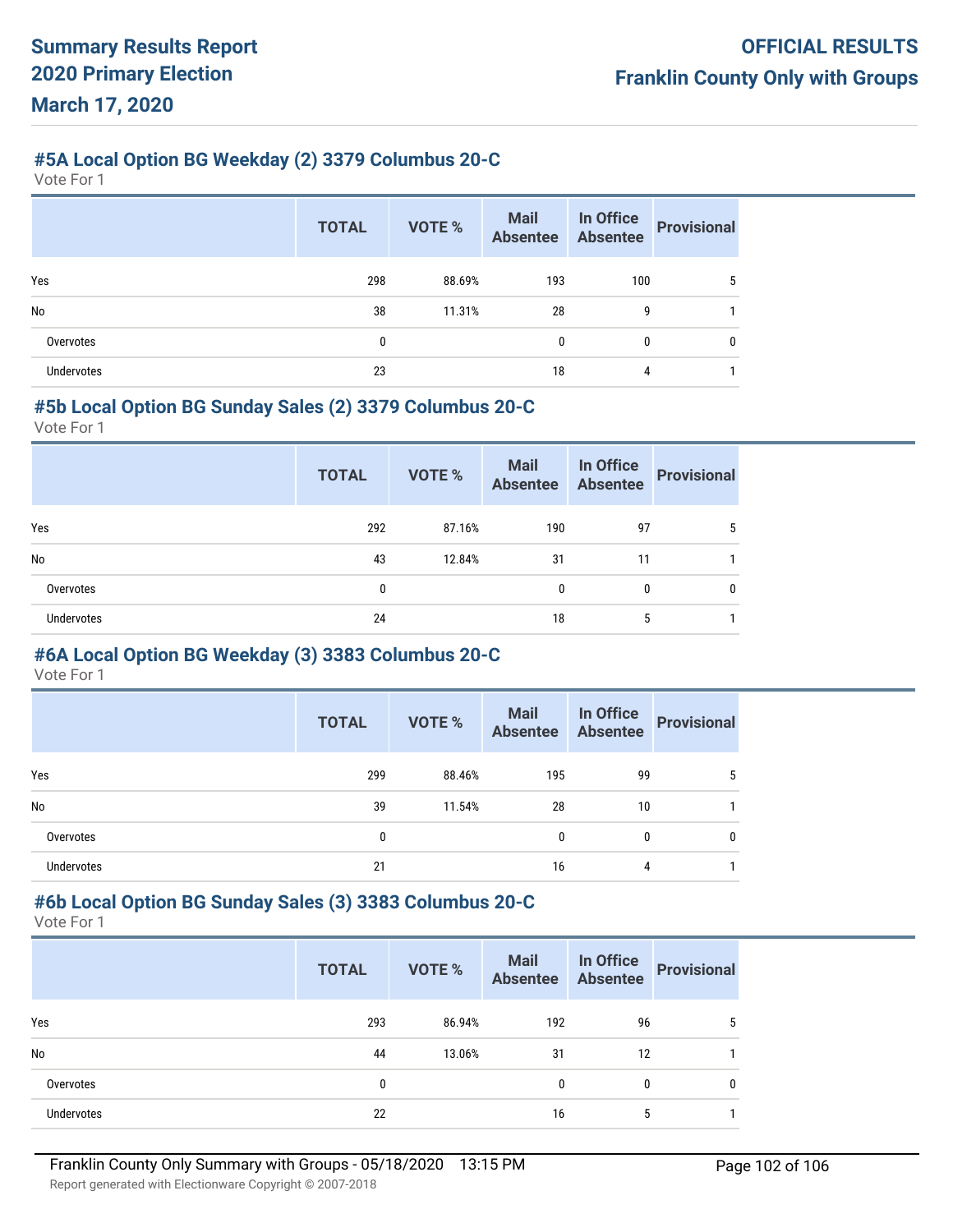## **#7b Local Option Aldi Sunday Sales Columbus 49-C**

Vote For 1

|                   | <b>TOTAL</b> | <b>VOTE %</b> | Mail<br>Absentee | In Office<br>Absentee | Provisional |
|-------------------|--------------|---------------|------------------|-----------------------|-------------|
| Yes               | 63           | 65.62%        | 52               | 11                    |             |
| No                | 33           | 34.38%        | 29               | 4                     |             |
| Overvotes         | 0            |               | $\mathbf{0}$     | 0                     |             |
| <b>Undervotes</b> | 5            |               | 5                |                       |             |

## **#8b Local Option Donerick's Sunday Sales Columbus 69-I**

Vote For 1

|                   | <b>TOTAL</b> | <b>VOTE %</b> | Mail<br>Absentee | In Office<br>Absentee | <b>Provisional</b> |
|-------------------|--------------|---------------|------------------|-----------------------|--------------------|
| Yes               | 152          | 74.15%        | 136              | 14                    | ∩                  |
| No                | 53           | 25.85%        | 45               |                       |                    |
| Overvotes         | 0            |               | $\Omega$         | 0                     | 0                  |
| <b>Undervotes</b> | 4            |               | 3                | 0                     |                    |

## **#9b Local Option Habesha Garden Whitehall 3-C**

Vote For 1

|                   | <b>TOTAL</b> | <b>VOTE %</b> | Mail In Office<br>Absentee Absentee |    | <b>Provisional</b> |
|-------------------|--------------|---------------|-------------------------------------|----|--------------------|
| Yes               | 75           | 65.22%        | 62                                  | 11 |                    |
| No                | 40           | 34.78%        | 35                                  | 3  | າ                  |
| Overvotes         | 0            |               | 0                                   | 0  | 0                  |
| <b>Undervotes</b> |              |               |                                     | 0  | 0                  |

# **#10A Local Option Equine Center Weekday Blendon B**

Vote For 1

|                   | <b>TOTAL</b> | <b>VOTE %</b> | <b>Mail In Office</b><br>Absentee Absentee |    | Provisional |
|-------------------|--------------|---------------|--------------------------------------------|----|-------------|
| Yes               | 77           | 66.38%        | 67                                         | 10 |             |
| No                | 39           | 33.62%        | 36                                         | 3  |             |
| Overvotes         | 0            |               | 0                                          | 0  |             |
| <b>Undervotes</b> | b            |               | 6                                          | 0  |             |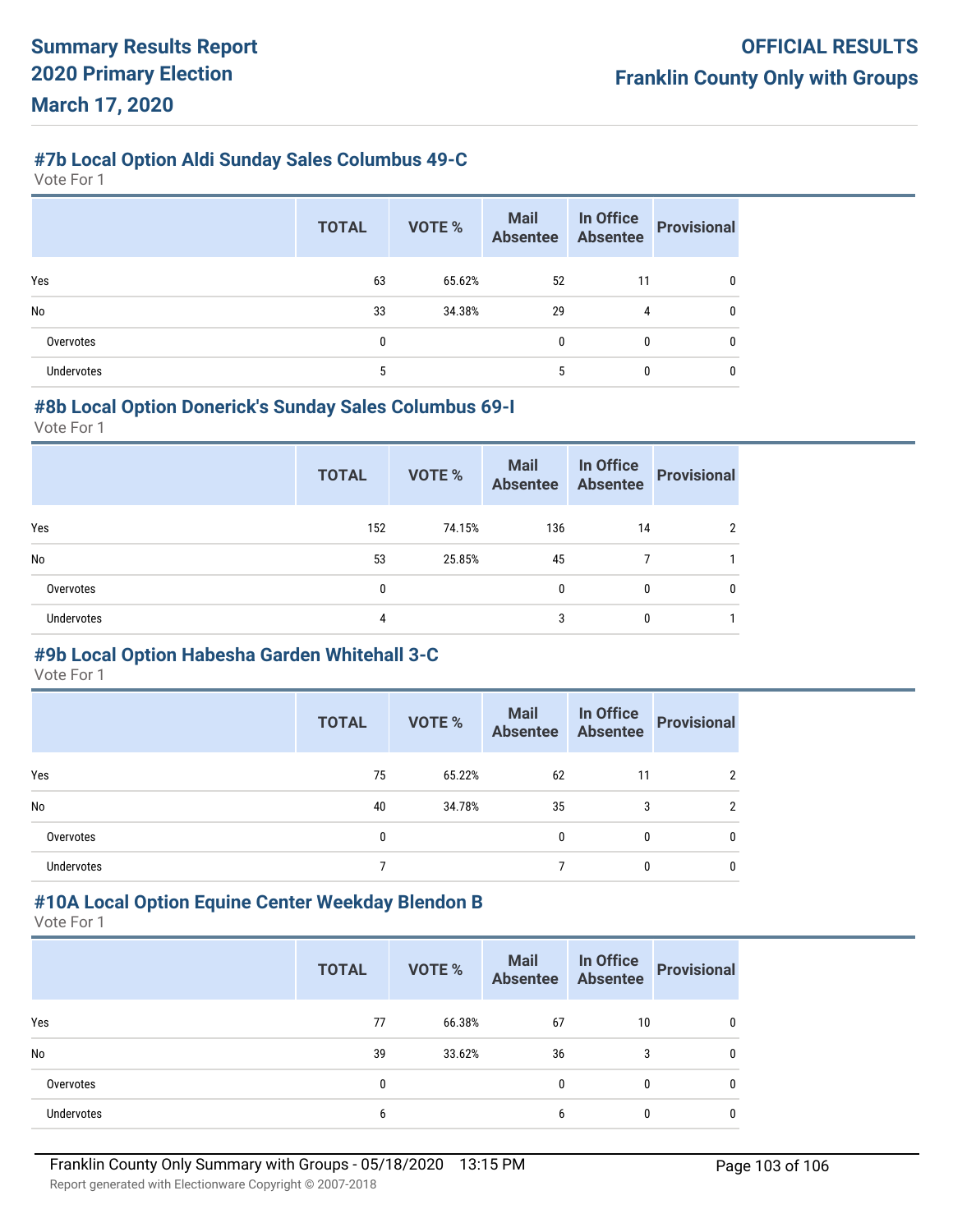# **#10b Local Option Equine Center Sunday Sales Blendon B**

Vote For 1

|            | <b>TOTAL</b> | <b>VOTE %</b> | Mail In Office<br>Absentee Absentee |    | <b>Provisional</b> |
|------------|--------------|---------------|-------------------------------------|----|--------------------|
| Yes        | 69           | 61.06%        | 59                                  | 10 |                    |
| No         | 44           | 38.94%        | 41                                  | 3  | 0                  |
| Overvotes  | 0            |               | 0                                   | 0  | 0                  |
| Undervotes | 9            |               | g                                   |    |                    |

## **#12 Clinton Township Fire**

Vote For 1

|                      | <b>TOTAL</b> | VOTE % | <b>Mail</b><br>Absentee | In Office<br><b>Absentee</b> | <b>Provisional</b> |
|----------------------|--------------|--------|-------------------------|------------------------------|--------------------|
| For the Tax Levy     | 299          | 60.16% | 211                     | 82                           | 6                  |
| Against the Tax Levy | 198          | 39.84% | 145                     | 48                           | 5                  |
| Overvotes            | $\mathbf{0}$ |        | $\mathbf{0}$            | 0                            | 0                  |
| Undervotes           | 16           |        | 13                      | $\overline{2}$               |                    |

## **#14 Franklin Township Fire**

Vote For 1

|                      | <b>TOTAL</b> | <b>VOTE %</b> | <b>Mail</b><br><b>Absentee</b> | In Office<br><b>Absentee</b> | <b>Provisional</b> |
|----------------------|--------------|---------------|--------------------------------|------------------------------|--------------------|
| For the Tax Levy     | 387          | 43.73%        | 354                            | 26                           |                    |
| Against the Tax Levy | 498          | 56.27%        | 468                            | 26                           | 4                  |
| Overvotes            | 0            |               | $\mathbf{0}$                   | 0                            | 0                  |
| Undervotes           | 23           |               | 19                             | 4                            | 0                  |

## **#15 Hamilton Township Police Township of Hamilton**

|                      | <b>TOTAL</b> | <b>VOTE %</b> | <b>Mail</b><br><b>Absentee</b> | In Office<br><b>Absentee</b> | <b>Provisional</b> |
|----------------------|--------------|---------------|--------------------------------|------------------------------|--------------------|
| For the Tax Levy     | 500          | 58.14%        | 473                            | 18                           | 9                  |
| Against the Tax Levy | 360          | 41.86%        | 340                            | 10                           | 10                 |
| Overvotes            | 0            |               | 0                              | 0                            | 0                  |
| <b>Undervotes</b>    | 19           |               | 19                             | 0                            | 0                  |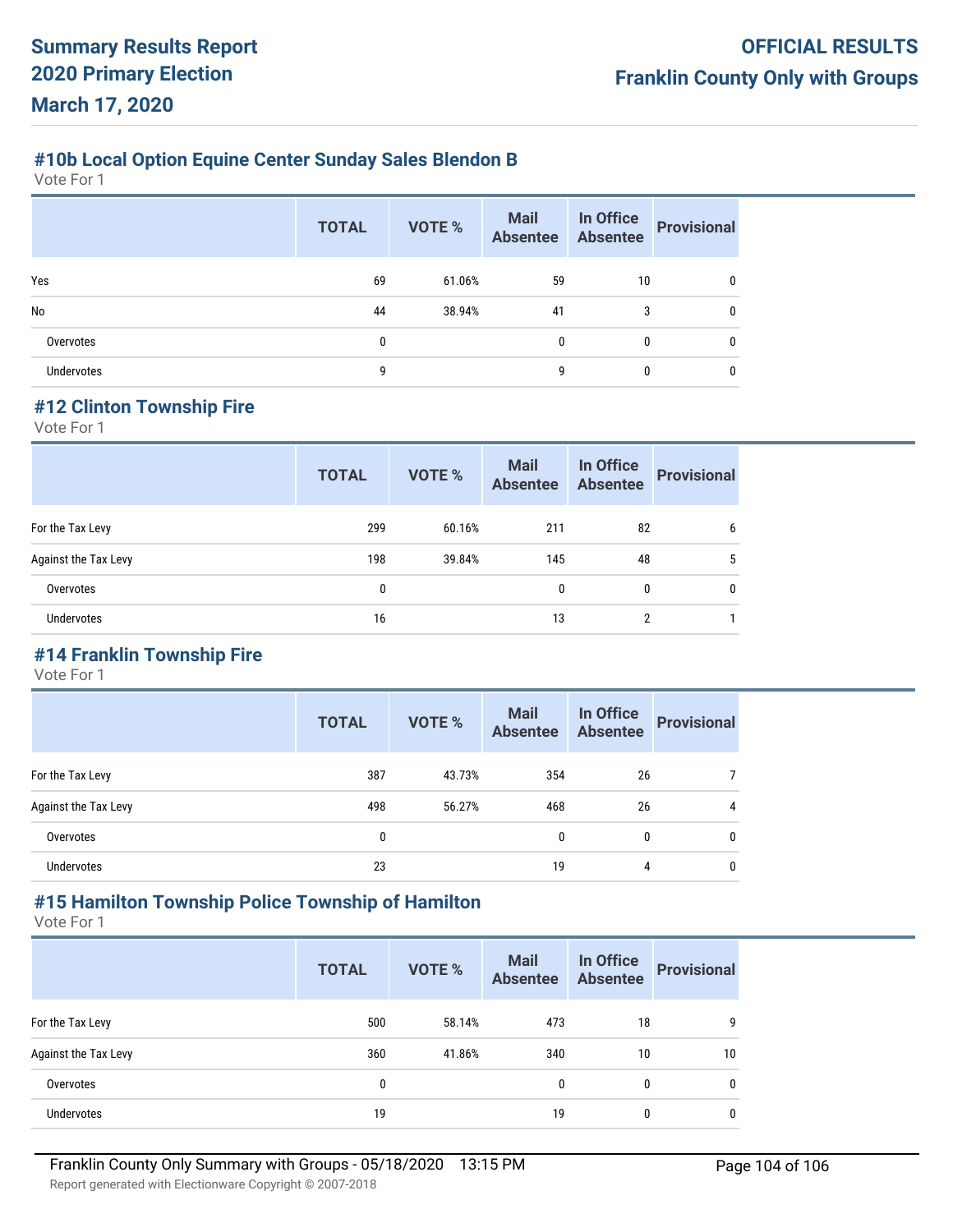## **#16 Mifflin Township Police**

Vote For 1

|                             | <b>TOTAL</b> | <b>VOTE %</b> | <b>Mail</b><br><b>Absentee</b> | In Office<br>Absentee | <b>Provisional</b> |
|-----------------------------|--------------|---------------|--------------------------------|-----------------------|--------------------|
| For the Tax Levy            | 116          | 52.73%        | 91                             | 19                    | 6                  |
| <b>Against the Tax Levy</b> | 104          | 47.27%        | 82                             | 18                    | 4                  |
| Overvotes                   | 0            |               | $\mathbf{0}$                   | 0                     | 0                  |
| Undervotes                  | g            |               | 4                              | 5                     | 0                  |

## **#17 Mifflin Township Fire**

Vote For 1

|                      | <b>TOTAL</b> | <b>VOTE %</b> | <b>Mail</b><br><b>Absentee</b> | In Office<br><b>Absentee</b> | <b>Provisional</b> |
|----------------------|--------------|---------------|--------------------------------|------------------------------|--------------------|
| For the Tax Levy     | 4,378        | 64.80%        | 3,757                          | 564                          | 57                 |
| Against the Tax Levy | 2,378        | 35.20%        | 2,050                          | 286                          | 42                 |
| Overvotes            | 4            |               | 4                              | 0                            | 0                  |
| Undervotes           | 301          |               | 264                            | 30                           |                    |

## **#18 Washington Township Fire Township of Washington**

Vote For 1

|                      | <b>TOTAL</b>   | <b>VOTE %</b> | <b>Mail</b><br><b>Absentee</b> | In Office<br><b>Absentee</b> | <b>Provisional</b> |
|----------------------|----------------|---------------|--------------------------------|------------------------------|--------------------|
| For the Tax Levy     | 4.844          | 85.43%        | 4,459                          | 340                          | 45                 |
| Against the Tax Levy | 826            | 14.57%        | 757                            | 64                           | 5                  |
| Overvotes            | $\overline{2}$ |               | 2                              | 0                            | $\mathbf{0}$       |
| Undervotes           | 200            |               | 184                            | 10                           | 6                  |

# **#20 Southwest Public Libraries School District**

|                      | <b>TOTAL</b> | <b>VOTE %</b> | <b>Mail</b><br><b>Absentee</b> | In Office<br><b>Absentee</b> | <b>Provisional</b> |
|----------------------|--------------|---------------|--------------------------------|------------------------------|--------------------|
| For the Tax Levy     | 10,121       | 72.62%        | 9,417                          | 589                          | 115                |
| Against the Tax Levy | 3,815        | 27.38%        | 3,624                          | 145                          | 46                 |
| Overvotes            | 4            |               | 4                              | 0                            | $\mathbf 0$        |
| <b>Undervotes</b>    | 373          |               | 346                            | 16                           | 11                 |